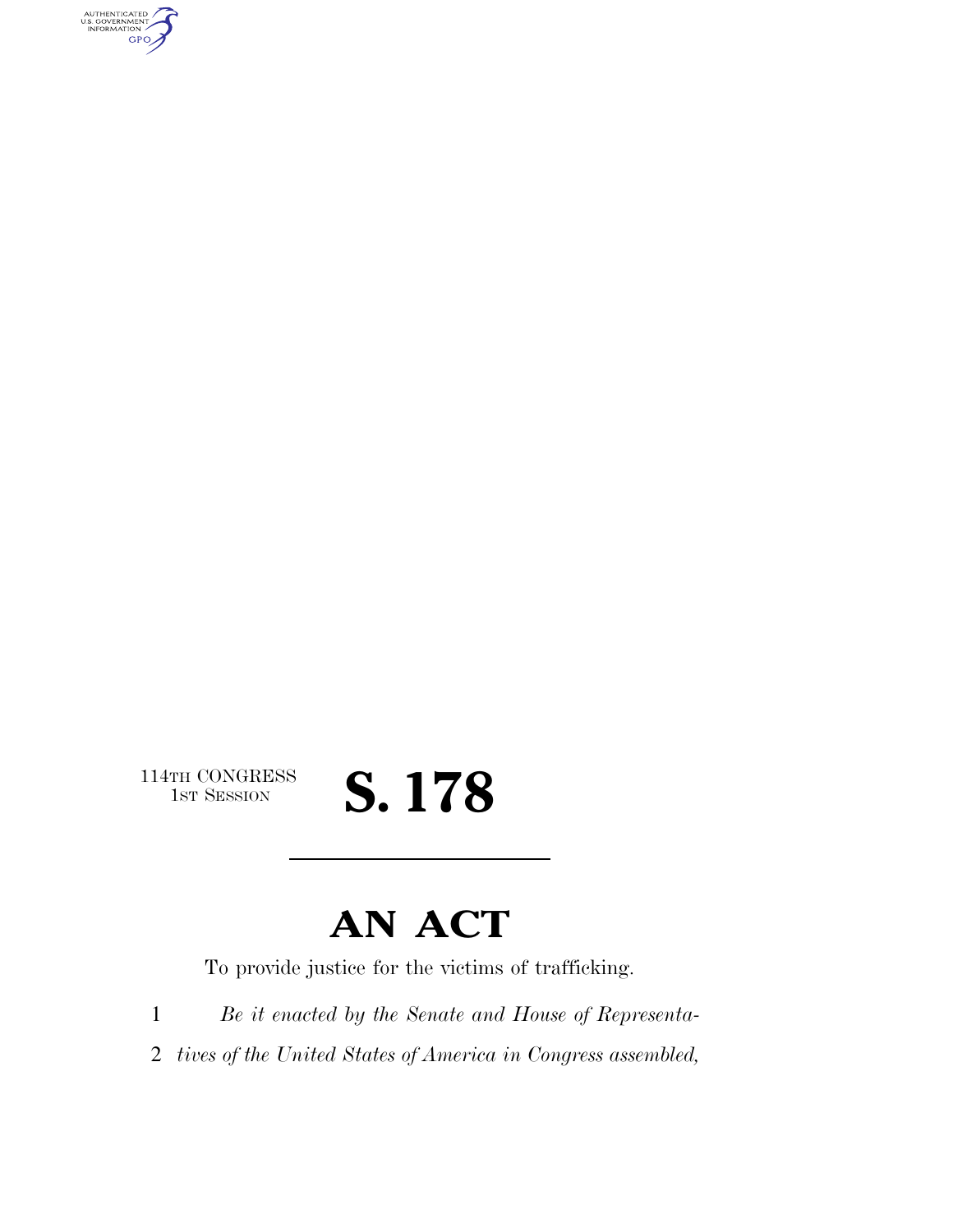#### 1 **SECTION 1. SHORT TITLE; TABLE OF CONTENTS.**

- 2 (a) SHORT TITLE.—This Act may be cited as the
- 3 ''Justice for Victims of Trafficking Act of 2015''.

#### 4 (b) TABLE OF CONTENTS.—The table of contents for

#### 5 this Act is as follows:

Sec. 1. Short title; table of contents.

#### TITLE I—JUSTICE FOR VICTIMS OF TRAFFICKING

- Sec. 101. Domestic Trafficking Victims' Fund.
- Sec. 102. Clarifying the benefits and protections offered to domestic victims of human trafficking.
- Sec. 103. Victim-centered child human trafficking deterrence block grant program.
- Sec. 104. Direct services for victims of child pornography.
- Sec. 105. Increasing compensation and restitution for trafficking victims.
- Sec. 106. Streamlining human trafficking investigations.
- Sec. 107. Enhancing human trafficking reporting.
- Sec. 108. Reducing demand for sex trafficking.
- Sec. 109. Sense of Congress.
- Sec. 110. Using existing task forces and components to target offenders who exploit children.
- Sec. 111. Targeting child predators.
- Sec. 112. Monitoring all human traffickers as violent criminals.
- Sec. 113. Crime victims' rights.
- Sec. 114. Combat Human Trafficking Act.
- Sec. 115. Survivors of Human Trafficking Empowerment Act.
- Sec. 116. Bringing Missing Children Home Act.
- Sec. 117. Grant accountability.
- Sec. 118. SAVE Act.
- Sec. 119. Education and outreach to trafficking survivors.
- Sec. 120. Expanded statute of limitations for civil actions by child trafficking survivors.
- Sec. 121. GAO study and report.

#### TITLE II—COMBATING HUMAN TRAFFICKING

- Subtitle A—Enhancing Services for Runaway and Homeless Victims of Youth Trafficking
- Sec. 201. Amendments to the Runaway and Homeless Youth Act.

Subtitle B—Improving the Response to Victims of Child Sex Trafficking

Sec. 211. Response to victims of child sex trafficking.

Subtitle C—Interagency Task Force to Monitor and Combat Trafficking

- Sec. 221. Victim of trafficking defined.
- Sec. 222. Interagency task force report on child trafficking primary prevention.
- Sec. 223. GAO Report on intervention.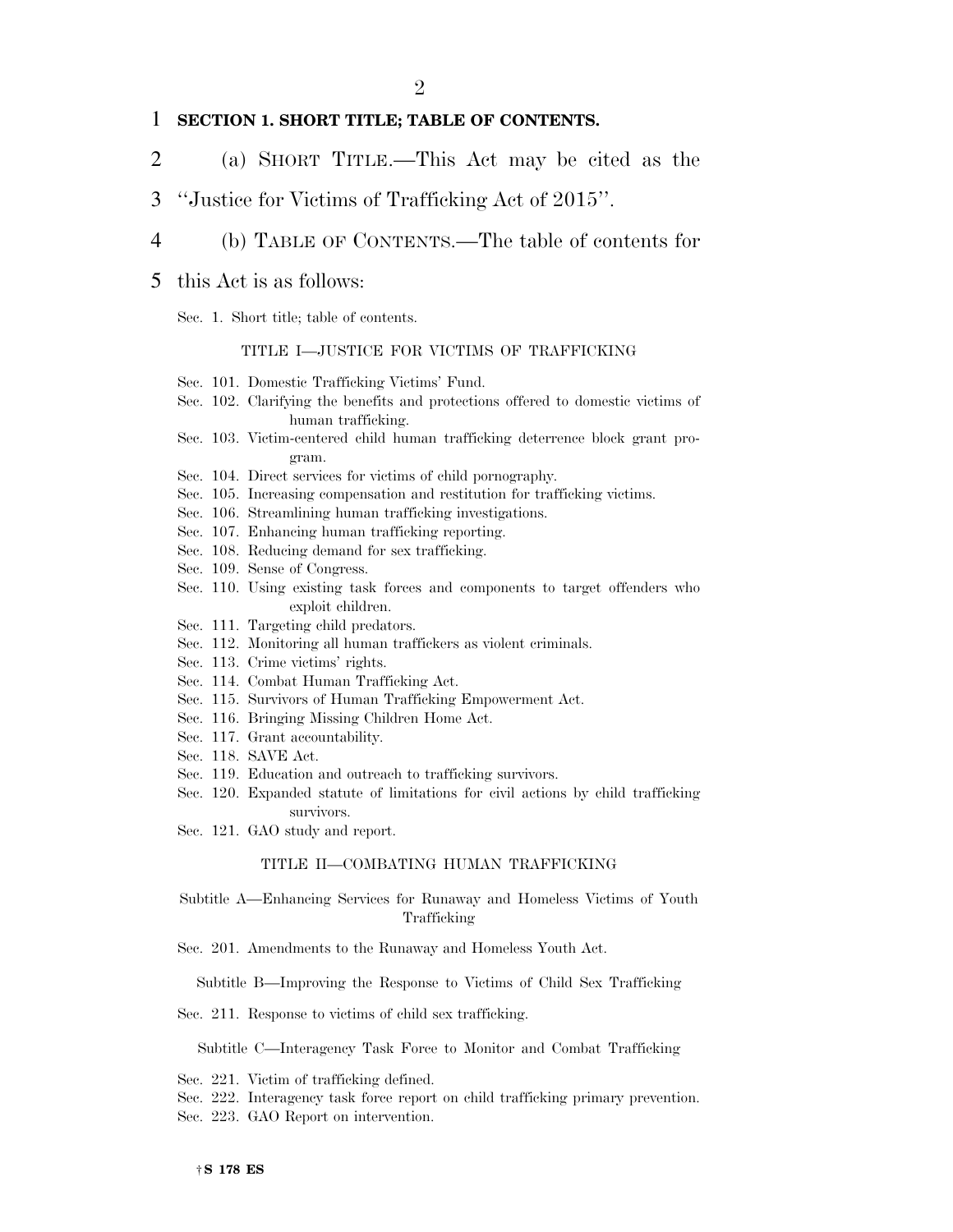Sec. 224. Provision of housing permitted to protect and assist in the recovery of victims of trafficking.

#### Subtitle D—Expanded Training

Sec. 231. Expanded training relating to trafficking in persons.

#### TITLE III—HERO ACT

- Sec. 301. Short title.
- Sec. 302. HERO Act.
- Sec. 303. Transportation for illegal sexual activity and related crimes.

#### TITLE IV—RAPE SURVIVOR CHILD CUSTODY

- Sec. 401. Short title.
- Sec. 402. Definitions.
- Sec. 403. Findings.
- Sec. 404. Increased funding for formula grants authorized.
- Sec. 405. Application.
- Sec. 406. Grant increase.
- Sec. 407. Period of increase.
- Sec. 408. Allocation of increased formula grant funds.
- Sec. 409. Authorization of appropriations.

#### TITLE V—MILITARY SEX OFFENDER REPORTING

- Sec. 501. Short title.
- Sec. 502. Registration of sex offenders released from military corrections facilities or upon conviction.

#### TITLE VI—STOPPING EXPLOITATION THROUGH TRAFFICKING

- Sec. 601. Safe Harbor Incentives.
- Sec. 602. Report on restitution paid in connection with certain trafficking offenses.
- Sec. 603. National human trafficking hotline.
- Sec. 604. Job corps eligibility.
- Sec. 605. Clarification of authority of the United States Marshals Service.
- Sec. 606. Establishing a national strategy to combat human trafficking.

#### TITLE VII—TRAFFICKING AWARENESS TRAINING FOR HEALTH CARE

- Sec. 701. Short title.
- Sec. 702. Development of best practices.
- Sec. 703. Definitions.
- Sec. 704. No additional authorization of appropriations.

#### TITLE VIII—BETTER RESPONSE FOR VICTIMS OF CHILD SEX TRAFFICKING

- Sec. 801. Short title.
- Sec. 802. CAPTA amendments.

#### TITLE IX—ANTI-TRAFFICKING TRAINING FOR DEPARTMENT OF HOMELAND SECURITY PERSONNEL

Sec. 901. Definitions.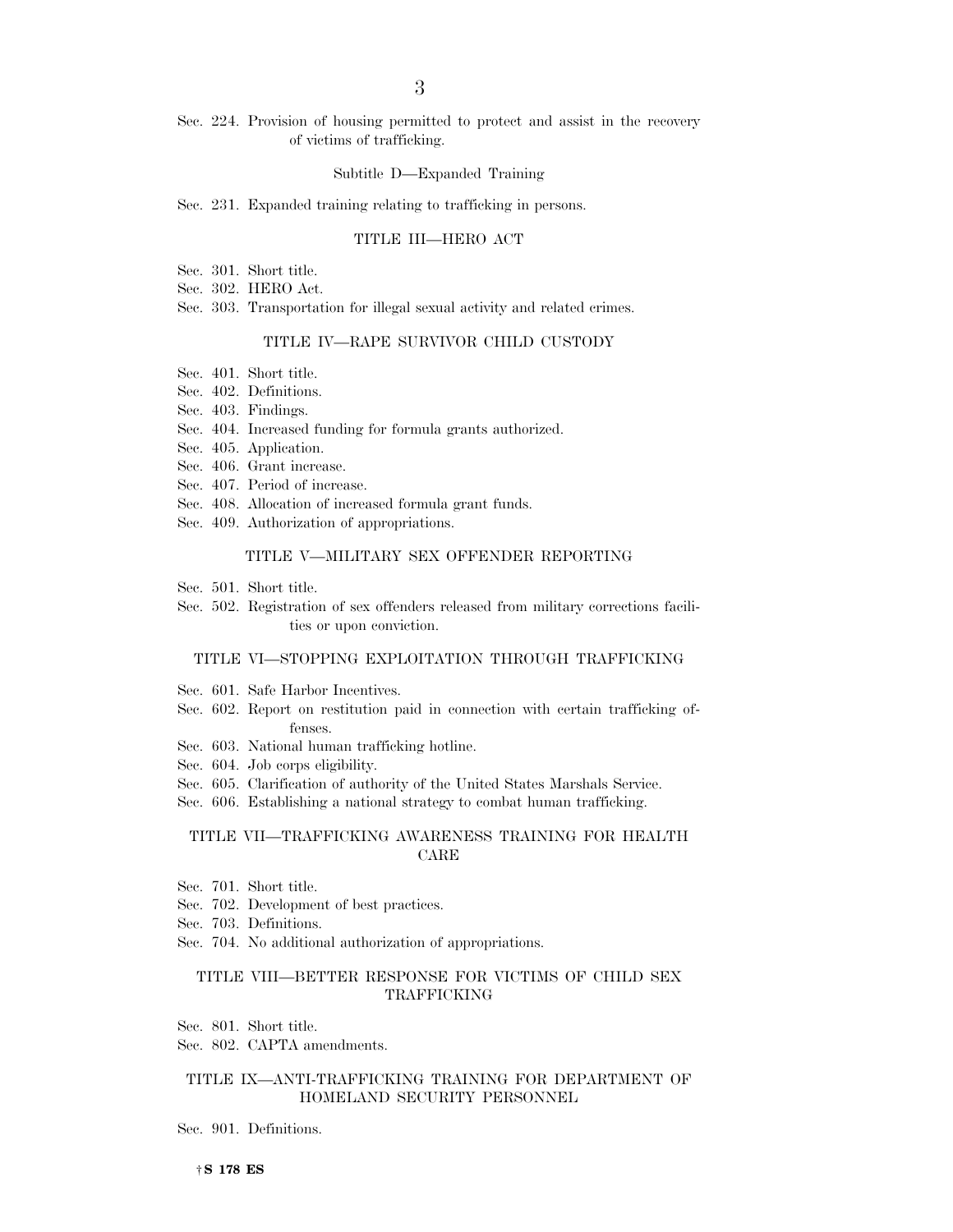4

Sec. 902. Training for Department personnel to identify human trafficking.

Sec. 903. Certification and report to Congress.

Sec. 904. Assistance to non-Federal entities.

Sec. 905. Expanded use of Domestic Trafficking Victims' Fund.

#### TITLE X—HUMAN TRAFFICKING SURVIVORS RELIEF AND EMPOWERMENT ACT

Sec. 1001. Short title.

Sec. 1002. Protections for human trafficking survivors.

## 1 **TITLE I—JUSTICE FOR VICTIMS**  2 **OF TRAFFICKING**

#### 3 **SEC. 101. DOMESTIC TRAFFICKING VICTIMS' FUND.**

4 (a) IN GENERAL.—Chapter 201 of title 18, United 5 States Code, is amended by adding at the end the fol-6 lowing:

#### 7 **''§ 3014. Additional special assessment**

8 "(a) In GENERAL.—Beginning on the date of enact- ment of the Justice for Victims of Trafficking Act of 2015 and ending on September 30, 2019, in addition to the as- sessment imposed under section 3013, the court shall as- sess an amount of \$5,000 on any non-indigent person or entity convicted of an offense under—

14  $\frac{1}{2}$  (1) chapter 77 (relating to peonage, slavery, 15 and trafficking in persons);

- 16 ''(2) chapter 109A (relating to sexual abuse);
- 17 ''(3) chapter 110 (relating to sexual exploitation 18 and other abuse of children);
- 19 ''(4) chapter 117 (relating to transportation for 20 illegal sexual activity and related crimes); or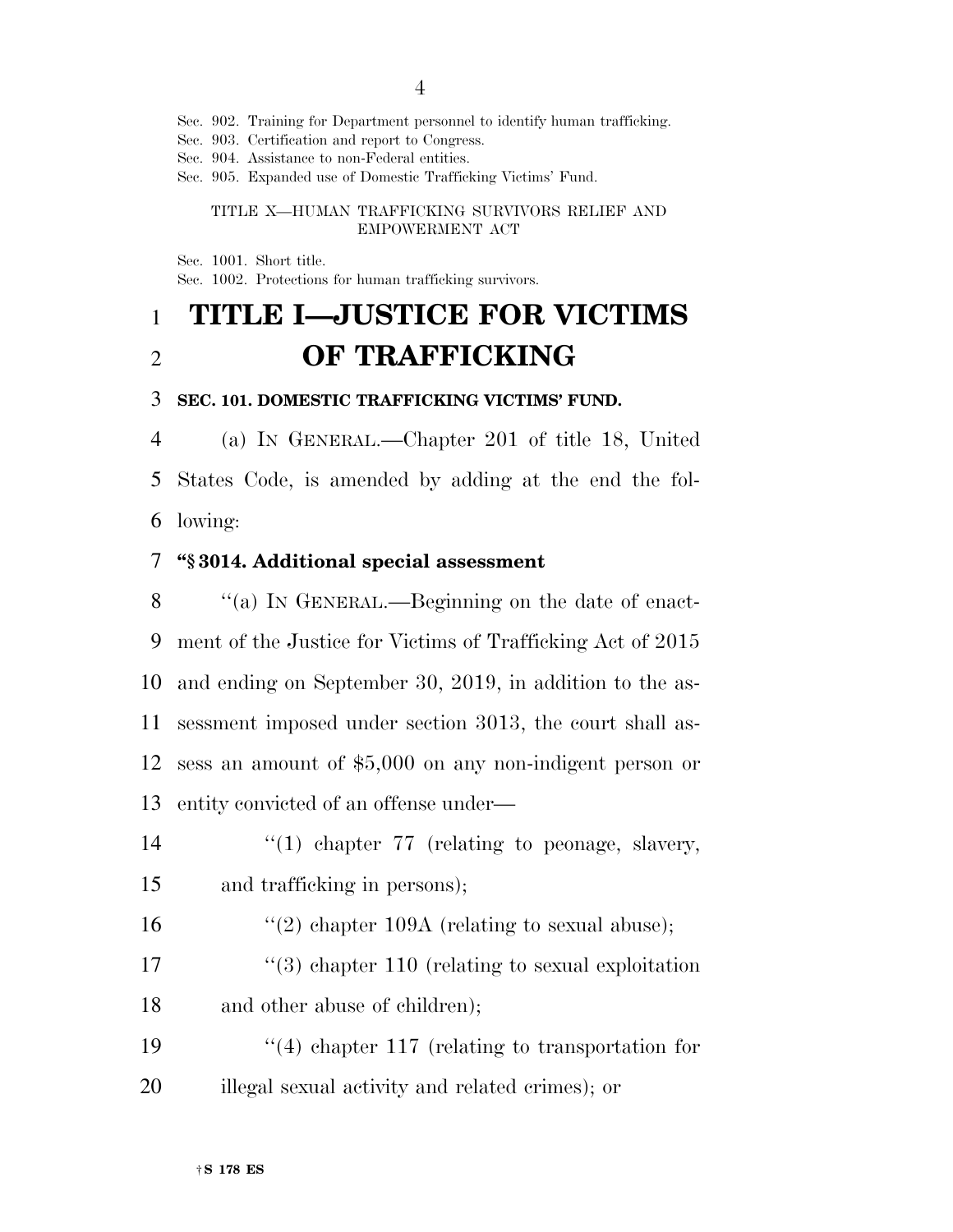1 ''(5) section 274 of the Immigration and Na- tionality Act (8 U.S.C. 1324) (relating to human smuggling), unless the person induced, assisted, abetted, or aided only an individual who at the time of such action was the alien's spouse, parent, son, or daughter (and no other individual) to enter the United States in violation of law.

8 "(b) SATISFACTION OF OTHER COURT-ORDERED OB- LIGATIONS.—An assessment under subsection (a) shall not be payable until the person subject to the assessment has satisfied all outstanding court-ordered fines, orders of restitution, and any other obligation related to victim-com- pensation arising from the criminal convictions on which the special assessment is based.

15 "(c) ESTABLISHMENT OF DOMESTIC TRAFFICKING VICTIMS' FUND.—There is established in the Treasury of the United States a fund, to be known as the 'Domestic Trafficking Victims' Fund' (referred to in this section as the 'Fund'), to be administered by the Attorney General, in consultation with the Secretary of Homeland Security and the Secretary of Health and Human Services.

22 "(d) TRANSFERS.—In a manner consistent with sec- tion 3302(b) of title 31, there shall be transferred to the Fund from the General Fund of the Treasury an amount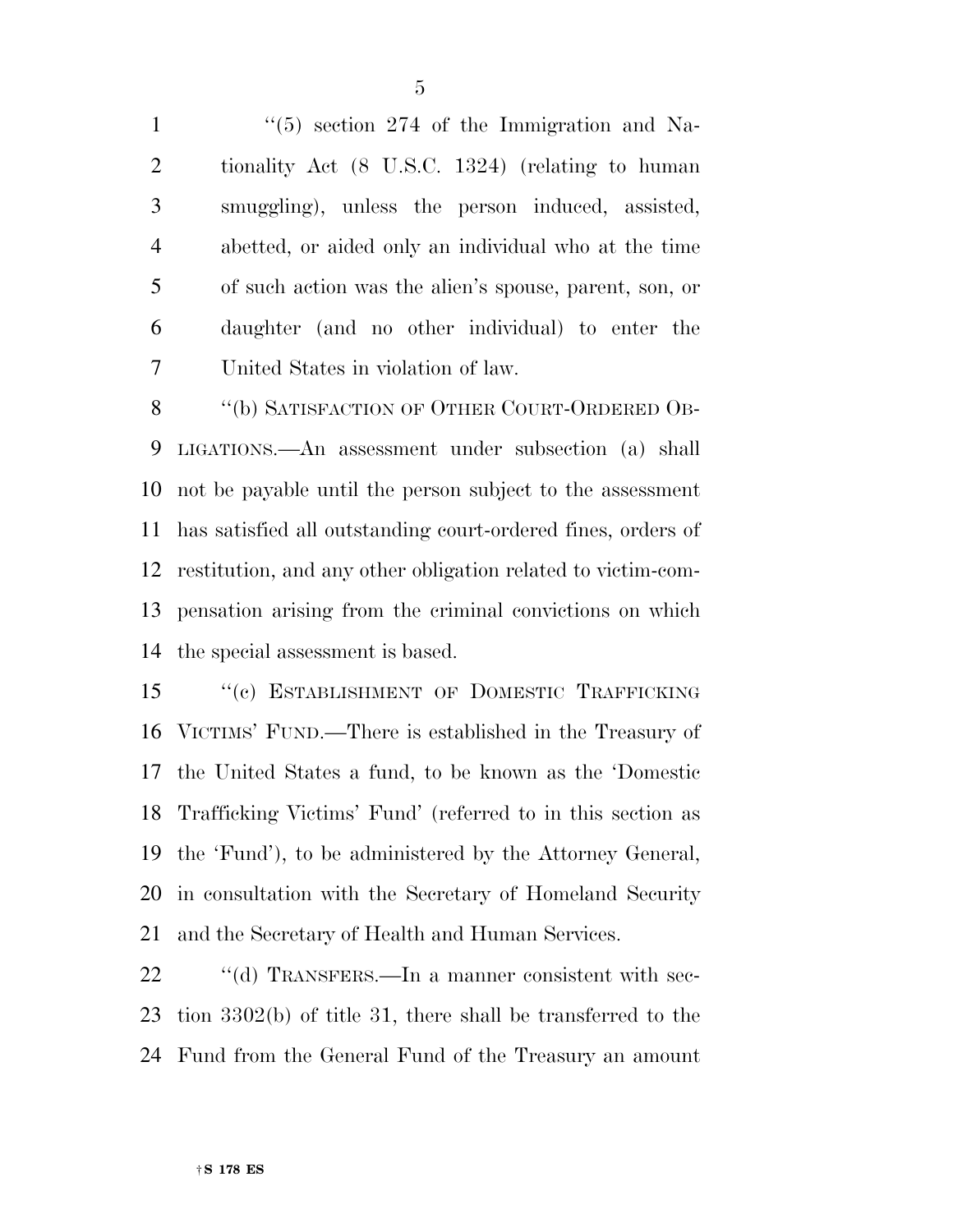equal to the amount of the assessments collected under this section, which shall remain available until expended.

3 "(e) USE OF FUNDS.—

| $\overline{4}$ | $\lq(1)$ In GENERAL.—From amounts in the            |
|----------------|-----------------------------------------------------|
| 5              | Fund, in addition to any other amounts available,   |
| 6              | and without further appropriation, the Attorney     |
| 7              | General, in coordination with the Secretary of      |
| 8              | Health and Human Services shall, for each of fiscal |
| 9              | years 2016 through 2019, use amounts available in   |
| 10             | the Fund to award grants or enhance victims' pro-   |
| 11             | gramming under-                                     |

12 ''(A) section 204 of the Trafficking Vic- tims Protection Reauthorization Act of 2005 14 (42 U.S.C. 14044c);

15  $"$ (B) subsections (b)(2) and (f) of section 107 of the Trafficking Victims Protection Act 17 of 2000 (22 U.S.C. 7105); and

18 ''(C) section 214(b) of the Victims of Child 19 Abuse Act of 1990 (42 U.S.C. 13002(b)).

20 "(2) LIMITATION.—Except as provided in sub- section (h)(2), none of the amounts in the Fund may be used to provide health care or medical items or services.

24 "(f) COLLECTION METHOD.—The amount assessed under subsection (a) shall, subject to subsection (b), be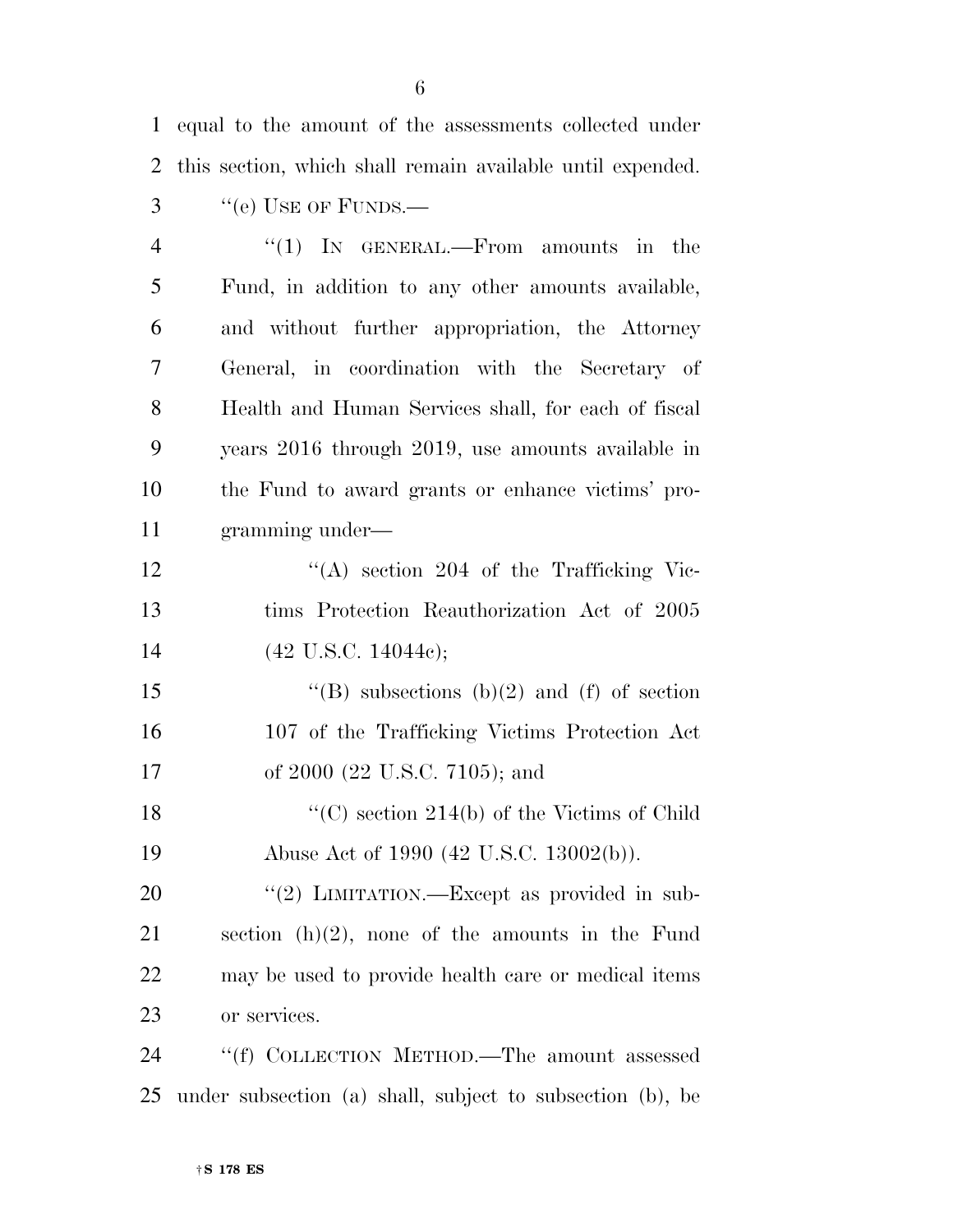collected in the manner that fines are collected in criminal cases.

 ''(g) DURATION OF OBLIGATION.—Subject to section 3613(b), the obligation to pay an assessment imposed on or after the date of enactment of the Justice for Victims of Trafficking Act of 2015 shall not cease until the assess-ment is paid in full.

8 "(h) HEALTH OR MEDICAL SERVICES.—

9 "(1) TRANSFER OF FUNDS.—From amounts 10 appropriated under section  $10503(b)(1)(E)$  of the Patient Protection and Affordable Care Act (42 12 U.S.C.  $254b-2(b)(1)(E)$ , as amended by section 221 of the Medicare Access and CHIP Reauthoriza- tion Act of 2015, there shall be transferred to the Fund an amount equal to the amount transferred under subsection (d) for each fiscal year, except that the amount transferred under this paragraph shall not be less than \$5,000,000 or more than \$30,000,000 in each such fiscal year, and such amounts shall remain available until expended.

21 "(2) USE OF FUNDS.—The Attorney General, in coordination with the Secretary of Health and Human Services, shall use amounts transferred to the Fund under paragraph (1) to award grants that may be used for the provision of health care or med-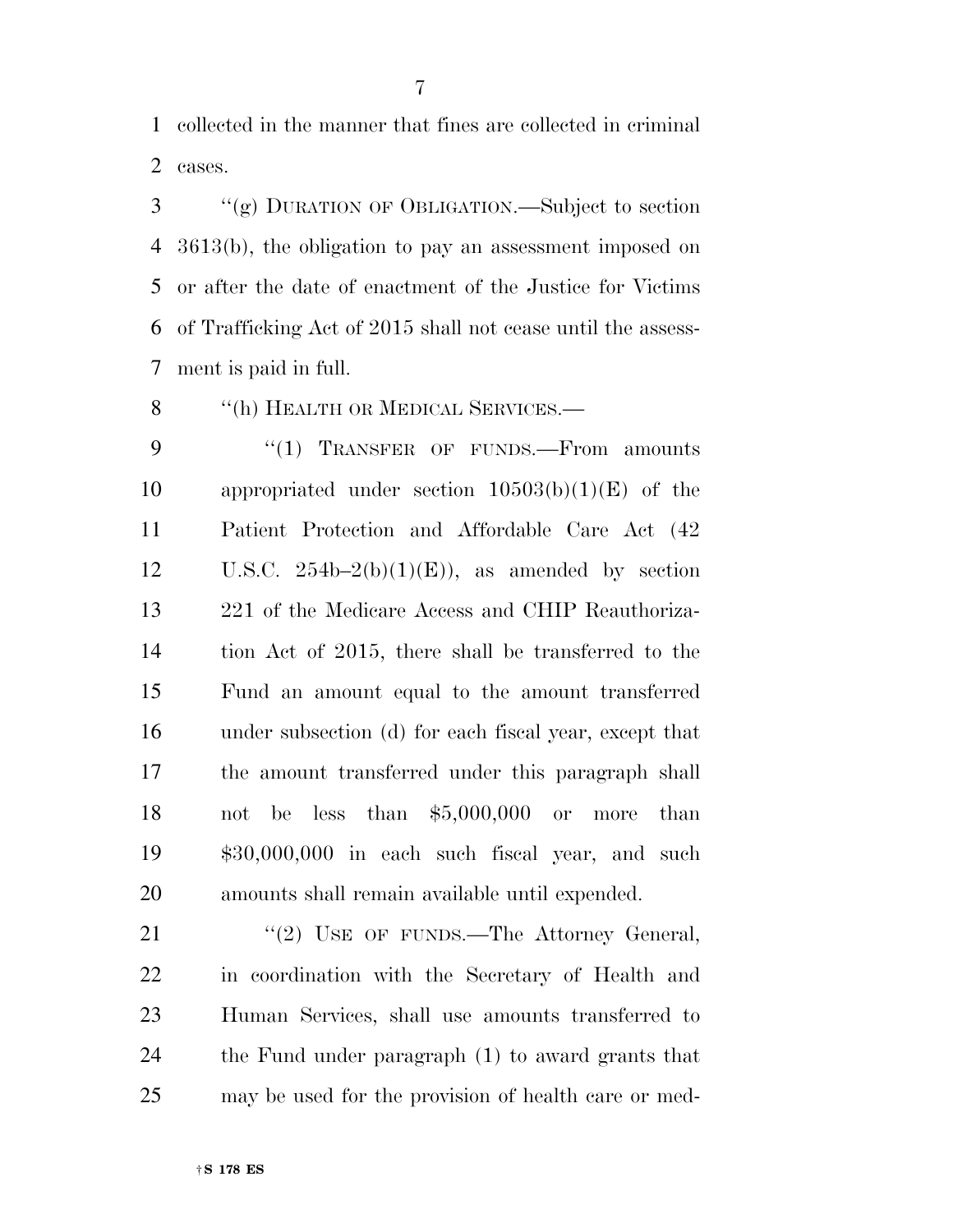| $\mathbf{1}$   | ical items or services to victims of trafficking          |
|----------------|-----------------------------------------------------------|
| $\overline{2}$ | under—                                                    |
| 3              | "(A) sections 202, 203, and 204 of the                    |
| $\overline{4}$ | Trafficking Victims Protection Reauthorization            |
| 5              | Act of 2005 (42 U.S.C. 14044a, 14044b, and                |
| 6              | 14044c);                                                  |
| $\overline{7}$ | "(B) subsections (b)(2) and (f) of section                |
| 8              | 107 of the Trafficking Victims Protection Act             |
| 9              | of 2000 (22 U.S.C. 7105); and                             |
| 10             | "(C) section $214(b)$ of the Victims of Child             |
| 11             | Abuse Act of 1990 (42 U.S.C. 13002(b)).                   |
| 12             | "(3) GRANTS.—Of the amounts in the Fund                   |
| 13             | used under paragraph $(1)$ , not less than \$2,000,000,   |
| 14             | if such amounts are available in the Fund during          |
| 15             | the relevant fiscal year, shall be used for grants to     |
| 16             | provide services for child pornography victims under      |
| 17             | section 214(b) of the Victims of Child Abuse Act of       |
| 18             | 1990 (42 U.S.C. 13002(b)).                                |
| 19             | "(4) APPLICATION OF PROVISION.—The appli-                 |
| <b>20</b>      | cation of the provisions of section $221(c)$ of the       |
| 21             | Medicare Access and CHIP Reauthorization Act of           |
| 22             | 2015 shall continue to apply to the amounts trans-        |
| 23             | ferred pursuant to paragraph $(1)$ .".                    |
| 24             | (b) TECHNICAL AND CONFORMING AMENDMENT.                   |
| 25             | The table of sections for chapter 201 of title 18, United |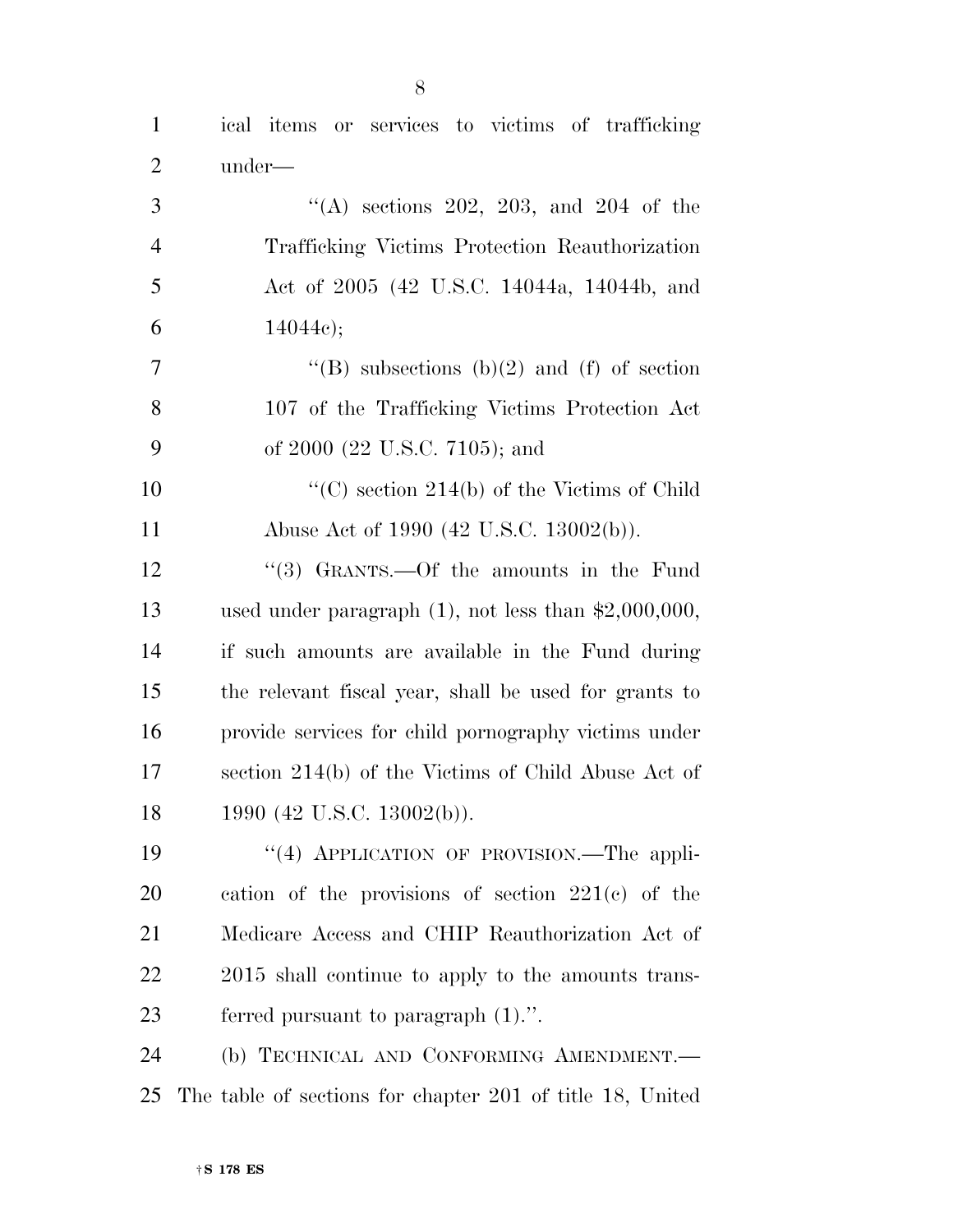States Code, is amended by inserting after the item relat-

ing to section 3013 the following:

''3014. Additional special assessment.''.

 **SEC. 102. CLARIFYING THE BENEFITS AND PROTECTIONS OFFERED TO DOMESTIC VICTIMS OF HUMAN TRAFFICKING.**  Section 107(b)(1) of the Trafficking Victims Protec- tion Act of 2000 (22 U.S.C. 7105(b)(1)) is amended— (1) by redesignating subparagraphs (F) and (G) as subparagraphs (G) and (H), respectively; (2) by inserting after subparagraph (E) the fol-11 lowing: 12 "(F) NO REQUIREMENT OF OFFICIAL CER- TIFICATION FOR UNITED STATES CITIZENS AND LAWFUL PERMANENT RESIDENTS.—Nothing in this section may be construed to require United States citizens or lawful permanent residents

 who are victims of severe forms of trafficking to obtain an official certification from the Sec- retary of Health and Human Services in order to access any of the specialized services de- scribed in this subsection or any other Federal benefits and protections to which they are oth-erwise entitled.''; and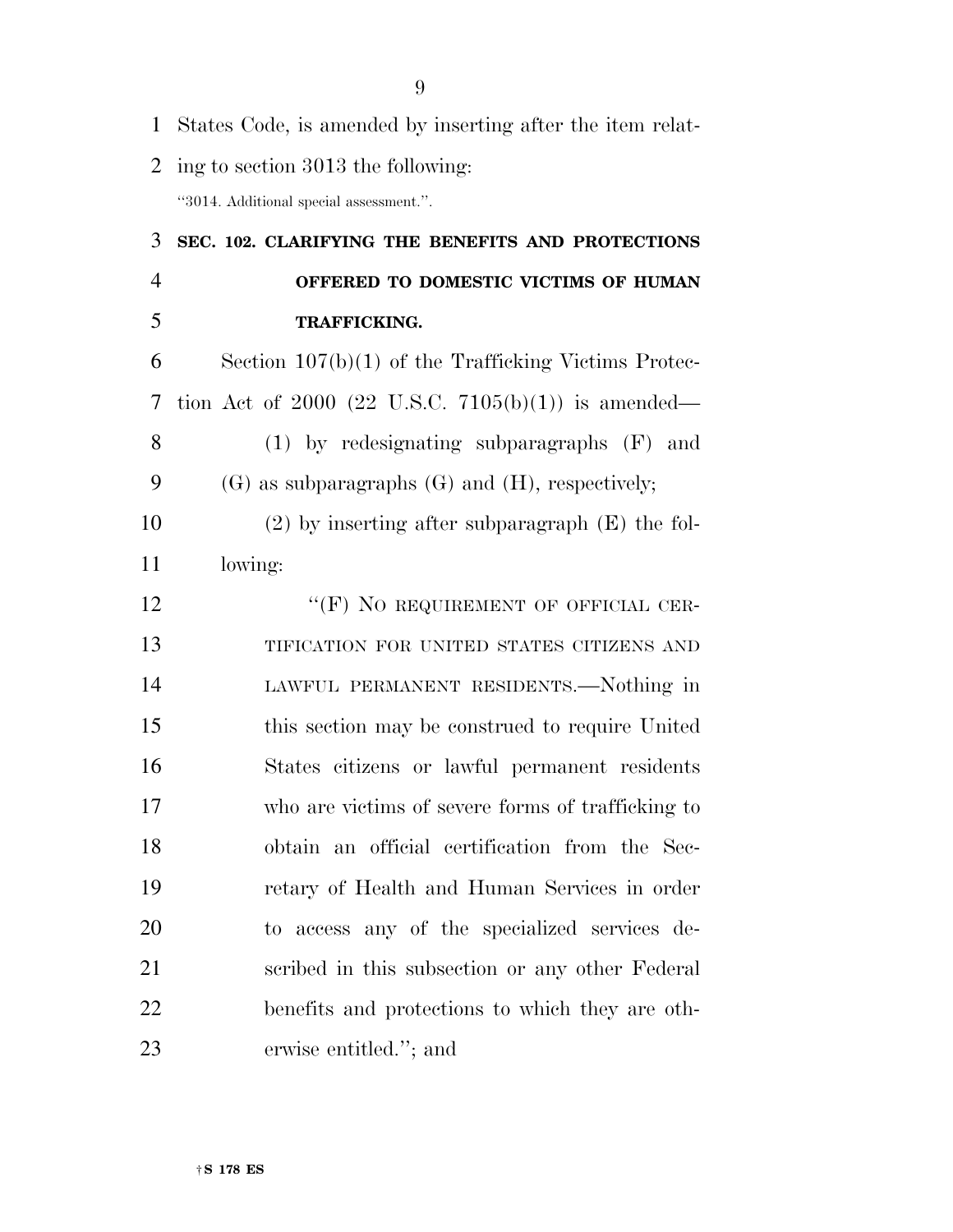|   | $(3)$ in subparagraph $(H)$ , as redesignated, by |
|---|---------------------------------------------------|
| 2 | striking "subparagraph (F)" and inserting "sub-   |
| 3 | paragraph $(G)$ ".                                |

### **SEC. 103. VICTIM-CENTERED CHILD HUMAN TRAFFICKING DETERRENCE BLOCK GRANT PROGRAM.**

 (a) IN GENERAL.—Section 203 of the Trafficking Victims Protection Reauthorization Act of 2005 (42 U.S.C. 14044b) is amended to read as follows:

#### **''SEC. 203. VICTIM-CENTERED CHILD HUMAN TRAFFICKING**

#### **DETERRENCE BLOCK GRANT PROGRAM.**

 ''(a) GRANTS AUTHORIZED.—The Attorney General may award block grants to an eligible entity to develop, improve, or expand domestic child human trafficking de- terrence programs that assist law enforcement officers, prosecutors, judicial officials, and qualified victims' serv- ices organizations in collaborating to rescue and restore the lives of victims, while investigating and prosecuting of-fenses involving child human trafficking.

 ''(b) AUTHORIZED ACTIVITIES.—Grants awarded under subsection (a) may be used for—

 $\frac{1}{2}$  (1) the establishment or enhancement of spe- cialized training programs for law enforcement offi- cers, first responders, health care officials, child wel- fare officials, juvenile justice personnel, prosecutors, and judicial personnel to—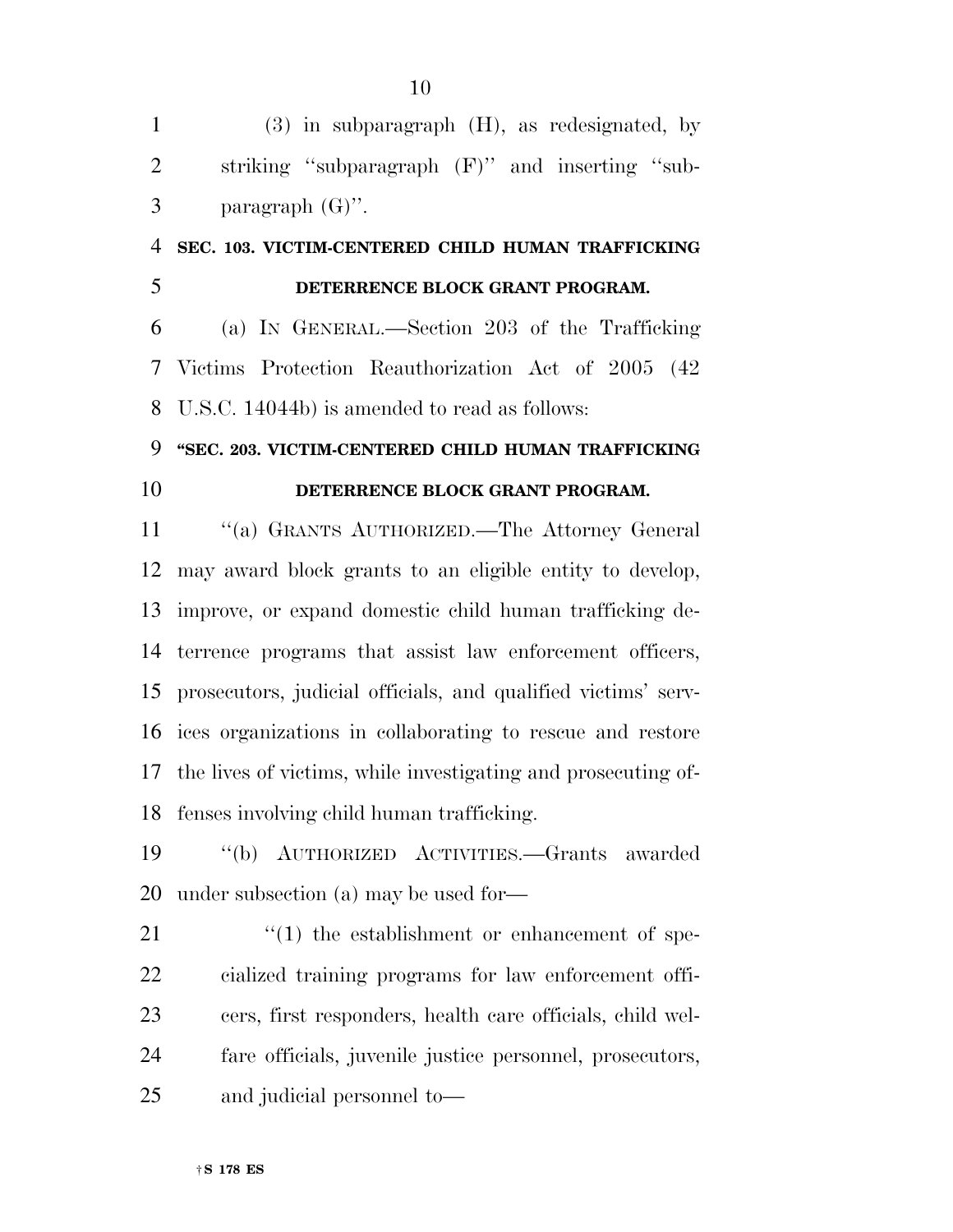| $\mathbf{1}$   | "(A) identify victims and acts of child                |
|----------------|--------------------------------------------------------|
| $\overline{2}$ | human trafficking;                                     |
| 3              | $\lq\lq$ (B) address the unique needs of child vic-    |
| $\overline{4}$ | tims of human trafficking;                             |
| 5              | $\lq\lq$ (C) facilitate the rescue of child victims of |
| 6              | human trafficking;                                     |
| 7              | "(D) investigate and prosecute acts of                 |
| 8              | human trafficking, including the soliciting, pa-       |
| 9              | tronizing, or purchasing of commercial sex acts        |
| 10             | from children, as well as training to build cases      |
| 11             | against complex criminal networks involved in          |
| 12             | child human trafficking; and                           |
| 13             | "(E) utilize, implement, and provide edu-              |
| 14             | cation on safe harbor laws enacted by States,          |
| 15             | aimed at preventing the criminalization and            |
| 16             | prosecution of child sex trafficking victims for       |
| 17             | prostitution offenses, and other laws aimed at         |
| 18             | the investigation and prosecution of child             |
| 19             | human trafficking;                                     |
| 20             | $\lq(2)$ the establishment or enhancement of dedi-     |
| 21             | cated anti-trafficking law enforcement units and       |
| 22             | task forces to investigate child human trafficking of- |
| 23             | fenses and to rescue victims, including—               |
| 24             | $\lq\lq$ funding salaries, in whole or in part,        |
| 25             | for law enforcement officers, including patrol         |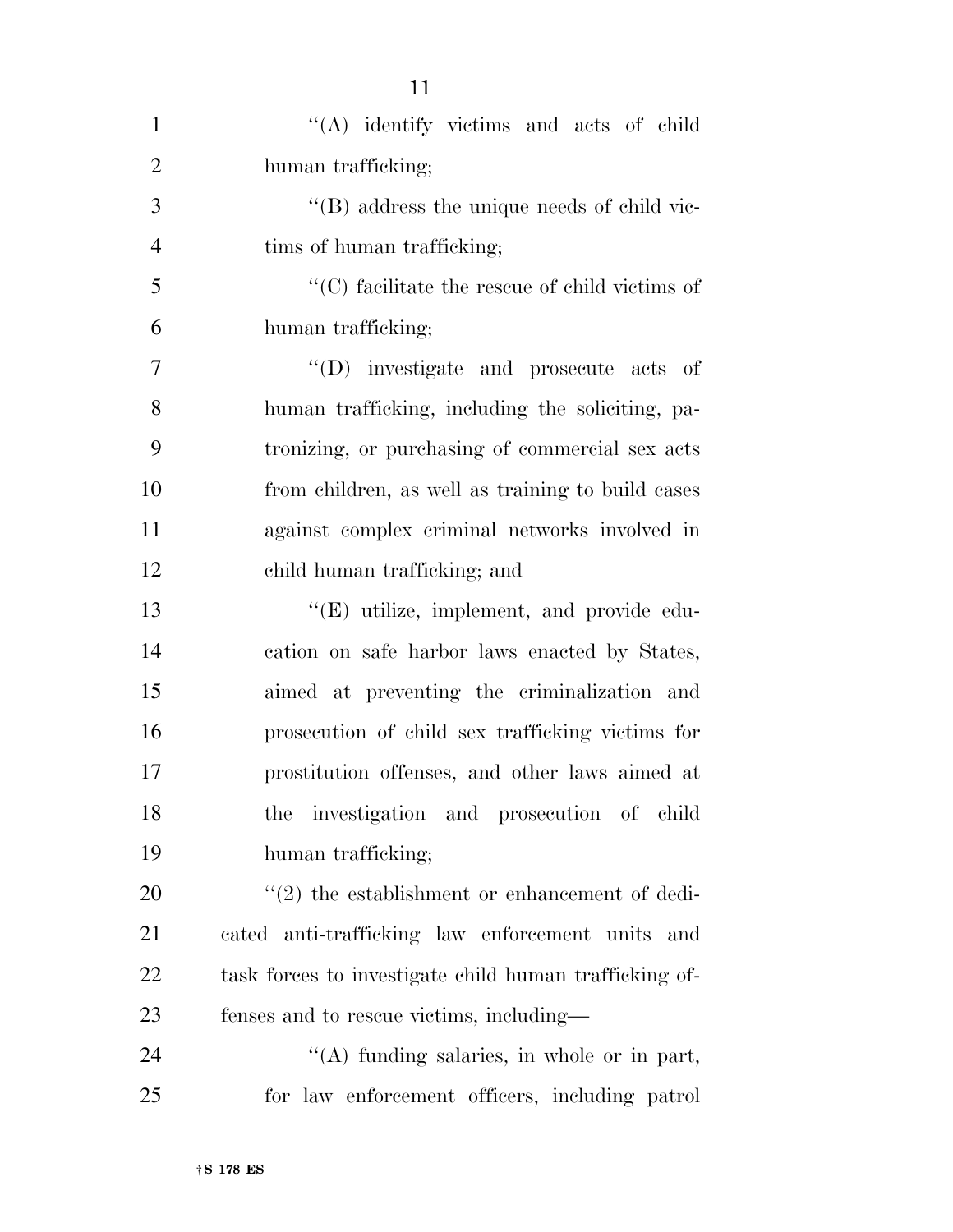| $\mathbf{1}$   | officers, detectives, and investigators, except    |
|----------------|----------------------------------------------------|
| $\overline{2}$ | that the percentage of the salary of the law en-   |
| 3              | forcement officer paid for by funds from a         |
| $\overline{4}$ | grant awarded under this section shall not be      |
| 5              | more than the percentage of the officer's time     |
| 6              | on duty that is dedicated to working on cases      |
| 7              | involving child human trafficking;                 |
| 8              | "(B) investigation expenses for cases in-          |
| 9              | volving child human trafficking, including-        |
| 10             | $``(i)$ wire taps;                                 |
| 11             | "(ii) consultants with expertise spe-              |
| 12             | cific to cases involving child human traf-         |
| 13             | ficking;                                           |
| 14             | $``$ (iii) travel; and                             |
| 15             | "(iv) other technical assistance ex-               |
| 16             | penditures;                                        |
| 17             | "(C) dedicated anti-trafficking prosecution        |
| 18             | units, including the funding of salaries for       |
| 19             | State and local prosecutors, including assisting   |
| 20             | in paying trial expenses for prosecution of child  |
| 21             | human trafficking offenders, except that the       |
| 22             | percentage of the total salary of a State or local |
| 23             | prosecutor that is paid using an award under       |
|                |                                                    |
| 24             | this section shall be not more than the percent-   |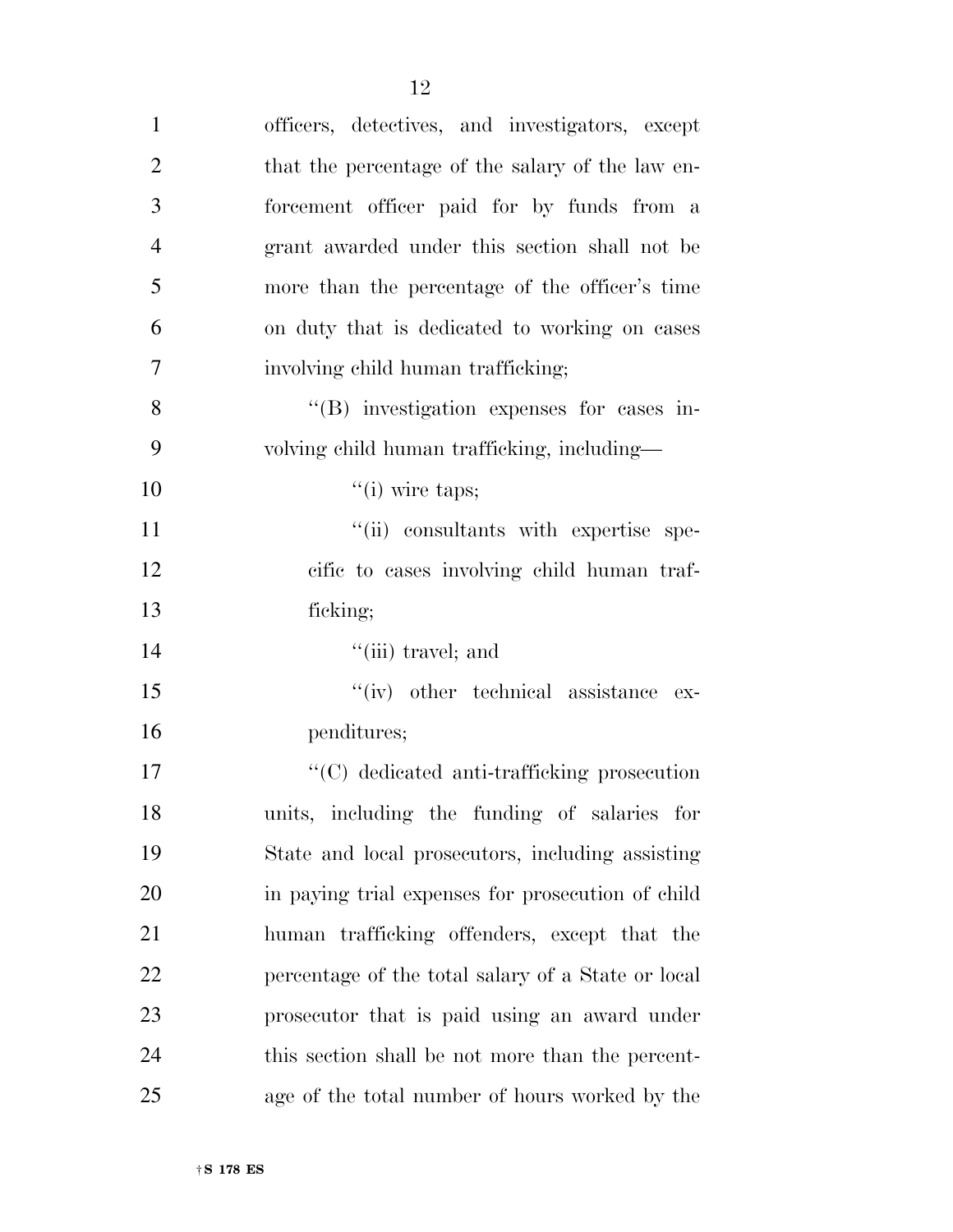| $\mathbf{1}$   | prosecutor that is spent working on cases in-   |
|----------------|-------------------------------------------------|
| $\overline{2}$ | volving child human trafficking;                |
| 3              | $\lq\lq$ the establishment of child human       |
| $\overline{4}$ | trafficking victim witness safety, assistance,  |
| 5              | and relocation programs that encourage co-      |
| 6              | operation with law enforcement investigations   |
| 7              | of crimes of child human trafficking by         |
| 8              | leveraging existing resources and delivering    |
| 9              | child human trafficking victims' services       |
| 10             | through coordination with—                      |
| 11             | "(i) child advocacy centers;                    |
| 12             | "(ii) social service agencies;                  |
| 13             | "(iii) State governmental health serv-          |
| 14             | ice agencies;                                   |
| 15             | "(iv) housing agencies;                         |
| 16             | $f'(v)$ legal services agencies; and            |
| 17             | "(vi) nongovernmental organizations             |
| 18             | and shelter service providers with substan-     |
| 19             | tial experience in delivering wrap-around       |
| 20             | services to victims of child human traf-        |
| 21             | ficking; and                                    |
| 22             | $\lq\lq(E)$ the establishment or enhancement of |
| 23             | other necessary victim assistance programs or   |
| 24             | personnel, such as victim or child advocates,   |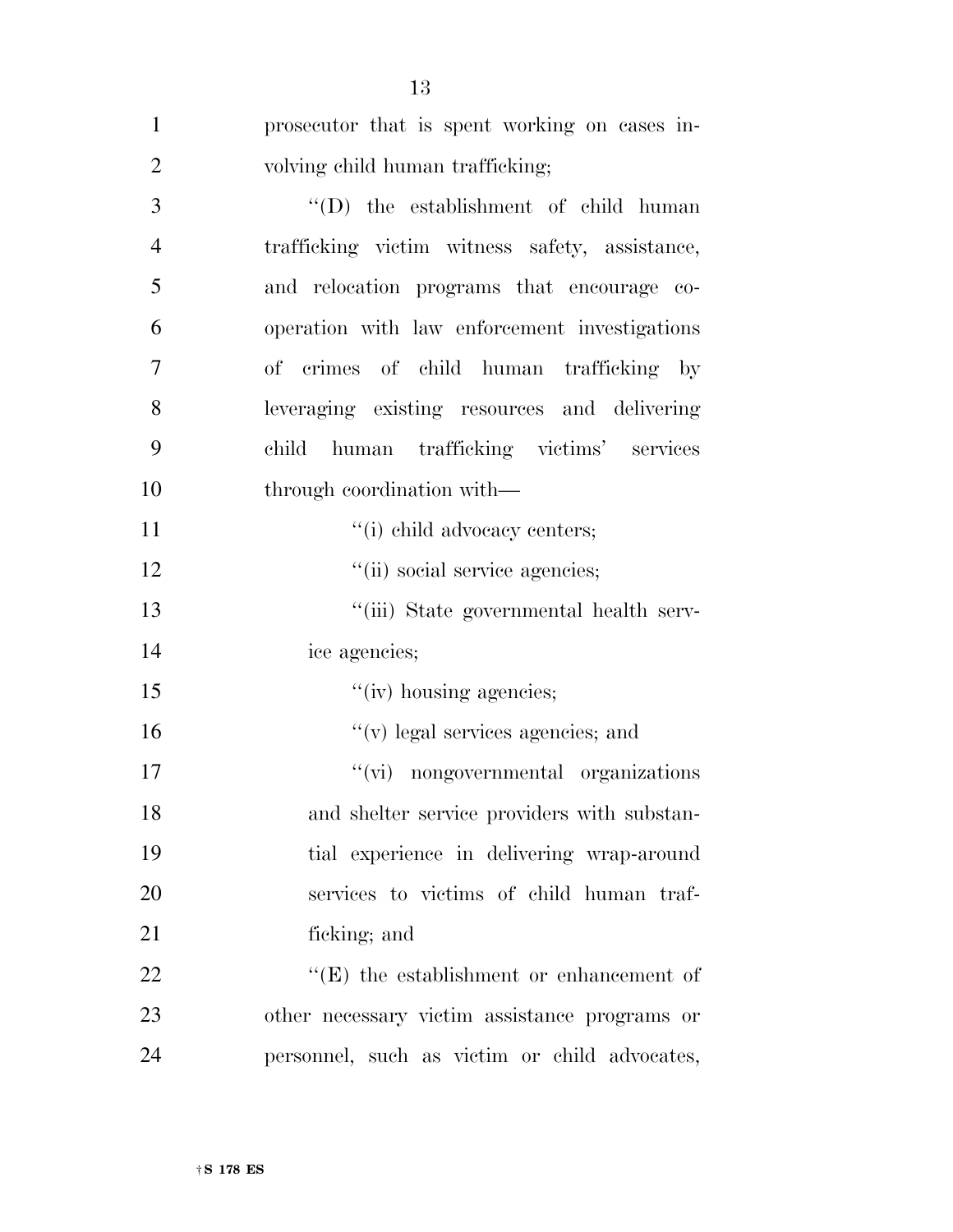| $\mathbf{1}$   | child-protective services, child forensic inter-           |
|----------------|------------------------------------------------------------|
| $\overline{2}$ | views, or other necessary service providers;               |
| 3              | $\cdot\cdot$ (3) activities of law enforcement agencies to |
| $\overline{4}$ | find homeless and runaway youth, including salaries        |
| 5              | and associated expenses for retired Federal law en-        |
| 6              | forcement officers assisting the law enforcement           |
| $\overline{7}$ | agencies in finding homeless and runaway youth;            |
| 8              | and                                                        |
| 9              | $\lq(4)$ the establishment or enhancement of prob-         |
| 10             | lem solving court programs for trafficking victims         |
| 11             | that include—                                              |
| 12             | "(A) mandatory and regular training re-                    |
| 13             | quirements for judicial officials involved in the          |
| 14             | administration or operation of the court pro-              |
| 15             | gram described under this paragraph;                       |
| 16             | "(B) continuing judicial supervision of vic-               |
| 17             | tims of child human trafficking, including case            |
| 18             | worker or child welfare supervision in collabora-          |
| 19             | tion with judicial officers, who have been identi-         |
| 20             | fied by a law enforcement or judicial officer as           |
| 21             | a potential victim of child human trafficking,             |
| 22             | regardless of whether the victim has<br>been               |
| 23             | charged with a crime related to human traf-                |
| 24             | ficking;                                                   |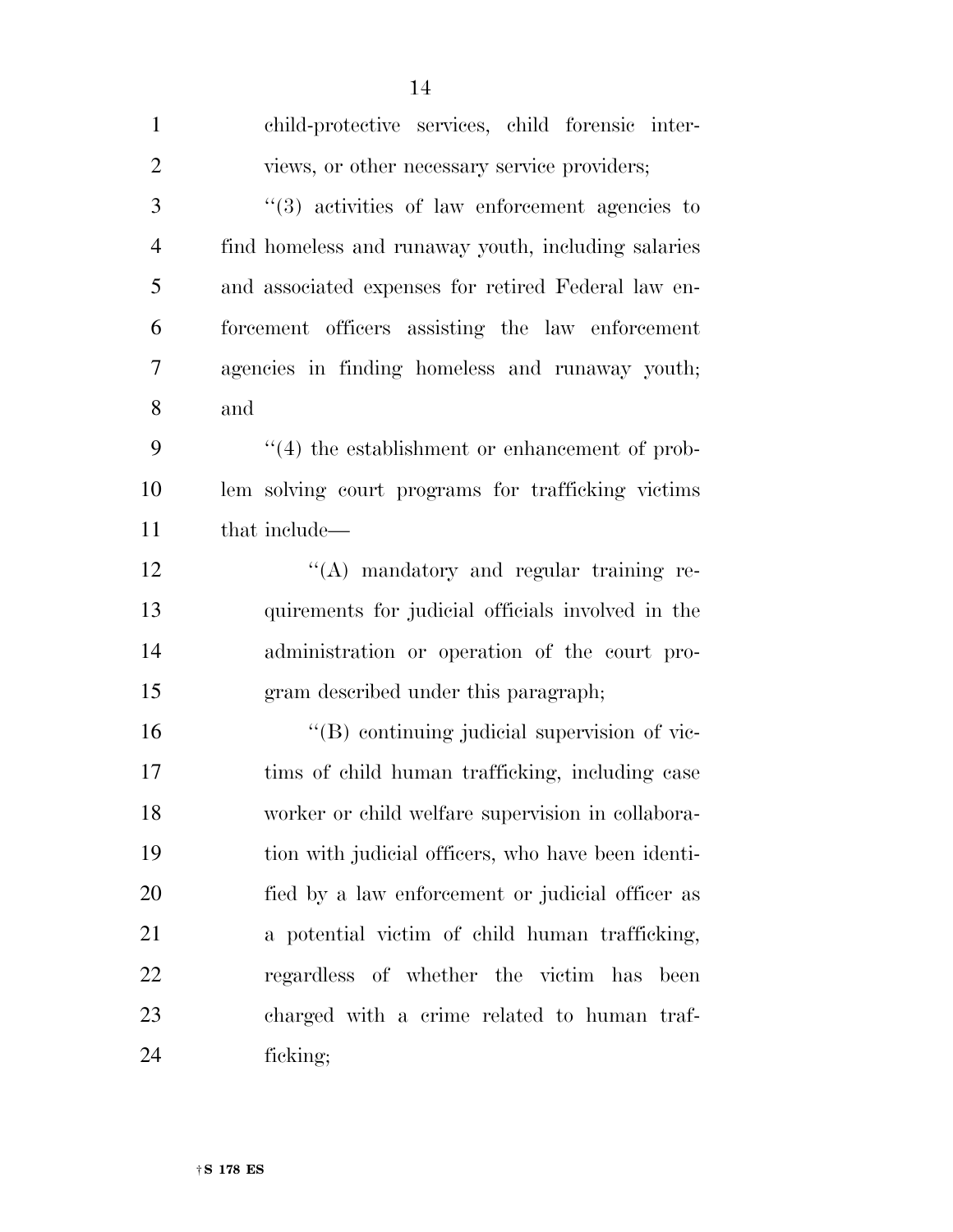| $\mathbf{1}$   | "(C) the development of a specialized and          |
|----------------|----------------------------------------------------|
| $\overline{2}$ | individualized, court-ordered treatment program    |
| 3              | for identified victims of child human trafficking, |
| $\overline{4}$ | including—                                         |
| 5              | ``(i)<br>State-administered<br>outpatient          |
| 6              | treatment;                                         |
| $\overline{7}$ | "(ii) life skills training;                        |
| 8              | "(iii) housing placement;                          |
| 9              | "(iv) vocational training;                         |
| 10             | $\lq\lq$ (v) education;                            |
| 11             | "(vi) family support services; and                 |
| 12             | "(vii) job placement;                              |
| 13             | "(D) centralized case management involv-           |
| 14             | ing the consolidation of all of each child human   |
| 15             | trafficking victim's cases and offenses, and the   |
| 16             | coordination of all trafficking victim treatment   |
| 17             | programs and social services;                      |
| 18             | "(E) regular and mandatory court appear-           |
| 19             | ances by the victim during the duration of the     |
| 20             | treatment program for purposes of ensuring         |
| 21             | compliance and effectiveness;                      |
| 22             | $\lq\lq(F)$ the ultimate dismissal of relevant     |
| 23             | non-violent criminal charges against the victim,   |
| 24             | where such victim successfully complies with the   |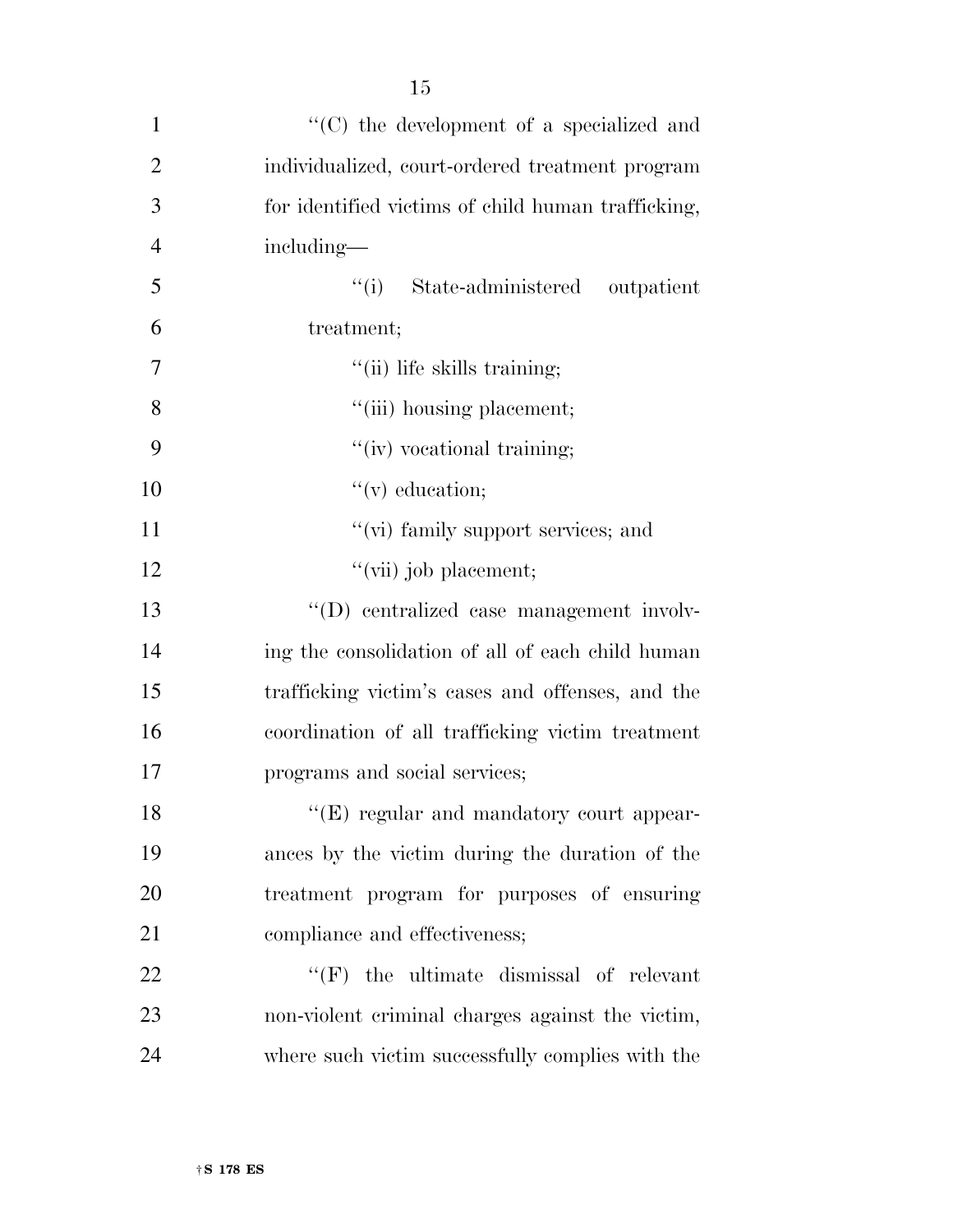| $\mathbf{1}$   | terms of the court-ordered treatment program;     |
|----------------|---------------------------------------------------|
| $\overline{2}$ | and                                               |
| 3              | "(G) collaborative efforts with child advo-       |
| $\overline{4}$ | cacy centers, child welfare agencies, shelters,   |
| 5              | and nongovernmental organizations with sub-       |
| 6              | stantial experience in delivering wrap-around     |
| 7              | services to victims of child human trafficking to |
| 8              | provide services to victims and encourage co-     |
| 9              | operation with law enforcement.                   |
| 10             | $``(e)$ APPLICATION.—                             |
| 11             | "(1) IN GENERAL.—An eligible entity shall sub-    |
| 12             | mit an application to the Attorney General for a  |
| 13             | grant under this section in such form and manner  |
| 14             | as the Attorney General may require.              |
| 15             | "(2) REQUIRED INFORMATION.—An application         |
| 16             | submitted under this subsection shall—            |
| 17             | "(A) describe the activities for which as-        |
| 18             | sistance under this section is sought;            |
| 19             | "(B) include a detailed plan for the use of       |
| 20             | funds awarded under the grant;                    |
| 21             | "(C) provide such additional information          |
| 22             | and assurances as the Attorney General deter-     |
| 23             | mines to be necessary to ensure compliance        |
| 24             | with the requirements of this section; and        |
| 25             | $\lq\lq$ (D) disclose—                            |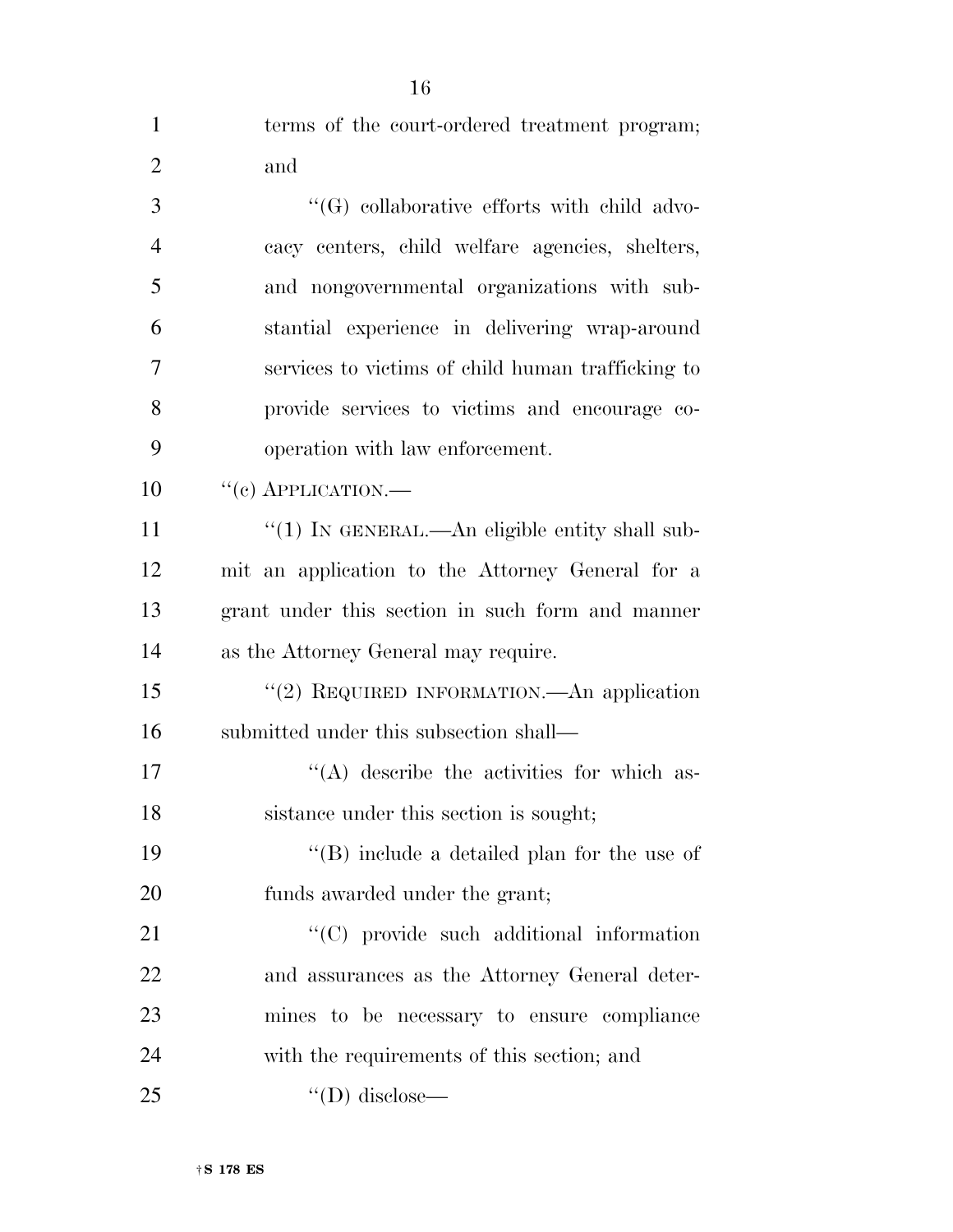| $\mathbf{1}$   | "(i) any other grant funding from the               |
|----------------|-----------------------------------------------------|
| $\overline{2}$ | Department of Justice or from any other             |
| 3              | Federal department or agency for purposes           |
| $\overline{4}$ | similar to those described in subsection (b)        |
| 5              | for which the eligible entity has applied,          |
| 6              | and which application is pending on the             |
| 7              | date of the submission of an application            |
| 8              | under this section; and                             |
| 9              | "(ii) any other such grant funding                  |
| 10             | that the eligible entity has received during        |
| 11             | the 5-year period ending on the date of the         |
| 12             | submission of an application under this             |
| 13             | section.                                            |
| 14             | "(3) PREFERENCE.—In reviewing applications          |
| 15             | submitted in accordance with paragraphs (1) and     |
| 16             | (2), the Attorney General shall give preference to  |
| 17             | grant applications if—                              |
| 18             | $\lq\lq$ the application includes a plan to use     |
| 19             | awarded funds to engage in all activities de-       |
| 20             | scribed under paragraphs (1) through (3) of         |
| 21             | subsection $(b)$ ; or                               |
| 22             | $\lq\lq$ (B) the application includes a plan by the |
| 23             | State or unit of local government to continue       |
| 24             | funding of all activities funded by the award       |
| 25             | after the expiration of the award.                  |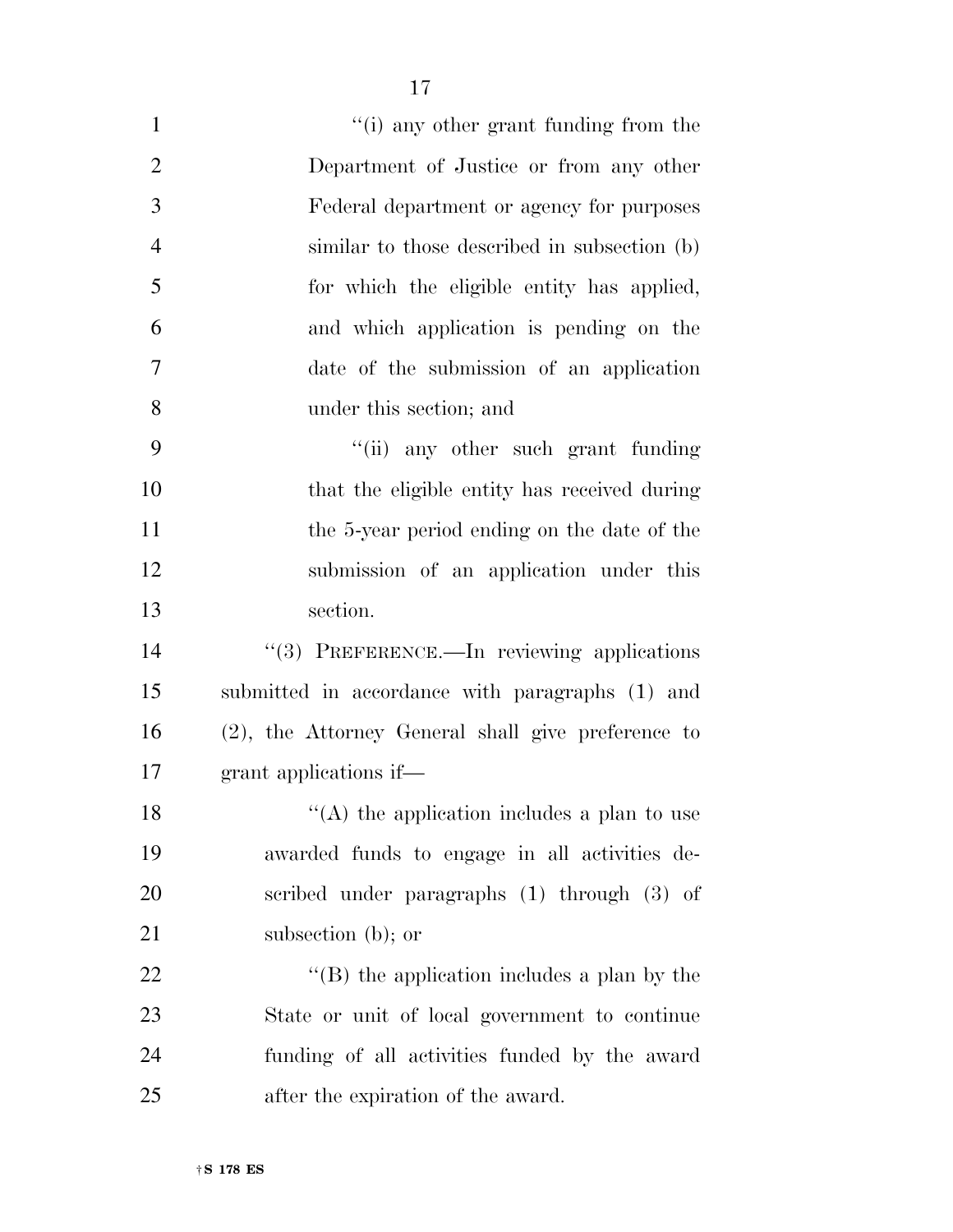1 "(4) ELIGIBLE ENTITIES SOLICITING DATA ON CHILD HUMAN TRAFFICKING.—No eligible entity shall be disadvantaged in being awarded a grant under subsection (a) on the grounds that the eligible entity has only recently begun soliciting data on child human trafficking.

7 "(d) DURATION AND RENEWAL OF AWARD.—

8 "(1) IN GENERAL.—A grant under this section shall expire 3 years after the date of award of the grant.

11 ''(2) RENEWAL.—A grant under this section shall be renewable not more than 2 times and for a 13 period of not greater than 2 years.

''(e) EVALUATION.—The Attorney General shall—

 $\frac{1}{2}$  (1) enter into a contract with a nongovern- mental organization, including an academic or non- profit organization, that has experience with issues related to child human trafficking and evaluation of grant programs to conduct periodic evaluations of grants made under this section to determine the im- pact and effectiveness of programs funded with grants awarded under this section;

23 ''(2) instruct the Inspector General of the De-partment of Justice to review evaluations issued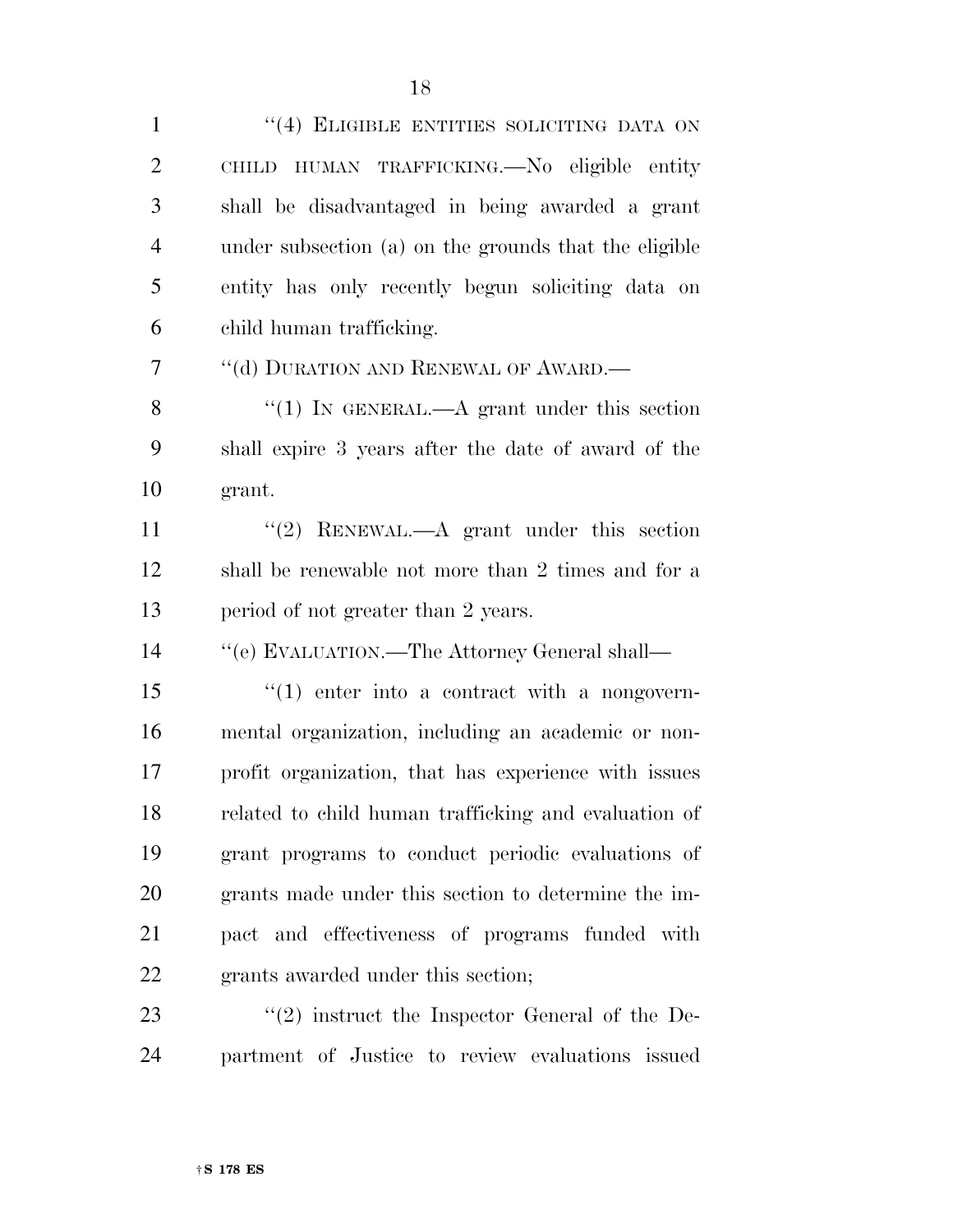| $\mathbf{1}$   | under paragraph (1) to determine the methodo-                                                                                                                                                                                        |
|----------------|--------------------------------------------------------------------------------------------------------------------------------------------------------------------------------------------------------------------------------------|
| $\overline{2}$ | logical and statistical validity of the evaluations; and                                                                                                                                                                             |
| 3              | $\cdot\cdot$ (3) submit the results of any evaluation con-                                                                                                                                                                           |
| $\overline{4}$ | ducted pursuant to paragraph $(1)$ to —                                                                                                                                                                                              |
| 5              | $\lq\lq$ the Committee on the Judiciary of                                                                                                                                                                                           |
| 6              | the Senate; and                                                                                                                                                                                                                      |
| $\tau$         | "(B) the Committee on the Judiciary of                                                                                                                                                                                               |
| 8              | the House of Representatives.                                                                                                                                                                                                        |
| 9              | "(f) MANDATORY EXCLUSION. An eligible entity                                                                                                                                                                                         |
| 10             | awarded funds under this section that is found to have                                                                                                                                                                               |
| 11             | used grant funds for any unauthorized expenditure or oth-                                                                                                                                                                            |
| 12             | erwise unallowable cost shall not be eligible for any grant                                                                                                                                                                          |
| 13             | funds awarded under the block grant for 2 fiscal years                                                                                                                                                                               |
| 14             | following the year in which the unauthorized expenditure                                                                                                                                                                             |
| 15             | or unallowable cost is reported.                                                                                                                                                                                                     |
| 16             | "(g) COMPLIANCE REQUIREMENT.—An eligible enti-                                                                                                                                                                                       |
| 17             | ty shall not be eligible to receive a grant under this section                                                                                                                                                                       |
| 18             | if within the 5 fiscal years before submitting an applica-                                                                                                                                                                           |
| 19             | tion for a grant under this section, the grantee has been                                                                                                                                                                            |
| $\sim$ $\sim$  | $\mathbf{a}$ and $\mathbf{a}$ are the second contract of the second contract of the second contract of the second contract of the second contract of the second contract of the second contract of the second contract of the second |

 found to have violated the terms or conditions of a Govern- ment grant program by utilizing grant funds for unauthor-ized expenditures or otherwise unallowable costs.

 ''(h) ADMINISTRATIVE CAP.—The cost of admin-istering the grants authorized by this section shall not ex-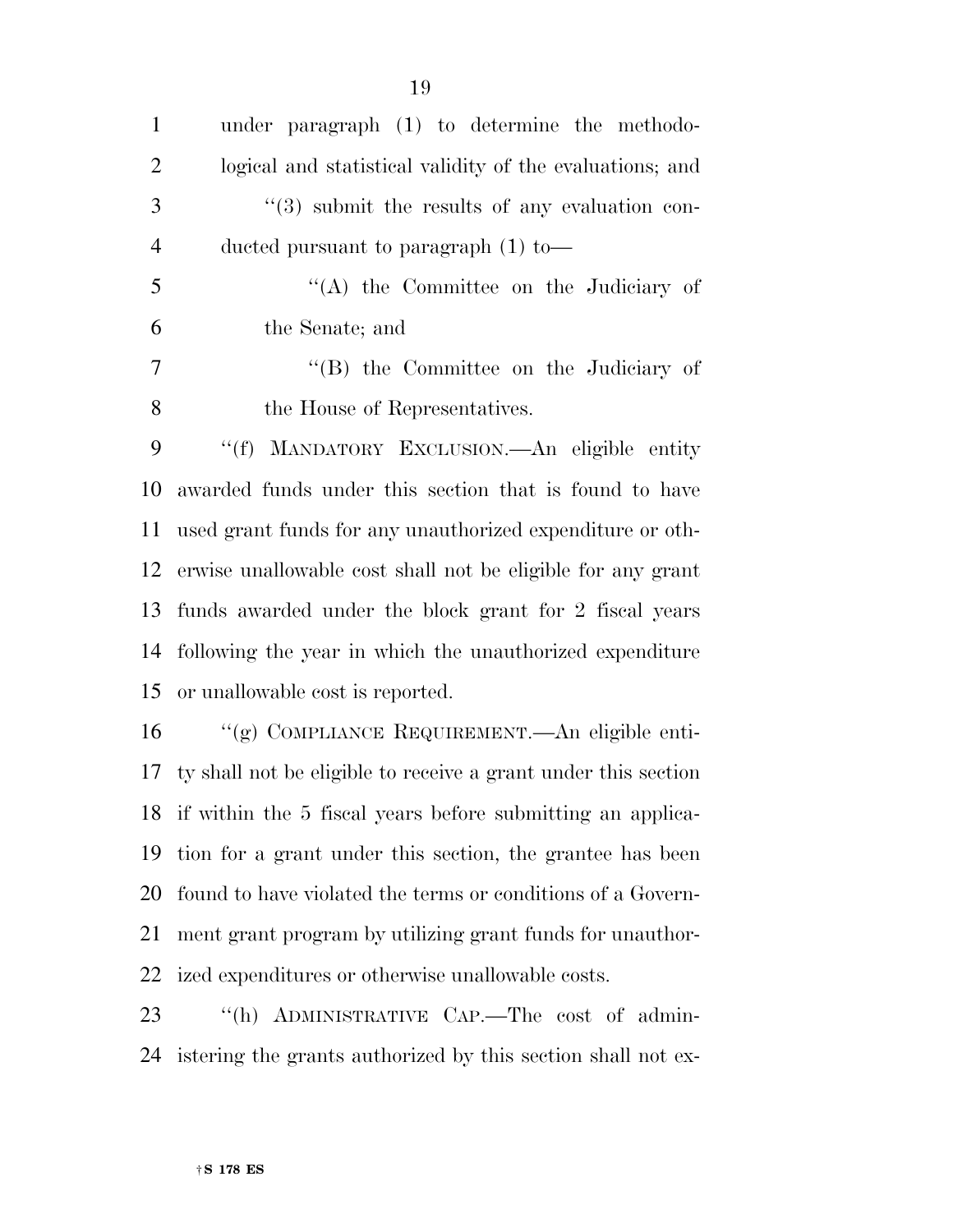ceed 5 percent of the total amount expended to carry out this section.

 ''(i) FEDERAL SHARE.—The Federal share of the cost of a program funded by a grant awarded under this section shall be—

6  $\frac{1}{1}$  (1) 70 percent in the first year;

 $\frac{7}{2}$  (2) 60 percent in the second year; and

8 "(3) 50 percent in the third year, and in all subsequent years.

10 "(j) AUTHORIZATION OF FUNDING; FULLY OFF- SET.—For purposes of carrying out this section, the At- torney General, in consultation with the Secretary of Health and Human Services, is authorized to award not more than \$7,000,000 of the funds available in the Do- mestic Trafficking Victims' Fund, established under sec- tion 3014 of title 18, United States Code, for each of fiscal years 2016 through 2020.

''(k) DEFINITIONS.—In this section—

19  $\frac{1}{2}$  (1) the term 'child' means a person under the age of 18;

 $(2)$  the term 'child advocacy center' means a center created under subtitle A of the Victims of Child Abuse Act of 1990 (42 U.S.C. 13001 et seq.);  $(3)$  the term 'child human trafficking' means 25 1 or more severe forms of trafficking in persons (as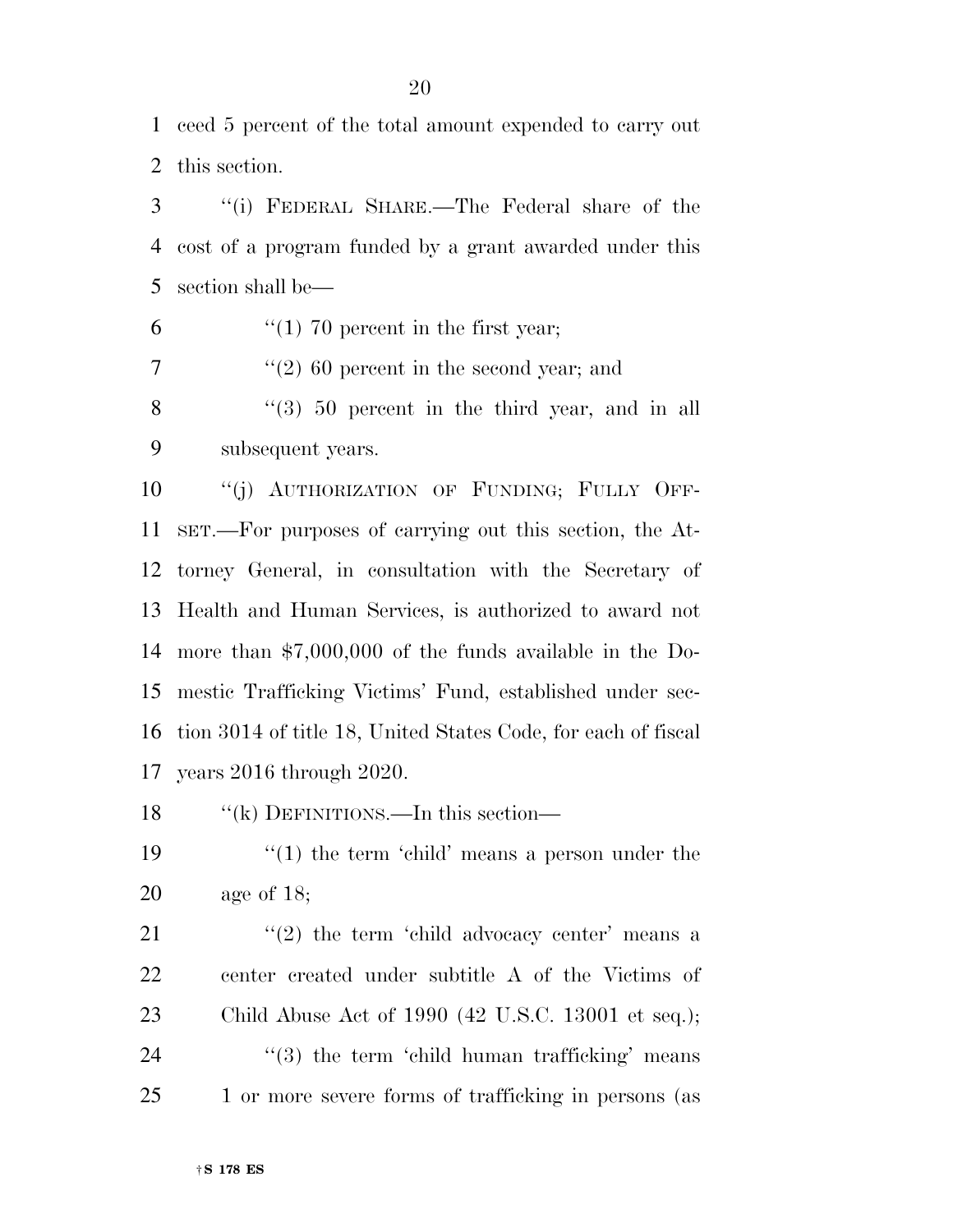| $\mathbf{1}$   | defined in section 103 of the Trafficking Victims    |
|----------------|------------------------------------------------------|
| $\overline{2}$ | Protection Act of 2000 (22 U.S.C. 7102)) involving   |
| 3              | a victim who is a child; and                         |
| $\overline{4}$ | $\lq(4)$ the term 'eligible entity' means a State or |
| 5              | unit of local government that—                       |
| 6              | "(A) has significant criminal activity in-           |
| $\overline{7}$ | volving child human trafficking;                     |
| 8              | "(B) has demonstrated cooperation be-                |
| 9              | tween Federal, State, local, and, where applica-     |
| 10             | ble, tribal law enforcement agencies, prosecu-       |
| 11             | tors, and social service providers in addressing     |
| 12             | child human trafficking;                             |
| 13             | "(C) has developed a workable, multi-                |
| 14             | disciplinary plan to combat child human traf-        |
| 15             | ficking, including—                                  |
| 16             | "(i) the establishment of a shelter for              |
| 17             | victims of child human trafficking, through          |
| 18             | existing or new facilities;                          |
| 19             | "(ii) the provision of trauma-                       |
| 20             | informed, gender-responsive rehabilitative           |
| 21             | care to victims of child human trafficking;          |
| 22             | "(iii) the provision of specialized                  |
| 23             | training for law enforcement officers and            |
| 24             | social service providers for all forms of            |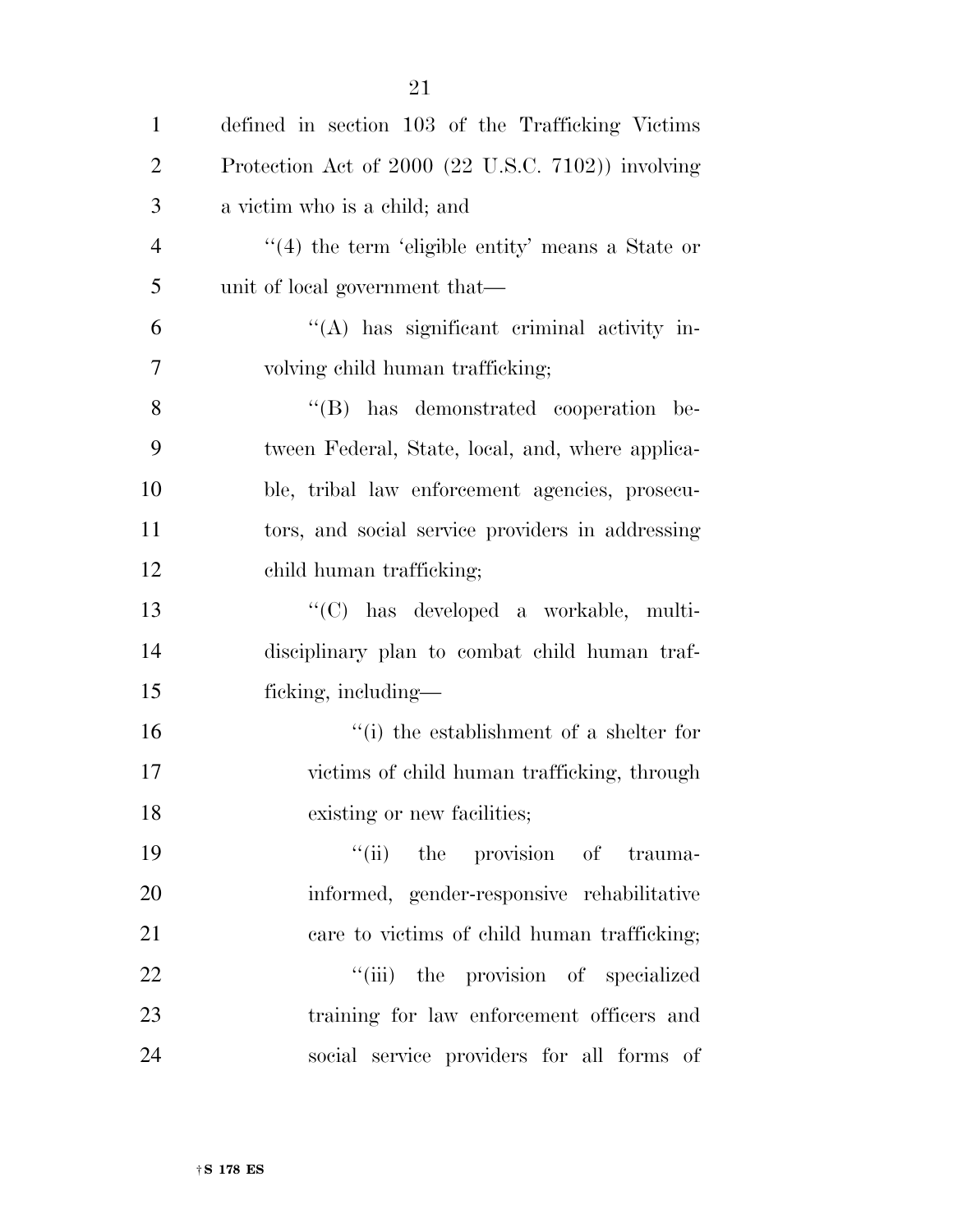| $\mathbf{1}$   | human trafficking, with a focus on domes-       |
|----------------|-------------------------------------------------|
| $\overline{2}$ | tic child human trafficking;                    |
| 3              | "(iv) prevention, deterrence, and pros-         |
| $\overline{4}$ | ecution of offenses involving child human       |
| 5              | trafficking, including soliciting, patron-      |
| 6              | izing, or purchasing human acts with chil-      |
| 7              | dren;                                           |
| 8              | "(v) cooperation or referral agree-             |
| 9              | ments with organizations providing out-         |
| 10             | reach or other related services to runaway      |
| 11             | and homeless youth;                             |
| 12             | "(vi) law enforcement protocols<br>or           |
| 13             | procedures to screen all individuals ar-        |
| 14             | rested for prostitution, whether adult or       |
| 15             | child, for victimization by sex trafficking     |
| 16             | and by other crimes, such as sexual assault     |
| 17             | and domestic violence; and                      |
| 18             | "(vii) cooperation or referral agree-           |
| 19             | ments with State child welfare agencies         |
| 20             | and child advocacy centers; and                 |
| 21             | "(D) provides an assurance that, under the      |
| 22             | plan under subparagraph (C), a victim of child  |
| 23             | human trafficking shall not be required to col- |
| 24             | laborate with law enforcement officers to have  |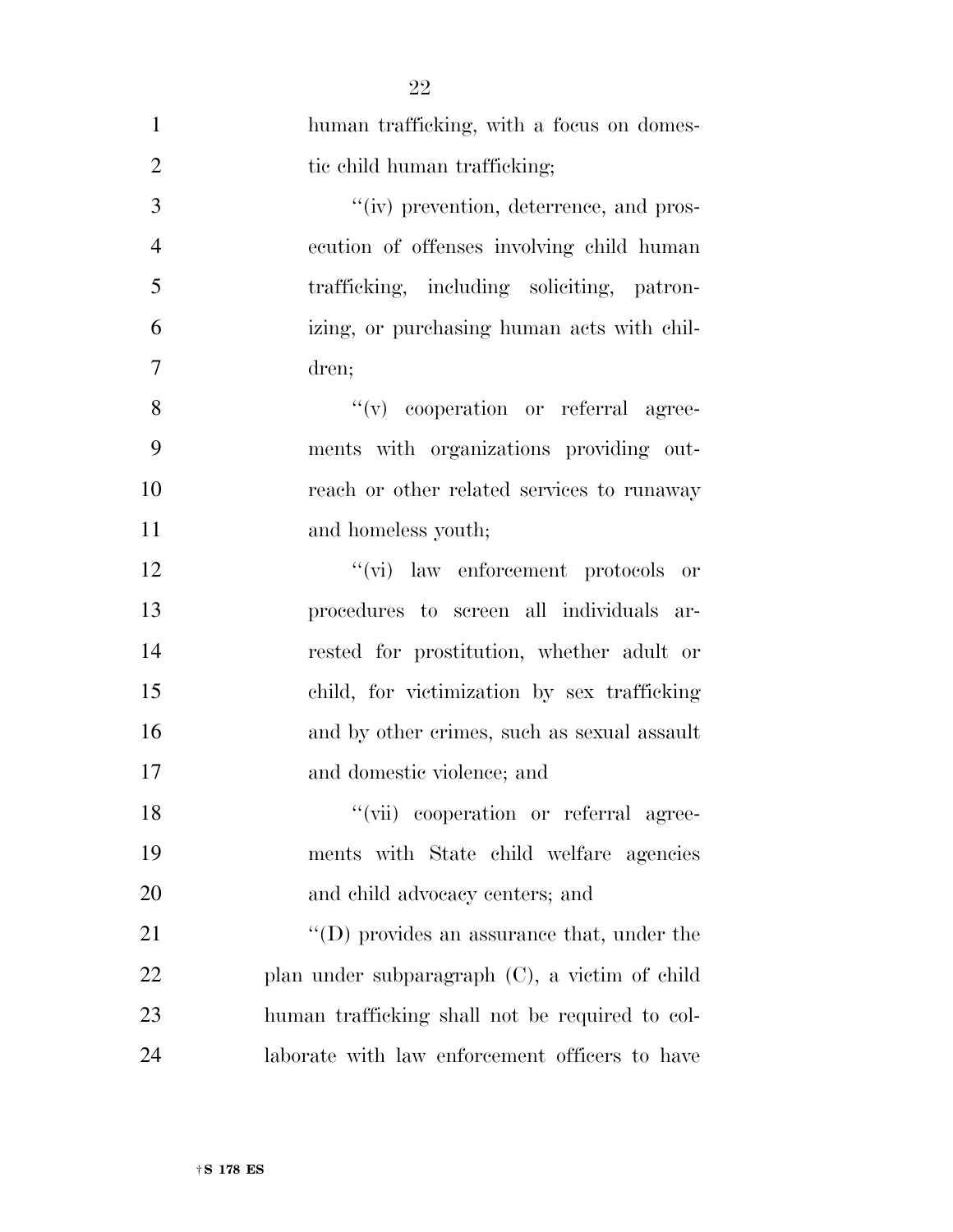| access to any shelter or services provided with |
|-------------------------------------------------|
| a grant under this section.                     |

 ''(l) GRANT ACCOUNTABILITY; SPECIALIZED VIC- TIMS' SERVICE REQUIREMENT.—No grant funds under this section may be awarded or transferred to any entity unless such entity has demonstrated substantial experi- ence providing services to victims of human trafficking or related populations (such as runaway and homeless youth), or employs staff specialized in the treatment of human trafficking victims.''.

 (b) TABLE OF CONTENTS.—The table of contents in section 1(b) of the Trafficking Victims Protection Reau- thorization Act of 2005 (22 U.S.C. 7101 note) is amended by striking the item relating to section 203 and inserting the following:

''Sec. 203. Victim-centered child human trafficking deterrence block grant program.''.

 **SEC. 104. DIRECT SERVICES FOR VICTIMS OF CHILD POR- NOGRAPHY.**  The Victims of Child Abuse Act of 1990 (42 U.S.C. 13001 et seq.) is amended— 20 (1) in section 212(5) (42 U.S.C. 13001a(5)), by inserting '', including human trafficking and the production of child pornography'' before the semi- colon at the end; and (2) in section 214 (42 U.S.C. 13002)—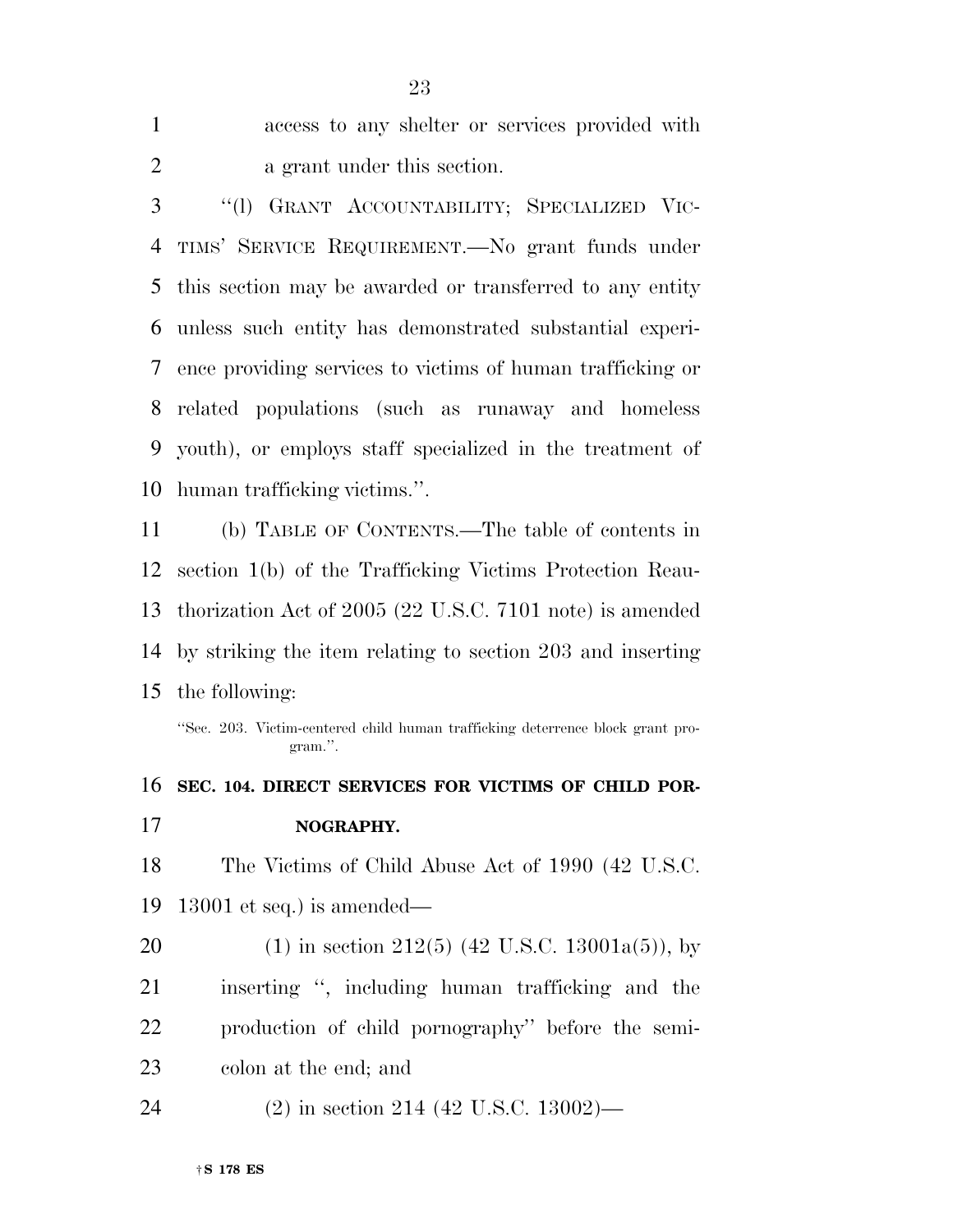| $\mathbf{1}$   | $(A)$ by redesignating subsections $(b)$ , $(c)$ ,        |
|----------------|-----------------------------------------------------------|
| $\overline{2}$ | and (d) as subsections (c), (d), and (e), respec-         |
| 3              | tively; and                                               |
| $\overline{4}$ | (B) by inserting after subsection (a) the                 |
| 5              | following:                                                |
| 6              | "(b) DIRECT SERVICES FOR VICTIMS OF CHILD POR-            |
| 7              | NOGRAPHY.—The Administrator, in coordination with the     |
| 8              | Director and with the Director of the Office of Victims   |
| 9              | of Crime, may make grants to develop and implement spe-   |
| 10             | cialized programs to identify and provide direct services |
| 11             | to victims of child pornography.".                        |
| 12             | SEC. 105. INCREASING COMPENSATION AND RESTITUTION         |
| 13             | FOR TRAFFICKING VICTIMS.                                  |
| 14             | (a) AMENDMENTS TO TITLE $18$ —Section 1594 of             |
|                |                                                           |
| 15             | title 18, United States Code, is amended—                 |
| 16             | $(1)$ in subsection $(d)$ —                               |
|                | $(A)$ in paragraph $(1)$ —                                |
| 17<br>18       | (i) by striking "that was used or" and                    |
| 19             | inserting "that was involved in, used, or";               |
| 20             | and                                                       |
| 21             | (ii) by inserting ", and any property                     |
| 22             | traceable to such property" after "such                   |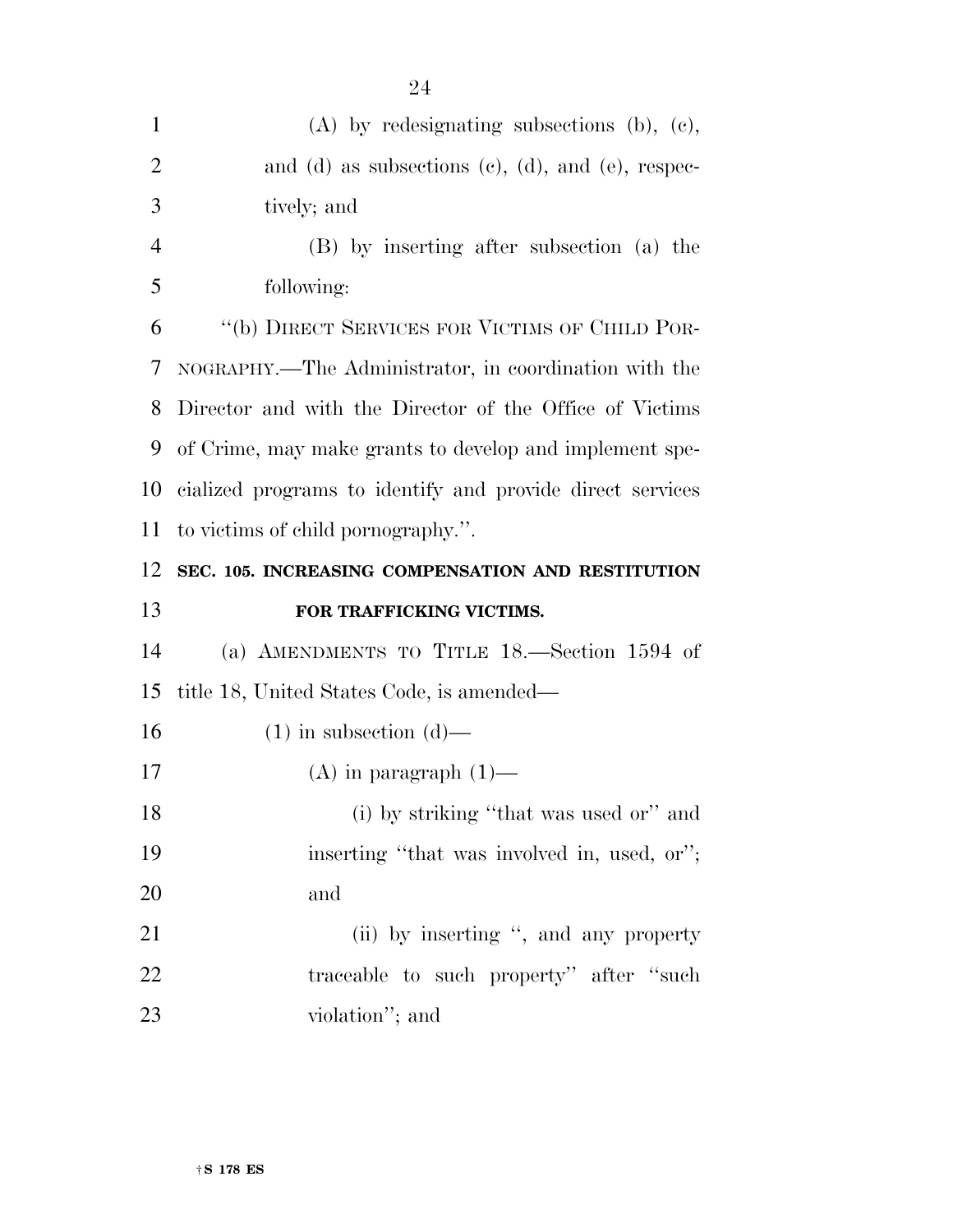| $\mathbf{1}$   | $(B)$ in paragraph $(2)$ , by inserting ", or          |
|----------------|--------------------------------------------------------|
| $\overline{2}$ | any property traceable to such property" after         |
| 3              | "such violation";                                      |
| $\overline{4}$ | $(2)$ in subsection $(e)(1)(A)$ —                      |
| 5              | $(A)$ by striking "used or" and inserting              |
| 6              | "involved in, used, or"; and                           |
| 7              | (B) by inserting ", and any property trace-            |
| 8              | able to such property" after "any violation of         |
| 9              | this chapter";                                         |
| 10             | $(3)$ by redesignating subsection $(f)$ as sub-        |
| 11             | section $(g)$ ; and                                    |
| 12             | $(4)$ by inserting after subsection (e) the fol-       |
|                |                                                        |
| 13             | lowing:                                                |
| 14             | "(f) TRANSFER OF FORFEITED ASSETS.-                    |
| 15             | "(1) IN GENERAL.—Notwithstanding any other             |
| 16             | provision of law, the Attorney General shall transfer  |
| 17             | assets forfeited pursuant to this section, or the pro- |
| 18             | ceeds derived from the sale thereof, to satisfy victim |
| 19             | restitution orders arising from violations of this     |
| 20             | chapter.                                               |
| 21             | "(2) PRIORITY.—Transfers pursuant to para-             |
| 22             | graph (1) shall have priority over any other claims    |
| 23             | to the assets or their proceeds.                       |
| 24             | "(3) USE OF NONFORFEITED ASSETS.—Trans-                |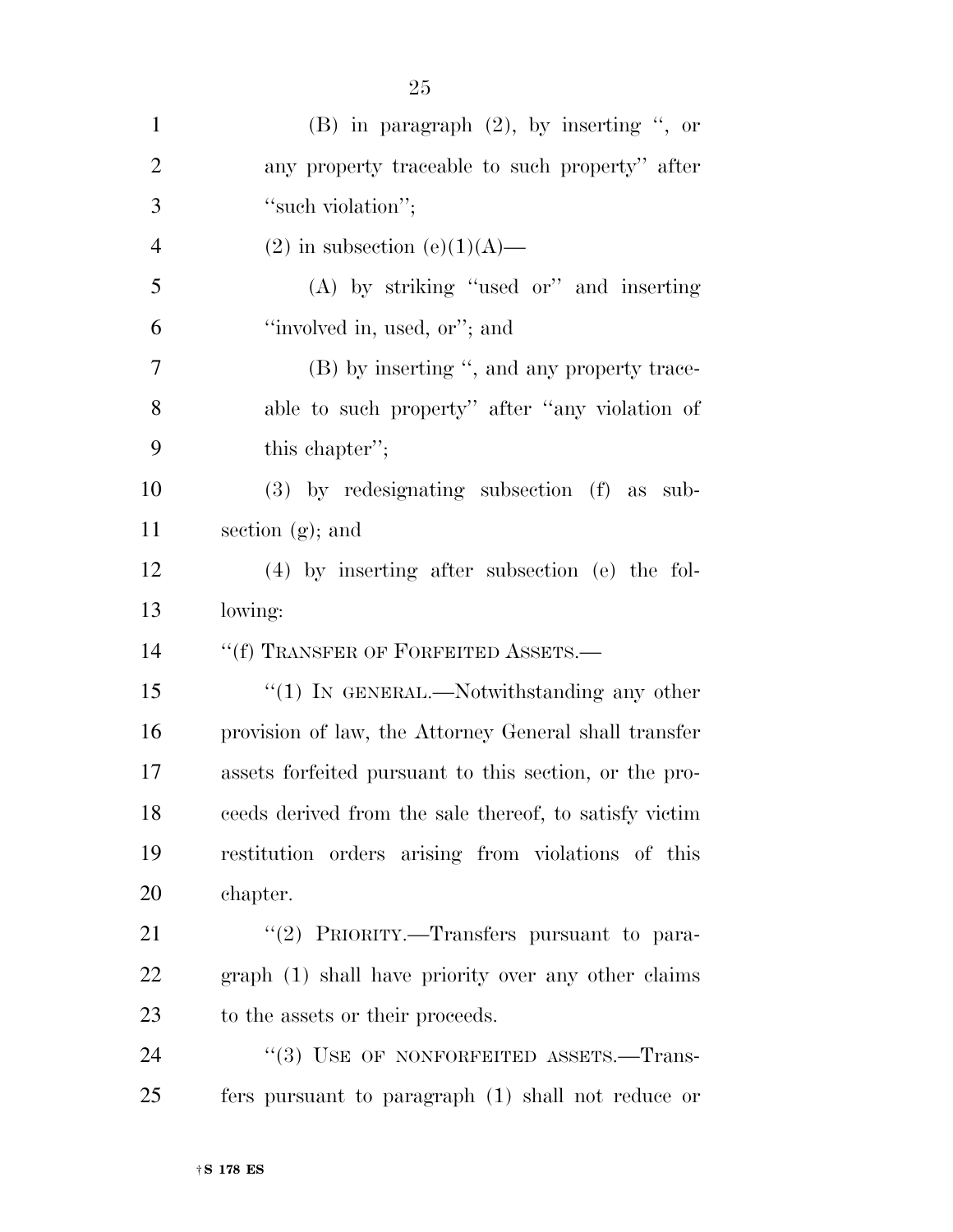otherwise mitigate the obligation of a person con- victed of a violation of this chapter to satisfy the full amount of a restitution order through the use of non-forfeited assets or to reimburse the Attorney General for the value of assets or proceeds trans- ferred under this subsection through the use of non-forfeited assets.''.

 (b) AMENDMENT TO TITLE 28.—Section 524(c)(1)(B) of title 28, United States Code, is amended by inserting ''chapter 77 of title 18,'' after ''criminal drug laws of the United States or of''.

12 (c) AMENDMENTS TO TITLE 31.—

 (1) IN GENERAL.—Chapter 97 of title 31, United States Code, is amended—

 (A) by redesignating section 9703 (as added by section 638(b)(1) of the Treasury, Postal Service, and General Government Appro- priations Act, 1993 (Public Law 102–393; 106 Stat. 1779)) as section 9705; and

 (B) in section 9705(a), as redesignated— 21 (i) in paragraph  $(1)$ — 22 (I) in subparagraph  $(I)$ — (aa) by striking ''payment'' 24 and inserting "Payment"; and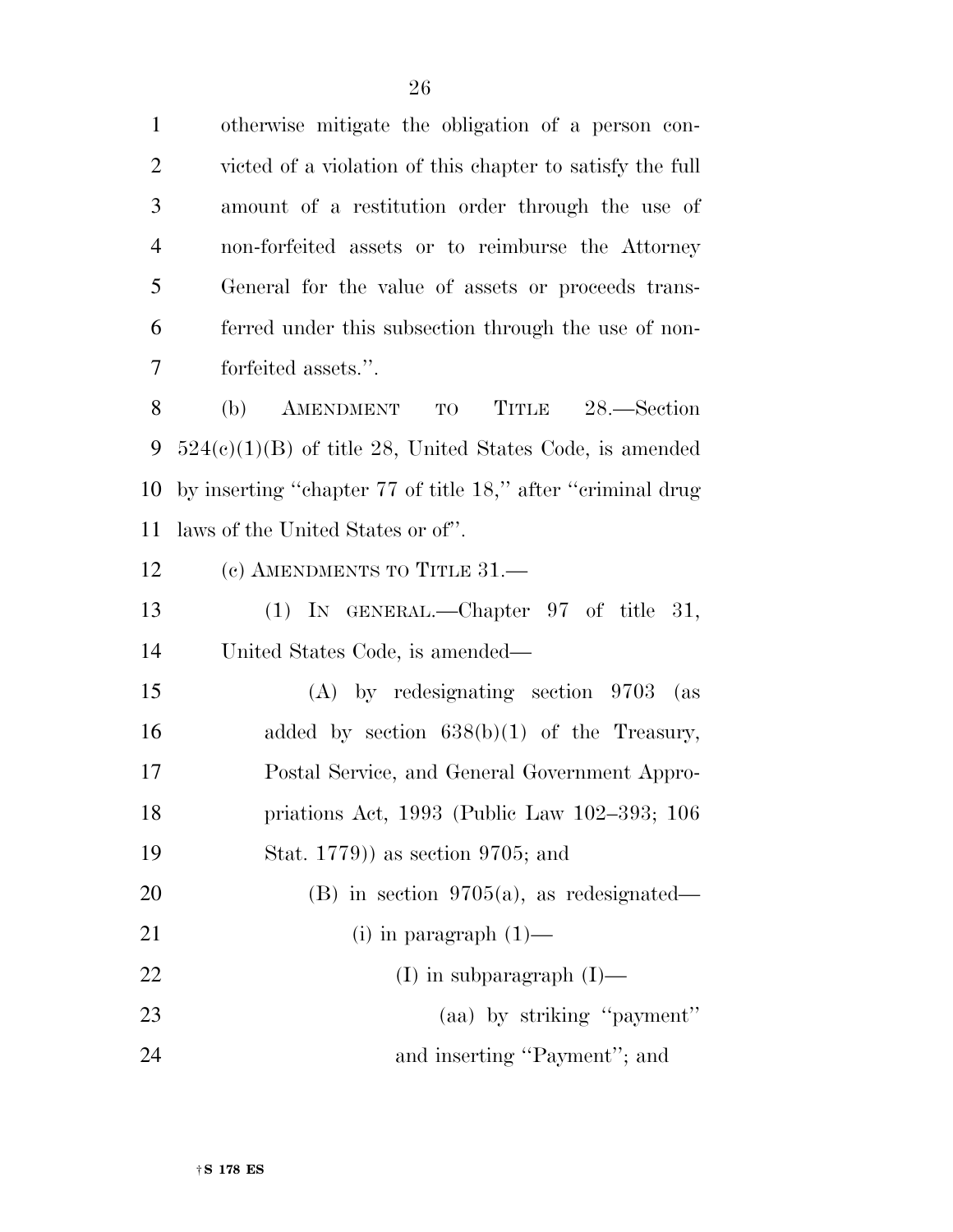| $\mathbf{1}$   | (bb) by striking the semi-                    |
|----------------|-----------------------------------------------|
| $\overline{2}$ | colon at the end and inserting a              |
| $\mathfrak{Z}$ | period; and                                   |
| $\overline{4}$ | $(II)$ in subparagraph $(J)$ , by             |
| 5              | striking "payment" and inserting              |
| 6              | "Payment"; and                                |
| $\tau$         | (ii) in paragraph $(2)$ —                     |
| 8              | (I) in subparagraph $(B)$ —                   |
| 9              | $(aa)$ in clause $(iii)$ —                    |
| 10             | $(AA)$ in subclause $(I)$ ,                   |
| 11             | by striking "or" and insert-                  |
| 12             | ing "of"; and                                 |
| 13             | (BB) in subclause (III),                      |
| 14             | by striking "and" at the                      |
| 15             | end;                                          |
| 16             | (bb) in clause (iv), by strik-                |
| 17             | ing the period at the end and in-             |
| 18             | serting "; and"; and                          |
| 19             | (cc) by inserting after clause                |
| 20             | (iv) the following:                           |
| 21             | "(v) United States Immigration and            |
| 22             | Customs Enforcement with respect to a         |
| 23             | violation of chapter 77 of title 18 (relating |
| 24             | to human trafficking);";                      |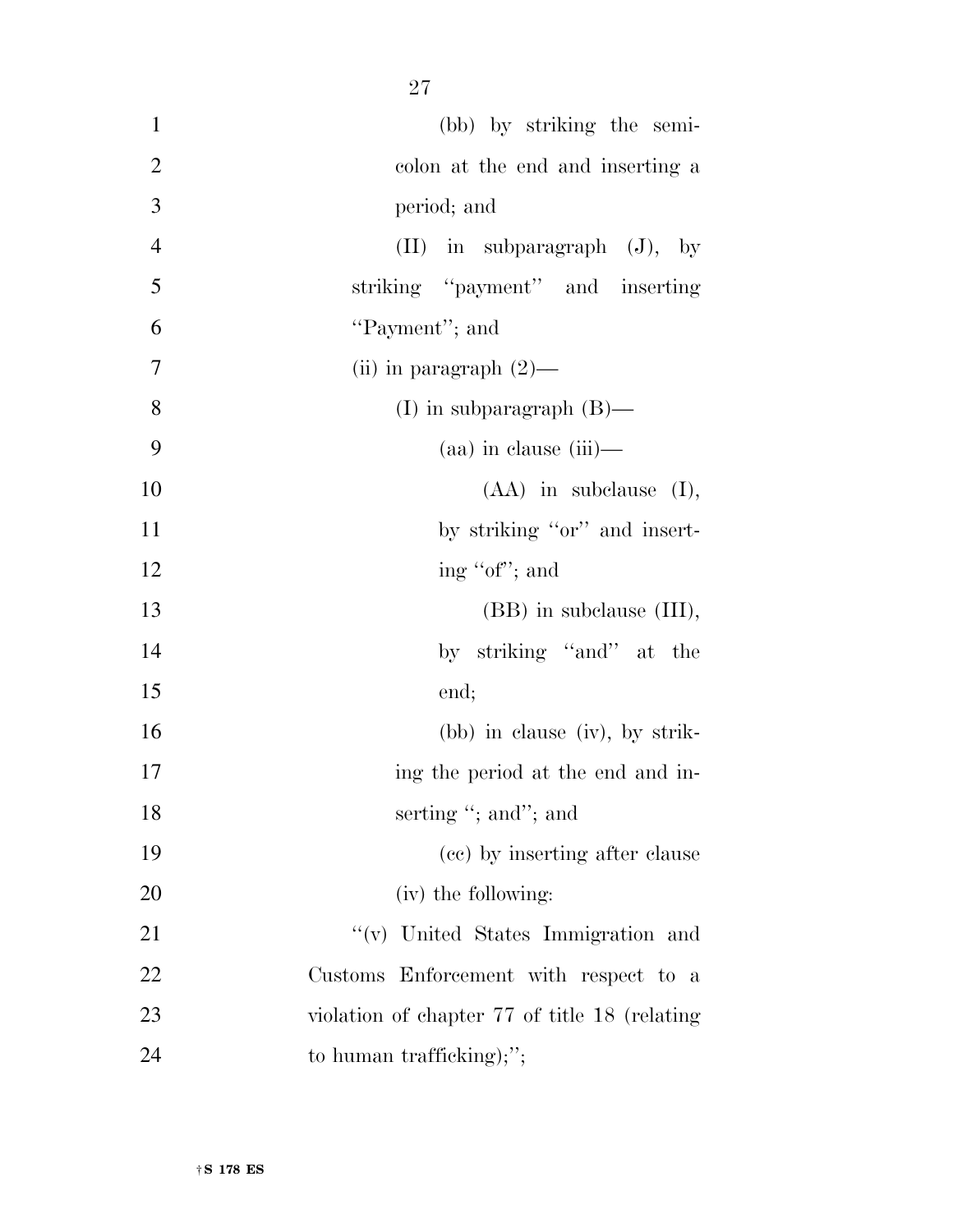| $\mathbf{1}$   | $(II)$ in subparagraph $(G)$ , by add-  |
|----------------|-----------------------------------------|
| $\overline{2}$ | ing "and" at the end; and               |
| 3              | $(III)$ in subparagraph $(H)$ , by      |
| $\overline{4}$ | striking "; and" and inserting a pe-    |
| 5              | riod.                                   |
| 6              | (2)<br>TECHNICAL AND CONFORMING AMEND-  |
| 7              | MENTS.-                                 |
| 8              | $(A)$ CROSS REFERENCES.—                |
|                |                                         |
| 9              | (i) TITLE 28.—Section $524(c)$ of title |
| 10             | 28, United States Code, is amended—     |
| 11             | (I) in paragraph $(4)(C)$ , by strik-   |
| 12             | ing "section $9703(g)(4)(A)(ii)$ " and  |
| 13             | inserting "section $9705(g)(4)(A)$ ";   |
| 14             | $(II)$ in paragraph $(10)$ , by strik-  |
| 15             | ing "section 9703(p)" and inserting     |
| 16             | "section $9705(0)$ "; and               |
| 17             | $(III)$ in paragraph $(11)$ , by strik- |
| 18             | ing "section 9703" and inserting        |
| 19             | "section 9705".                         |
| 20             | TITLE 31.—Title 31, United<br>(ii)      |
| 21             | States Code, is amended—                |
|                |                                         |
| 22             | (I) in section 312(d), by striking      |
| 23             | "section 9703" and inserting "section"  |
| 24             | $9705$ "; and                           |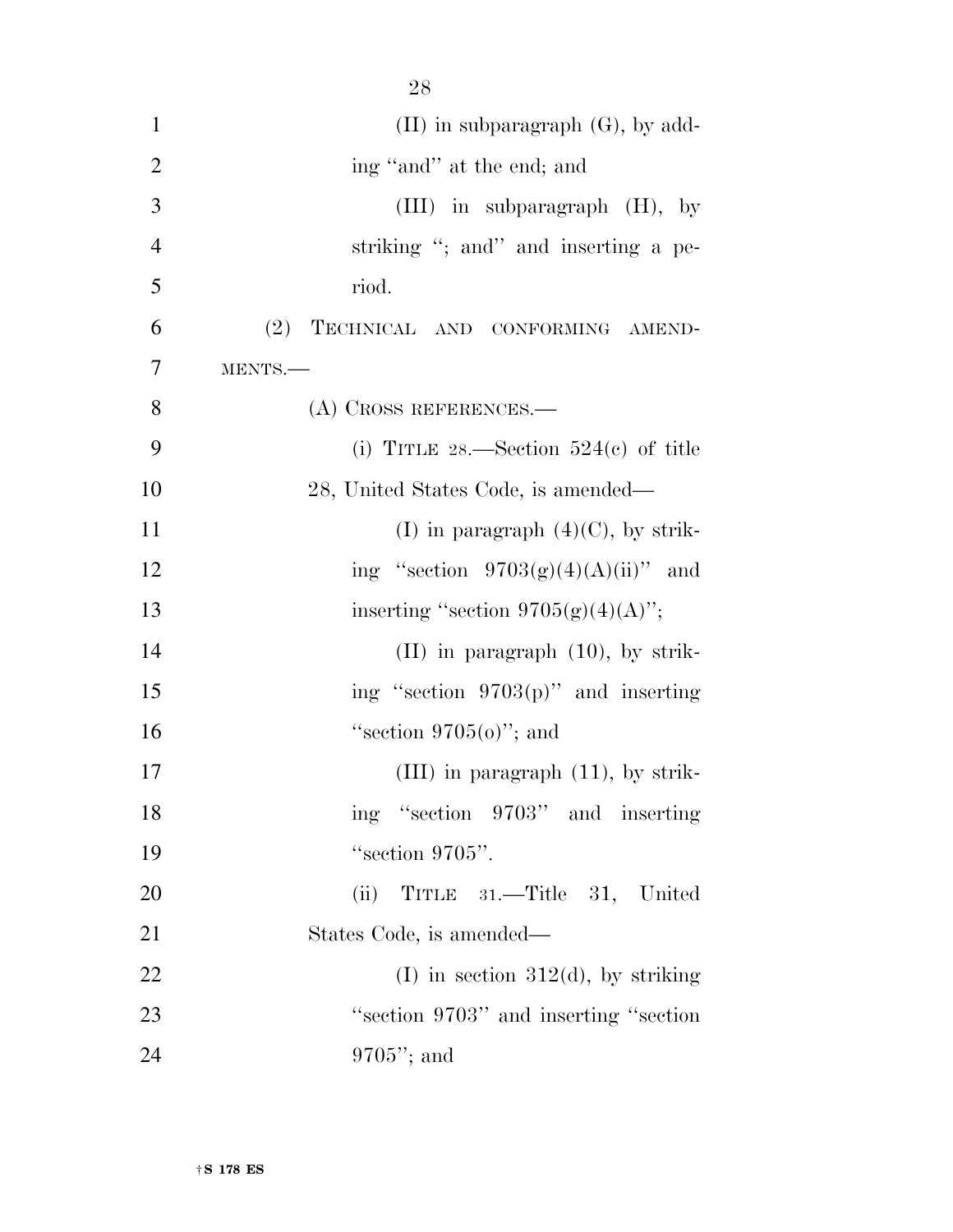| 1              | $(II)$ in section 5340(1), by strik-                                                                                                                                                                                                                                                           |
|----------------|------------------------------------------------------------------------------------------------------------------------------------------------------------------------------------------------------------------------------------------------------------------------------------------------|
| 2              | ing "section $9703(p)(1)$ " and insert-                                                                                                                                                                                                                                                        |
| 3              | ing "section $9705(0)$ ".                                                                                                                                                                                                                                                                      |
| $\overline{4}$ | (iii) TITLE 39.—Section $2003(e)(1)$ of                                                                                                                                                                                                                                                        |
| $\overline{5}$ | title 39, United States Code, is amended                                                                                                                                                                                                                                                       |
| 6              | by striking "section $9703(p)$ " and insert-                                                                                                                                                                                                                                                   |
| 7              | ing "section $9705(0)$ ".                                                                                                                                                                                                                                                                      |
| 8              | (B) TABLE OF SECTIONS.—The table of                                                                                                                                                                                                                                                            |
| 9              | sections for chapter 97 of title 31, United                                                                                                                                                                                                                                                    |
| 10             | States Code, is amended to read as follows:                                                                                                                                                                                                                                                    |
|                | "9701. Fees and charges for Government services and things of value.<br>"9702. Investment of trust funds.<br>"9703. Managerial accountability and flexibility.<br>"9704. Pilot projects for managerial accountability and flexibility.<br>"9705. Department of the Treasury Forfeiture Fund.". |

#### **SEC. 106. STREAMLINING HUMAN TRAFFICKING INVES-**

#### **TIGATIONS.**

 Section 2516 of title 18, United States Code, is amended—

15  $(1)$  in paragraph  $(1)$ —

 (A) in subparagraph (a), by inserting a 17 comma after "weapons)";

- (B) in subparagraph (c)—
- (i) by inserting ''section 1581 (peon- age), section 1584 (involuntary servitude), section 1589 (forced labor), section 1590 (trafficking with respect to peonage, slav-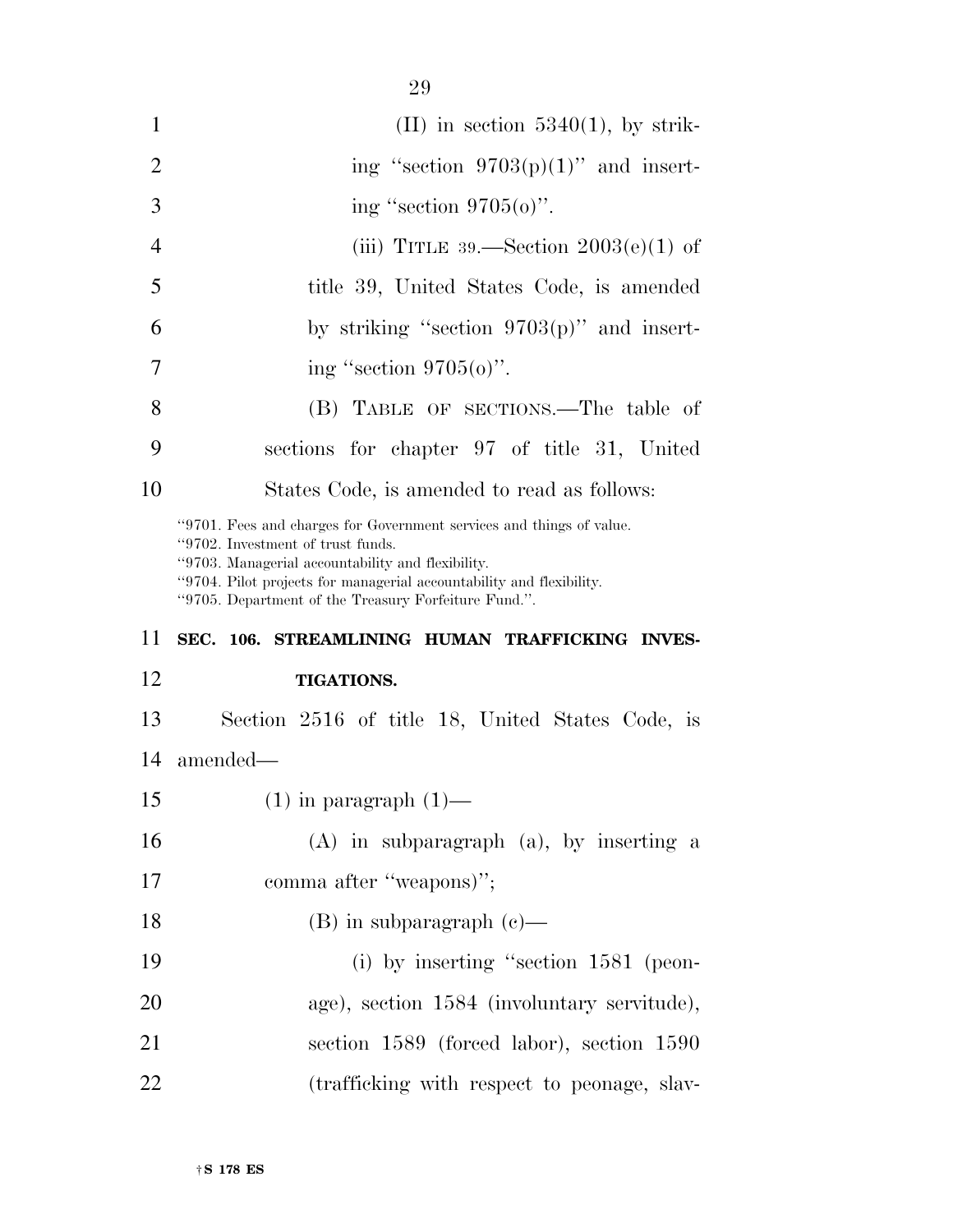| $\mathbf{1}$   | ery, involuntary servitude, or forced                 |
|----------------|-------------------------------------------------------|
| $\overline{2}$ | labor)," before "section 1591";                       |
| 3              | (ii) by inserting "section 1592 (unlaw-               |
| $\overline{4}$ | ful conduct with respect to documents in              |
| 5              | furtherance of trafficking, peonage, slav-            |
| 6              | ery, involuntary servitude, or forced                 |
| $\overline{7}$ | labor)," before "section 1751";                       |
| 8              | (iii) by inserting a comma after                      |
| 9              | " $\langle \text{virus} \rangle$ ";                   |
| 10             | (iv) by striking ", section" and in-                  |
| 11             | serting a comma;                                      |
| 12             | (v) by striking "or" after "misuse of                 |
| 13             | passports),"; and                                     |
| 14             | (vi) by inserting "or" before "section"               |
| 15             | 555";                                                 |
| 16             | (C) in subparagraph (j), by striking "pipe-           |
| 17             | line,)" and inserting "pipeline),"; and               |
| 18             | (D) in subparagraph (p), by striking "doc-            |
| 19             | uments, section 1028A (relating to aggravated         |
| 20             | identity theft))" and inserting "documents),          |
| 21             | section 1028A (relating to aggravated identity        |
| 22             | $theft$ "; and                                        |
| 23             | $(2)$ in paragraph $(2)$ , by inserting "human traf-  |
| 24             | ficking, child sexual exploitation, child pornography |
| 25             | production," after "kidnapping".                      |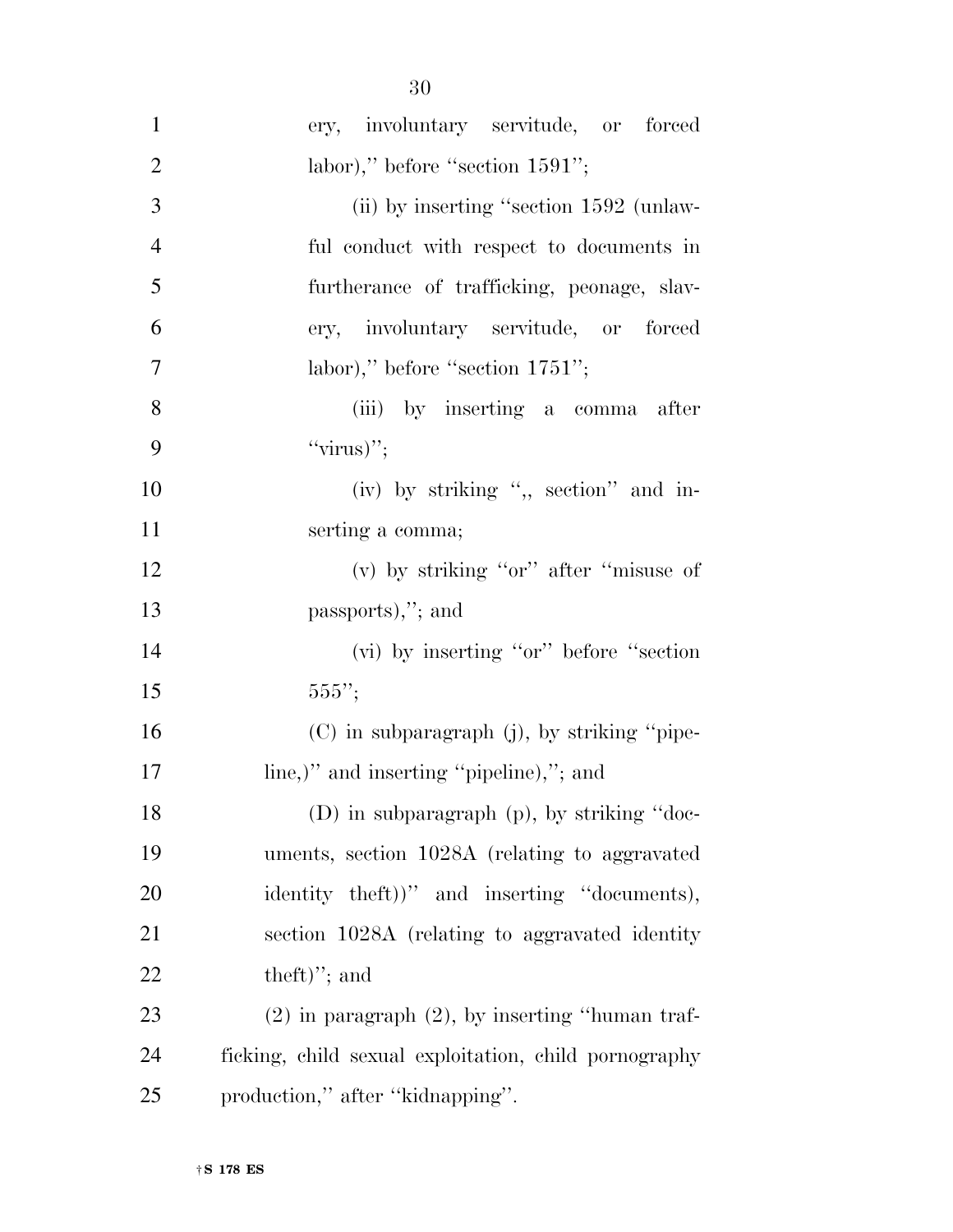#### **SEC. 107. ENHANCING HUMAN TRAFFICKING REPORTING.**

 Section 505 of title I of the Omnibus Crime Control and Safe Streets Act of 1968 (42 U.S.C. 3755) is amend-ed by adding at the end the following:

 ''(i) PART 1 VIOLENT CRIMES TO INCLUDE HUMAN TRAFFICKING.—For purposes of this section, the term 'part 1 violent crimes' shall include severe forms of traf- ficking in persons (as defined in section 103 of the Traf- ficking Victims Protection Act of 2000 (22 U.S.C.  $7102$ )).".

#### **SEC. 108. REDUCING DEMAND FOR SEX TRAFFICKING.**

 (a) IN GENERAL.—Section 1591 of title 18, United States Code, is amended—

| 14 | $(1)$ in subsection $(a)(1)$ , by striking "or main-   |
|----|--------------------------------------------------------|
| 15 | tains" and inserting "maintains, patronizes, or solic- |
| 16 | $its$ ":                                               |
|    |                                                        |

 (A) in paragraph (1), by striking ''or ob- tained'' and inserting ''obtained, patronized, or solicited''; and

 (B) in paragraph (2), by striking ''or ob- tained'' and inserting ''obtained, patronized, or solicited''; and

24 (3) in subsection  $(c)$ —

17 (2) in subsection (b)—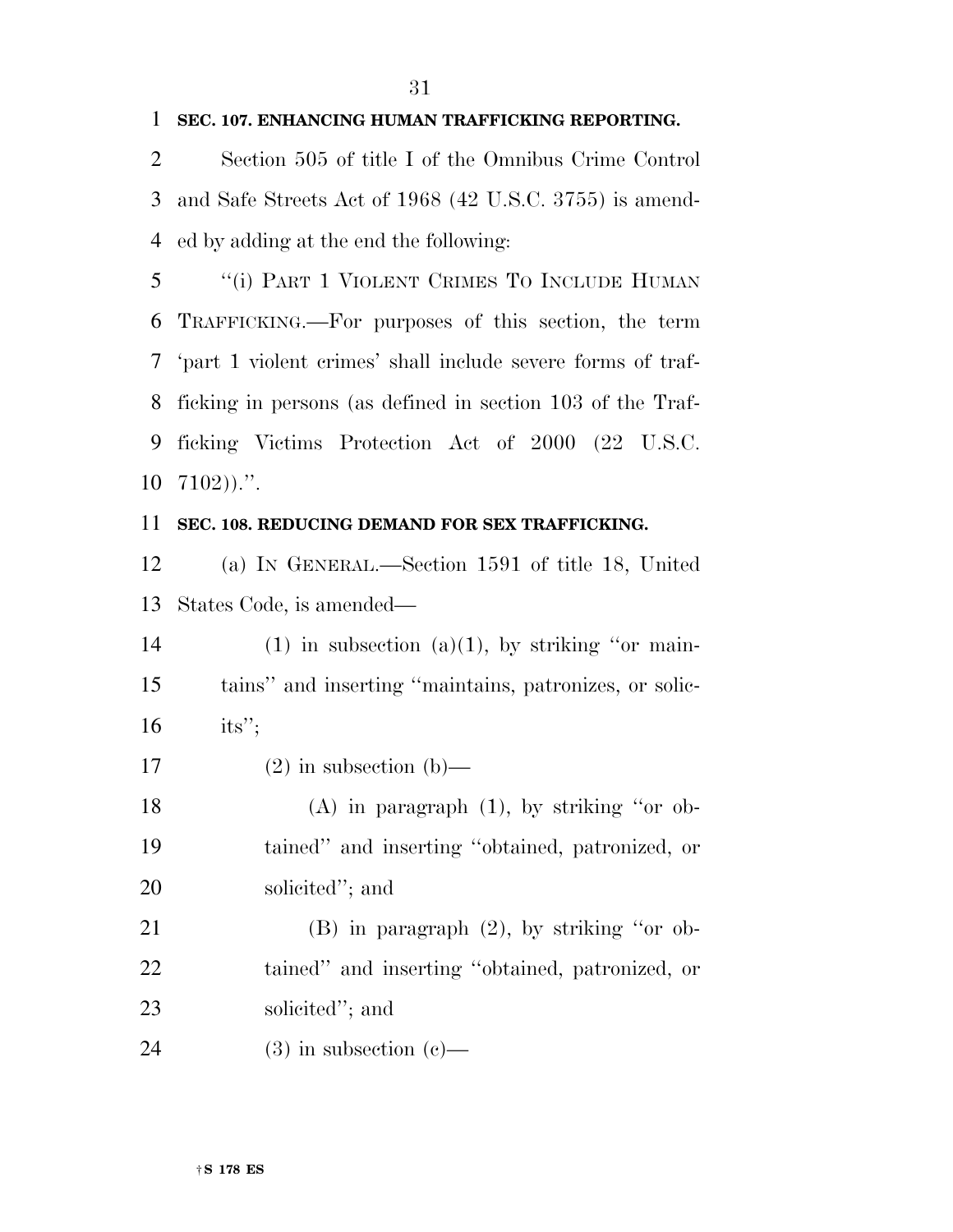| $\mathbf{1}$   | (A) by striking "or maintained" and in-                      |
|----------------|--------------------------------------------------------------|
| $\overline{2}$ | serting ", maintained, patronized, or solicited";            |
| 3              | and                                                          |
| $\overline{4}$ | (B) by striking "knew that the person"                       |
| 5              | and inserting "knew, or recklessly disregarded               |
| 6              | the fact, that the person".                                  |
| $\tau$         | (b) DEFINITION AMENDED.—Section $103(10)$ of the             |
| 8              | Trafficking Victims Protection Act of 2000 (22 U.S.C.        |
| 9              | $7102(10)$ ) is amended by striking "or obtaining" and in-   |
| 10             | serting "obtaining, patronizing, or soliciting".             |
| 11             | (c) PURPOSE.—The purpose of the amendments                   |
| 12             | made by this section is to clarify the range of conduct pun- |
| 13             | ished as sex trafficking.                                    |
| 14             | SEC. 109. SENSE OF CONGRESS.                                 |
| 15             | It is the sense of Congress that—                            |
| 16             | $(1)$ section 1591 of title 18, United States                |
| 17             | Code, defines a sex trafficker as a person who               |
| 18             | "knowingly. recruits, entices, harbors, transports,          |
| 19             | provides, obtains, or maintains by any means a per-          |
| 20             | son knowing, or in reckless disregard of the fact,           |
| 21             | that means of force, threats of force, fraud, coer-          |
| 22             | cion.or any combination of such means will be                |
| 23             | used to cause the person to engage in a commercial           |
| 24             | sex act, or that the person has not attained the age         |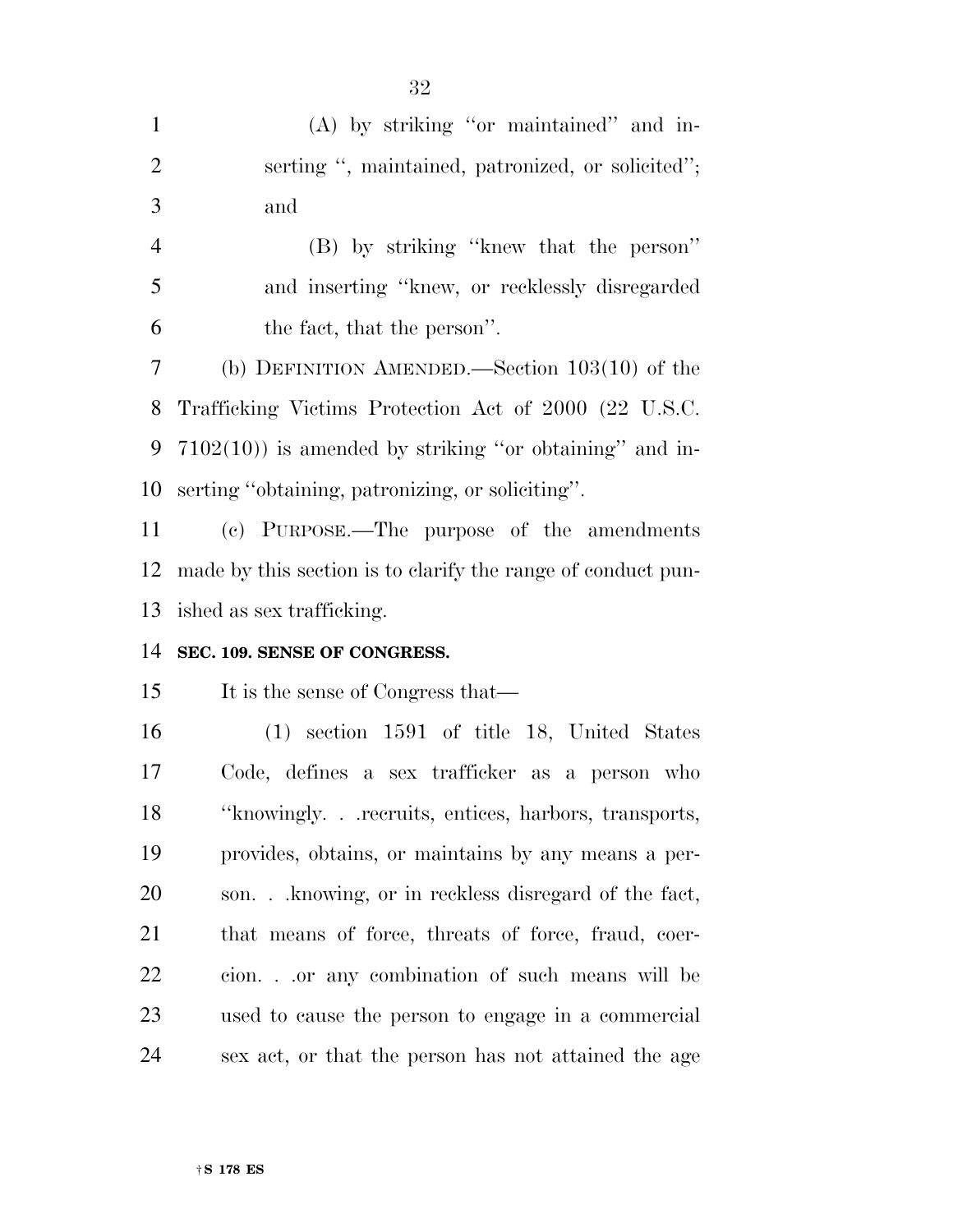of 18 years and will be caused to engage in a com-mercial sex act'';

 (2) while use of the word ''obtains'' in section 1591, United States Code, has been interpreted, prior to the date of enactment of this Act, to encom- pass those who purchase illicit sexual acts from traf-ficking victims, some confusion persists;

 (3) in United States vs. Jungers, 702 F.3d 1066 (8th Cir. 2013), the United States Court of Appeals for the Eighth Circuit ruled that section 1591 of title 18, United States Code, applied to per- sons who purchase illicit sexual acts with trafficking victims after the United States District Court for the District of South Dakota erroneously granted motions to acquit these buyers in two separate cases; and

 (4) section 108 of this title amends section 1591 of title 18, United States Code, to add the words ''solicits or patronizes'' to the sex trafficking statute making absolutely clear for judges, juries, prosecutors, and law enforcement officials that criminals who purchase sexual acts from human trafficking victims may be arrested, prosecuted, and convicted as sex trafficking offenders when this is merited by the facts of a particular case.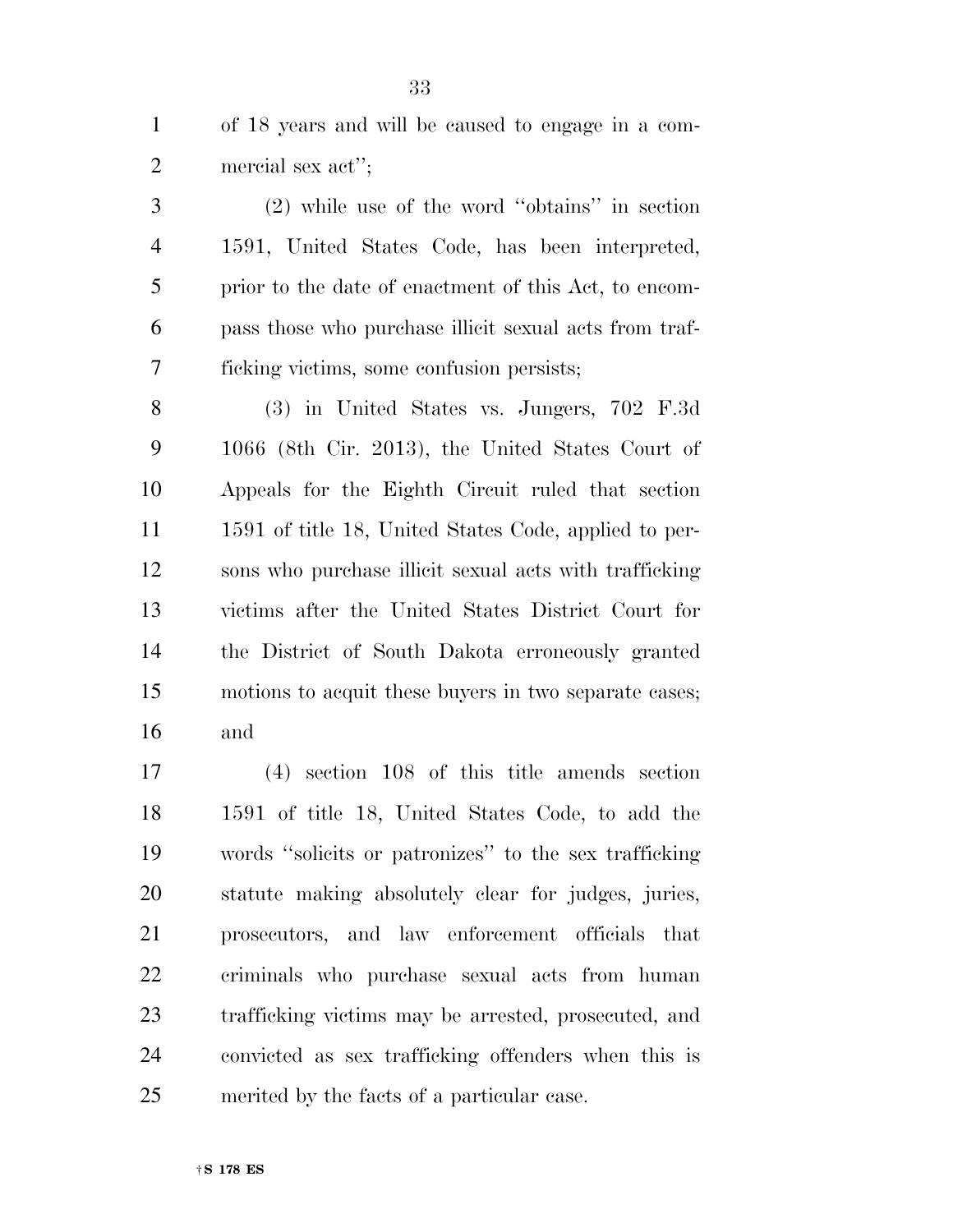| 1              | SEC. 110. USING EXISTING TASK FORCES AND COMPO-         |
|----------------|---------------------------------------------------------|
| $\overline{2}$ | NENTS TO TARGET OFFENDERS WHO EX-                       |
| 3              | PLOIT CHILDREN.                                         |
| $\overline{4}$ | Not later than 180 days after the date of enactment     |
| 5              | of this Act, the Attorney General shall ensure that—    |
| 6              | (1) all task forces and working groups within           |
| 7              | the Innocence Lost National Initiative engage in ac-    |
| 8              | tivities, programs, or operations to increase the in-   |
| 9              | vestigative capabilities of State and local law en-     |
| 10             | forcement officers in the detection, investigation,     |
| 11             | and prosecution of persons who patronize, or solicit    |
| 12             | children for sex; and                                   |
| 13             | (2) all components and task forces with juris-          |
| 14             | diction to detect, investigate, and prosecute cases of  |
| 15             | child labor trafficking engage in activities, programs, |
| 16             | or operations to increase the capacity of such compo-   |
| 17             | nents to deter and punish child labor trafficking.      |
| 18             | SEC. 111. TARGETING CHILD PREDATORS.                    |
| 19             | (a) CLARIFYING THAT CHILD PORNOGRAPHY PRO-              |
| 20             | DUCERS ARE HUMAN TRAFFICKERS.—Section 2423(f) of        |
| 21             | title 18, United States Code, is amended—               |
| 22             | (1) by striking "means (1) $a$ " and inserting the      |
| 23             | following: "means-                                      |
| 24             | "(1) $a$ ";                                             |
| 25             | $(2)$ by striking "United States; or $(2)$ any" and     |
| 26             | inserting the following: "United States;                |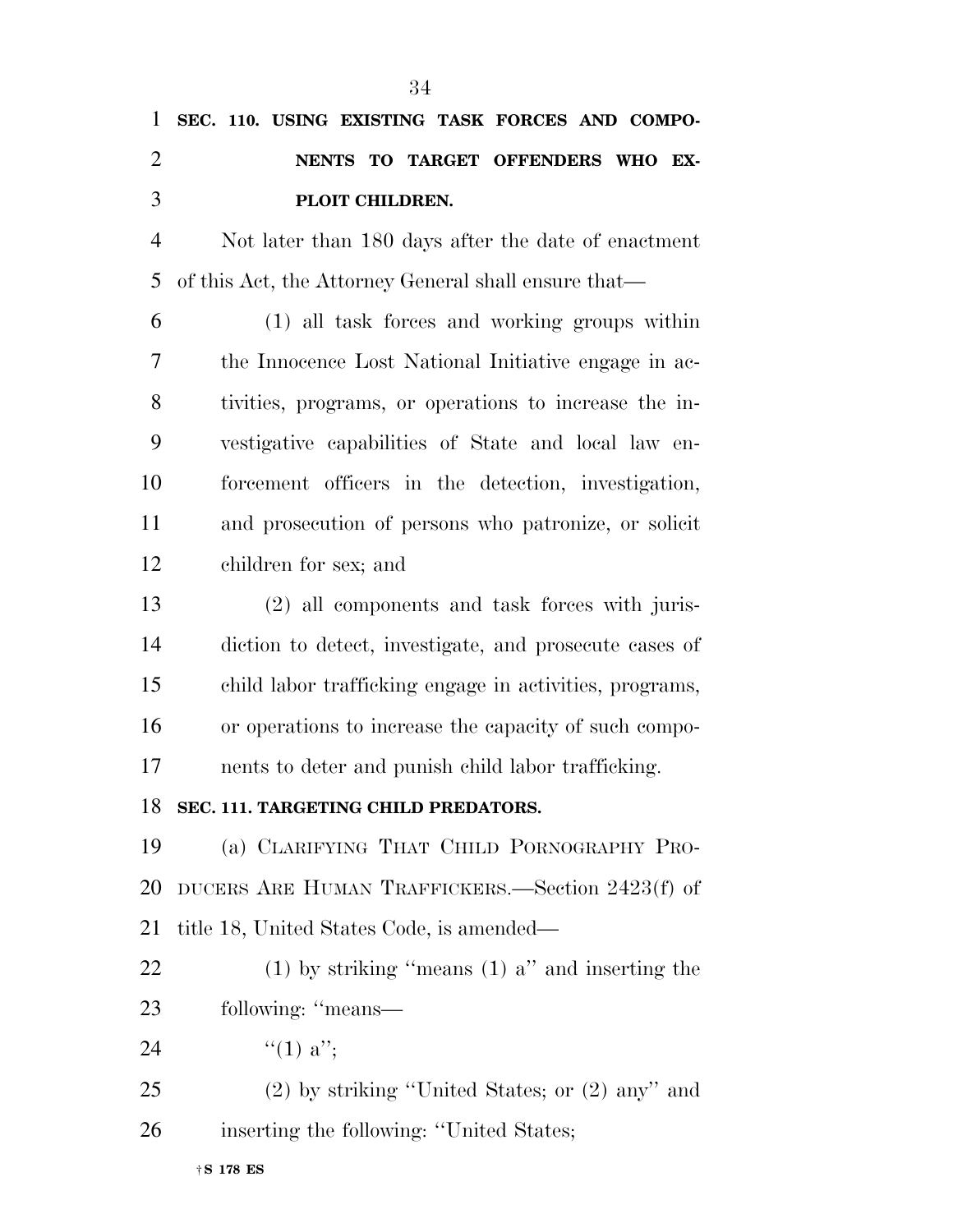$\lq(2)$  any''; and (3) by striking the period at the end and insert- ing the following: ''; or  $(3)$  production of child pornography (as de-5 fined in section  $2256(8)$ .". (b) HOLDING SEX TRAFFICKERS ACCOUNTABLE.— Section 2423(g) of title 18, United States Code, is amend- ed by striking ''a preponderance of the evidence'' and in- serting ''clear and convincing evidence''. **SEC. 112. MONITORING ALL HUMAN TRAFFICKERS AS VIO- LENT CRIMINALS.**  Section 3156(a)(4)(C) of title 18, United States Code, is amended by inserting ''77,'' after ''chapter''. **SEC. 113. CRIME VICTIMS' RIGHTS.**  (a) IN GENERAL.—Section 3771 of title 18, United States Code, is amended— (1) in subsection (a), by adding at the end the following:  $\frac{1}{2}$  (9) The right to be informed in a timely man- ner of any plea bargain or deferred prosecution agreement.  $\frac{1}{2}$  (10) The right to be informed of the rights under this section and the services described in sec- tion 503(c) of the Victims' Rights and Restitution Act of 1990 (42 U.S.C. 10607(c)) and provided con-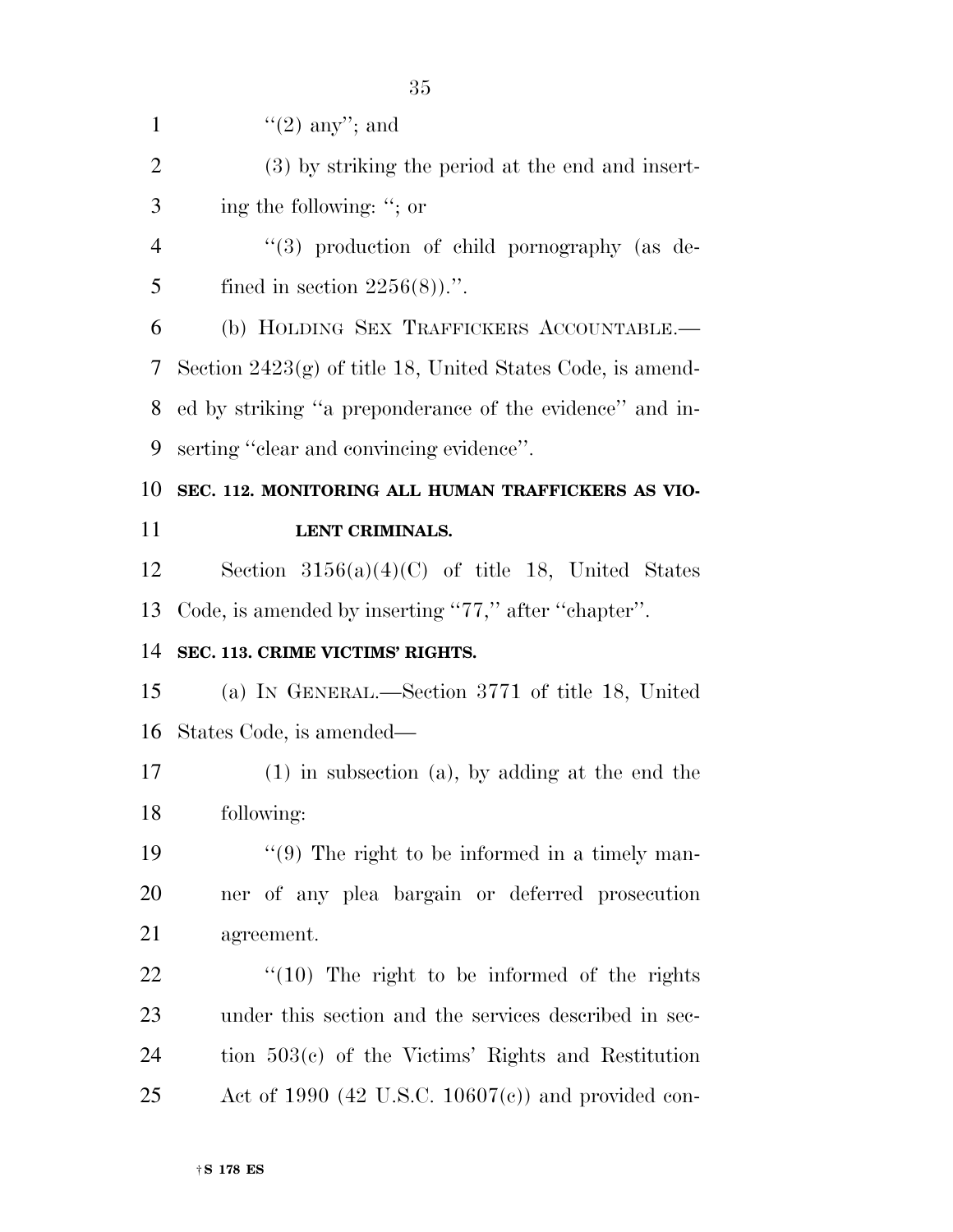| $\mathbf{1}$   | tact information for the Office of the Victims'         |
|----------------|---------------------------------------------------------|
| $\overline{2}$ | Rights Ombudsman of the Department of Justice.";        |
| 3              | $(2)$ in subsection $(d)(3)$ , in the fifth sentence,   |
| $\overline{4}$ | by inserting ", unless the litigants, with the approval |
| 5              | of the court, have stipulated to a different time pe-   |
| 6              | riod for consideration" before the period; and          |
| 7              | $(3)$ in subsection $(e)$ —                             |
| 8              | $(A)$ by striking "this chapter, the term"              |
| 9              | and inserting the following: "this chapter:             |
| 10             | "(1) COURT OF APPEALS.—The term 'court of               |
| 11             | appeals' means—                                         |
| 12             | "(A) the United States court of appeals for             |
| 13             | the judicial district in which a defendant is           |
| 14             | being prosecuted; or                                    |
| 15             | $\lq\lq (B)$ for a prosecution in the Superior          |
| 16             | Court of the District of Columbia, the District         |
| 17             | of Columbia Court of Appeals.                           |
| 18             | $``(2)$ CRIME VICTIM.—                                  |
| 19             | "(A) IN GENERAL.—The term";                             |
| 20             | (B) by striking "In the case" and inserting             |
| 21             | the following:                                          |
| 22             | "(B) MINORS AND CERTAIN OTHER VIC-                      |
| 23             | TIMS.—In the case"; and                                 |
| 24             | (C) by adding at the end the following:                 |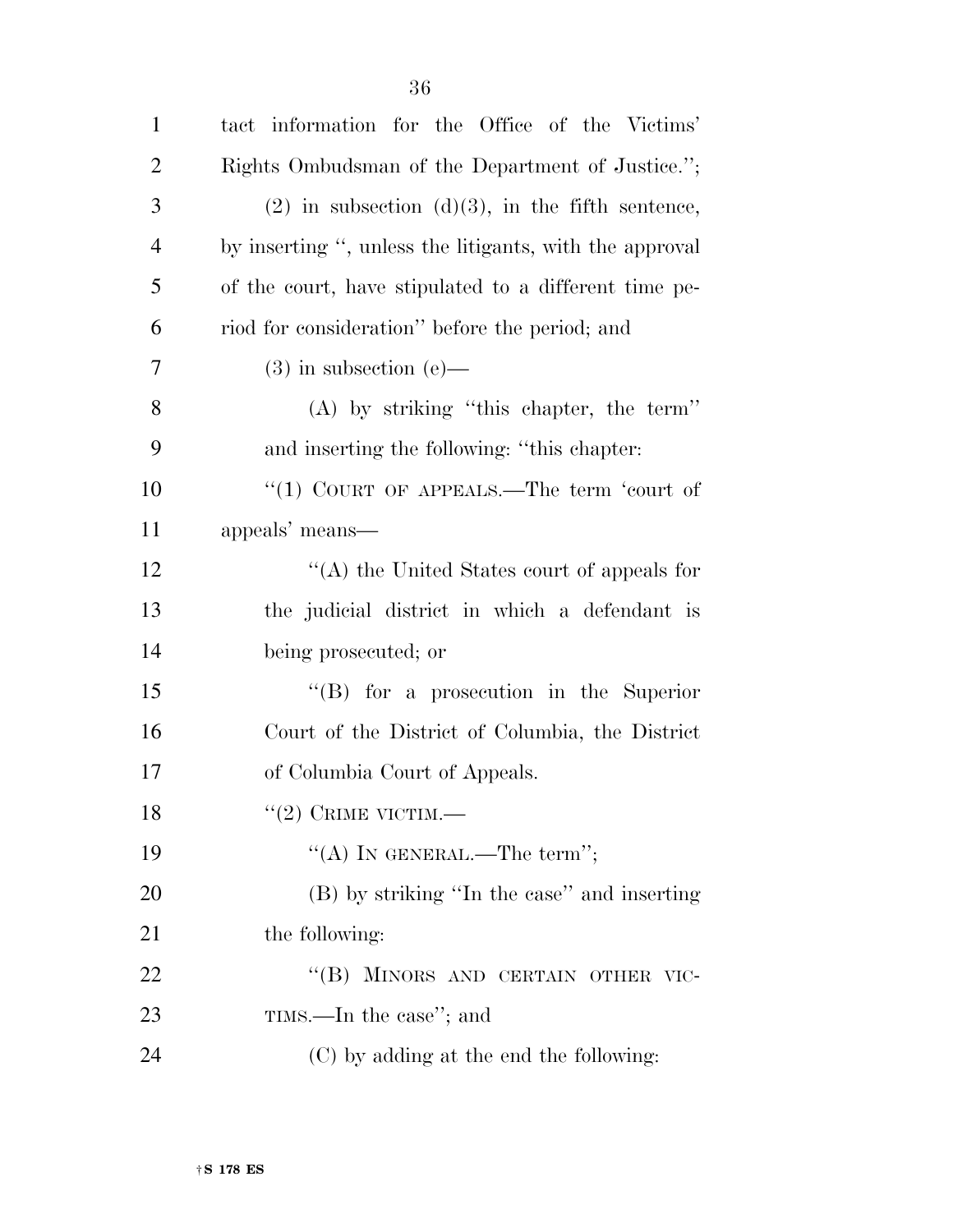''(3) DISTRICT COURT; COURT.—The terms 'district court' and 'court' include the Superior Court of the District of Columbia.''.

 (b) CRIME VICTIMS FUND.—Section 5 1402(d)(3)(A)(i) of the Victims of Crime Act of 1984 (42 6 U.S.C.  $10601(d)(3)(A(i))$  is amended by inserting "sec-tion'' before ''3771''.

 (c) APPELLATE REVIEW OF PETITIONS RELATING TO CRIME VICTIMS' RIGHTS.—

 $(1)$  IN GENERAL.—Section 3771(d)(3) of title 18, United States Code, as amended by subsection (a)(2) of this section, is amended by inserting after the fifth sentence the following: ''In deciding such application, the court of appeals shall apply ordinary standards of appellate review.''.

 (2) APPLICATION.—The amendment made by paragraph (1) shall apply with respect to any peti- tion for a writ of mandamus filed under section 3771(d)(3) of title 18, United States Code, that is pending on the date of enactment of this Act.

# **SEC. 114. COMBAT HUMAN TRAFFICKING ACT.**

 (a) SHORT TITLE.—This section may be cited as the ''Combat Human Trafficking Act of 2015''.

(b) DEFINITIONS.—In this section: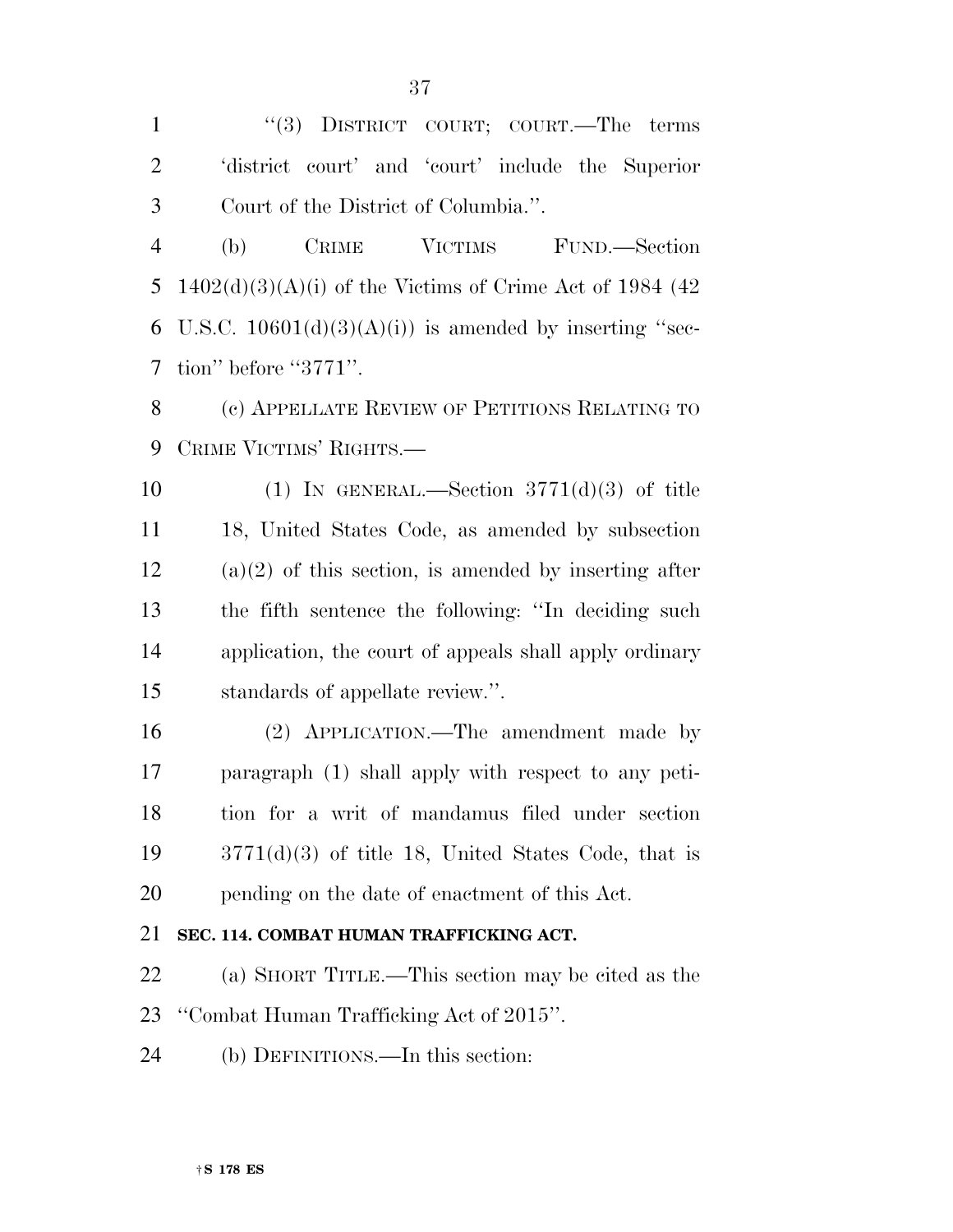(1) COMMERCIAL SEX ACT; SEVERE FORMS OF TRAFFICKING IN PERSONS; STATE; TASK FORCE.— The terms ''commercial sex act'', ''severe forms of trafficking in persons'', ''State'', and ''Task Force'' have the meanings given those terms in section 103 of the Trafficking Victims Protection Act of 2000 (22 U.S.C. 7102).

 (2) COVERED OFFENDER.—The term ''covered offender'' means an individual who obtains, patron- izes, or solicits a commercial sex act involving a per-son subject to severe forms of trafficking in persons.

 (3) COVERED OFFENSE.—The term ''covered offense'' means the provision, obtaining, patronizing, or soliciting of a commercial sex act involving a per-son subject to severe forms of trafficking in persons.

 (4) FEDERAL LAW ENFORCEMENT OFFICER.— The term ''Federal law enforcement officer'' has the meaning given the term in section 115 of title 18, United States Code.

20 (5) LOCAL LAW ENFORCEMENT OFFICER.—The 21 term "local law enforcement officer" means any offi- cer, agent, or employee of a unit of local government authorized by law or by a local government agency to engage in or supervise the prevention, detection,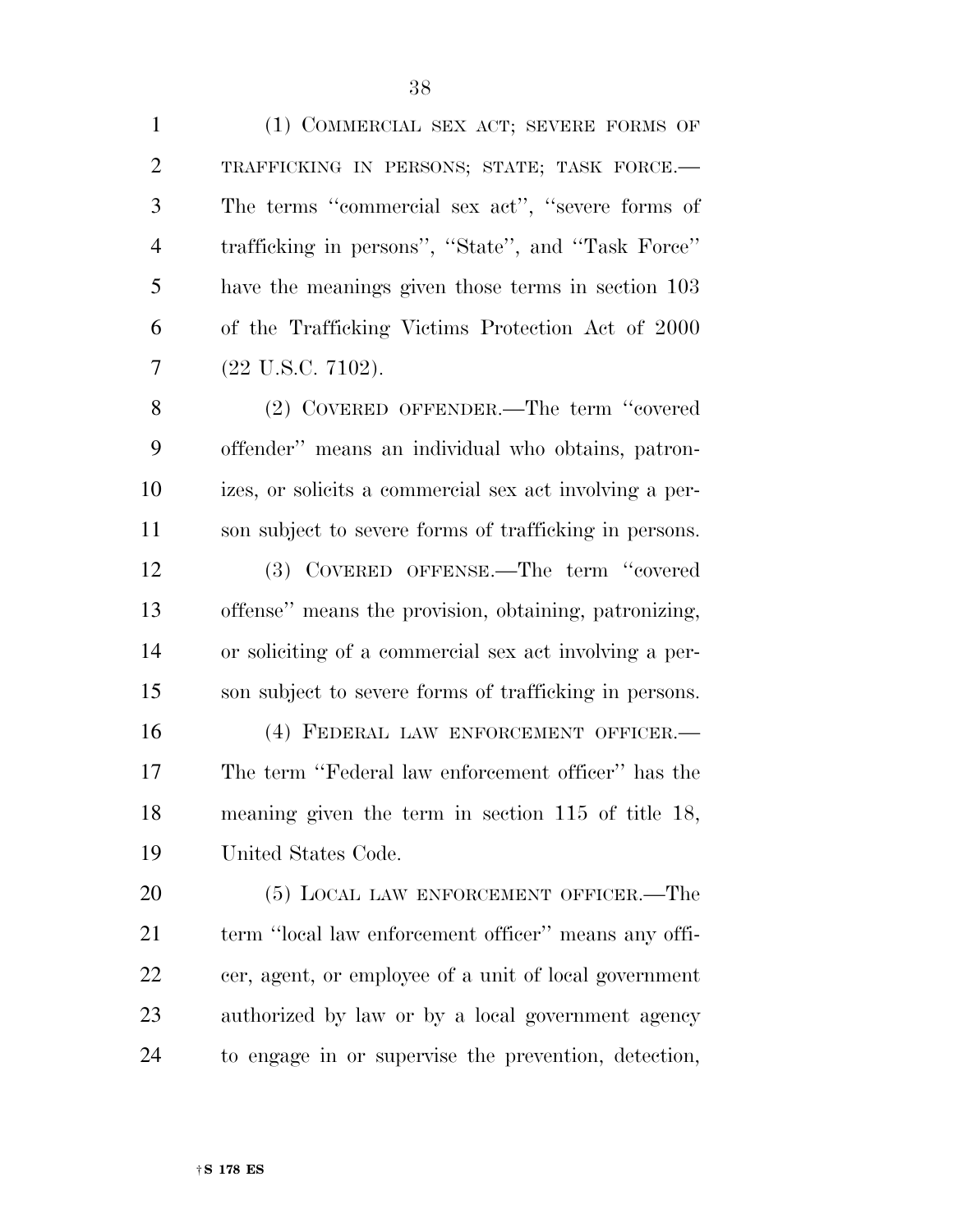investigation, or prosecution of any violation of criminal law.

 (6) STATE LAW ENFORCEMENT OFFICER.—The term ''State law enforcement officer'' means any of- ficer, agent, or employee of a State authorized by law or by a State government agency to engage in or supervise the prevention, detection, investigation, or prosecution of any violation of criminal law.

 (c) DEPARTMENT OF JUSTICE TRAINING AND POL- ICY FOR LAW ENFORCEMENT OFFICERS, PROSECUTORS, AND JUDGES.—

(1) TRAINING.—

 (A) LAW ENFORCEMENT OFFICERS.—The Attorney General shall ensure that each anti- human trafficking program operated by the De- partment of Justice, including each anti-human trafficking training program for Federal, State, or local law enforcement officers, includes tech-nical training on—

 (i) effective methods for investigating and prosecuting covered offenders; and

22 (ii) facilitating the provision of phys- ical and mental health services by health care providers to persons subject to severe forms of trafficking in persons.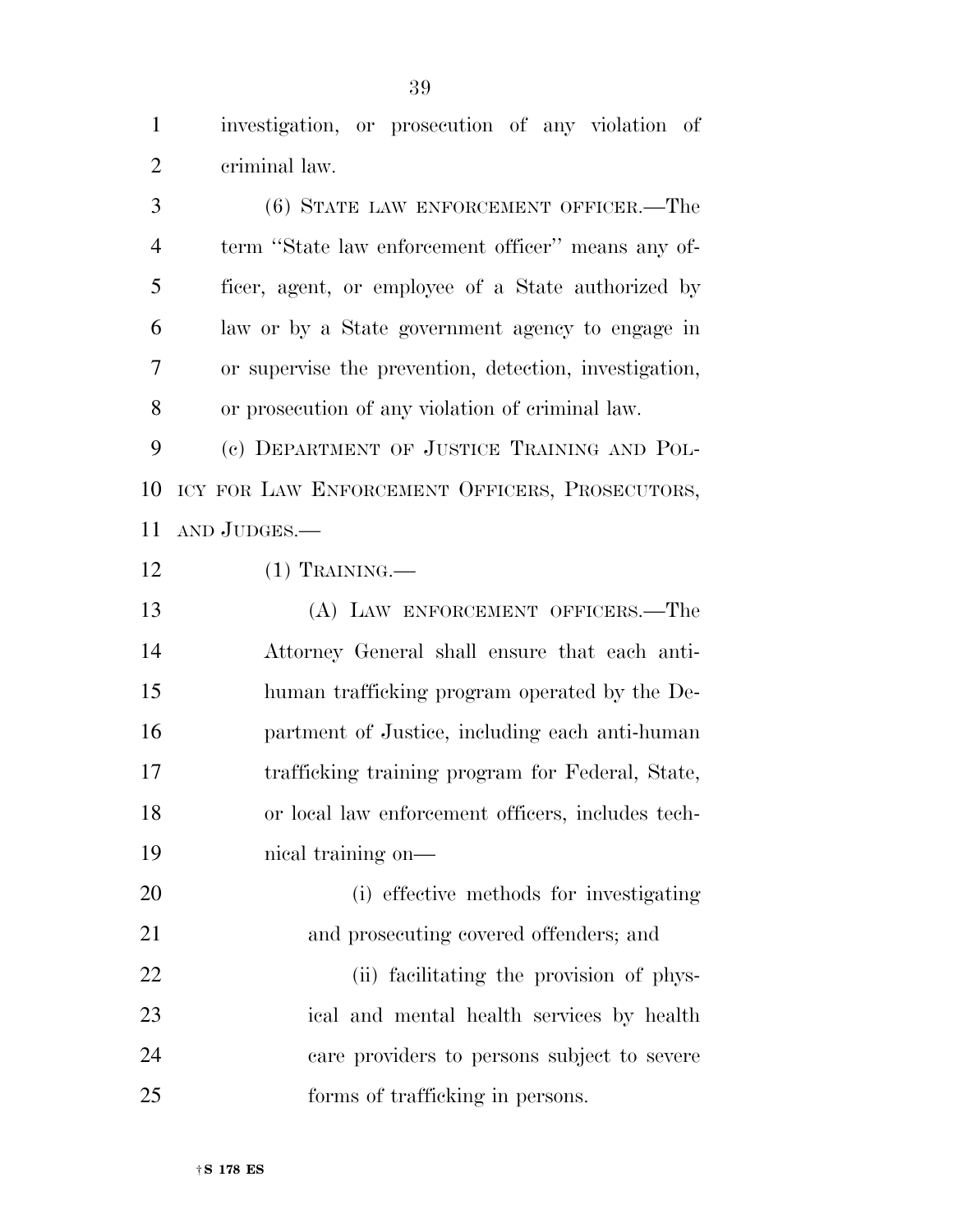(B) FEDERAL PROSECUTORS.—The Attor- ney General shall ensure that each anti-human trafficking program operated by the Depart- ment of Justice for United States attorneys or other Federal prosecutors includes training on seeking restitution for offenses under chapter 77 of title 18, United States Code, to ensure that each United States attorney or other Fed- eral prosecutor, upon obtaining a conviction for such an offense, requests a specific amount of restitution for each victim of the offense with- out regard to whether the victim requests res- titution. (C) JUDGES.—The Federal Judicial Center

 shall provide training to judges relating to the application of section 1593 of title 18, United States Code, with respect to ordering restitution for victims of offenses under chapter 77 of such title.

 (2) POLICY FOR FEDERAL LAW ENFORCEMENT OFFICERS.—The Attorney General shall ensure that Federal law enforcement officers are engaged in ac- tivities, programs, or operations involving the detec- tion, investigation, and prosecution of covered of-fenders.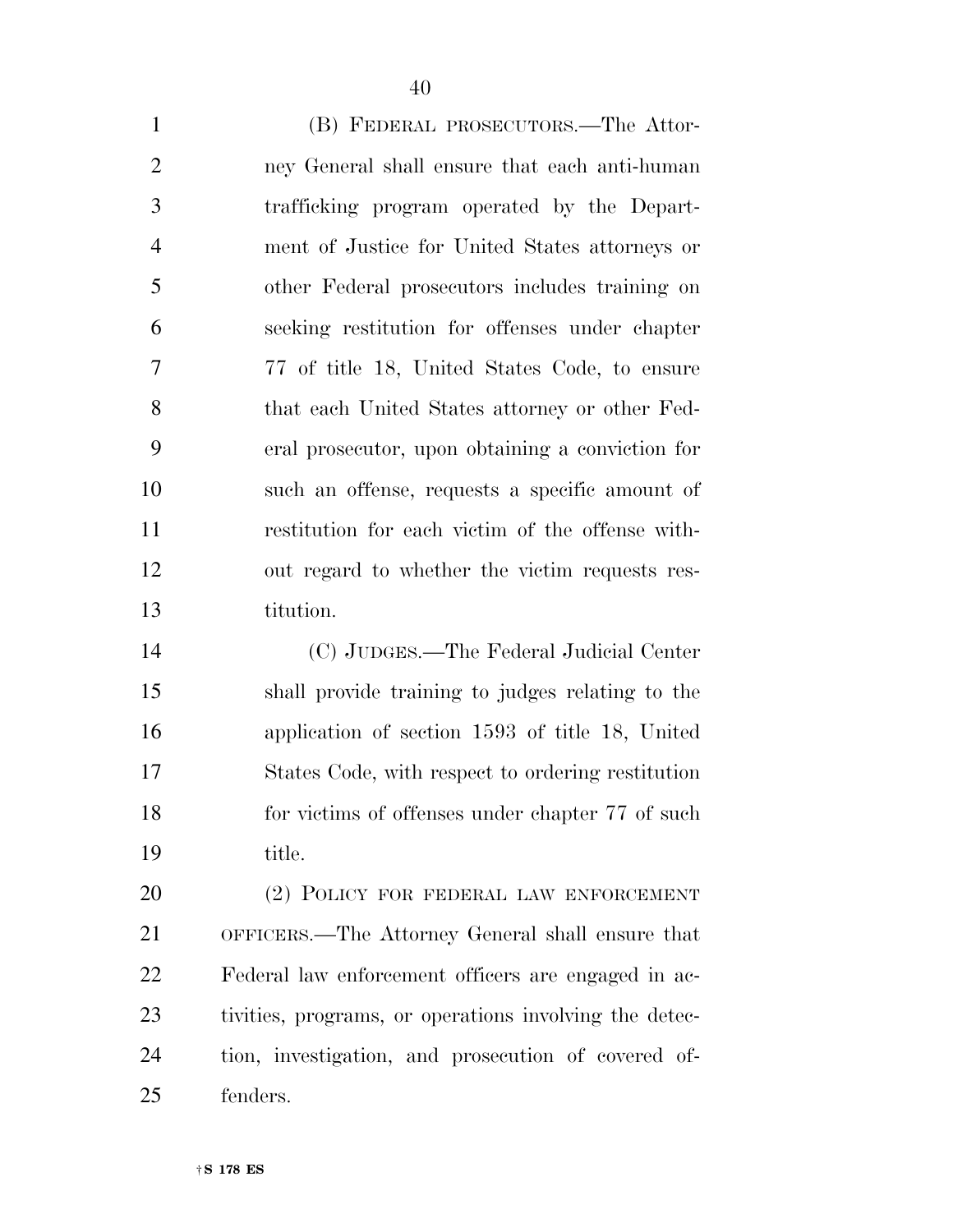| 1  | (d) MINIMUM PERIOD OF SUPERVISED RELEASE FOR                    |
|----|-----------------------------------------------------------------|
| 2  | CONSPIRACY TO COMMIT COMMERCIAL CHILD SEX TRAF-                 |
| 3  | FICKING.—Section $3583(k)$ of title 18, United States           |
| 4  | Code, is amended by inserting " $1594(e)$ ," after " $1591$ ,". |
| 5  | (e) BUREAU OF JUSTICE STATISTICS REPORT ON                      |
| 6  | STATE ENFORCEMENT OF HUMAN TRAFFICKING PROHI-                   |
| 7  | BITIONS.—The Director of the Bureau of Justice Statis-          |
| 8  | tics shall—                                                     |
| 9  | $(1)$ prepare an annual report on—                              |
| 10 | $(A)$ the rates of —                                            |
| 11 | (i) arrest of individuals by State law                          |
| 12 | enforcement officers for a covered offense;                     |
| 13 | prosecution (including specific<br>(ii)                         |
| 14 | charges) of individuals in State court sys-                     |
| 15 | tems for a covered offense; and                                 |
| 16 | (iii) conviction of individuals in State                        |
| 17 | court systems for a covered offense; and                        |
| 18 | (B) sentences imposed on individuals con-                       |
| 19 | victed in State court systems for a covered of-                 |
| 20 | fense; and                                                      |
| 21 | (2) submit the annual report prepared under                     |
| 22 | paragraph $(1)$ to —                                            |
| 23 | (A) the Committee on the Judiciary of the                       |
| 24 | House of Representatives;                                       |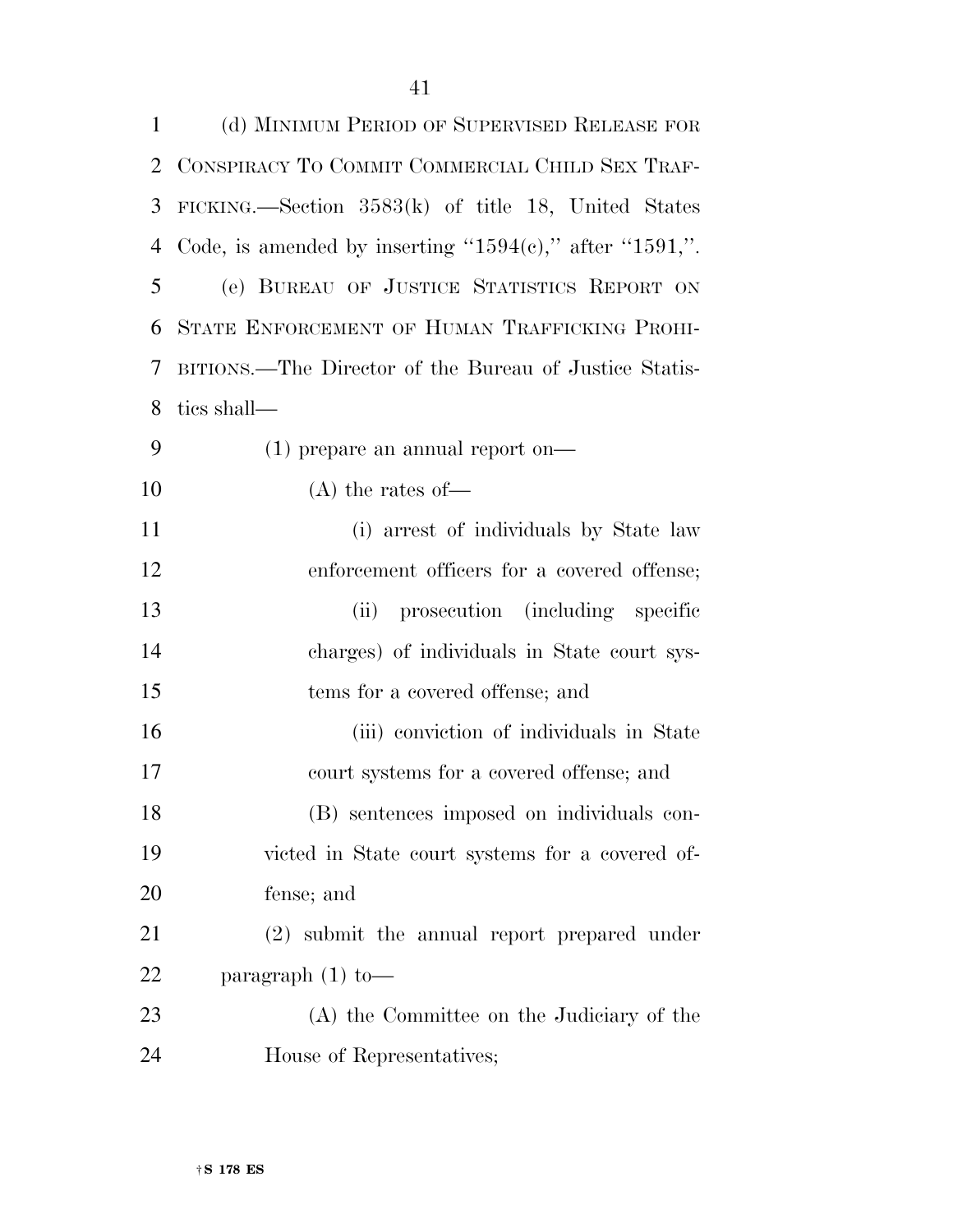| $\mathbf{1}$   | (B) the Committee on the Judiciary of the                    |
|----------------|--------------------------------------------------------------|
| $\overline{2}$ | Senate;                                                      |
| 3              | (C) the Task Force;                                          |
| $\overline{4}$ | (D) the Senior Policy Operating Group es-                    |
| 5              | tablished under section $105(g)$ of the Traf-                |
| 6              | ficking Victims Protection Act of 2000 (22)                  |
| 7              | U.S.C. $7103(g)$ ; and                                       |
| 8              | (E) the Attorney General.                                    |
| 9              | SEC. 115. SURVIVORS OF HUMAN TRAFFICKING EMPOWER-            |
| 10             | <b>MENT ACT.</b>                                             |
| 11             | (a) SHORT TITLE.—This section may be cited as the            |
| 12             | "Survivors of Human Trafficking Empowerment Act".            |
| 13             | (b) ESTABLISHMENT.—There is established<br>the               |
| 14             | United States Advisory Council on Human Trafficking          |
| 15             | (referred to in this section as the "Council"), which shall  |
| 16             | provide advice and recommendations to the Senior Policy      |
| 17             | Operating Group established under section $105(g)$ of the    |
| 18             | Trafficking Victims Protection Act of 2000 (22 U.S.C.        |
| 19             | $7103(g)$ ) (referred to in this section as the "Group") and |
| 20             | the President's Interagency Task Force to Monitor and        |
| 21             | Combat Trafficking established under section $105(a)$ of     |
| 22             | such Act (referred to in this section as the "Task Force").  |
| 23             | $(c)$ MEMBERSHIP.—                                           |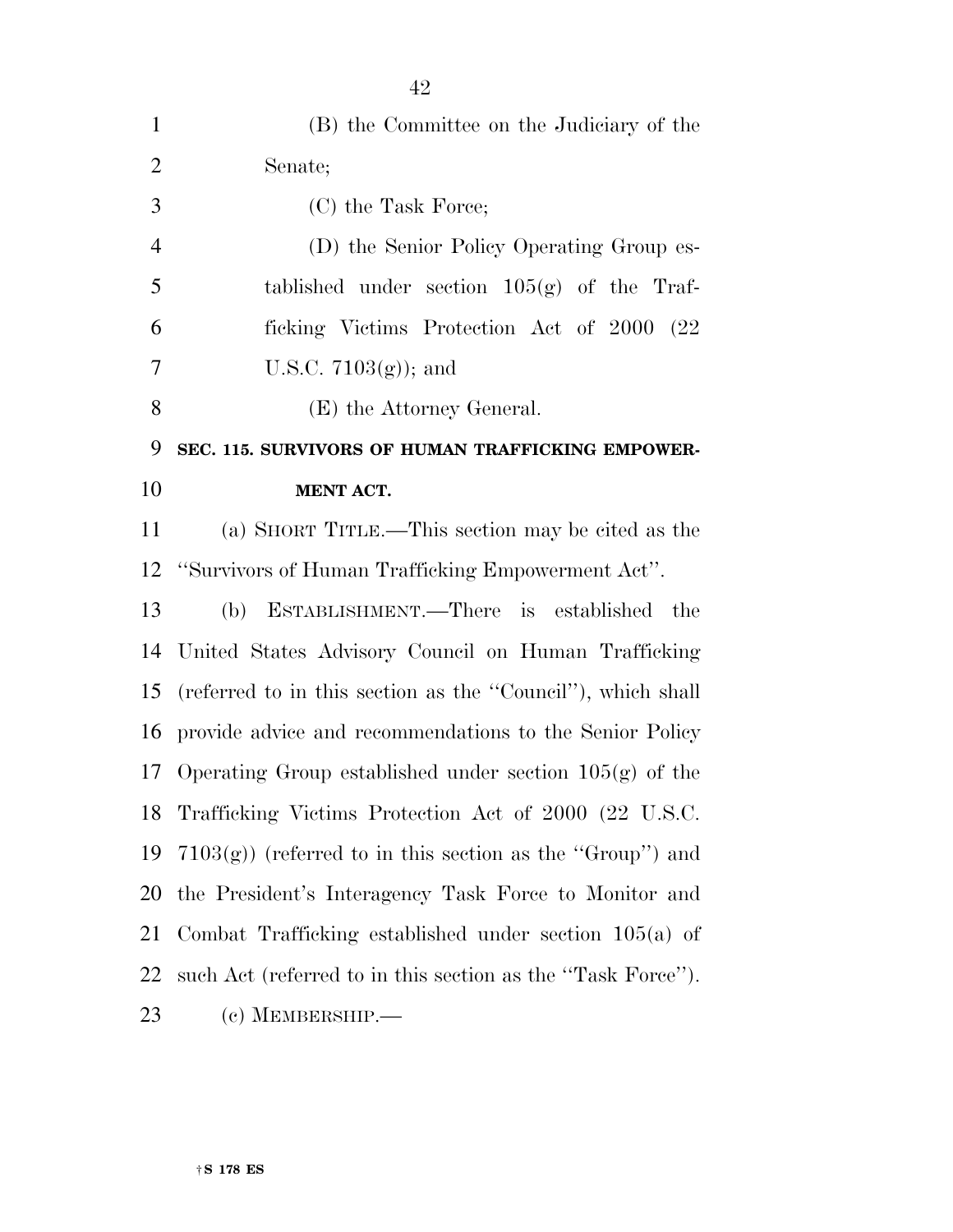| $\mathbf{1}$   | (1) COMPOSITION.—The Council shall be com-             |
|----------------|--------------------------------------------------------|
| $\overline{2}$ | posed of not less than 8 and not more than 14 indi-    |
| 3              | viduals who are survivors of human trafficking.        |
| $\overline{4}$ | (2) REPRESENTATION OF SURVIVORS.-To the                |
| 5              | extent practicable, members of the Council shall be    |
| 6              | survivors of trafficking, who shall accurately reflect |
| 7              | the diverse backgrounds of survivors of trafficking,   |
| 8              | including—                                             |
| 9              | (A) survivors of sex trafficking and sur-              |
| 10             | vivors of labor trafficking; and                       |
| 11             | (B) survivors who are United States citi-              |
| 12             | and survivors who are aliens lawfully<br>zens          |
| 13             | present in the United States.                          |
| 14             | (3) APPOINTMENT.—Not later than 180 days               |
| 15             | after the date of enactment of this Act, the Presi-    |
| 16             | dent shall appoint the members of the Council.         |
| 17             | (4) TERM; REAPPOINTMENT.—Each member of                |
| 18             | the Council shall serve for a term of 2 years and      |
| 19             | may be reappointed by the President to serve 1 addi-   |
| <b>20</b>      | tional 2-year term.                                    |
| 21             | (d) FUNCTIONS.—The Council shall—                      |
| <u>22</u>      | (1) be a nongovernmental advisory body to the          |
| 23             | Group;                                                 |
| 24             | $(2)$ meet, at its own discretion or at the request    |
| 25             | of the Group, not less frequently than annually to     |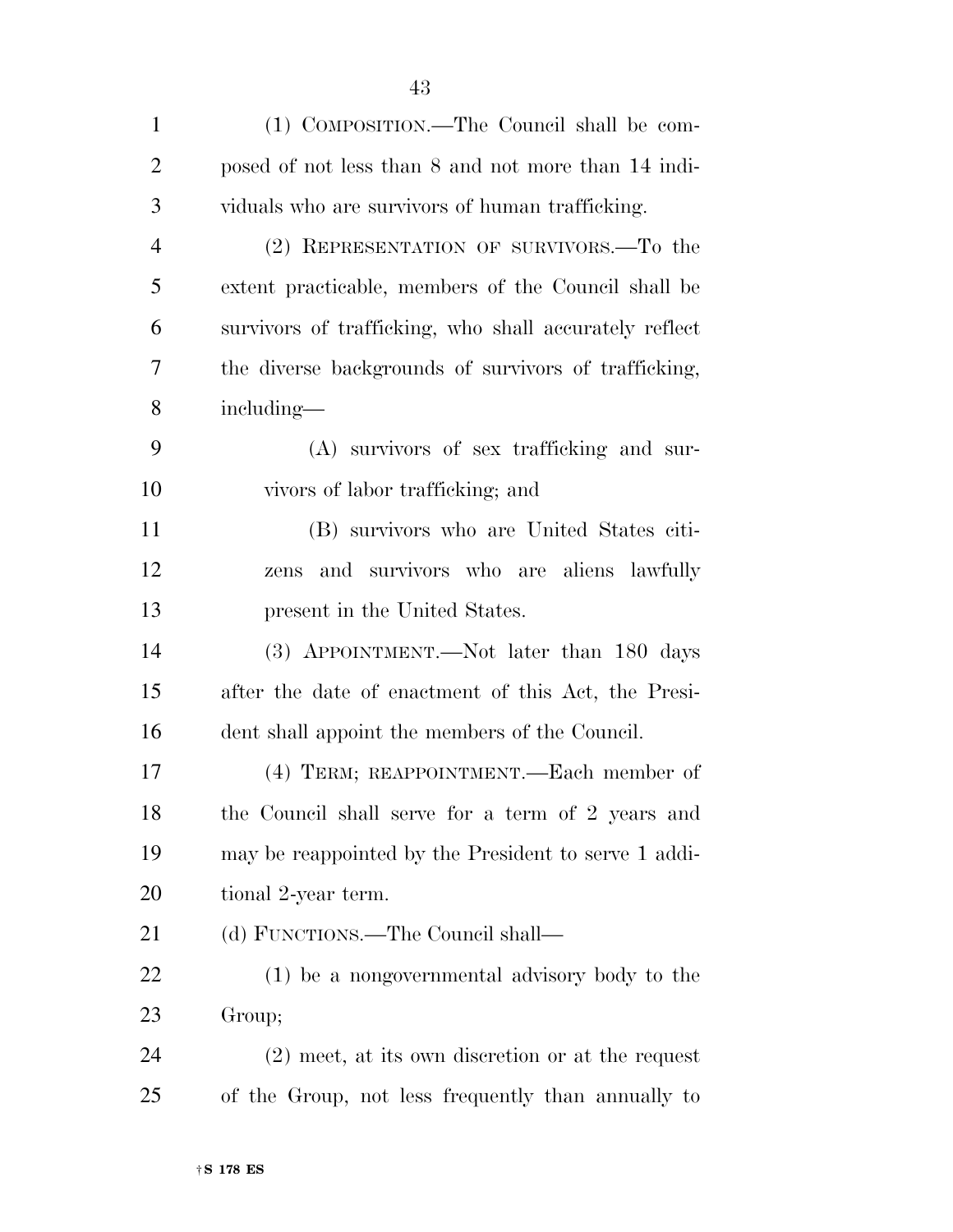review Federal Government policy and programs in- tended to combat human trafficking, including pro- grams relating to the provision of services for vic- tims and serve as a point of contact for Federal agencies reaching out to human trafficking survivors for input on programming and policies relating to human trafficking in the United States;

 (3) formulate assessments and recommenda- tions to ensure that policy and programming efforts of the Federal Government conform, to the extent practicable, to the best practices in the field of human trafficking prevention; and

 (4) meet with the Group not less frequently than annually, and not later than 45 days before a meeting with the Task Force, to formally present the findings and recommendations of the Council.

 (e) REPORTS.—Not later than 1 year after the date of enactment of this Act and each year thereafter until the date described in subsection (h), the Council shall sub- mit a report that contains the findings derived from the 21 reviews conducted pursuant to subsection  $(d)(2)$  to

- 22 (1) the chair of the Task Force;
- (2) the members of the Group;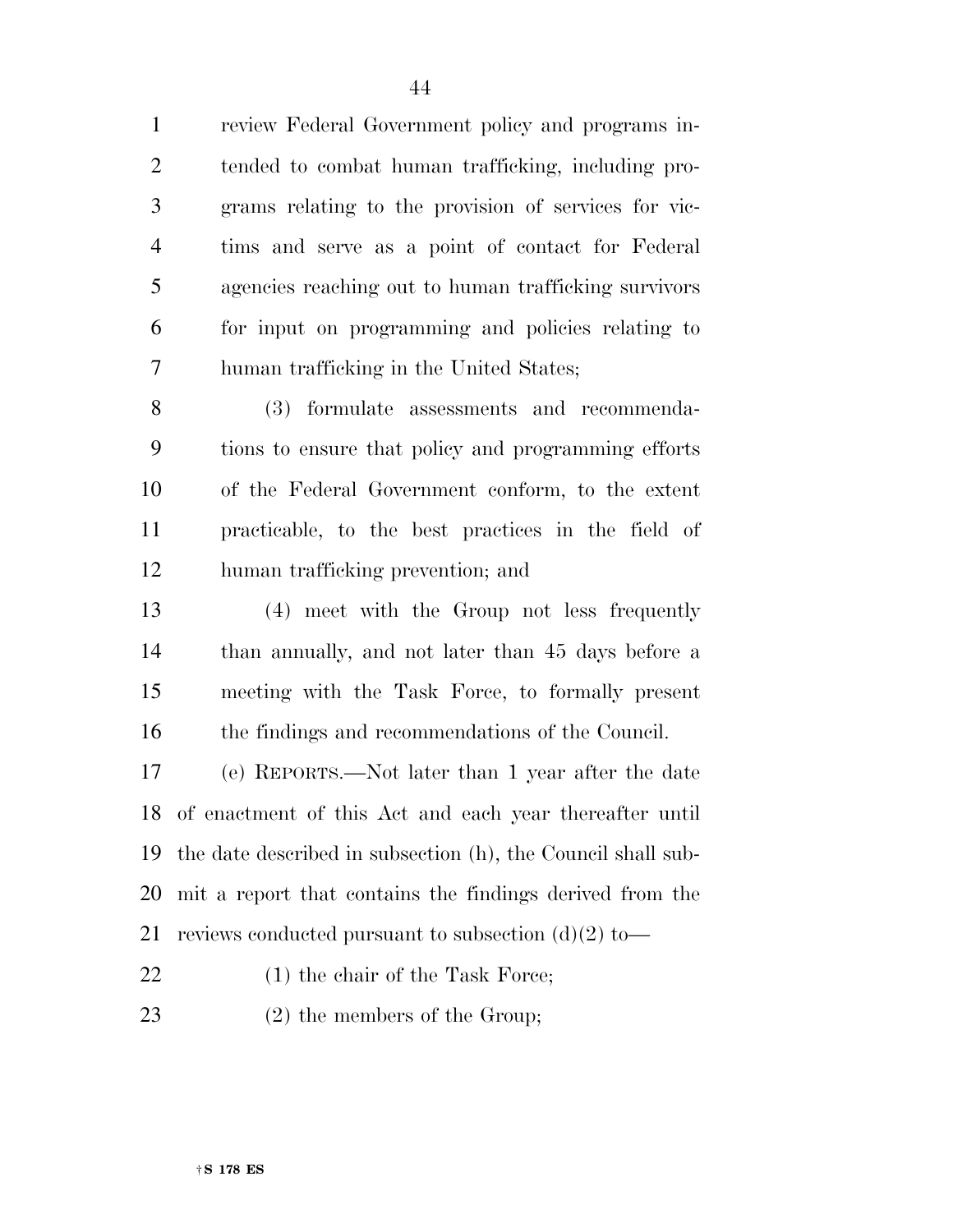| $\mathbf{1}$   | (3) the Committees on Foreign Affairs, Home-               |
|----------------|------------------------------------------------------------|
| $\overline{2}$ | land Security, Appropriations, and the Judiciary of        |
| 3              | the House of Representatives; and                          |
| $\overline{4}$ | (4) the Committees on Foreign Relations, Ap-               |
| 5              | propriations, Homeland Security and Governmental           |
| 6              | Affairs, and the Judiciary of the Senate.                  |
| 7              | (f) EMPLOYEE STATUS.—Members of the Council—               |
| 8              | (1) shall not be considered employees of the               |
| 9              | Federal Government for any purpose; and                    |
| 10             | (2) shall not receive compensation other than              |
| 11             | reimbursement of travel expenses and per diem al-          |
| 12             | lowance in accordance with section $5703$ of title 5,      |
| 13             | United States Code.                                        |
| 14             | (g) NONAPPLICABILITY OF FACA.—The Council                  |
| 15             | shall not be subject to the requirements under the Federal |
| 16             | Advisory Committee Act (5 U.S.C. App.).                    |
| 17             | (h) SUNSET.—The Council shall terminate on Sep-            |
|                | 18 tember 30, 2020.                                        |
| 19             | SEC. 116. BRINGING MISSING CHILDREN HOME ACT.              |
| 20             | (a) SHORT TITLE.—This section may be cited as the          |
| 21             | "Bringing Missing Children Home Act".                      |
| 22             | (b) CRIME CONTROL ACT AMENDMENTS.-Section                  |
| 23             | 3702 of the Crime Control Act of 1990 (42 U.S.C. 5780)     |
| 24             | is amended—                                                |
|                |                                                            |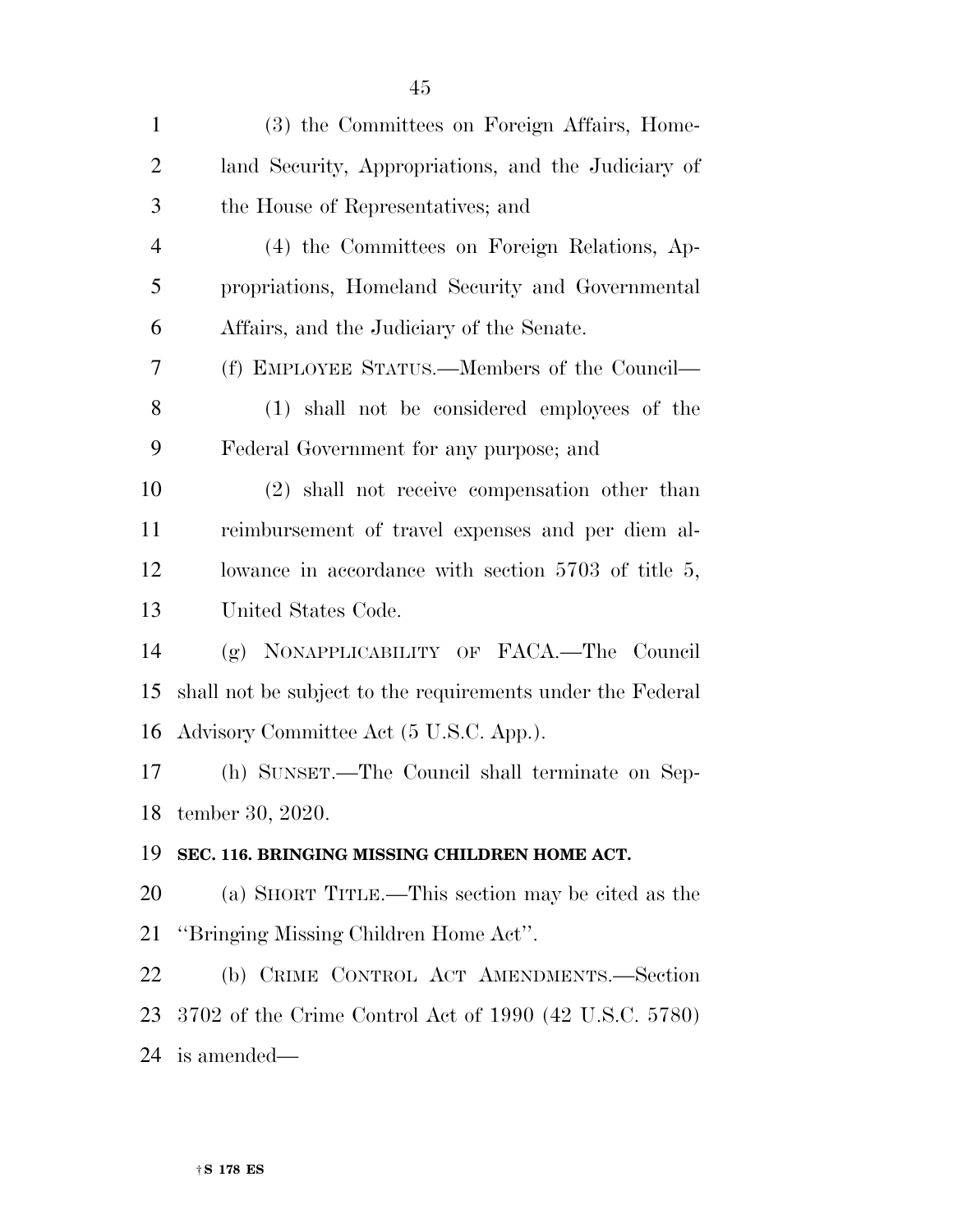| $\mathbf{1}$   | $(1)$ in paragraph $(2)$ , by striking "and" at the  |
|----------------|------------------------------------------------------|
| $\overline{2}$ | end;                                                 |
| 3              | $(2)$ in paragraph $(3)$ —                           |
| 4              | $(A)$ by redesignating subparagraphs $(B)$           |
| 5              | and $(C)$ as subparagraphs $(C)$ and $(D)$ , respec- |
| 6              | tively; and                                          |
| 7              | $(B)$ by inserting after subparagraph $(A)$          |
| 8              | the following:                                       |
| 9              | $\lq\lq (B)$ a recent photograph of the child, if    |
| 10             | available;"; and                                     |
| 11             | $(3)$ in paragraph $(4)$ —                           |
| 12             | (A) in the matter preceding subparagraph             |
| 13             | $(A)$ , by striking "paragraph $(2)$ " and inserting |
| 14             | "paragraph $(3)$ ";                                  |
| 15             | $(B)$ in subparagraph $(A)$ —                        |
| 16             | (i) by striking " $60 \text{ days}$ " and insert-    |
| 17             | ing "30 days"; and                                   |
| 18             | (ii) by inserting "and a photograph"                 |
| 19             | taken during the previous 180 days" after            |
| 20             | "dental records";                                    |
| 21             | (C) in subparagraph (B), by striking                 |
| 22             | "and" at the end;                                    |
| 23             | (D) by redesignating subparagraph $(C)$ as           |
| 24             | subparagraph (D);                                    |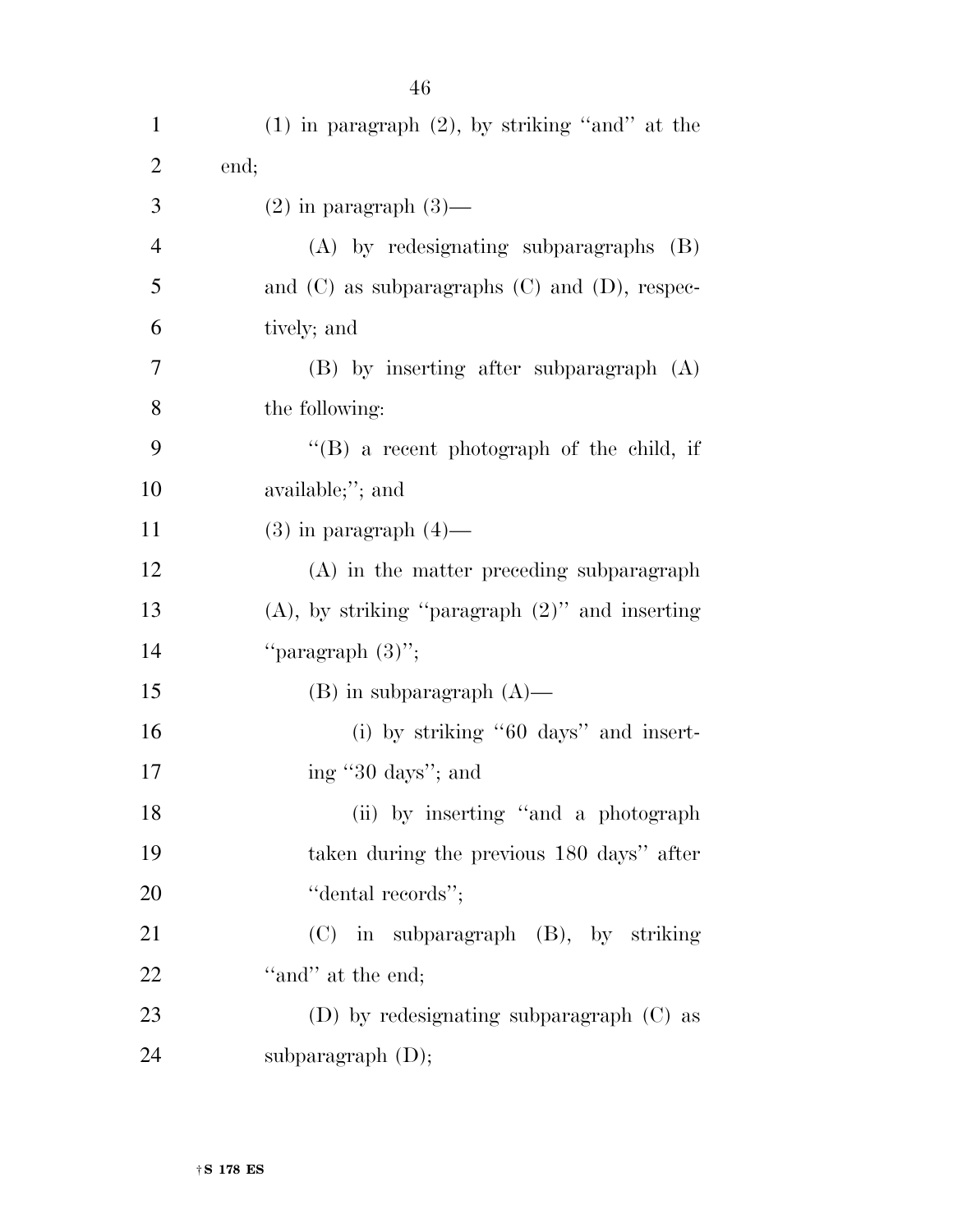| $\mathbf{1}$   | $(E)$ by inserting after subparagraph $(B)$       |
|----------------|---------------------------------------------------|
| $\overline{2}$ | the following:                                    |
| 3              | "(C) notify the National Center for Miss-         |
| $\overline{4}$ | ing and Exploited Children of each report re-     |
| 5              | ceived relating to a child reported missing from  |
| 6              | a foster care family home or childcare institu-   |
| 7              | $\text{tion};$ ";                                 |
| 8              | $(F)$ in subparagraph $(D)$ , as redesig-         |
| 9              | nated—                                            |
| 10             | (i) by inserting "State and local child           |
| 11             | welfare systems and" before "the National"        |
| 12             | Center for Missing and Exploited Chil-            |
| 13             | dren"; and                                        |
| 14             | (ii) by striking the period at the end            |
| 15             | and inserting "; and"; and                        |
| 16             | (G) by adding at the end the following:           |
| 17             | $\lq\lq(E)$ grant permission to the National      |
| 18             | Crime Information Center Terminal Contractor      |
| 19             | for the State to update the missing person        |
| 20             | record in the National Crime Information Cen-     |
| 21             | ter computer networks with additional informa-    |
| 22             | tion learned during the investigation relating to |
| 23             | the missing person.".                             |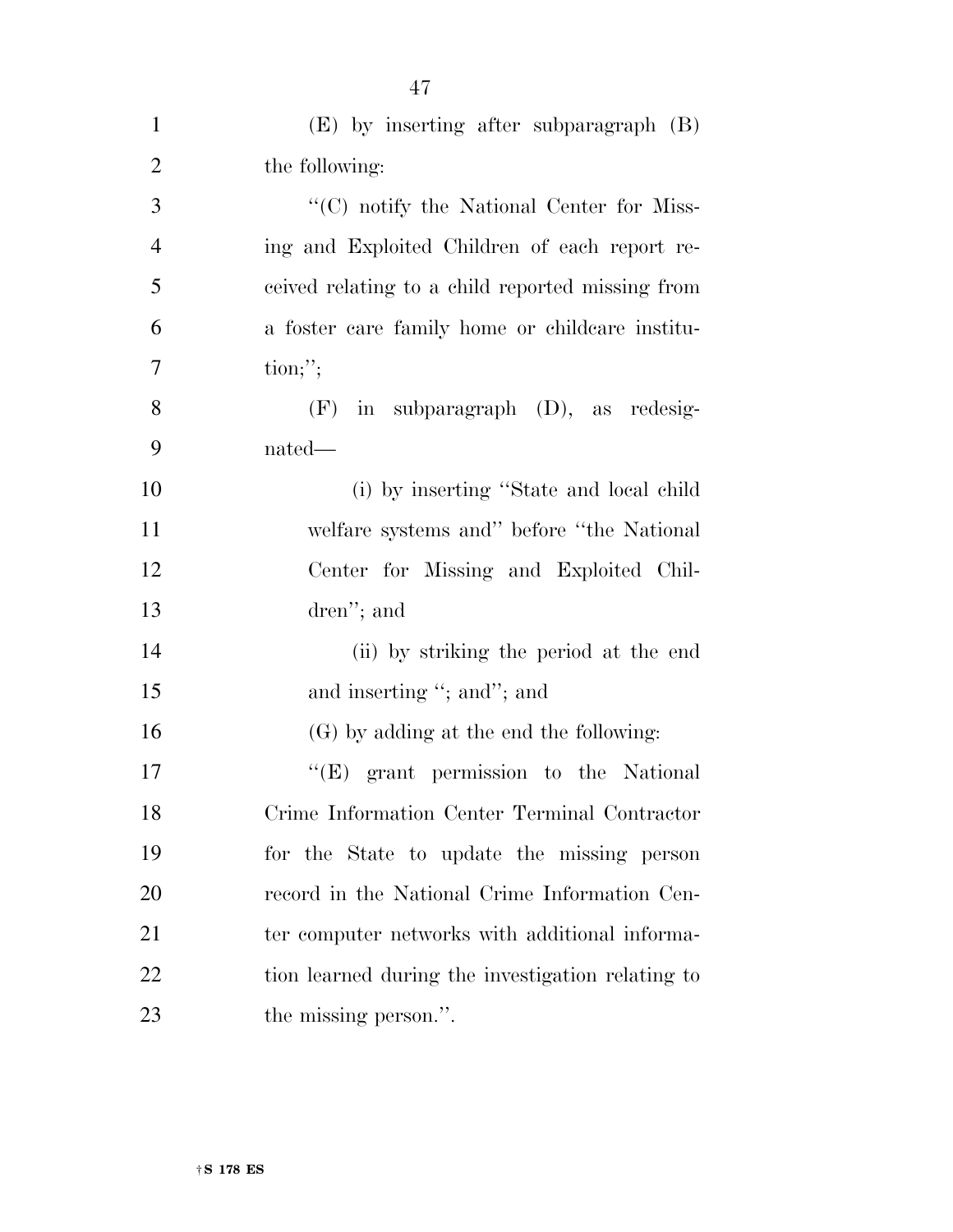#### **SEC. 117. GRANT ACCOUNTABILITY.**

 (a) DEFINITION.—In this section, the term ''covered grant'' means a grant awarded by the Attorney General under section 203 of the Trafficking Victims Protection Reauthorization Act of 2005 (42 U.S.C. 14044b), as amended by section 103.

 (b) ACCOUNTABILITY.—All covered grants shall be subject to the following accountability provisions:

# (1) AUDIT REQUIREMENT.—

 (A) IN GENERAL.—Beginning in the first fiscal year beginning after the date of enact- ment of this Act, and in each fiscal year there- after, the Inspector General of the Department of Justice shall conduct audits of recipients of a covered grant to prevent waste, fraud, and abuse of funds by grantees. The Inspector Gen- eral shall determine the appropriate number of grantees to be audited each year.

 (B) DEFINITION.—In this paragraph, the term ''unresolved audit finding'' means a find- ing in the final audit report of the Inspector General that the audited grantee has utilized grant funds for an unauthorized expenditure or otherwise unallowable cost that is not closed or resolved within 12 months from the date when 26 the final audit report is issued.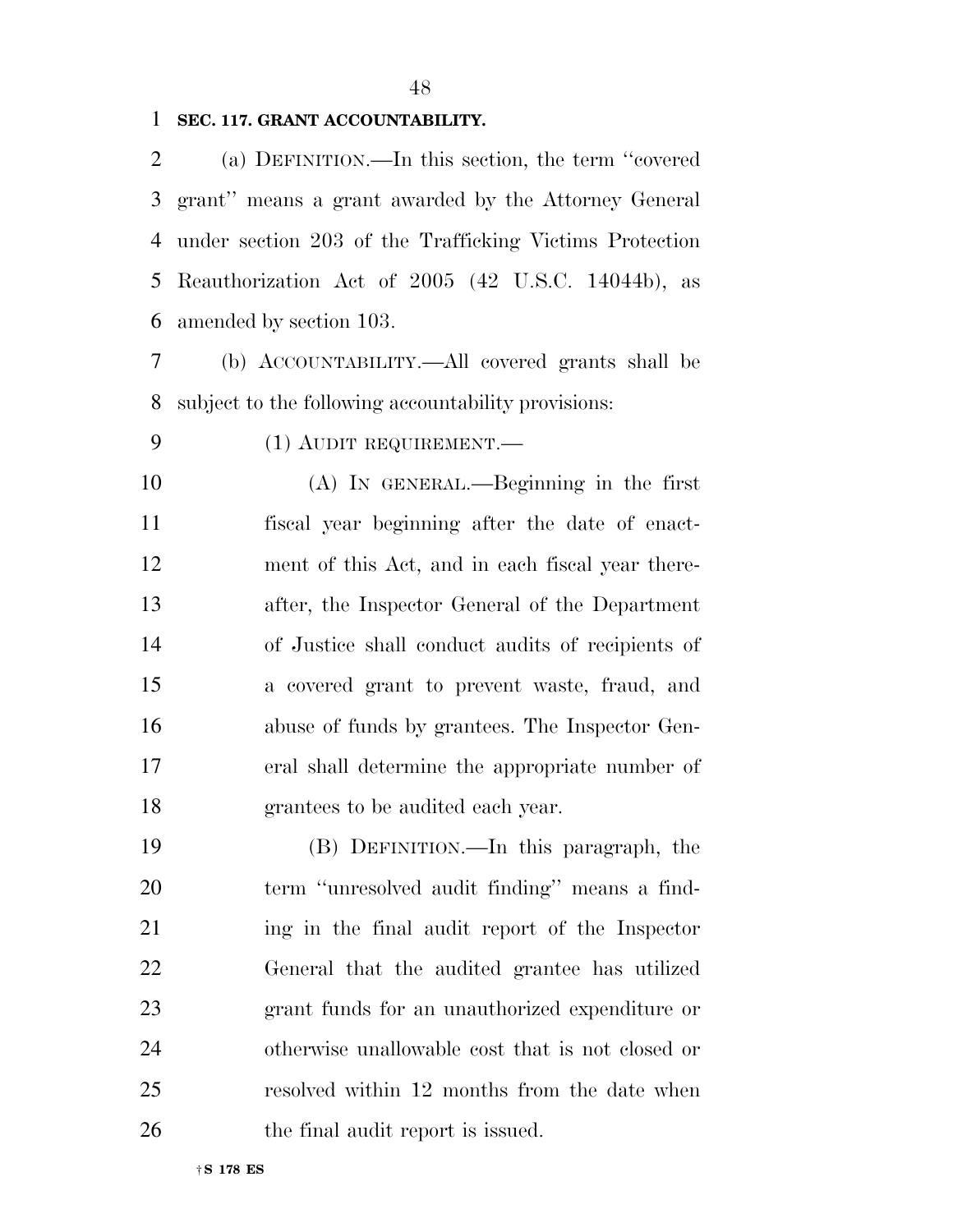| $\mathbf{1}$   | (C) MANDATORY EXCLUSION.—A recipient                |
|----------------|-----------------------------------------------------|
| $\overline{2}$ | of a covered grant that is found to have an un-     |
| 3              | resolved audit finding shall not be eligible to re- |
| $\overline{4}$ | ceive a covered grant during the following 2 fis-   |
| 5              | cal years.                                          |
| 6              | PRIORITY.—In awarding covered<br>(D)                |
| 7              | grants the Attorney General shall give priority     |
| 8              | to eligible entities that did not have an unre-     |
| 9              | solved audit finding during the 3 fiscal years      |
| 10             | prior to submitting an application for a covered    |
| 11             | grant.                                              |
| 12             | (E) REIMBURSEMENT.—If an entity is                  |
| 13             | awarded a covered grant during the 2-fiscal-        |
| 14             | year period in which the entity is barred from      |
| 15             | receiving grants under subparagraph (C), the        |
| 16             | Attorney General shall—                             |
| 17             | (i) deposit an amount equal to the                  |
| 18             | grant funds that were improperly awarded            |
| 19             | to the grantee into the General Fund of             |
| 20             | the Treasury; and                                   |
| 21             | (ii) seek to recoup the costs of the re-            |
| 22             | payment to the fund from the grant recipi-          |
| 23             | ent that was erroneously awarded grant              |
| 24             | funds.                                              |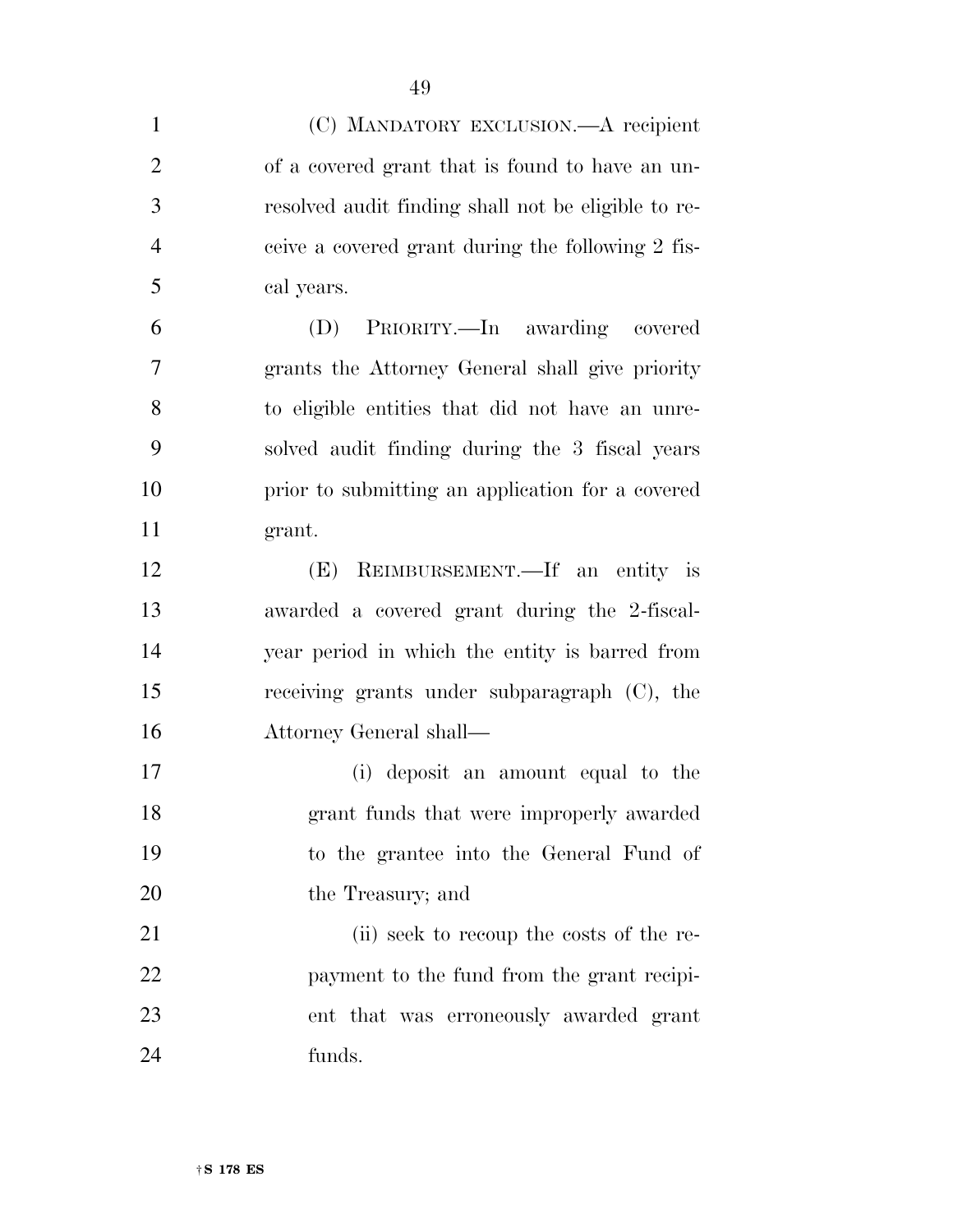(2) NONPROFIT ORGANIZATION REQUIRE-MENTS.—

 (A) DEFINITION.—For purposes of this paragraph and covered grants, the term ''non- profit organization'' means an organization that 6 is described in section  $501(c)(3)$  of the Internal Revenue Code of 1986 and is exempt from tax- ation under section 501(a) of such Code. (B) PROHIBITION.—The Attorney General

 may not award a covered grant to a nonprofit organization that holds money in offshore ac- counts for the purpose of avoiding paying the tax described in section 511(a) of the Internal Revenue Code of 1986.

 (C) DISCLOSURE.—Each nonprofit organi- zation that is awarded a covered grant and uses the procedures prescribed in regulations to cre- ate a rebuttable presumption of reasonableness for the compensation of its officers, directors, trustees and key employees, shall disclose to the Attorney General, in the application for the grant, the process for determining such com- pensation, including the independent persons involved in reviewing and approving such com-pensation, the comparability data used, and

†**S 178 ES**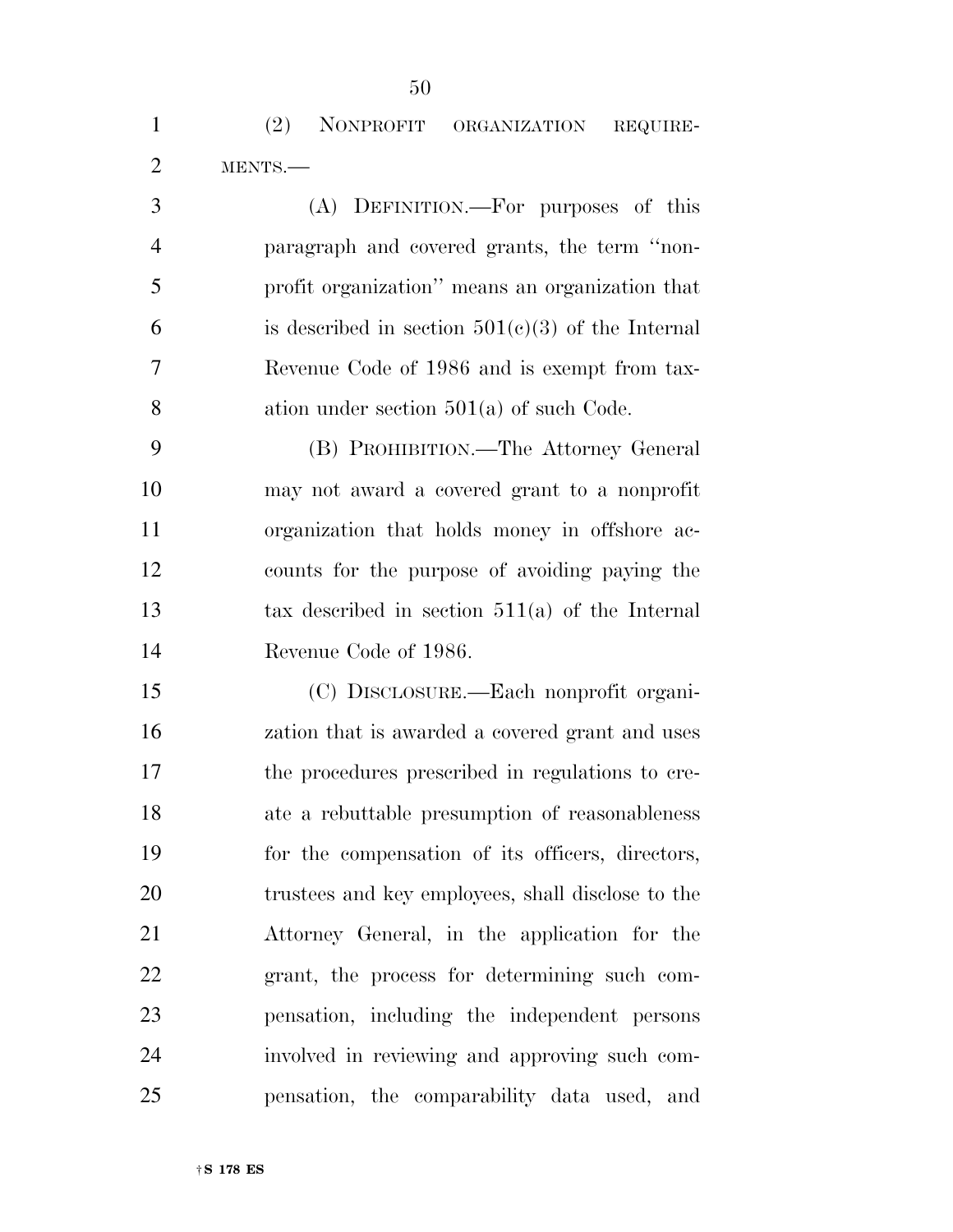contemporaneous substantiation of the delibera- tion and decision. Upon request, the Attorney General shall make the information disclosed under this subsection available for public in-spection.

# (3) CONFERENCE EXPENDITURES.—

 (A) LIMITATION.—No amounts transferred to the Department of Justice under this title, or the amendments made by this title, may be used by the Attorney General, or by any indi- vidual or organization awarded discretionary funds through a cooperative agreement under this title, or the amendments made by this title, to host or support any expenditure for con- ferences that uses more than \$20,000 in De- partment funds, unless the Deputy Attorney General or such Assistant Attorney Generals, Directors, or principal deputies as the Deputy Attorney General may designate, provides prior written authorization that the funds may be ex-pended to host a conference.

 (B) WRITTEN APPROVAL.—Written ap- proval under subparagraph (A) shall include a written estimate of all costs associated with the conference, including the cost of all food and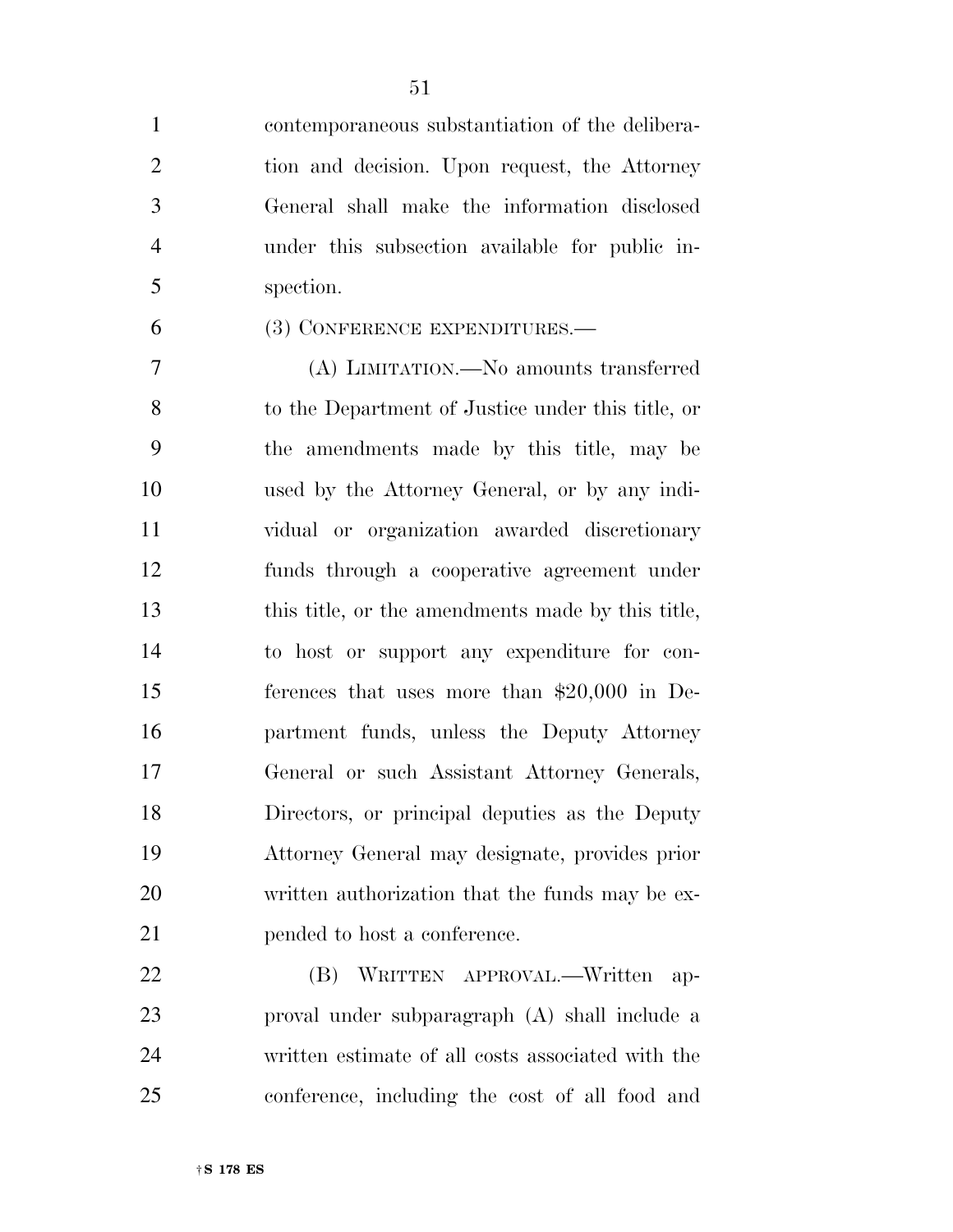| $\mathbf{1}$   | beverages, audiovisual equipment, honoraria for   |
|----------------|---------------------------------------------------|
| $\overline{2}$ | speakers, and any entertainment.                  |
| 3              | (C) REPORT.—The Deputy Attorney Gen-              |
| $\overline{4}$ | eral shall submit an annual report to the Com-    |
| 5              | mittee on the Judiciary of the Senate and the     |
| 6              | Committee on the Judiciary of the House of        |
| 7              | Representatives on all approved conference ex-    |
| 8              | penditures referenced in this paragraph.          |
| 9              | (D) ANNUAL CERTIFICATION.—Beginning               |
| 10             | in the first fiscal year beginning after the date |
| 11             | of enactment of this title, the Attorney General  |
| 12             | shall submit, to the Committee on the Judiciary   |
| 13             | and the Committee on Appropriations of the        |
| 14             | Senate and the Committee on the Judiciary and     |
| 15             | the Committee on Appropriations of the House      |
| 16             | Representatives, an annual certification<br>of    |
| 17             | $that-$                                           |
| 18             | (i) all audits issued by the Office of            |
| 19             | the Inspector General under paragraph (1)         |
| 20             | have been completed and reviewed by the           |
| 21             | appropriate Assistant Attorney General or         |
| 22             | Director;                                         |
| 23             | (ii) all mandatory exclusions required            |
| 24             | under paragraph $(1)(C)$ have been issued;        |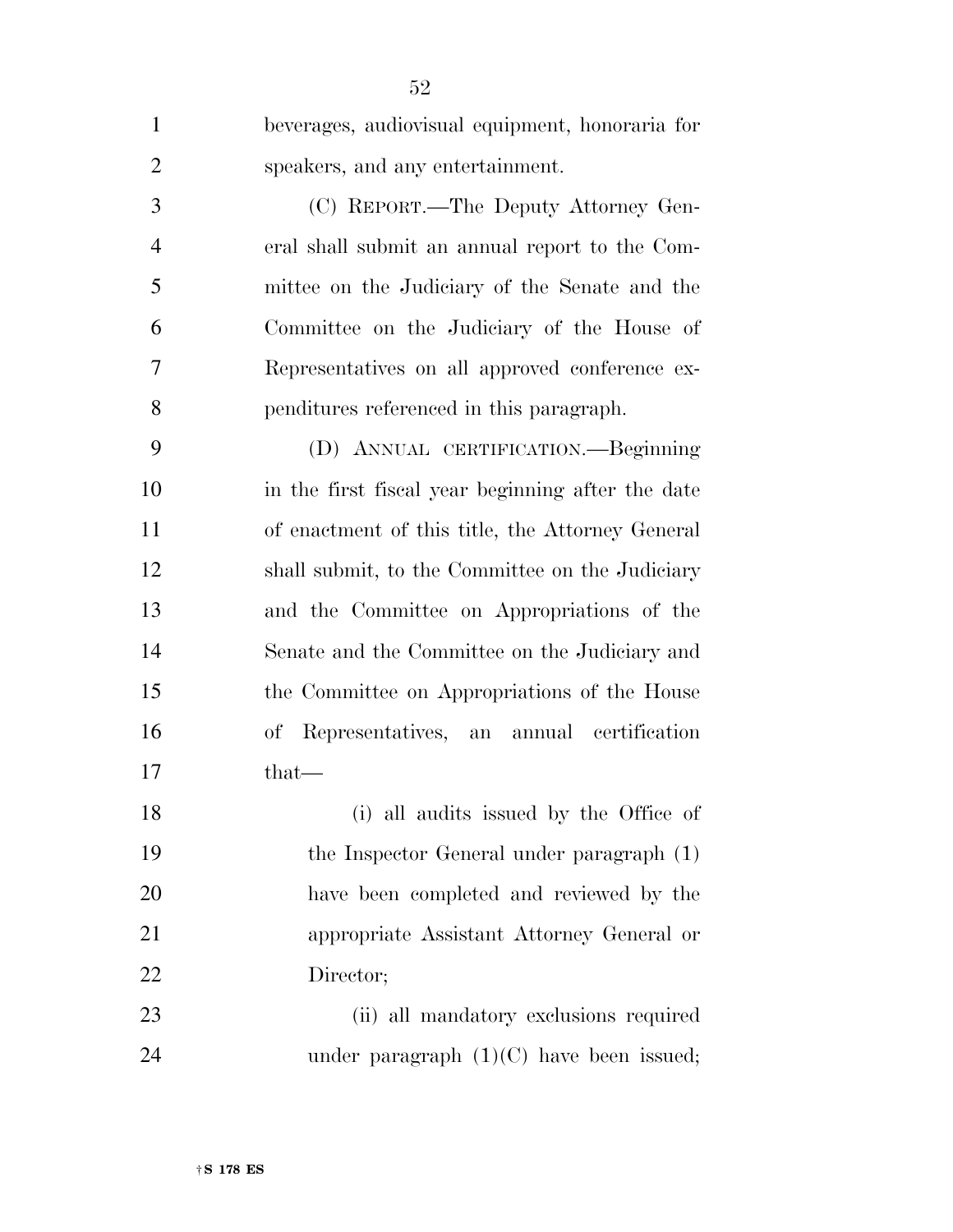| $\mathbf{1}$   | (iii) all reimbursements required                |
|----------------|--------------------------------------------------|
| $\mathbf{2}$   | under paragraph $(1)(E)$ have been made;         |
| $\mathfrak{Z}$ | and                                              |
| $\overline{4}$ | (iv) includes a list of any grant recipi-        |
| 5              | ents excluded under paragraph (1) from           |
| 6              | the previous year.                               |
| $\overline{7}$ | (4) PROHIBITION ON LOBBYING ACTIVITY.            |
| 8              | (A) IN GENERAL.—Amounts awarded                  |
| 9              | under this title, or any amendments made by      |
| 10             | this title, may not be utilized by any grant re- |
| 11             | cipient to-                                      |
| 12             | (i) lobby any representative of the De-          |
| 13             | partment of Justice regarding the award of       |
| 14             | grant funding; or                                |
| 15             | (ii) lobby any representative of a Fed-          |
| 16             | eral, State, local, or tribal government re-     |
| 17             | garding the award of grant funding.              |
| 18             | (B) PENALTY.—If the Attorney General             |
| 19             | determines that any recipient of a covered grant |
| 20             | has violated subparagraph (A), the Attorney      |
| 21             | General shall-                                   |
| 22             | (i) require the grant recipient to repay         |
| 23             | the grant in full; and                           |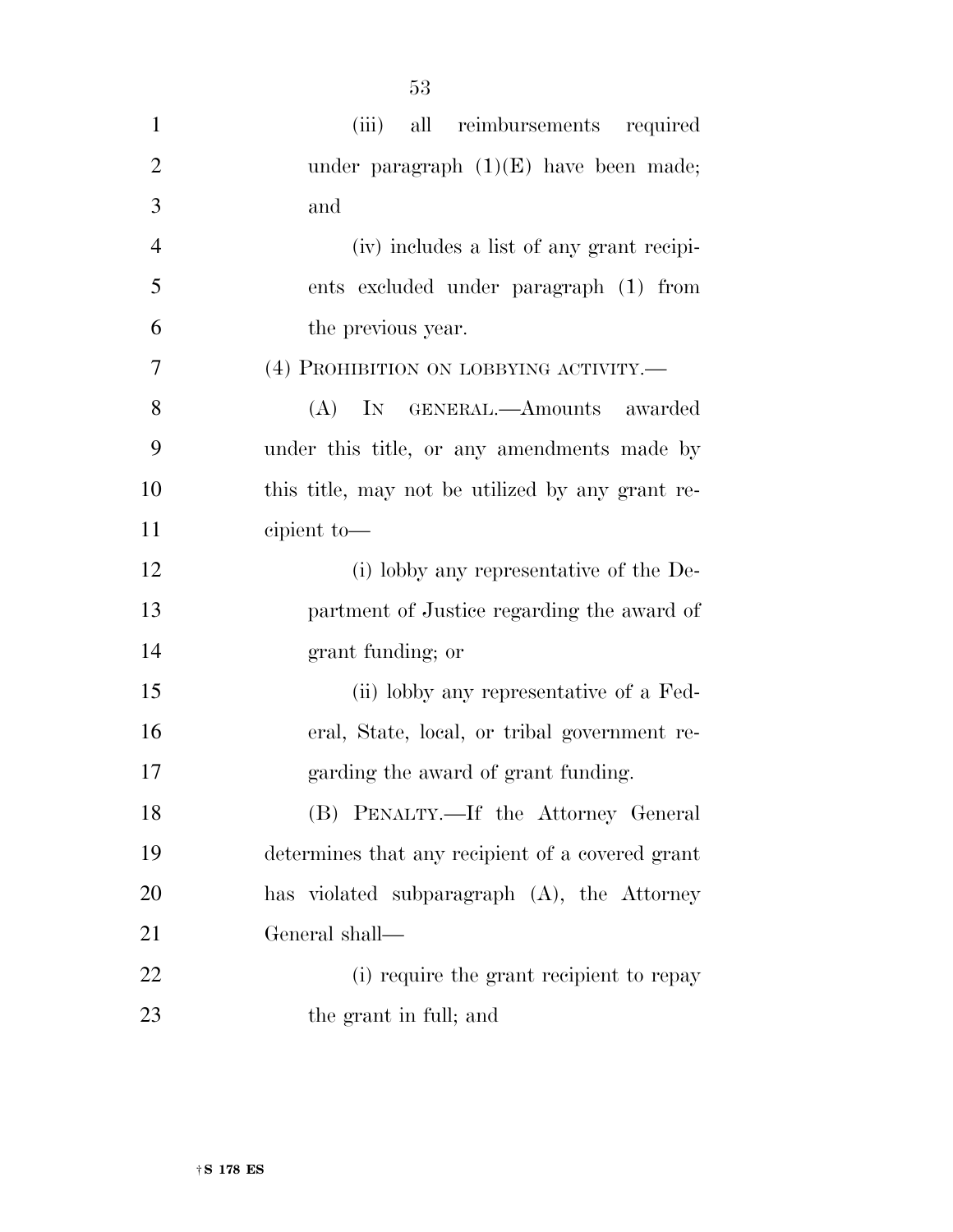| $\mathbf{1}$   | (ii) prohibit the grant recipient from                 |
|----------------|--------------------------------------------------------|
| $\overline{2}$ | receiving another covered grant for not less           |
| 3              | than 5 years.                                          |
| 4              | SEC. 118. SAVE ACT.                                    |
| 5              | (a) SHORT TITLE.—This section may be cited as the      |
| 6              | "Stop Advertising Victims of Exploitation Act of 2015" |
| 7              | or the "SAVE Act of 2015".                             |
| 8              | (b) ADVERTISING THAT OFFERS CERTAIN COMMER-            |
| 9              | CIAL ACTS.—                                            |
| 10             | (1) IN GENERAL.—Section $1591(a)(1)$ of title          |
| 11             | 18, United States Code, as amended by this Act, is     |
| 12             | further amended by inserting "advertises," after       |
| 13             | "obtains,".                                            |
| 14             | (2)<br><b>MENS</b><br>REA REQUIREMENT.—Section         |
| 15             | $1591(a)$ of title 18, United States Code, is amended  |
| 16             | in the undesignated matter following paragraph $(2)$ , |
| 17             | by inserting ", except where the act constituting the  |
| 18             | violation of paragraph (1) is advertising," after      |
| 19             | "knowing, or".                                         |
| 20             | CONFORMING AMENDMENTS.-Section<br>(3)                  |
| 21             | $1591(b)$ of title 18, United States Code, as amended  |
| 22             | by this Act, is further amended—                       |
| 23             | $(A)$ in paragraph $(1)$ , by inserting "adver-        |
| 24             | tised," after "obtained,"; and                         |

†**S 178 ES**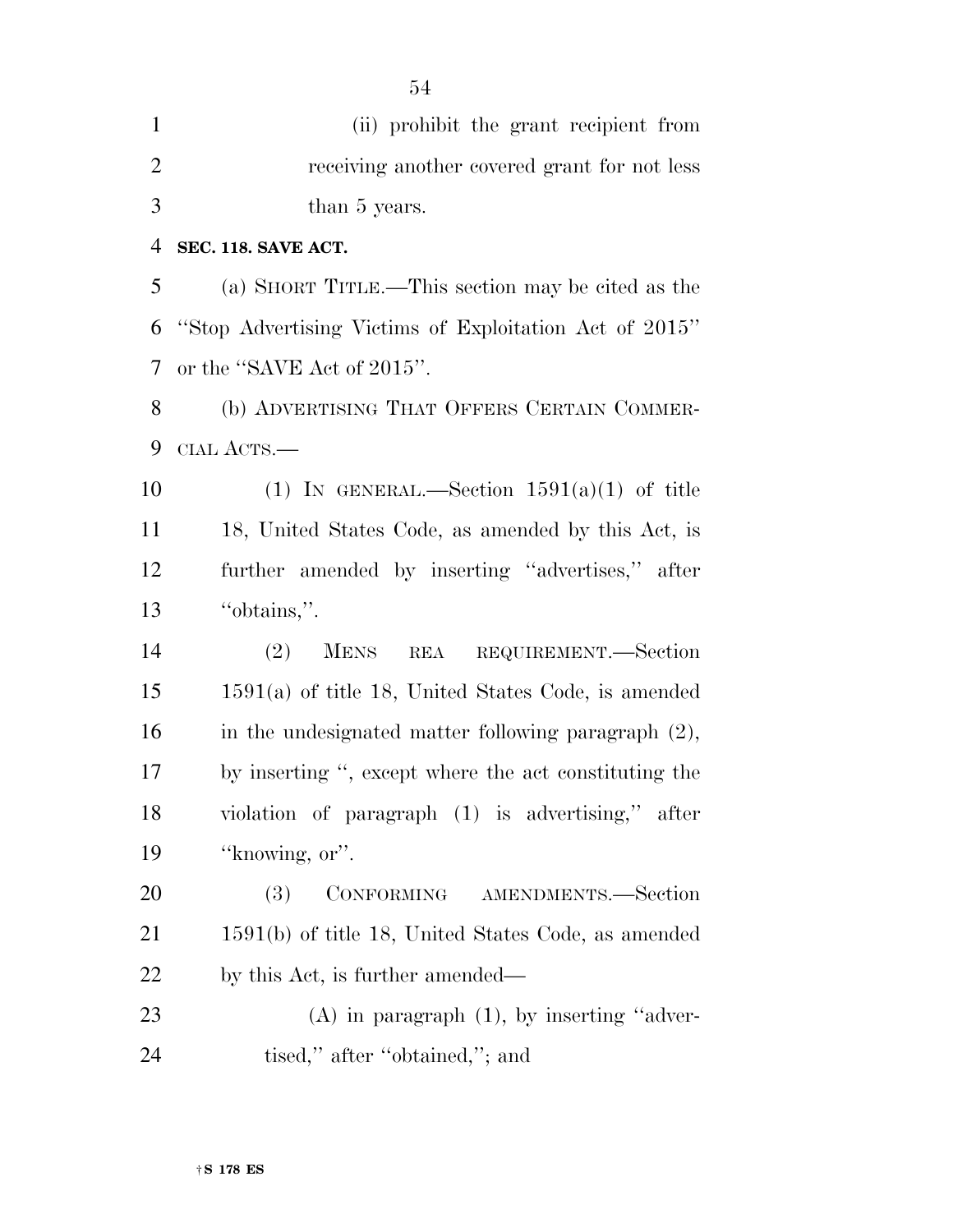| $\mathbf{1}$   | (B) in paragraph (2), by inserting "adver-                |
|----------------|-----------------------------------------------------------|
| $\overline{2}$ | tised," after "obtained,".                                |
| 3              | SEC. 119. EDUCATION AND OUTREACH TO TRAFFICKING           |
| $\overline{4}$ | <b>SURVIVORS.</b>                                         |
| 5              | The Attorney General shall make available, on the         |
| 6              | website of the Office of Juvenile Justice and Delinquency |
| 7              | Prevention, a database for trafficking victim advocates,  |
| 8              | crisis hotline personnel, foster parents, law enforcement |
| 9              | personnel, and crime survivors that contains information  |
| 10             | $on$ —                                                    |
| 11             | (1) counseling and hotline resources;                     |
| 12             | $(2)$ housing resources;                                  |
| 13             | (3) legal assistance; and                                 |
| 14             | (4) other services for trafficking survivors.             |
| 15             | SEC. 120. EXPANDED STATUTE OF LIMITATIONS FOR CIVIL       |
| 16             | <b>ACTIONS</b><br><b>CHILD TRAFFICKING</b><br>BY<br>SUR-  |
| 17             | VIVORS.                                                   |
| 18             | Section $1595(c)$ of title 18, United States Code, is     |
| 19             | amended by striking "not later than 10 years after the    |
| 20             | cause of action arose." and inserting "not later than the |
| 21             | later of-                                                 |
| 22             | $\lq(1)$ 10 years after the cause of action arose;        |
| 23             | or                                                        |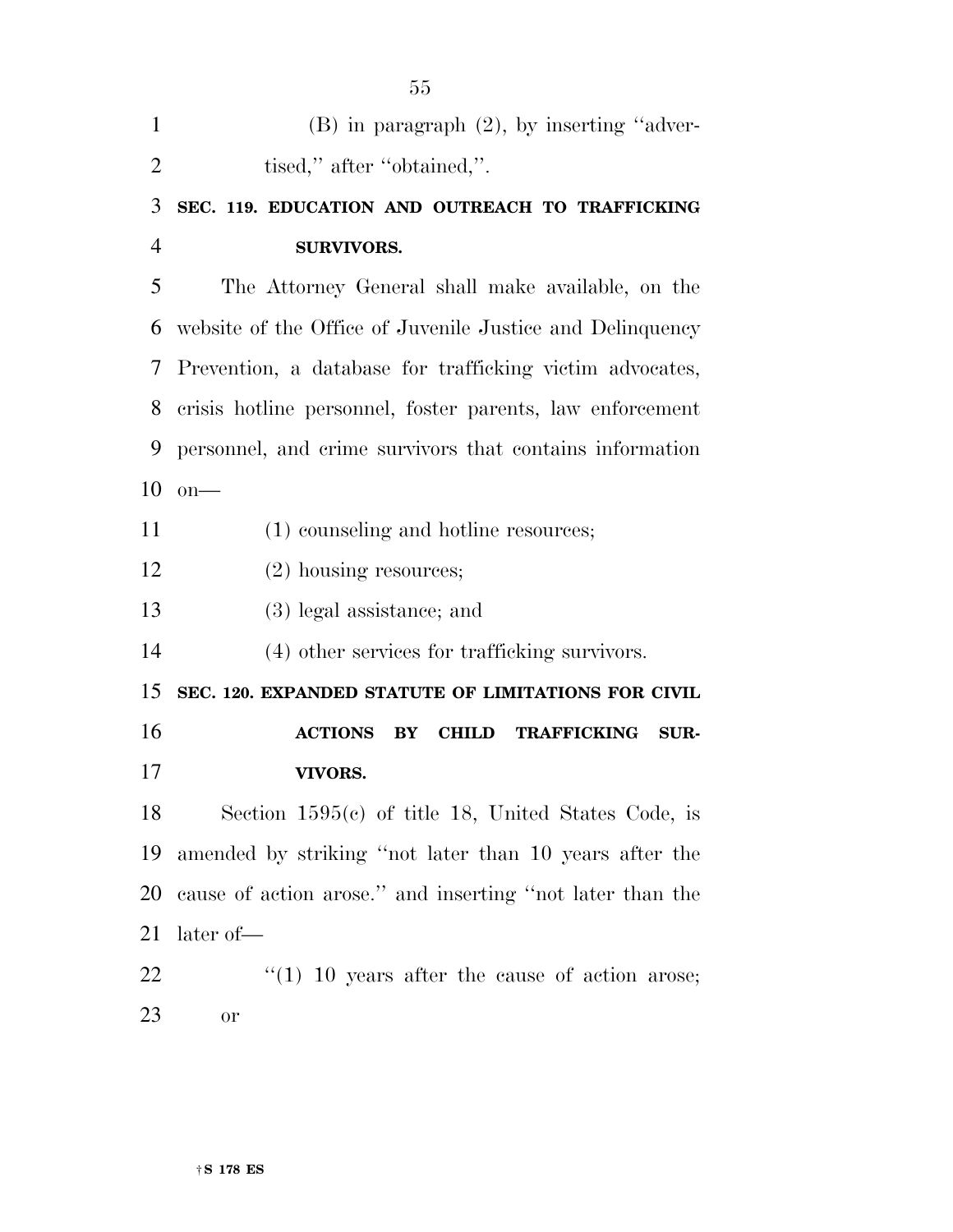1 ''(2) 10 years after the victim reaches 18 years of age, if the victim was a minor at the time of the alleged offense.''.

**SEC. 121. GAO STUDY AND REPORT.** 

 (a) STUDY.—The Comptroller General of the United States shall conduct a study on each program or initiative authorized under this Act and the following statutes and evaluate whether any program or initiative is duplicative:

 (1) Trafficking Victims Protection Reauthoriza- tion Act of 2005 (Public Law 109–164; 119 Stat. 3558).

 (2) Trafficking Victims Protection Act of 2000 (22 U.S.C. 7101 et seq.).

 (3) Victims of Child Abuse Act of 1990 (42 U.S.C. 13001 et seq.).

 (4) Runaway and Homeless Youth Act (42 U.S.C. 5701 et seq.).

 (5) Missing Children's Assistance Act (42 U.S.C. 5771 et seq.).

 (b) REPORT.—Not later than 180 days after the date of enactment of this Act, the Comptroller General of the United States shall submit to the Committee on the Judi- ciary of the Senate and the Committee on the Judiciary of the House of Representatives a report on the study con-ducted under subsection (a), which shall include—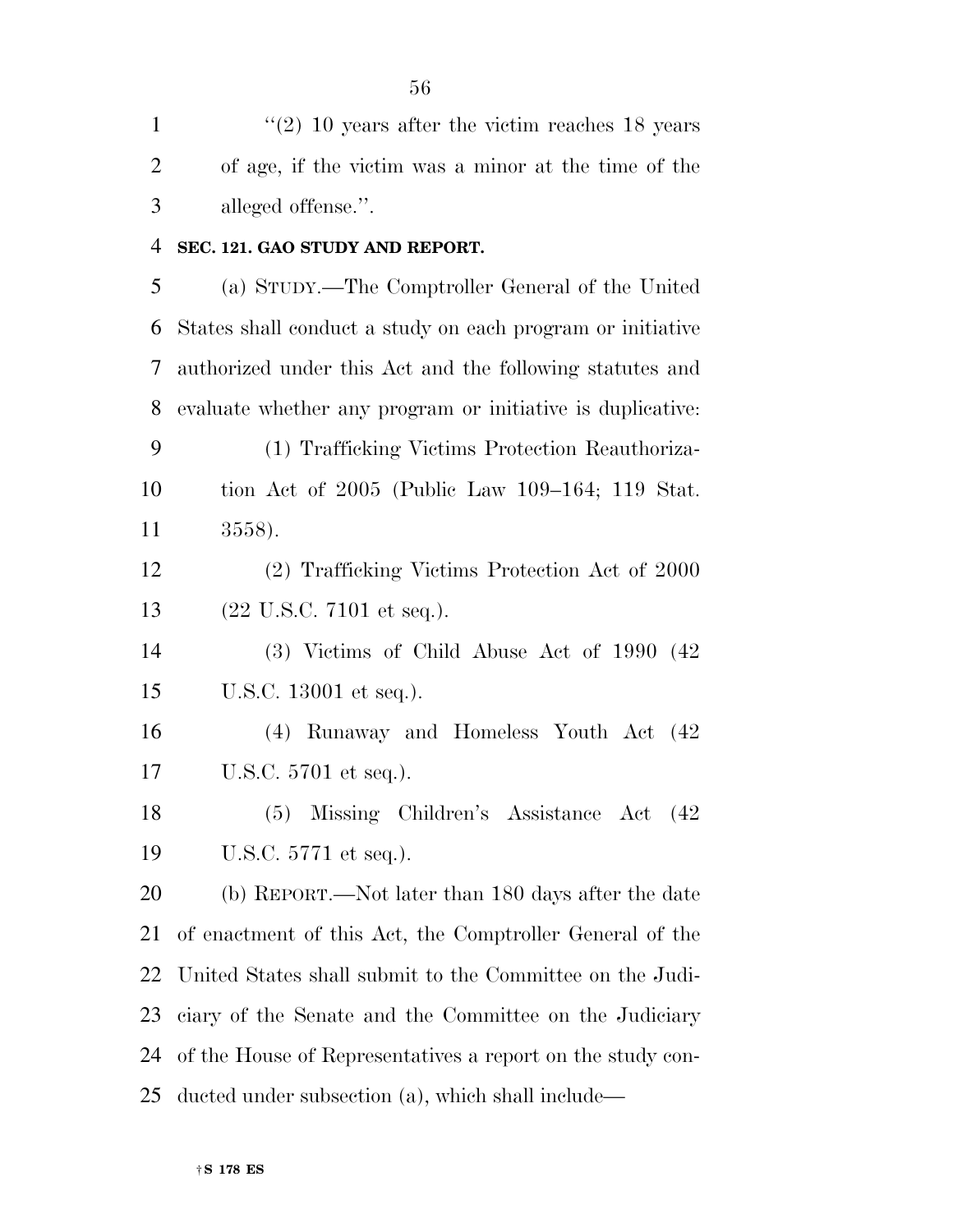| $\mathbf{1}$   | (1) a description of the cost of any duplicative          |
|----------------|-----------------------------------------------------------|
| 2              | program or initiative studied under subsection (a);       |
| 3              | and                                                       |
| $\overline{4}$ | (2) recommendations on how to achieve cost                |
| 5              | savings with respect to each duplicative program or       |
| 6              | initiative studied under subsection (a).                  |
| 7              | TITLE II-COMBATING HUMAN                                  |
| 8              | <b>TRAFFICKING</b>                                        |
| 9              | <b>Subtitle A-Enhancing Services for</b>                  |
| 10             | <b>Runaway and Homeless Victims</b>                       |
| 11             | of Youth Trafficking                                      |
| 12             | SEC. 201. AMENDMENTS TO THE RUNAWAY AND HOMELESS          |
| 13             | YOUTH ACT.                                                |
| 14             | The Runaway and Homeless Youth Act (42 U.S.C.             |
| 15             | $5701$ et seq.) is amended—                               |
| 16             | (1) in section $343(b)(5)$ (42 U.S.C. 5714–               |
| 17             | $23(b)(5)$ —                                              |
| 18             | $(A)$ in subparagraph $(A)$ by inserting ", se-           |
| 19             | vere forms of trafficking in persons (as defined          |
| 20             | in section $103(9)$ of the Trafficking Victims            |
| 21             | Protection Act of $2000$ $(22 \text{ U.S.C. } 7102(9))),$ |
| 22             | and sex trafficking (as defined in section                |
| 23             | 103(10) of such Act (22 U.S.C. 7102(10)))"                |
| 24             | before the semicolon at the end;                          |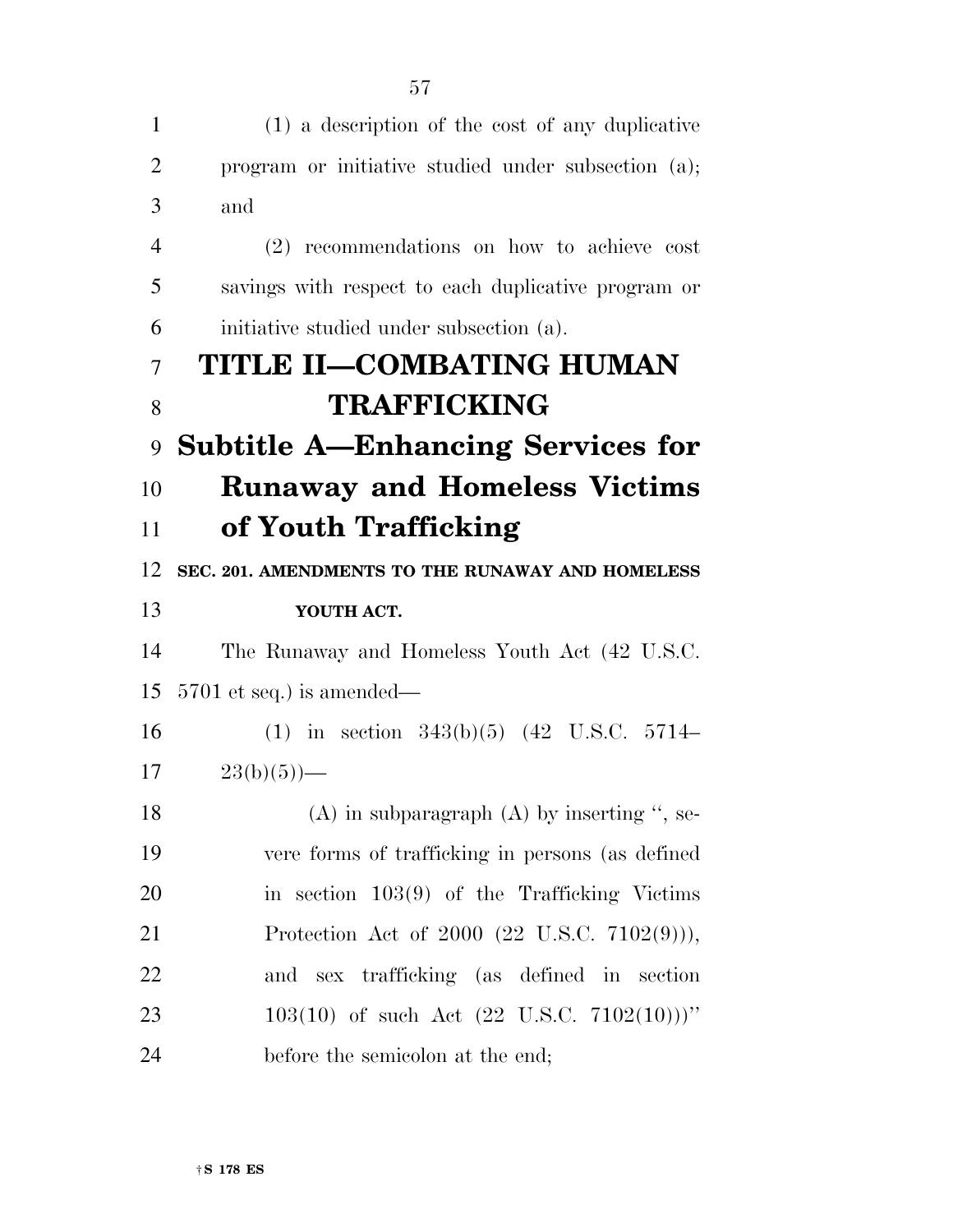| $\mathbf{1}$   | $(B)$ in subparagraph $(B)$ by inserting ",               |
|----------------|-----------------------------------------------------------|
| $\overline{2}$ | severe forms of trafficking in persons (as de-            |
| 3              | fined in section $103(9)$ of the Trafficking Vic-         |
| $\overline{4}$ | tims Protection Act of 2000 (22 U.S.C.                    |
| 5              | $(7102(9))$ , or sex trafficking (as defined in sec-      |
| 6              | $103(10)$ of such Act $(22 \text{ U.S.C.})$<br>tion       |
| $\overline{7}$ | $(7102(10)))$ " after "assault"; and                      |
| 8              | $(C)$ in subparagraph $(C)$ by inserting ", in-           |
| 9              | cluding such youth who are victims of traf-               |
| 10             | ficking (as defined in section $103(15)$ of the           |
| 11             | Trafficking Victims Protection Act of 2000 (22)           |
| 12             | U.S.C. $7102(15)$ )'' before the semicolon at the         |
| 13             | end; and                                                  |
| 14             | (2) in section 351(a) $(42 \text{ U.S.C. } 5714-41(a))$   |
| 15             | by striking "or sexual exploitation" and inserting        |
| 16             | "sexual exploitation, severe forms of trafficking in      |
| 17             | persons (as defined in section $103(9)$ of the Traf-      |
| 18             | ficking Victims Protection Act of 2000 (22 U.S.C.         |
| 19             | $(7102(9))$ , or sex trafficking (as defined in section   |
| 20             | $103(10)$ of such Act $(22 \text{ U.S.C. } 7102(10)))$ ". |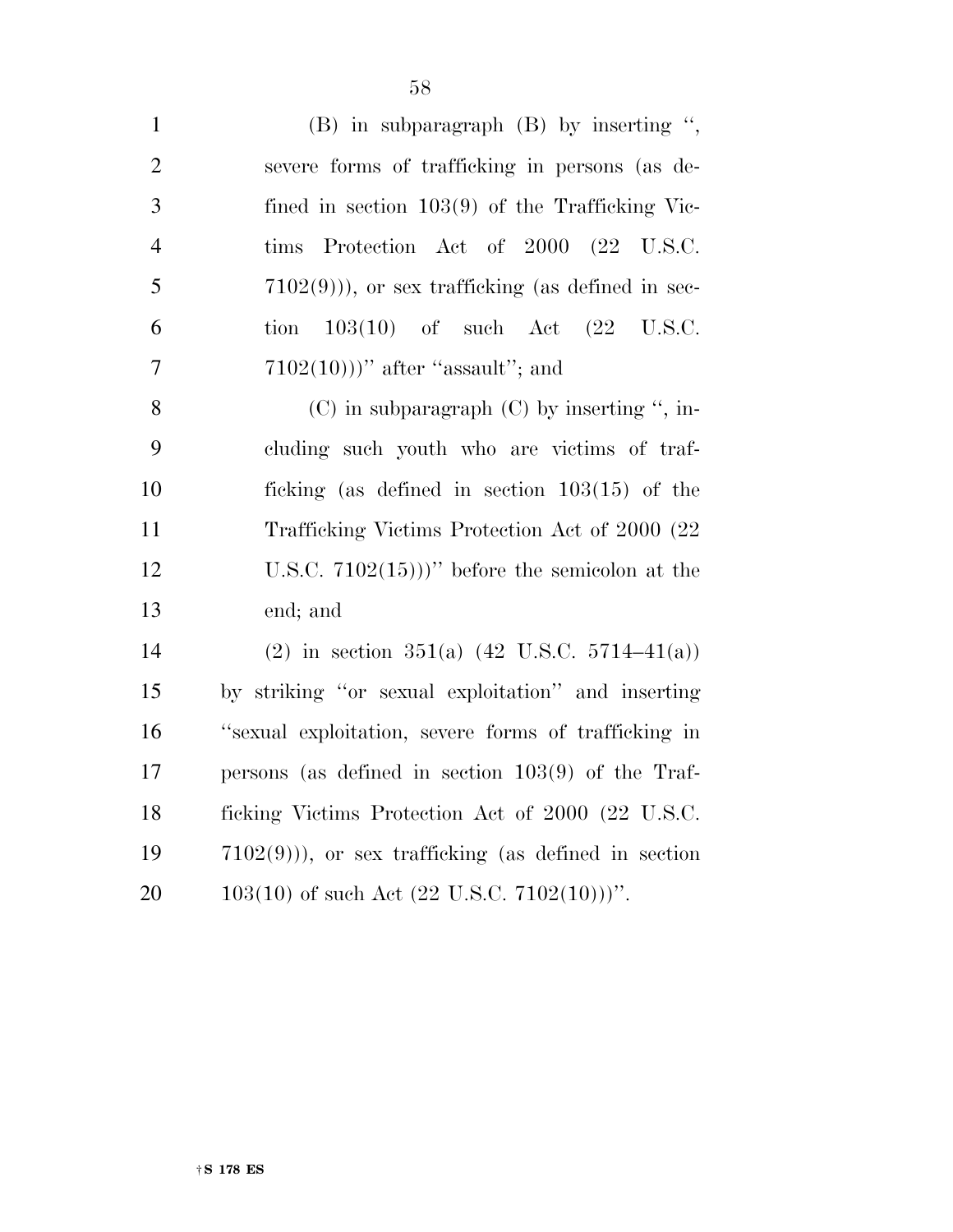†**S 178 ES Trafficking SEC. 211. RESPONSE TO VICTIMS OF CHILD SEX TRAF- FICKING.**  6 Section  $404(b)(1)(P(iii)$  of the Missing Children's 7 Assistance Act  $(42 \text{ U.S.C. } 5773(b)(1)(P(iii))$  is amended by striking ''child prostitution'' and inserting ''child sex trafficking, including child prostitution''. **Subtitle C—Interagency Task Force to Monitor and Combat Trafficking SEC. 221. VICTIM OF TRAFFICKING DEFINED.**  In this subtitle, the term ''victim of trafficking'' has the meaning given such term in section 103 of the Traf- ficking Victims Protection Act of 2000 (22 U.S.C. 7102). **SEC. 222. INTERAGENCY TASK FORCE REPORT ON CHILD TRAFFICKING PRIMARY PREVENTION.**  (a) REVIEW.—The Interagency Task Force to Mon- itor and Combat Trafficking, established under section 105 of the Trafficking Victims Protection Act of 2000 (22 U.S.C. 7103), shall conduct a review that, with regard to trafficking in persons in the United States— (1) in consultation with nongovernmental orga-nizations that the Task Force determines appro-

**Subtitle B—Improving the Re-**

**sponse to Victims of Child Sex**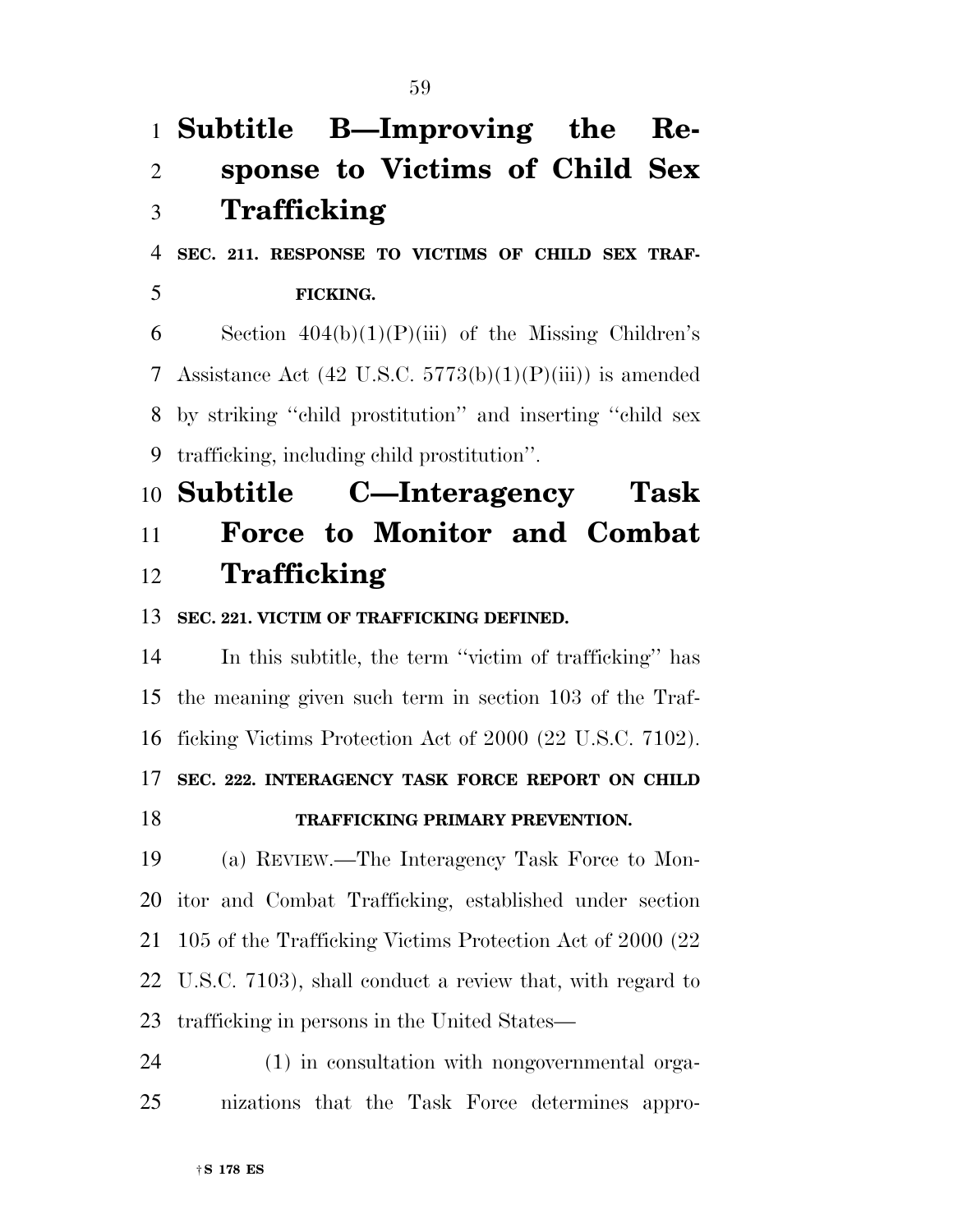| $\mathbf{1}$   | priate, surveys and catalogs the activities of the     |
|----------------|--------------------------------------------------------|
| $\overline{2}$ | Federal Government and State governments—              |
| 3              | (A) to deter individuals from committing               |
| $\overline{4}$ | trafficking offenses; and                              |
| 5              | (B) to prevent children from becoming vic-             |
| 6              | tims of trafficking;                                   |
| 7              | $(2)$ surveys academic literature on-                  |
| 8              | (A) deterring individuals from committing              |
| 9              | trafficking offenses;                                  |
| 10             | (B) preventing children from becoming vic-             |
| 11             | time of trafficking;                                   |
| 12             | (C) the commercial sexual exploitation of              |
| 13             | children; and                                          |
| 14             | (D) other similar topics that the Task                 |
| 15             | Force determines to be appropriate;                    |
| 16             | (3) identifies best practices and effective strate-    |
| 17             | gies-                                                  |
| 18             | (A) to deter individuals from committing               |
| 19             | trafficking offenses; and                              |
| 20             | (B) to prevent children from becoming vic-             |
| 21             | tims of trafficking; and                               |
| 22             | (4) identifies current gaps in research and data       |
| 23             | that would be helpful in formulating effective strate- |
| 24             | gies—                                                  |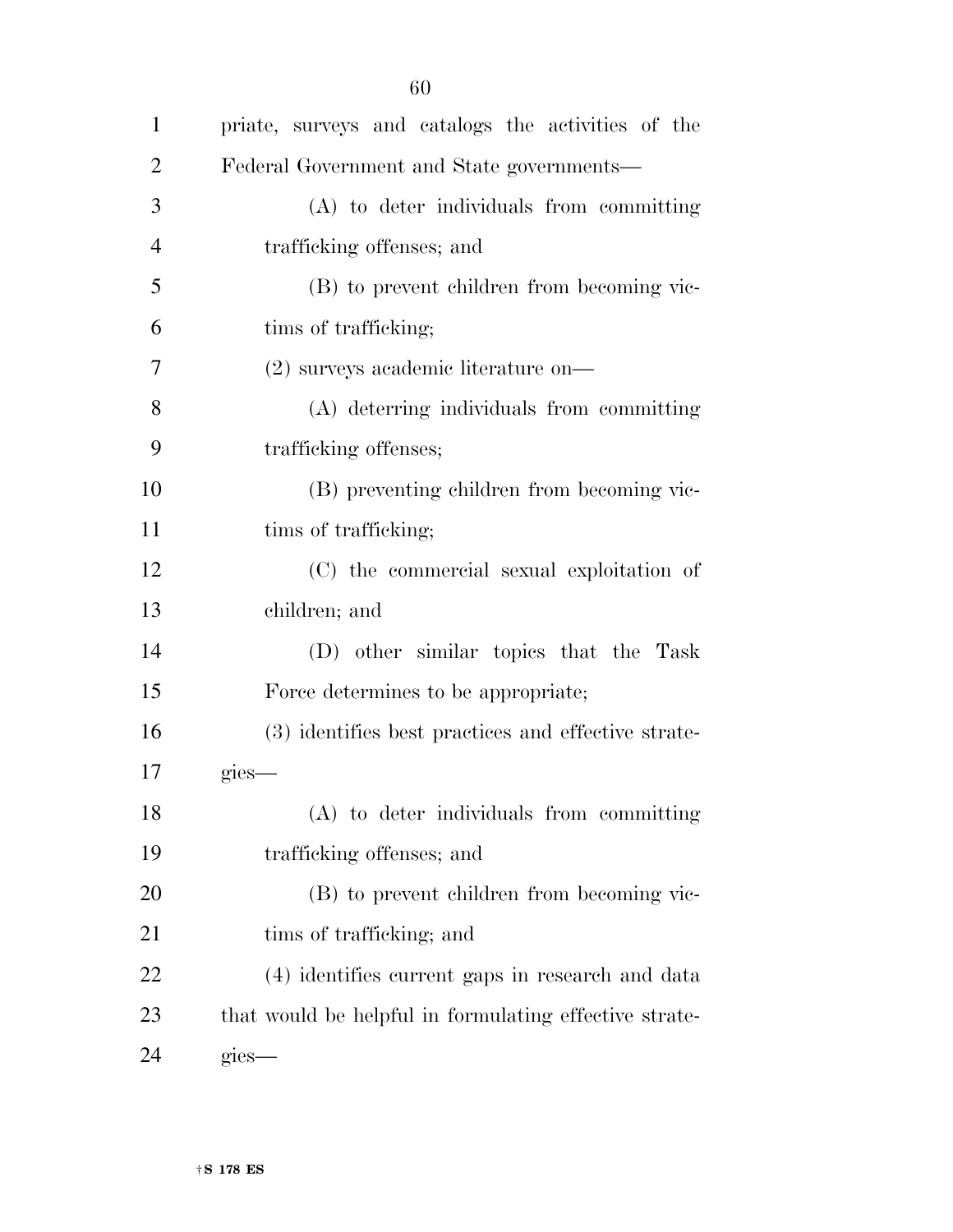| 1              | (A) to deter individuals from committing                   |
|----------------|------------------------------------------------------------|
| 2              | trafficking offenses; and                                  |
| 3              | (B) to prevent children from becoming vic-                 |
| $\overline{4}$ | tims of trafficking.                                       |
| 5              | (b) REPORT.—Not later than 1 year after the date           |
| 6              | of the enactment of this Act, the Interagency Task Force   |
|                | 7 to Monitor and Combat Trafficking shall provide to Con-  |
| 8              | gress, and make publicly available in electronic format, a |
| 9              | report on the review conducted pursuant to subparagraph    |
|                | 10 (a).                                                    |

#### **SEC. 223. GAO REPORT ON INTERVENTION.**

 On the date that is 1 year after the date of the enact- ment of this Act, the Comptroller General of the United States shall submit a report to Congress that includes in-formation on—

 (1) the efforts of Federal and select State law enforcement agencies to combat human trafficking in the United States; and

 (2) each Federal grant program, a purpose of which is to combat human trafficking or assist vic- tims of trafficking, as specified in an authorizing statute or in a guidance document issued by the agency carrying out the grant program.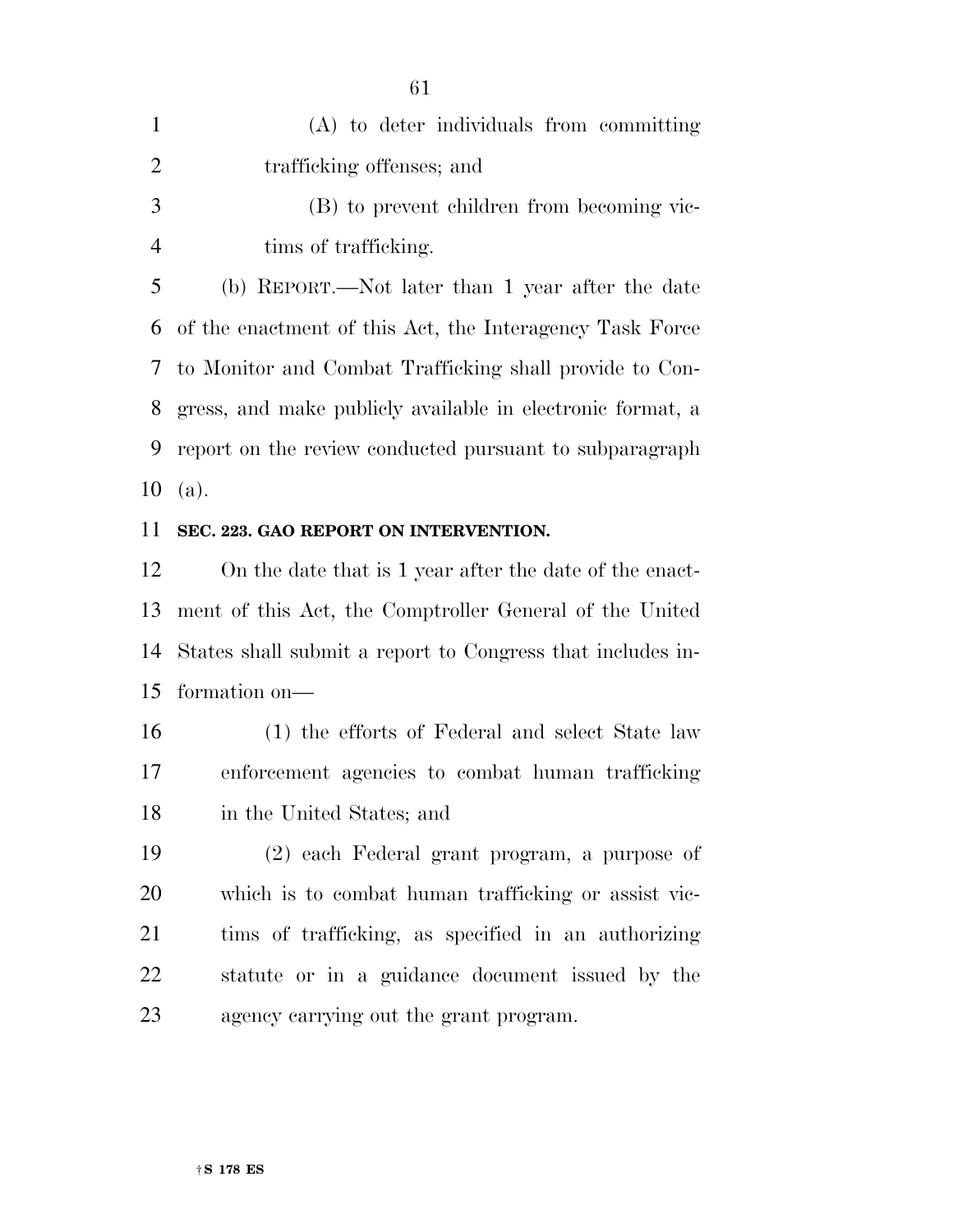| 1              | SEC. 224. PROVISION OF HOUSING PERMITTED TO PRO-         |
|----------------|----------------------------------------------------------|
| $\overline{2}$ | TECT AND ASSIST IN THE RECOVERY OF VIC-                  |
| 3              | TIMS OF TRAFFICKING.                                     |
| $\overline{4}$ | Section $107(b)(2)(A)$ of the Trafficking Victims Pro-   |
| 5              | tection Act of 2000 (22 U.S.C. 7105(b)(2)(A)) is amended |
| 6              | by inserting ", including programs that provide housing  |
| 7              | to victims of trafficking" before the period at the end. |
| 8              | <b>Subtitle D-Expanded Training</b>                      |
| 9              | SEC. 231. EXPANDED TRAINING RELATING TO<br><b>TRAF-</b>  |
| 10             | <b>FICKING IN PERSONS.</b>                               |
| 11             | Section $105(c)(4)$ of the Trafficking Victims Protec-   |
| 12             | tion Act of 2000 (22 U.S.C. 7105(c)(4)) is amended—      |
| 13             | (1) by striking "Appropriate personnel" and in-          |
| 14             | serting the following:                                   |
| 15             | "(A) IN GENERAL.—Appropriate<br>per-                     |
| 16             | sonnel";                                                 |
| 17             | $(2)$ in subparagraph $(A)$ , as redesignated, by in-    |
| 18             | serting ", including members of the Service (as such     |
| 19             | term is defined in section 103 of the Foreign Service    |
| 20             | Act of 1980 (22 U.S.C. 3903))" after "Department"        |
| 21             | of State"; and                                           |
| 22             | $(3)$ by adding at the end the following:                |
| 23             | "(B) TRAINING COMPONENTS.-Training                       |
| 24             | under this paragraph shall include—                      |
| 25             | "(i) a distance learning course<br>on                    |
| 26             | trafficking-in-persons issues and the De-                |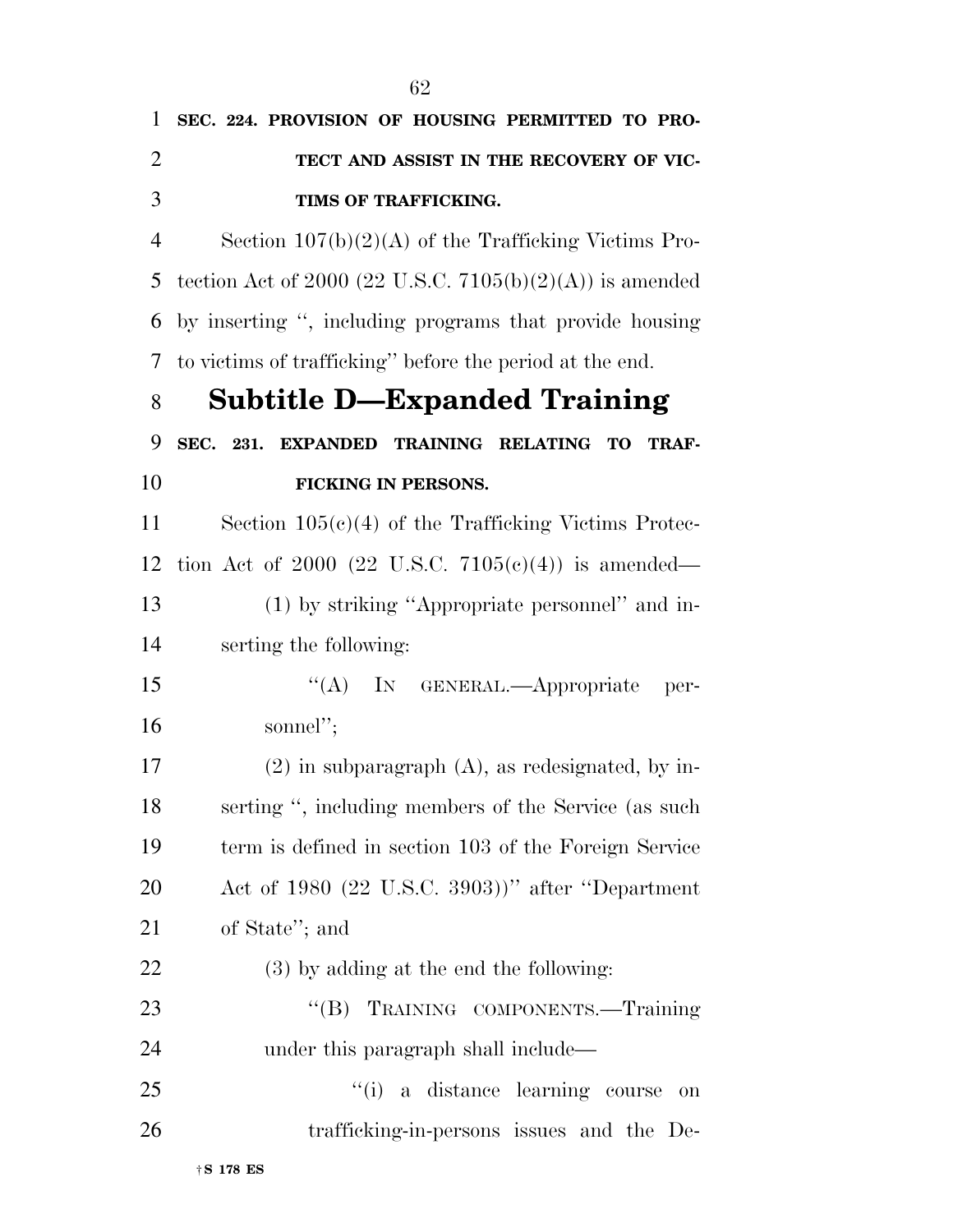| $\mathbf{1}$   | partment of State's obligations under this     |
|----------------|------------------------------------------------|
| $\overline{2}$ | Act, which shall be designed for embassy       |
| 3              | reporting officers, regional bureaus' traf-    |
| $\overline{4}$ | ficking-in-persons coordinators, and their     |
| 5              | superiors;                                     |
| 6              | "(ii) specific trafficking-in-persons          |
| 7              | briefings for all ambassadors and deputy       |
| 8              | chiefs of mission before such individuals      |
| 9              | depart for their posts; and                    |
| 10             | "(iii) at least annual reminders to all        |
| 11             | personnel referred to in clauses (i) and (ii), |
| 12             | including appropriate personnel from other     |
| 13             | Federal departments and agencies, at each      |
| 14             | diplomatic or consular post of the Depart-     |
| 15             | ment of State located outside the United       |
| 16             | States of-                                     |
| 17             | $\lq\lq$ (I) key problems, threats, meth-      |
| 18             | ods, and warning signs of trafficking          |
| 19             | in persons specific to the country or          |
| 20             | jurisdiction in which each such post is        |
| 21             | located; and                                   |
| 22             | $\lq\lq$ (II) appropriate procedures to        |
| 23             | report information that any such per-          |
| 24             | sonnel may acquire about possible              |
| 25             | cases of trafficking in persons.".             |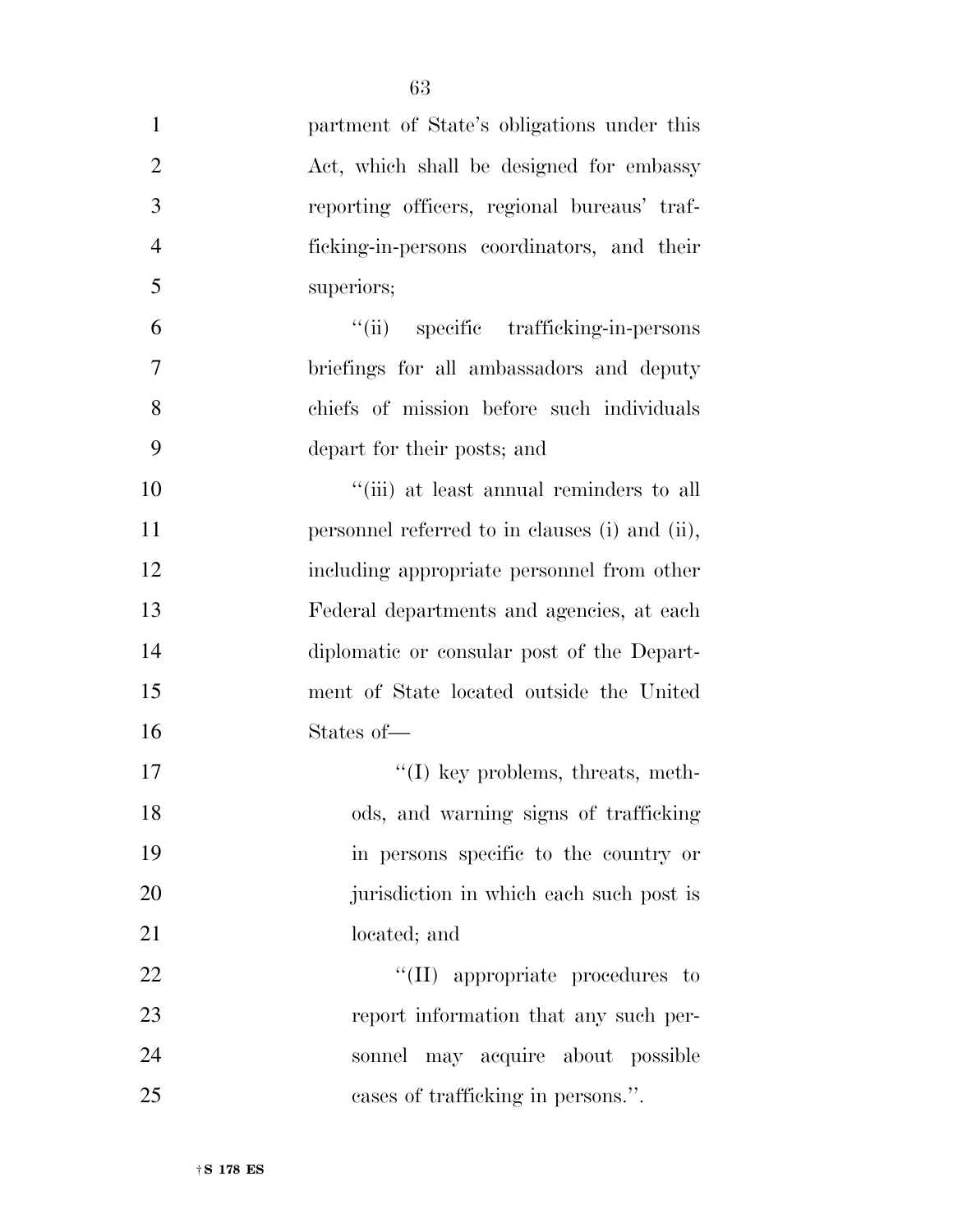# **TITLE III—HERO ACT**

#### **SEC. 301. SHORT TITLE.**

 This title may be cited as the ''Human Exploitation Rescue Operations Act of 2015'' or the ''HERO Act of 2015''.

### **SEC. 302. HERO ACT.**

(a) FINDINGS.—Congress finds the following:

 (1) The illegal market for the production and distribution of child abuse imagery is a growing threat to children in the United States. International demand for this material creates a powerful incen- tive for the rape, abuse, and torture of children within the United States.

 (2) The targeting of United States children by international criminal networks is a threat to the homeland security of the United States. This threat must be fought with trained personnel and highly specialized counter-child-exploitation strategies and technologies.

 (3) The United States Immigration and Cus- toms Enforcement of the Department of Homeland Security serves a critical national security role in protecting the United States from the growing inter- national threat of child exploitation and human traf-ficking.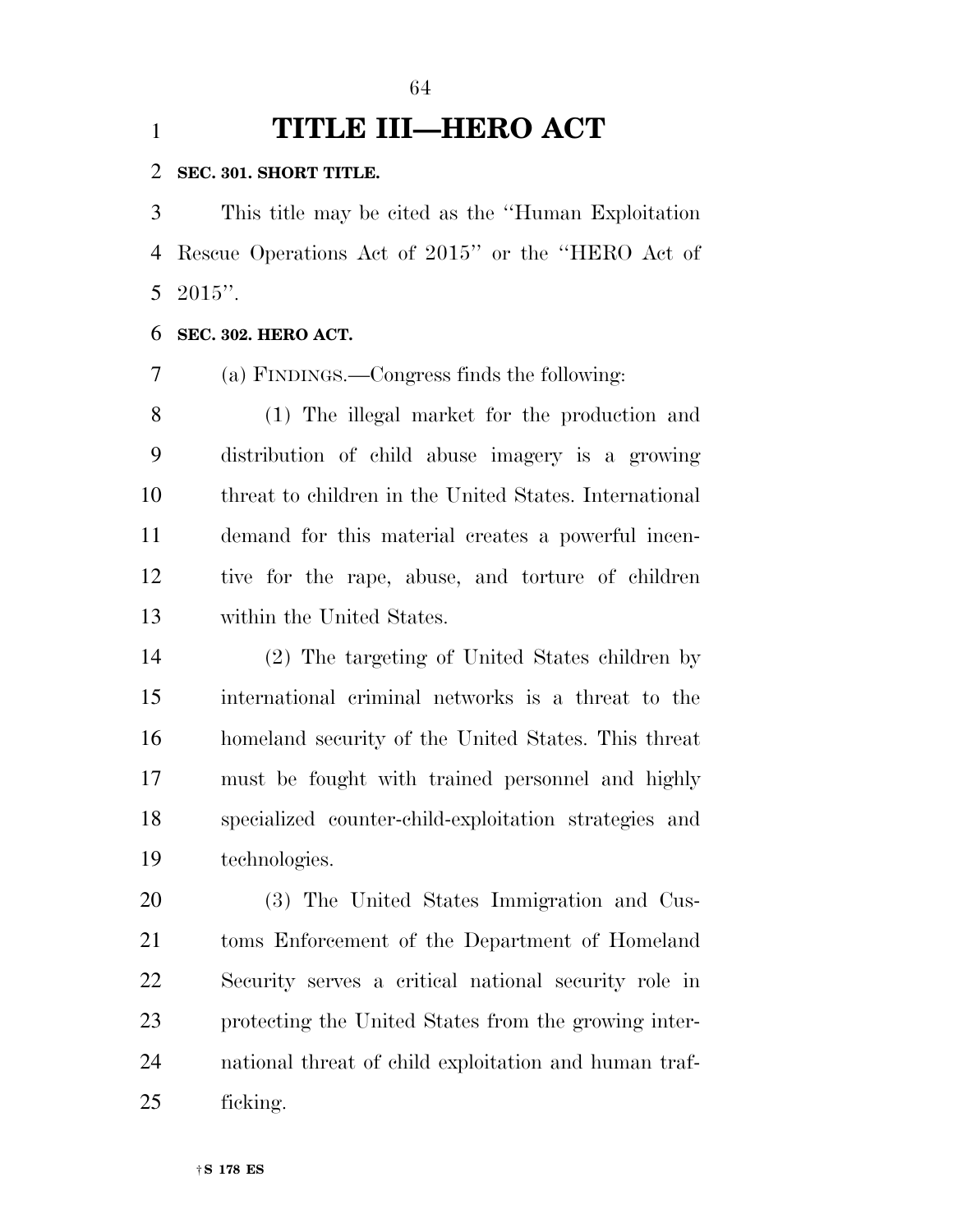(4) The Cyber Crimes Center of the United States Immigration and Customs Enforcement is a vital national resource in the effort to combat inter- national child exploitation, providing advanced ex- pertise and assistance in investigations, computer forensics, and victim identification.

 (5) The returning military heroes of the United States possess unique and valuable skills that can assist law enforcement in combating global sexual and child exploitation, and the Department of Homeland Security should use this national resource to the maximum extent possible.

 (6) Through the Human Exploitation Rescue Operative (HERO) Child Rescue Corps program, the returning military heroes of the United States are trained and hired to investigate crimes of child ex- ploitation in order to target predators and rescue children from sexual abuse and slavery.

 (b) CYBER CRIMES CENTER, CHILD EXPLOITATION INVESTIGATIONS UNIT, AND COMPUTER FORENSICS UNIT.—

 (1) IN GENERAL.—Subtitle H of title VIII of the Homeland Security Act of 2002 (6 U.S.C. 451 et seq.) is amended by adding at the end the fol-lowing: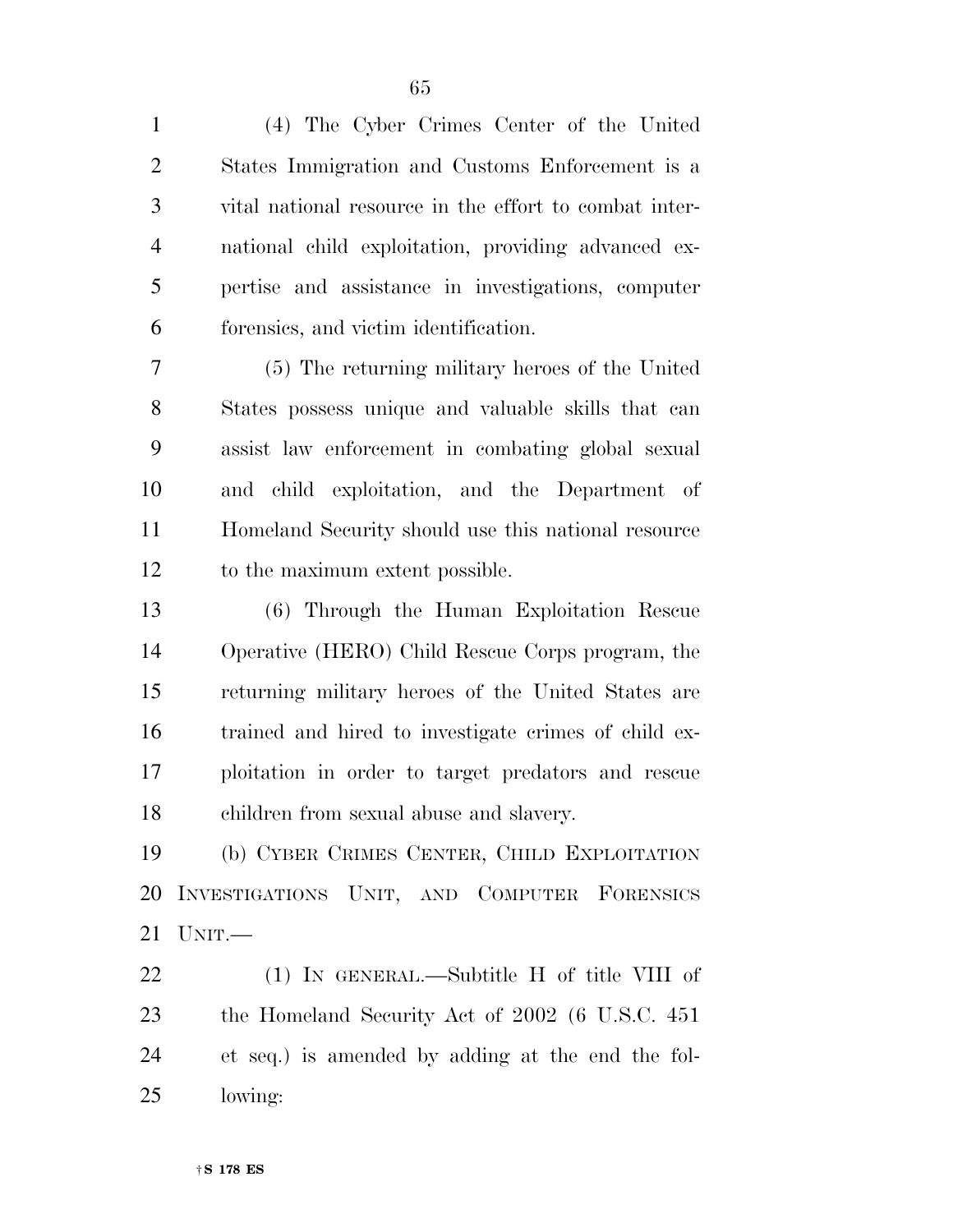| $\mathbf{1}$   | "SEC. 890A. CYBER CRIMES CENTER, CHILD EXPLOITATION                       |
|----------------|---------------------------------------------------------------------------|
| $\overline{2}$ | <b>INVESTIGATIONS</b><br>UNIT,<br><b>COMPUTER</b>                         |
| 3              | FORENSICS UNIT, AND CYBER CRIMES UNIT.                                    |
| $\overline{4}$ | "(a) CYBER CRIMES CENTER.—                                                |
| 5              | $\lq(1)$ In GENERAL.—The Secretary shall oper-                            |
| 6              | ate, within United States Immigration and Customs                         |
| 7              | Enforcement, a Cyber Crimes Center (referred to in                        |
| 8              | this section as the 'Center').                                            |
| 9              | "(2) PURPOSE.—The purpose of the Center                                   |
| 10             | shall be to provide investigative assistance, training,                   |
| 11             | and equipment to support United States Immigra-                           |
| 12             | tion and Customs Enforcement's domestic and inter-                        |
| 13             | national investigations of cyber-related crimes.                          |
| 14             | $\lq (b)$<br><b>CHILD</b><br><b>EXPLOITATION</b><br><b>INVESTIGATIONS</b> |
| 15             | UNIT.                                                                     |
| 16             | " $(1)$ IN GENERAL.—The Secretary shall oper-                             |
| 17             | ate, within the Center, a Child Exploitation Inves-                       |
| 18             | tigations Unit (referred to in this subsection as the                     |
| 19             | 'CEIU').                                                                  |
| 20             | "(2) FUNCTIONS.—The CEIU—                                                 |
| 21             | "(A) shall coordinate all United States Im-                               |
| 22             | migration and Customs Enforcement child ex-                               |
| 23             | ploitation initiatives, including investigations                          |
| 24             | $into$ —                                                                  |
| 25             | "(i) child exploitation;                                                  |
| 26             | "(ii) child pornography;                                                  |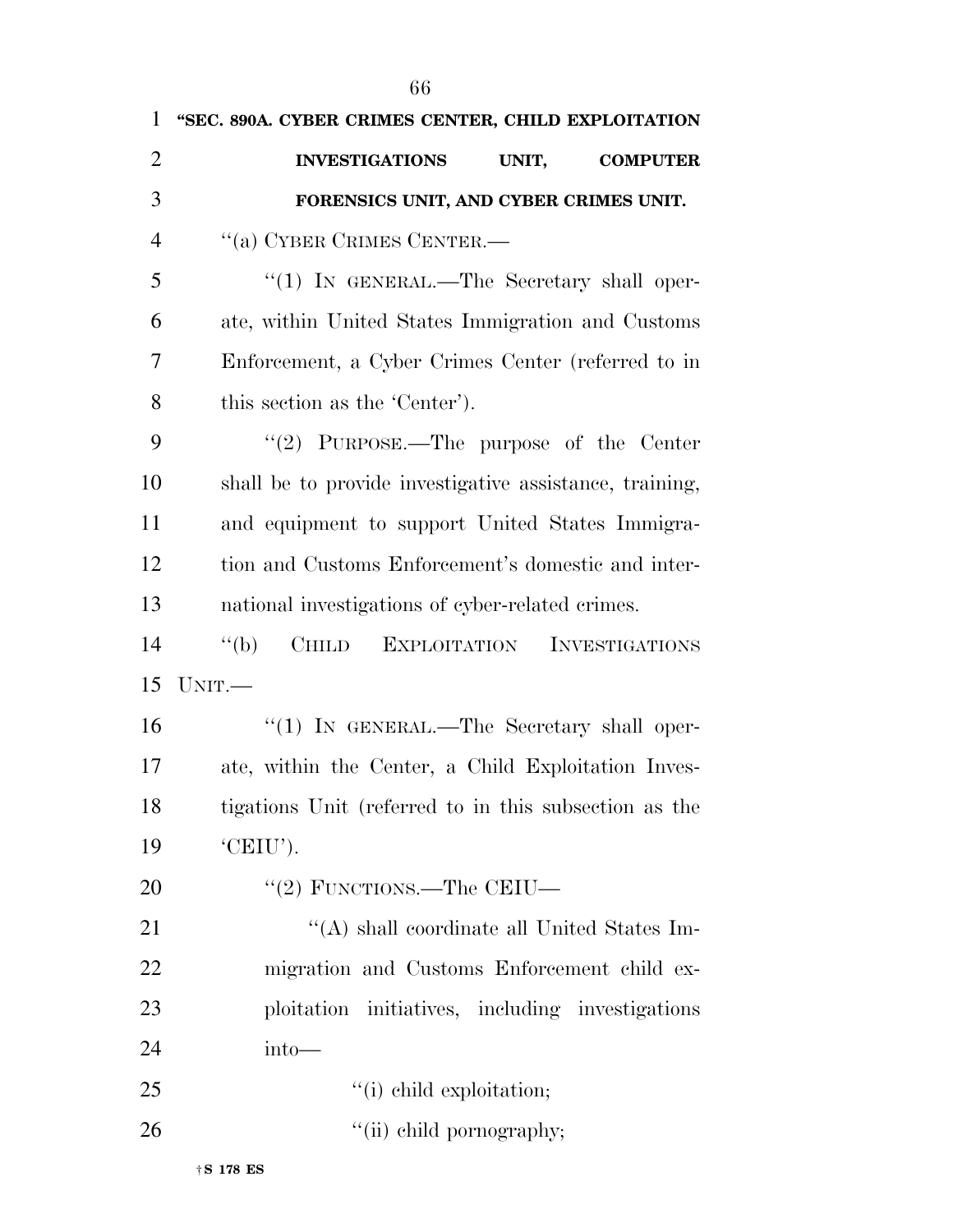| $\mathbf{1}$   | "(iii) child victim identification;                |
|----------------|----------------------------------------------------|
| $\overline{2}$ | "(iv) traveling child sex offenders; and           |
| 3              | "(v) forced child labor, including the             |
| $\overline{4}$ | sexual exploitation of minors;                     |
| 5              | "(B) shall, among other things, focus on—          |
| 6              | "(i) child exploitation prevention;                |
| $\tau$         | "(ii) investigative capacity building;             |
| 8              | "(iii) enforcement operations; and                 |
| 9              | "(iv) training for Federal, State, local,          |
| 10             | tribal, and foreign law enforcement agency         |
| 11             | personnel, upon request;                           |
| 12             | "(C) shall provide training, technical ex-         |
| 13             | pertise, support, or coordination of child exploi- |
| 14             | tation investigations, as needed, to cooperating   |
| 15             | law enforcement agencies and personnel;            |
| 16             | "(D) shall provide psychological support           |
| 17             | and counseling services for United States Immi-    |
| 18             | gration and Customs Enforcement personnel          |
| 19             | engaged in child exploitation prevention initia-   |
| 20             | tives, including making available other existing   |
| 21             | services to assist employees who are exposed to    |
| 22             | child exploitation material during investigations; |
| 23             | $\lq\lq(E)$ is authorized to collaborate with the  |
| 24             | Department of Defense and the National Asso-       |
| 25             | ciation to Protect Children for the purpose of     |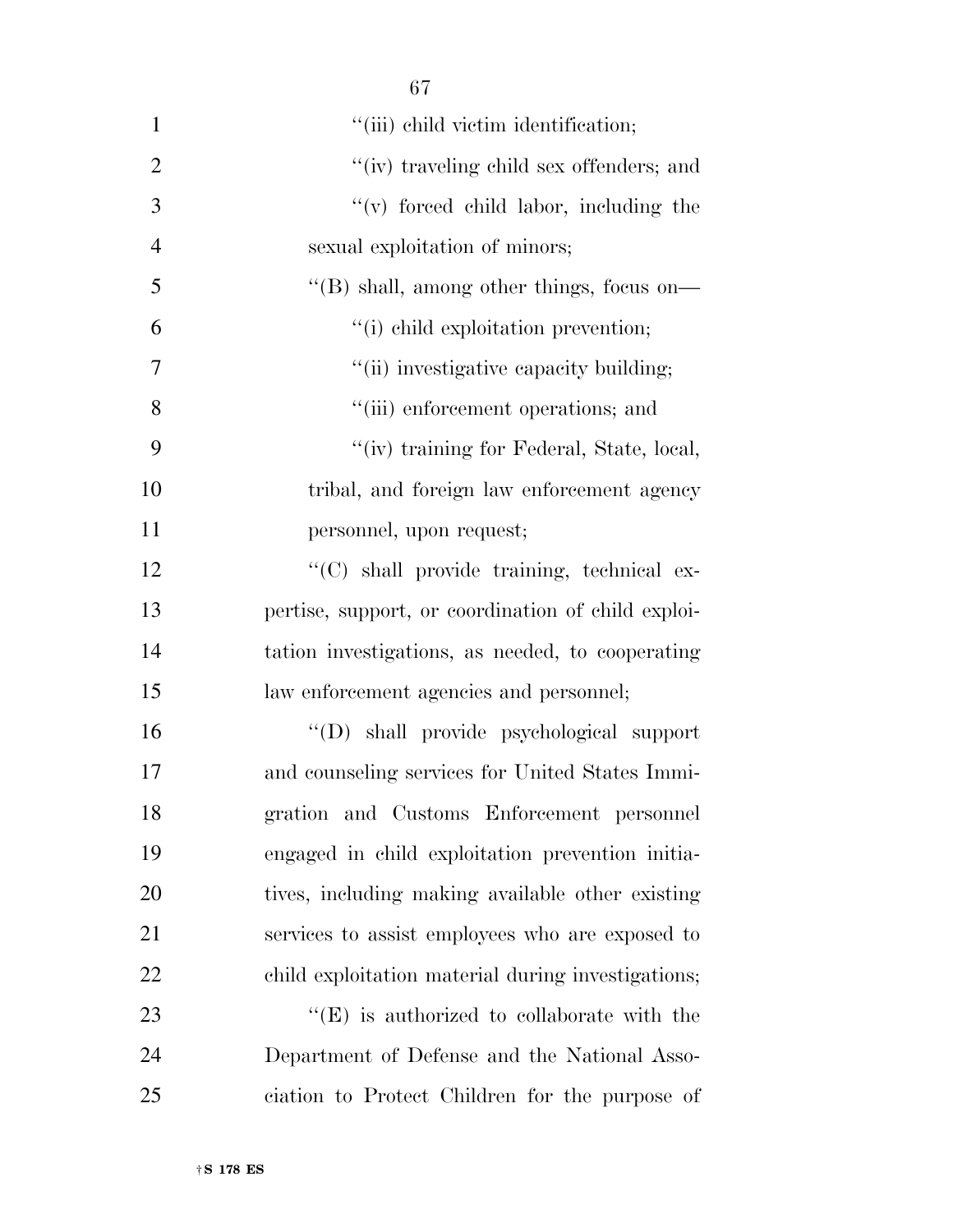| $\mathbf{1}$   | the recruiting, training, equipping and hiring of      |
|----------------|--------------------------------------------------------|
| $\overline{2}$ | wounded, ill, and injured veterans<br>and              |
| 3              | transitioning service members, through the             |
| $\overline{4}$ | Human Exploitation Rescue Operative (HERO)             |
| 5              | Child Rescue Corps program; and                        |
| 6              | $\lq\lq(F)$ shall collaborate with other govern-       |
| 7              | mental, nongovernmental, and nonprofit entities        |
| 8              | approved by the Secretary for the sponsorship          |
| 9              | of, and participation in, outreach and training        |
| 10             | activities.                                            |
| 11             | "(3) DATA COLLECTION.—The CEIU shall col-              |
| 12             | lect and maintain data concerning-                     |
| 13             | $\lq\lq$ the total number of suspects identi-          |
| 14             | fied by United States Immigration and Customs          |
| 15             | Enforcement;                                           |
| 16             | "(B) the number of arrests by United                   |
| 17             | States Immigration and Customs Enforcement,            |
| 18             | disaggregated by type, including—                      |
| 19             | "(i) the number of victims identified                  |
| 20             | through investigations carried<br>- out<br>$_{\rm by}$ |
| 21             | United States Immigration and Customs                  |
| 22             | Enforcement; and                                       |
| 23             | "(ii) the number of suspects arrested                  |
| 24             | who were in positions of trust or authority            |
| 25             | over children;                                         |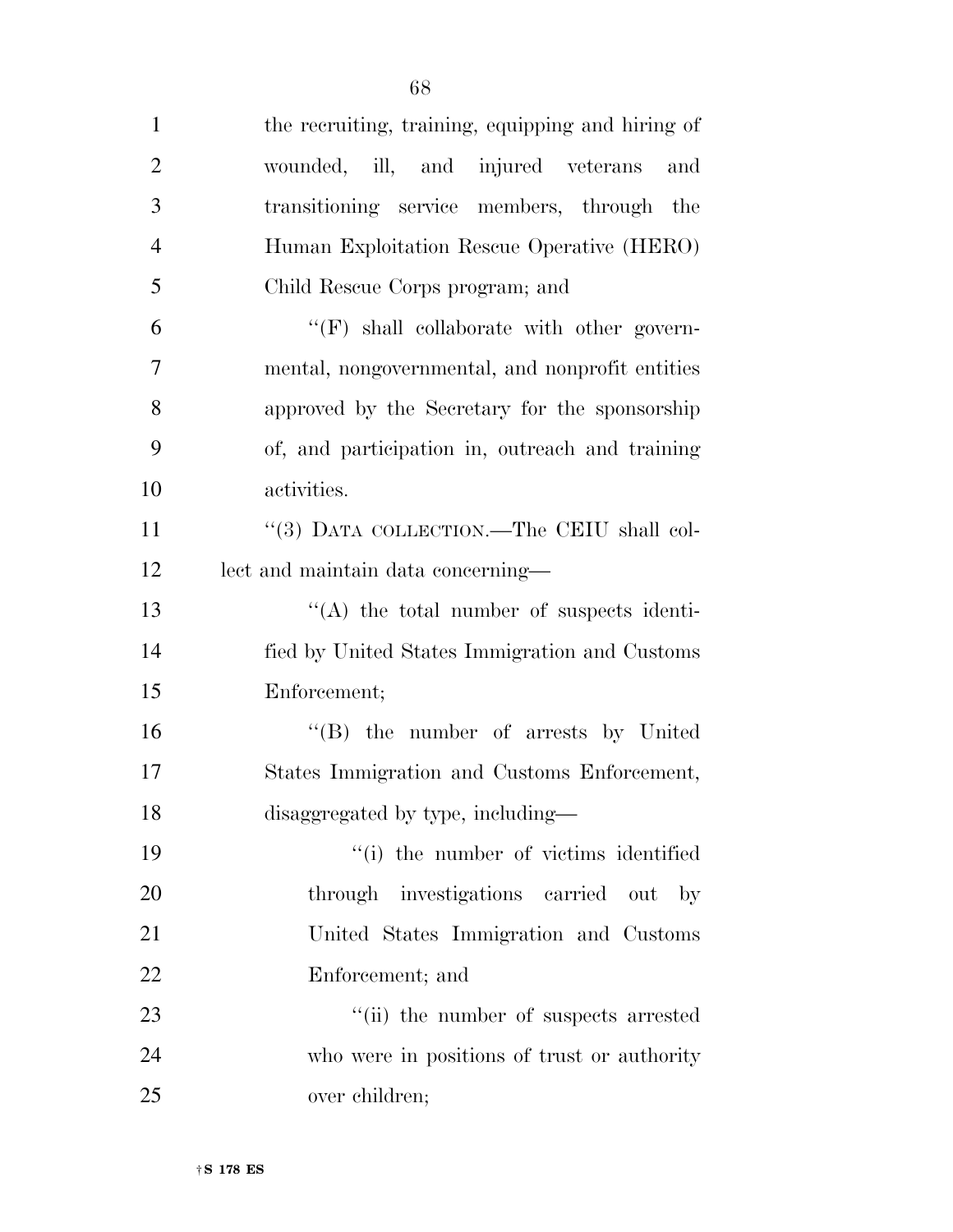| $\mathbf{1}$   | "(C) the number of cases opened for inves-            |
|----------------|-------------------------------------------------------|
| $\overline{2}$ | tigation by United States Immigration and Cus-        |
| 3              | toms Enforcement; and                                 |
| 4              | $\lq\lq$ the number of cases resulting in a           |
| 5              | Federal, State, foreign, or military prosecution.     |
| 6              | "(4) AVAILABILITY OF DATA TO CONGRESS.—In             |
| 7              | addition to submitting the reports required under     |
| 8              | paragraph (7), the CEIU shall make the data col-      |
| 9              | lected and maintained under paragraph (3) available   |
| 10             | to the committees of Congress described in para-      |
| 11             | $graph(7)$ .                                          |
| 12             | "(5) COOPERATIVE AGREEMENTS.—The CEIU                 |
| 13             | is authorized to enter into cooperative agreements to |
| 14             | accomplish the functions set forth in paragraphs (2)  |
| 15             | and $(3)$ .                                           |
| 16             | $``(6)$ ACCEPTANCE OF GIFTS.—                         |
| 17             | "(A) IN GENERAL.—The Secretary is au-                 |
| 18             | thorized to accept monies and in-kind donations       |
| 19             | from the Virtual Global Taskforce, national lab-      |
| 20             | oratories, Federal agencies, not-for-profit orga-     |
| 21             | nizations, and educational institutions to create     |
| <u>22</u>      | and expand public awareness campaigns in sup-         |
| 23             | port of the functions of the CEIU.                    |
| 24             | "(B) EXEMPTION FROM FEDERAL ACQUISI-                  |
| 25             | REGULATION.—Gifts authorized<br>under<br><b>TION</b>  |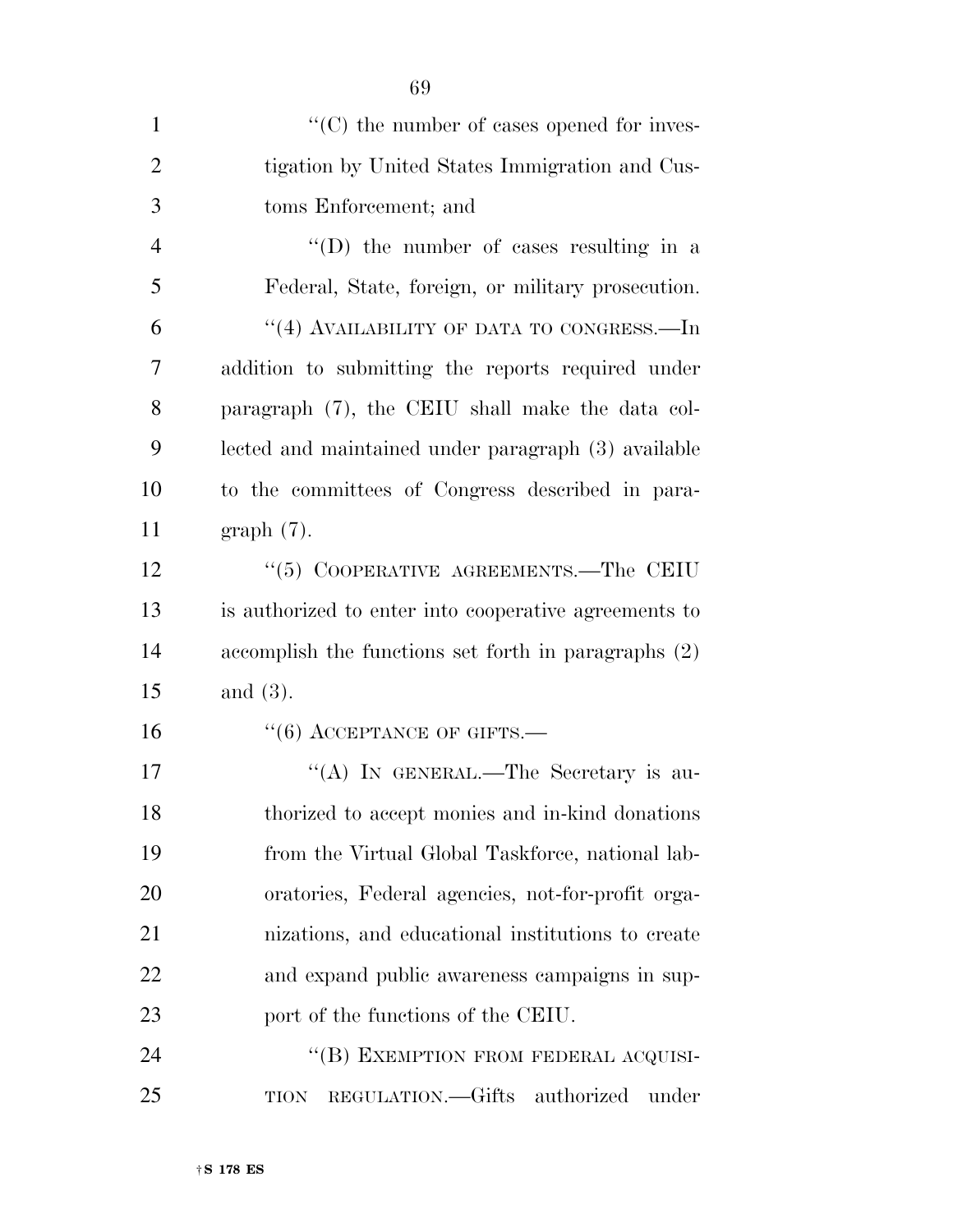| $\mathbf{1}$   | subparagraph (A) shall not be subject to the     |
|----------------|--------------------------------------------------|
| $\overline{2}$ | Federal Acquisition Regulation for competition   |
| 3              | when the services provided by the entities re-   |
| $\overline{4}$ | ferred to in such subparagraph are donated or    |
| 5              | of minimal cost to the Department.               |
| 6              | " $(7)$ REPORTS.—Not later than 1 year after the |
| 7              | date of the enactment of the HERO Act of 2015,   |
| 8              | and annually for the following 4 years, the CEIU |
| 9              | shall—                                           |
| 10             | "(A) submit a report containing a sum-           |
| 11             | mary of the data collected pursuant to para-     |
| 12             | $graph(3)$ during the previous year to-          |
| 13             | "(i) the Committee on Homeland Se-               |
| 14             | curity and Governmental Affairs of the           |
| 15             | Senate;                                          |
| 16             | "(ii) the Committee on the Judiciary             |
| 17             | of the Senate;                                   |
| 18             | "(iii) the Committee on Appropria-               |
| 19             | tions of the Senate;                             |
| 20             | "(iv) the Committee on Homeland Se-              |
| 21             | curity of the House of Representatives;          |
| 22             | $f'(v)$ the Committee on the Judiciary           |
| 23             | of the House of Representatives; and             |
| 24             | the Committee on Appropria-<br>$``(\text{vi})$   |
| 25             | tions of the House of Representatives; and       |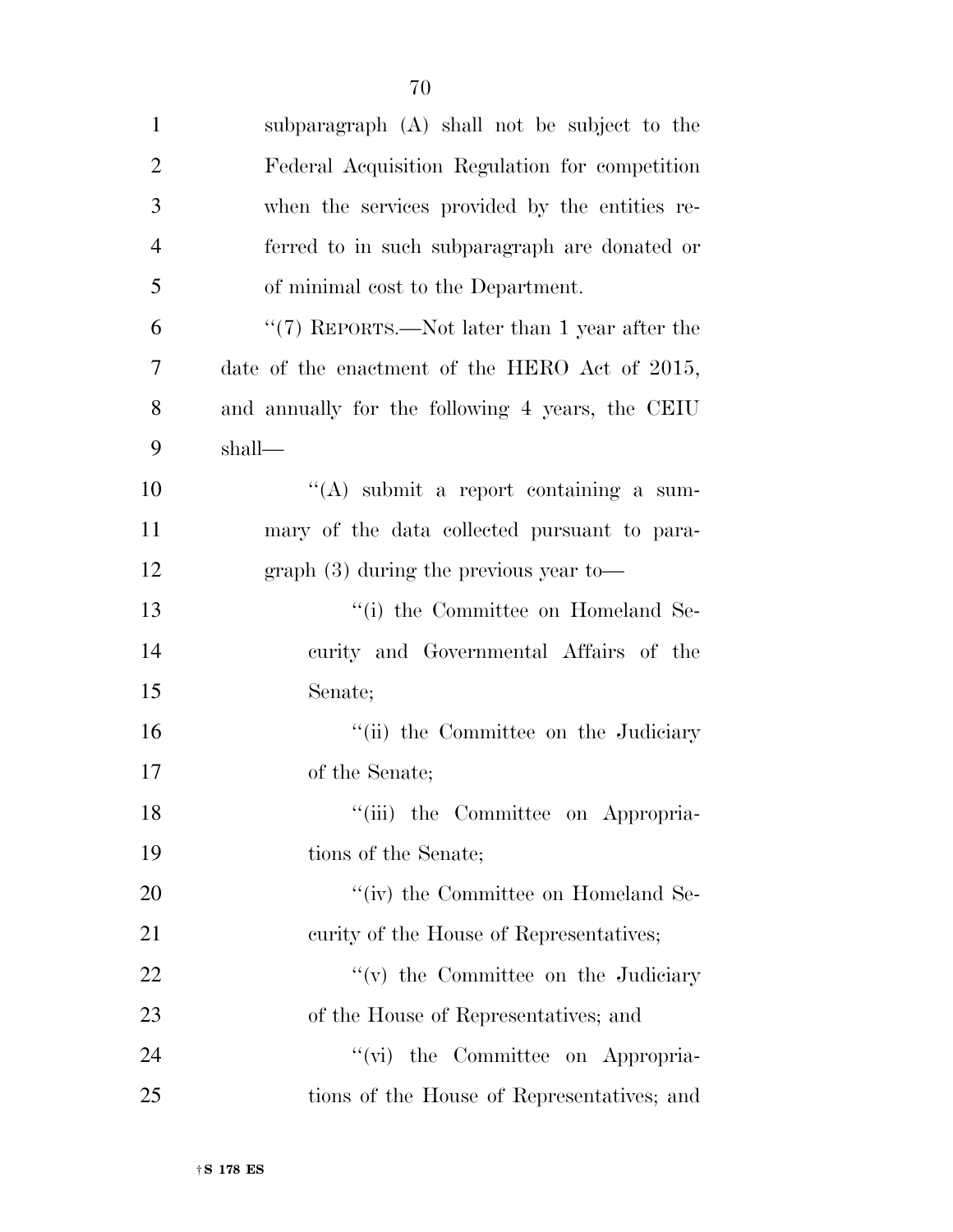| $\mathbf{1}$   | "(B) make a copy of each report submitted          |
|----------------|----------------------------------------------------|
| $\overline{2}$ | under subparagraph (A) publicly available on       |
| 3              | the website of the Department.                     |
| $\overline{4}$ | "(c) COMPUTER FORENSICS UNIT.-                     |
| 5              | " $(1)$ IN GENERAL.—The Secretary shall oper-      |
| 6              | ate, within the Center, a Computer Forensics Unit  |
| 7              | (referred to in this subsection as the 'CFU').     |
| 8              | "(2) FUNCTIONS.—The CFU—                           |
| 9              | $\lq\lq$ shall provide training and technical      |
| 10             | support in digital forensies to-                   |
| 11             | "(i) United States Immigration and                 |
| 12             | Customs Enforcement personnel; and                 |
| 13             | "(ii) Federal, State, local, tribal, mili-         |
| 14             | tary, and foreign law enforcement agency           |
| 15             | personnel engaged in the investigation of          |
| 16             | crimes within their respective jurisdictions,      |
| 17             | upon request and subject to the availability       |
| 18             | of funds;                                          |
| 19             | "(B) shall provide computer hardware,              |
| 20             | software, and forensic licenses for all computer   |
| 21             | forensics personnel within United States Immi-     |
| 22             | gration and Customs Enforcement;                   |
| 23             | "(C) shall participate in research and de-         |
| 24             | velopment in the area of digital forensies, in co- |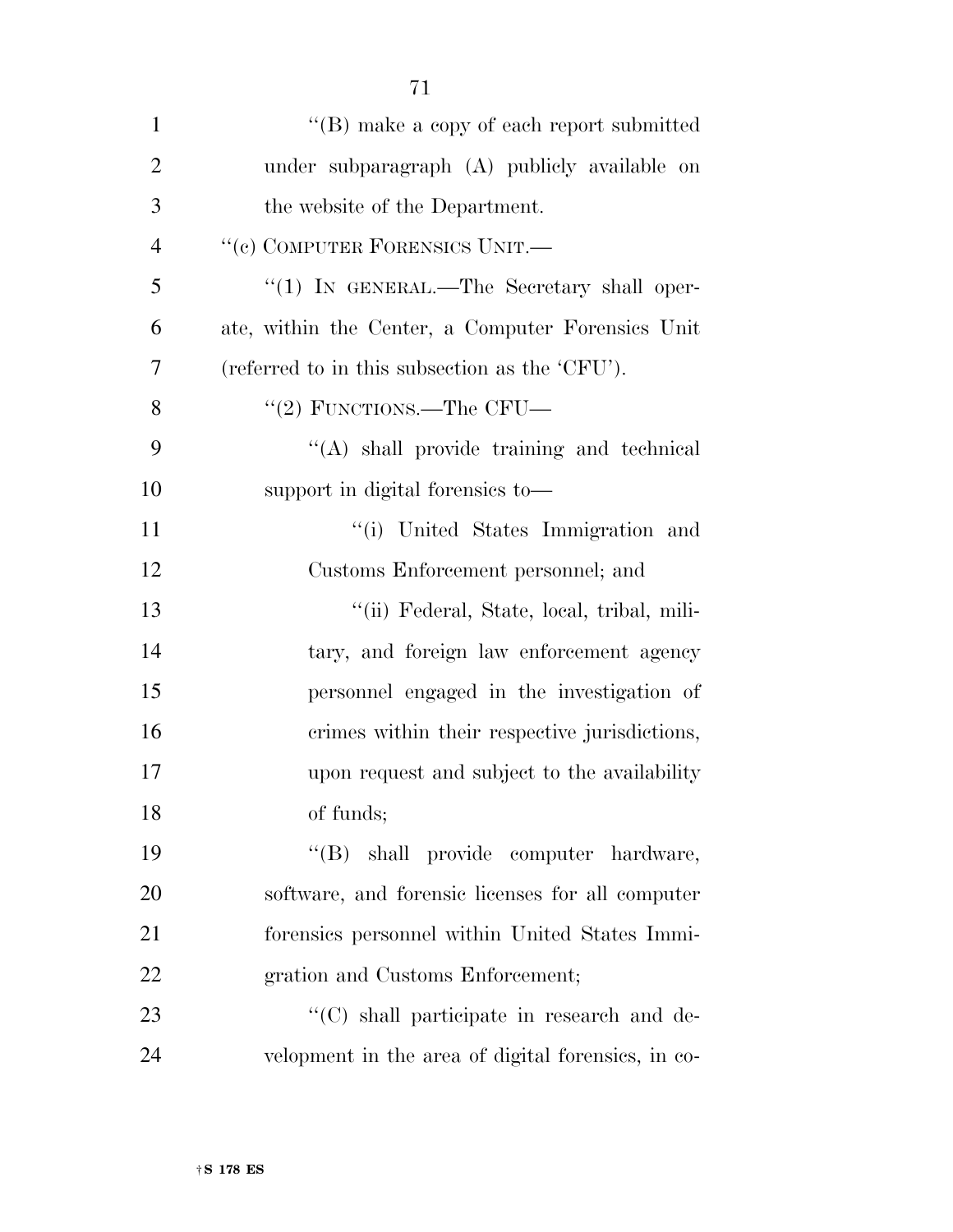| $\mathbf{1}$   | ordination with appropriate components of the         |
|----------------|-------------------------------------------------------|
| $\overline{2}$ | Department; and                                       |
| 3              | "(D) is authorized to collaborate with the            |
| $\overline{4}$ | Department of Defense and the National Asso-          |
| 5              | ciation to Protect Children for the purpose of        |
| 6              | recruiting, training, equipping, and hiring           |
| $\tau$         | wounded, ill, and injured veterans and                |
| 8              | transitioning service members, through the            |
| 9              | Human Exploitation Rescue Operative (HERO)            |
| 10             | Child Rescue Corps program.                           |
| 11             | "(3) COOPERATIVE AGREEMENTS.—The CFU                  |
| 12             | is authorized to enter into cooperative agreements to |
| 13             | accomplish the functions set forth in paragraph (2).  |
| 14             | $\cdot$ (4) ACCEPTANCE OF GIFTS.—                     |
| 15             | "(A) IN GENERAL.—The Secretary is au-                 |
| 16             | thorized to accept monies and in-kind donations       |
| 17             | from the Virtual Global Task Force, national          |
| 18             | laboratories, Federal agencies, not-for-profit or-    |
| 19             | ganizations, and educational institutions to cre-     |
| 20             | ate and expand public awareness campaigns in          |
| 21             | support of the functions of the CFU.                  |
| 22             | "(B) EXEMPTION FROM FEDERAL ACQUISI-                  |
| 23             | REGULATION.—Gifts authorized under<br>TION            |
| 24             | subparagraph (A) shall not be subject to the          |
| 25             | Federal Acquisition Regulation for competition        |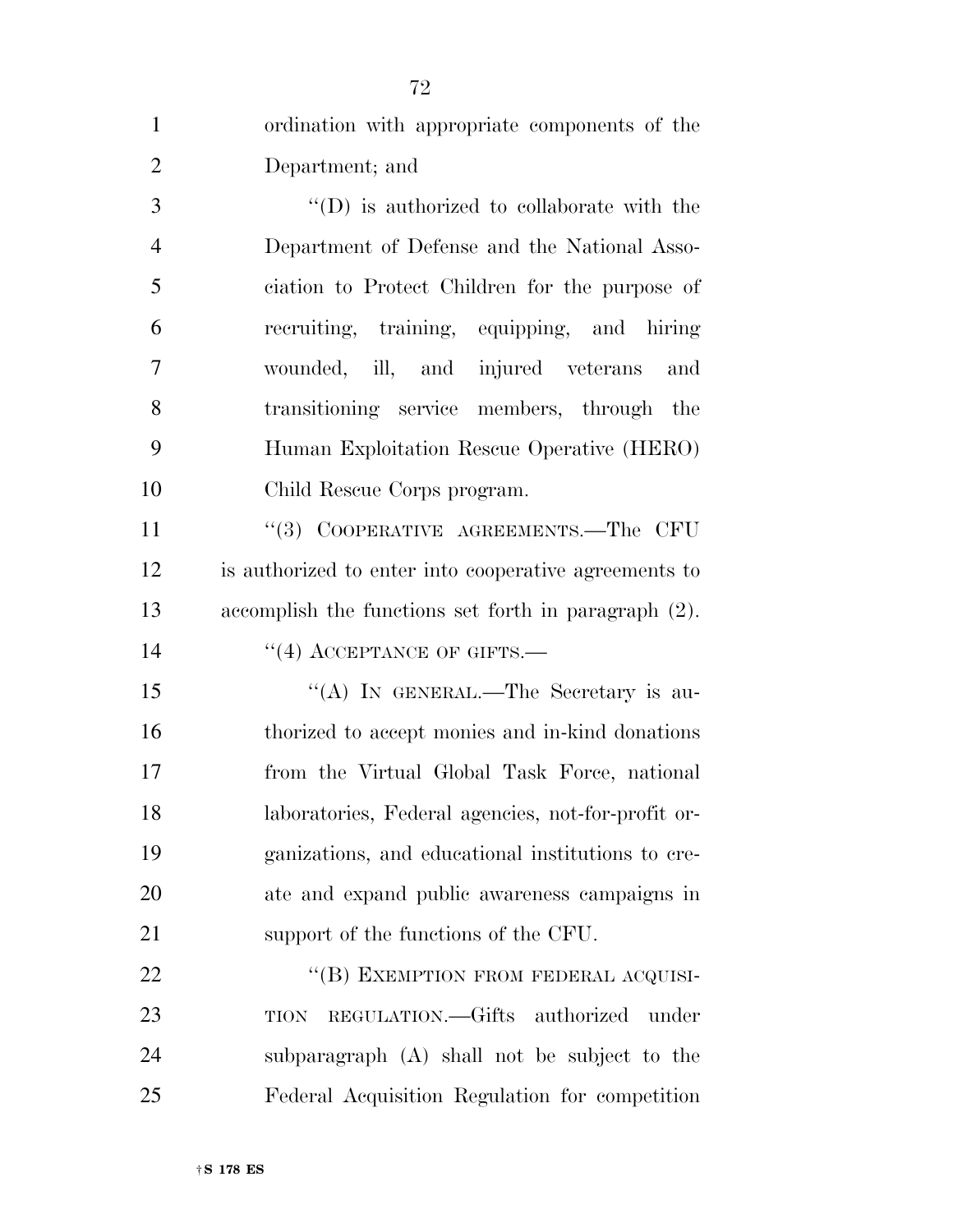| $\mathbf{1}$   | when the services provided by the entities re-   |
|----------------|--------------------------------------------------|
| $\overline{2}$ | ferred to in such subparagraph are donated or    |
| 3              | of minimal cost to the Department.               |
| $\overline{4}$ | "(d) CYBER CRIMES UNIT.                          |
| 5              | "(1) IN GENERAL.—The Secretary shall oper-       |
| 6              | ate, within the Center, a Cyber Crimes Unit (re- |
| 7              | ferred to in this subsection as the 'CCU').      |
| 8              | "(2) FUNCTIONS.—The CCU—                         |
| 9              | $\lq\lq$ shall oversee the cyber security strat- |
| 10             | egy and cyber-related operations and programs    |
| 11             | for United States Immigration and Customs        |
| 12             | Enforcement;                                     |
| 13             | "(B) shall enhance United States Immi-           |
| 14             | gration and Customs Enforcement's ability to     |
| 15             | combat criminal enterprises operating on or      |
| 16             | through the Internet, with specific focus in the |
| 17             | areas of-                                        |
| 18             | "(i) cyber economic crime;                       |
| 19             | "(ii) digital theft of intellectual prop-        |
| 20             | erty;                                            |
| 21             | "(iii) illicit e-commerce (including hid-        |
| 22             | den marketplaces);                               |
| 23             | "(iv) Internet-facilitated proliferation         |
| 24             | of arms and strategic technology; and            |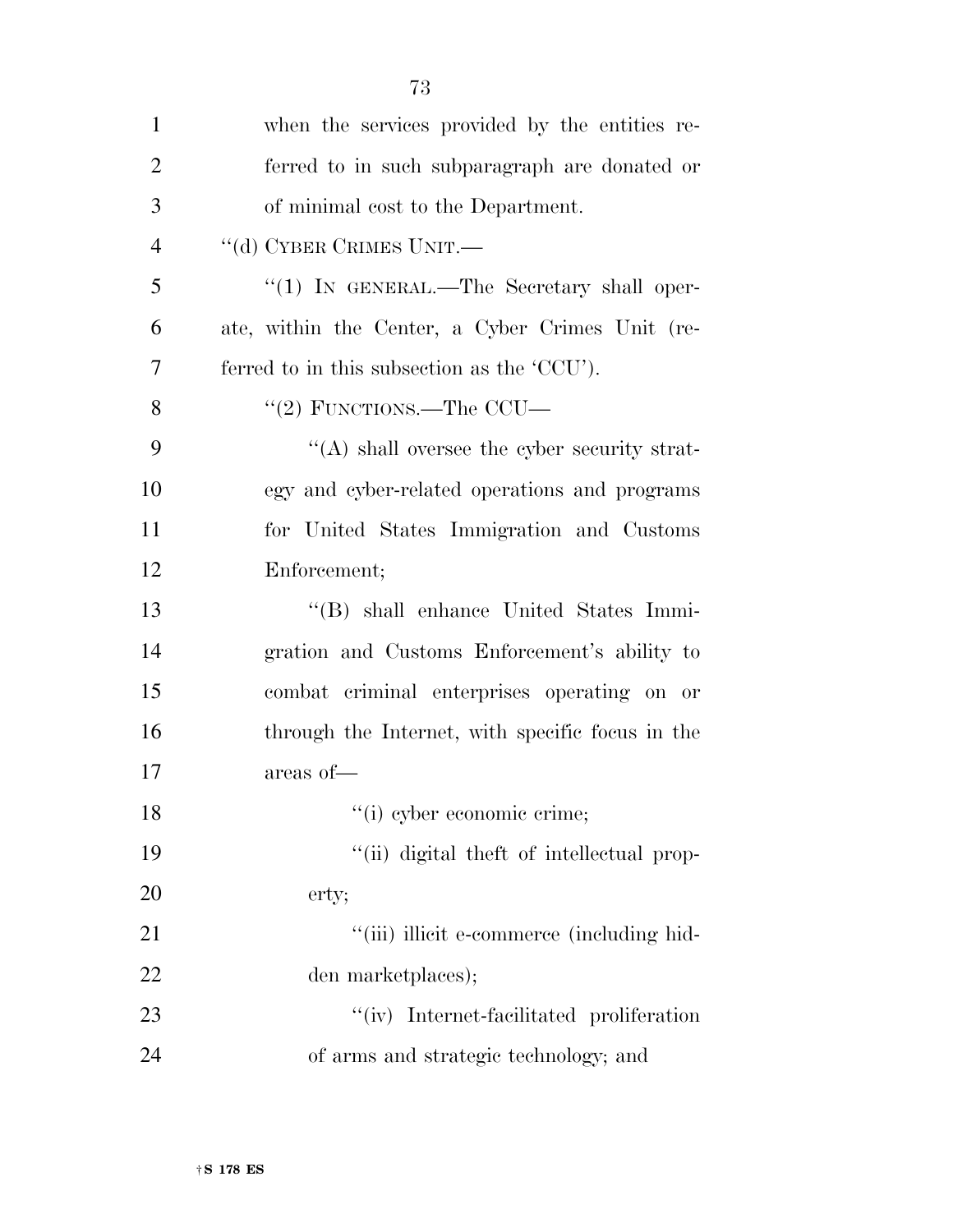| $\mathbf{1}$   | $f'(v)$ cyber-enabled smuggling<br>and               |
|----------------|------------------------------------------------------|
| $\overline{2}$ | money laundering;                                    |
| 3              | "(C) shall provide training and technical            |
| $\overline{4}$ | support in cyber investigations to—                  |
| 5              | "(i) United States Immigration and                   |
| 6              | Customs Enforcement personnel; and                   |
| $\overline{7}$ | "(ii) Federal, State, local, tribal, mili-           |
| 8              | tary, and foreign law enforcement agency             |
| 9              | personnel engaged in the investigation of            |
| 10             | crimes within their respective jurisdictions,        |
| 11             | upon request and subject to the availability         |
| 12             | of funds;                                            |
| 13             | "(D) shall participate in research and de-           |
| 14             | velopment in the area of cyber investigations, in    |
| 15             | coordination with appropriate components of          |
| 16             | the Department; and                                  |
| 17             | $\lq\lq(E)$ is authorized to recruit participants    |
| 18             | of the Human Exploitation Rescue Operative           |
| 19             | (HERO) Child Rescue Corps program for inves-         |
| 20             | tigative and forensic positions in support of the    |
| 21             | functions of the CCU.                                |
| <u>22</u>      | "(3) COOPERATIVE AGREEMENTS.—The CCU is              |
| 23             | authorized to enter into cooperative agreements to   |
| 24             | accomplish the functions set forth in paragraph (2). |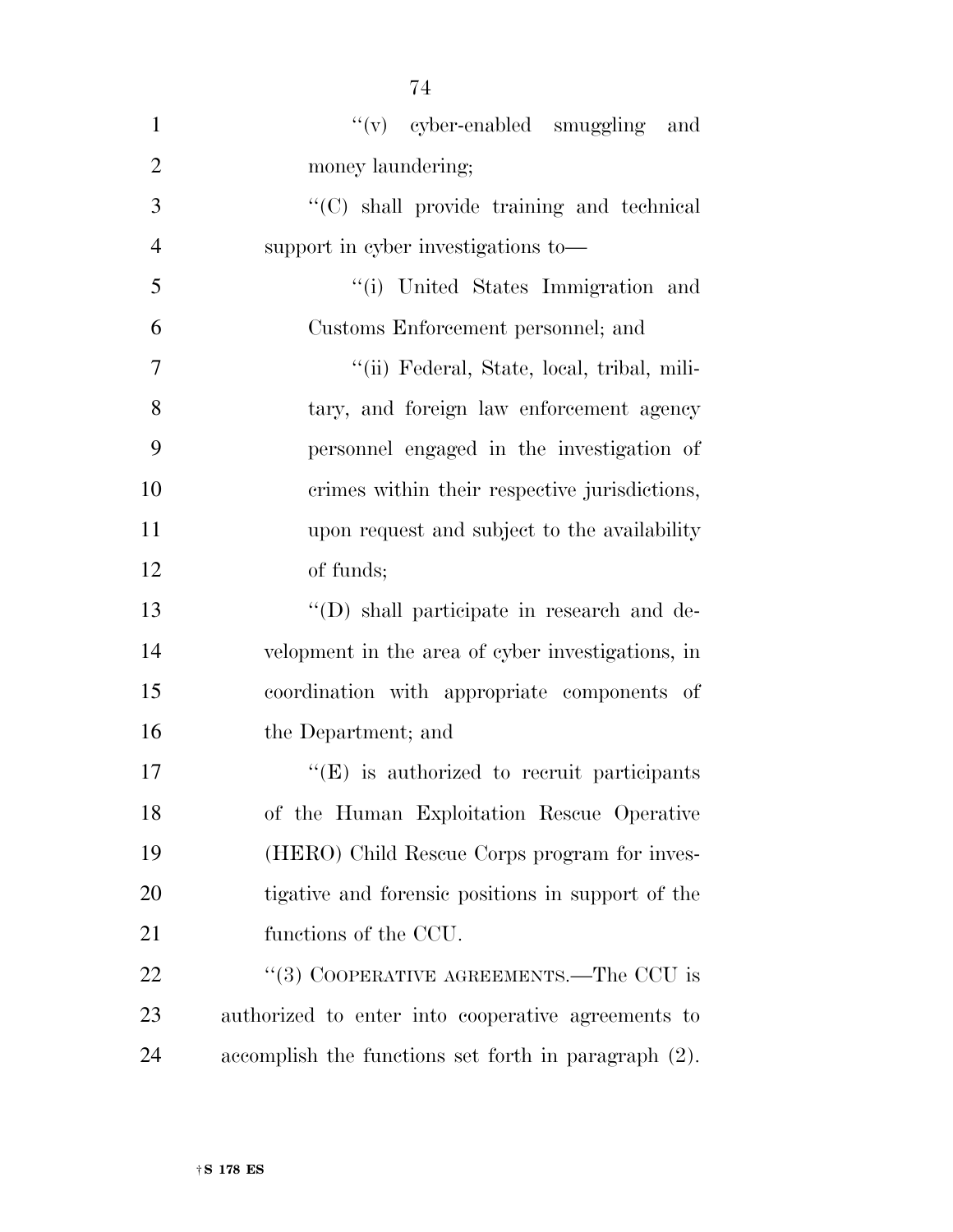''(e) AUTHORIZATION OF APPROPRIATIONS.—There are authorized to be appropriated to the Secretary such sums as are necessary to carry out this section.''.

 (2) TABLE OF CONTENTS AMENDMENT.—The table of contents in section 1(b) of the Homeland Security Act of 2002 (6 U.S.C. 101 note) is amend- ed by adding after the item relating to section 890 the following:

''Sec. 890A. Cyber crimes center, child exploitation investigations unit, computer forensics unit, and cyber crimes unit.''.

 (c) HERO CORPS HIRING.—It is the sense of Con- gress that Homeland Security Investigations of the United States Immigration and Customs Enforcement should hire, recruit, train, and equip wounded, ill, or injured mili- tary veterans (as defined in section 101, title 38, United States Code) who are affiliated with the HERO Child Res- cue Corps program for investigative, intelligence, analyst, and forensic positions.

 (d) INVESTIGATING CHILD EXPLOITATION.—Section 307(b)(3) of the Homeland Security Act of 2002 (6 U.S.C. 187(b)(3)) is amended—

20  $(1)$  in subparagraph  $(B)$ , by striking "and" at 21 the end;

 (2) in subparagraph (C), by striking the period 23 at the end and inserting "; and"; and

(3) by adding at the end the following: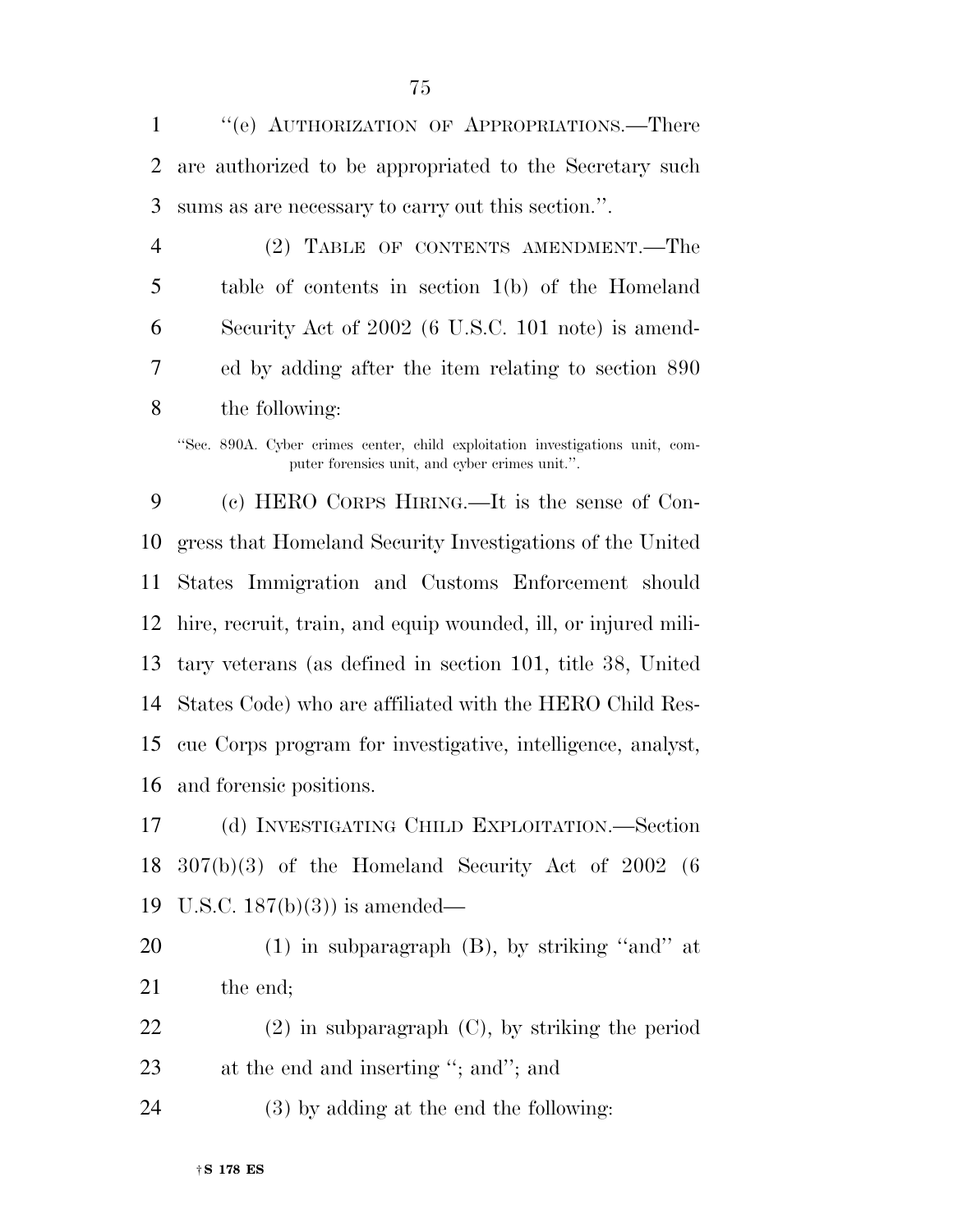$\langle \text{`}(D) \rangle$  conduct research and development for the purpose of advancing technology for the in- vestigation of child exploitation crimes, includ- ing child victim identification, trafficking in persons, and child pornography, and for ad-vanced forensics.''.

## **SEC. 303. TRANSPORTATION FOR ILLEGAL SEXUAL ACTIV-ITY AND RELATED CRIMES.**

 Chapter 117 of title 18, United States Code, is amended by striking section 2421 and inserting the fol-lowing:

#### **''§ 2421. Transportation generally**

 ''(a) IN GENERAL.—Whoever knowingly transports any individual in interstate or foreign commerce, or in any Territory or Possession of the United States, with intent that such individual engage in prostitution, or in any sex- ual activity for which any person can be charged with a criminal offense, or attempts to do so, shall be fined under this title or imprisoned not more than 10 years, or both. ''(b) REQUESTS TO PROSECUTE VIOLATIONS BY STATE ATTORNEYS GENERAL.—

22 "(1) IN GENERAL.—The Attorney General shall grant a request by a State attorney general that a State or local attorney be cross designated to pros-ecute a violation of this section unless the Attorney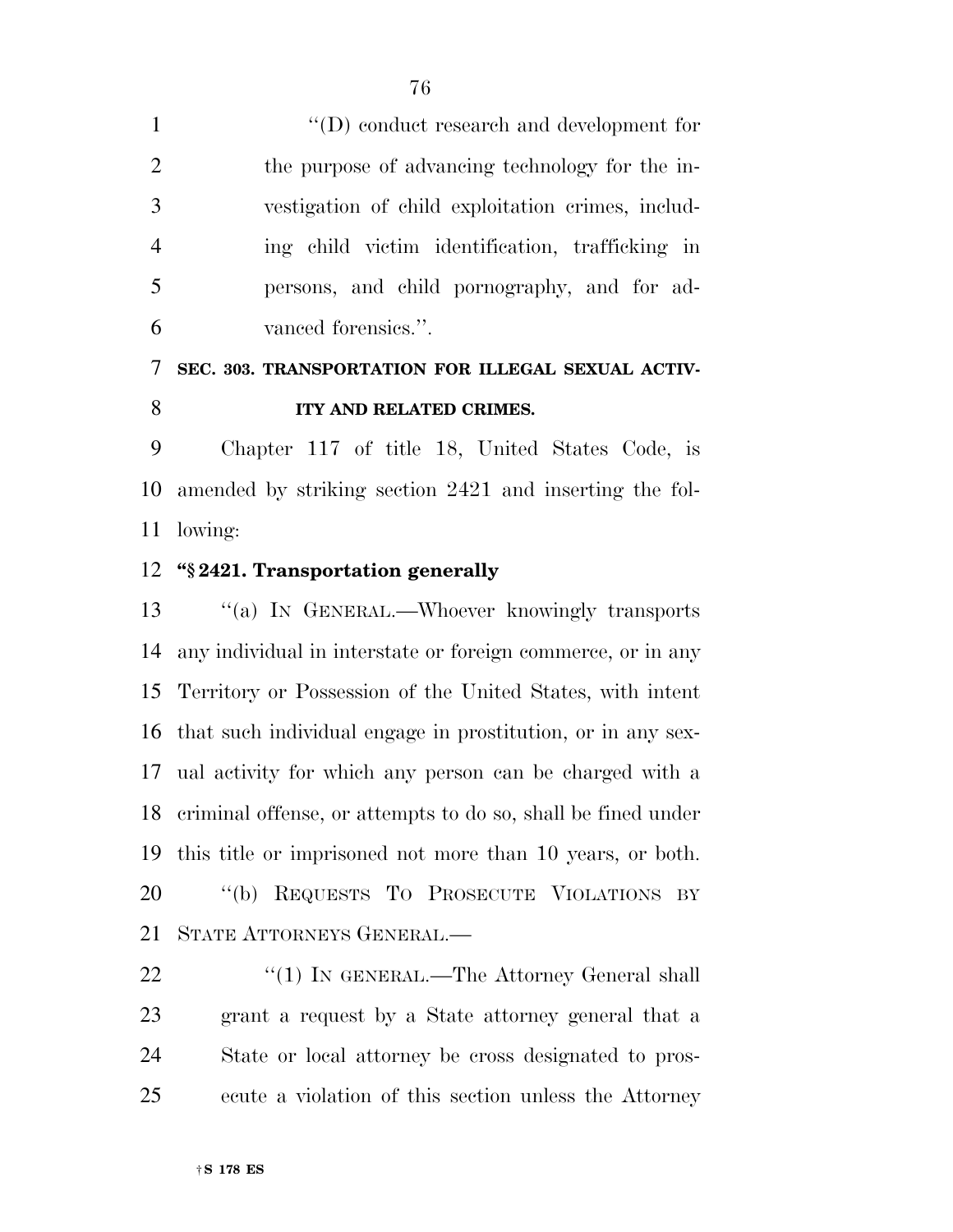General determines that granting the request would undermine the administration of justice. 3 "(2) REASON FOR DENIAL.—If the Attorney General denies a request under paragraph (1), the Attorney General shall submit to the State attorney general a detailed reason for the denial not later than 60 days after the date on which a request is received.''. **TITLE IV—RAPE SURVIVOR CHILD CUSTODY SEC. 401. SHORT TITLE.**  This title may be cited as the ''Rape Survivor Child Custody Act''. **SEC. 402. DEFINITIONS.**  In this title: (1) COVERED FORMULA GRANT.—The term

 ''covered formula grant'' means a grant under— (A) part T of title I of the Omnibus Crime Control and Safe Streets Act of 1968 (42

20 U.S.C. 3796gg et seq.) (commonly referred to as the ''STOP Violence Against Women For-mula Grant Program''); or

 (B) section 41601 of the Violence Against Women Act of 1994 (42 U.S.C. 14043g) (com-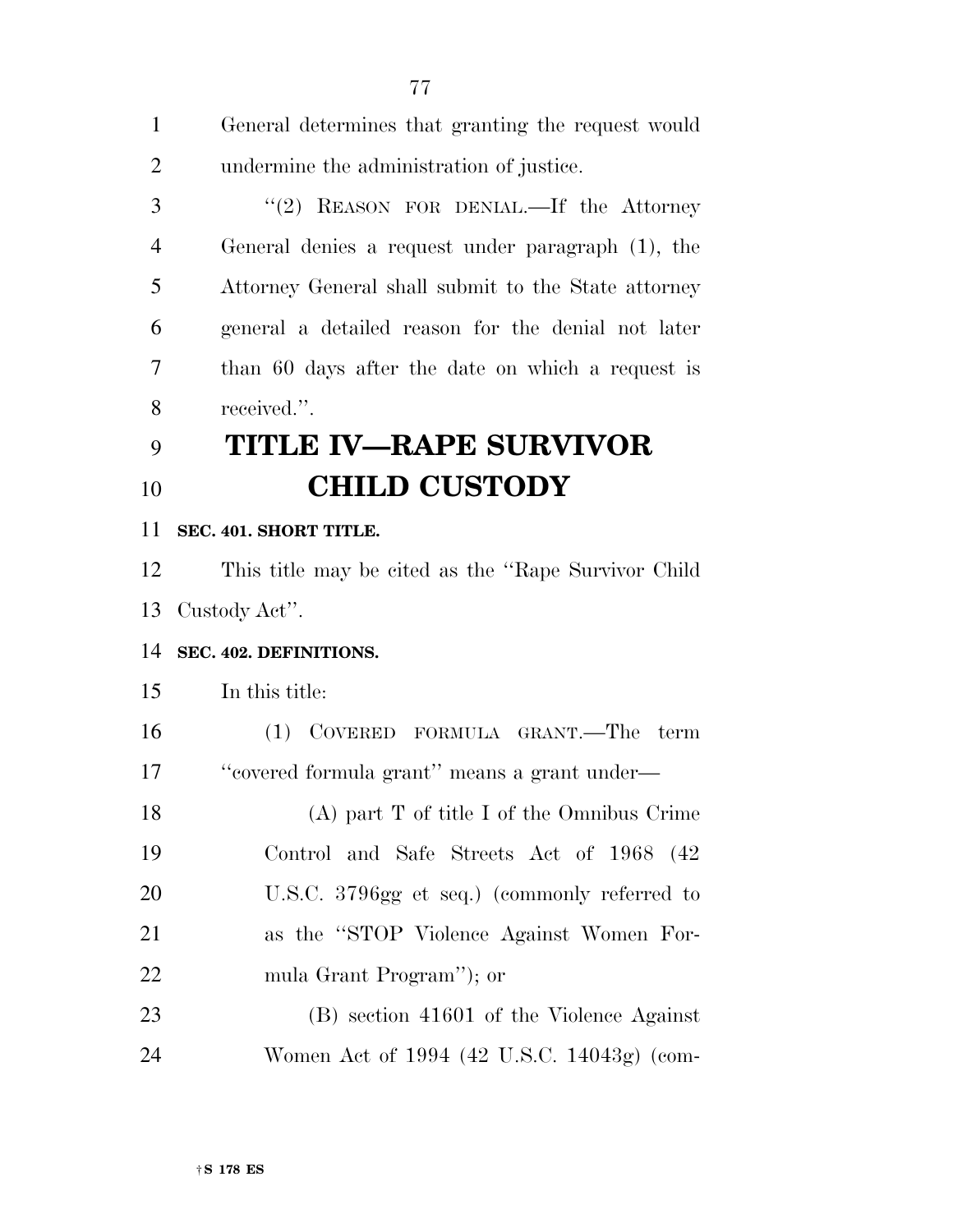| $\mathbf{1}$   | monly referred to as the "Sexual Assault Serv-    |
|----------------|---------------------------------------------------|
| $\overline{2}$ | ices Program").                                   |
| 3              | (2) TERMINATION.                                  |
| $\overline{4}$ | (A) IN GENERAL.—The term "termi-                  |
| 5              | nation" means, when used with respect to pa-      |
| 6              | rental rights, a complete and final termination   |
| 7              | of the parent's right to custody of, guardianship |
| 8              | of, visitation with, access to, and inheritance   |
| 9              | from a child.                                     |
| 10             | (B) RULE OF CONSTRUCTION.—Nothing in              |
| 11             | this paragraph shall be construed to require a    |
| 12             | State, in order to receive an increase in the     |
| 13             | amount provided to the State under the covered    |
| 14             | formula grants under this title, to have in place |
| 15             | a law that terminates any obligation of a person  |
| 16             | who fathered a child through rape to support      |
| 17             | the child.                                        |
| 10             |                                                   |

**SEC. 403. FINDINGS.** 

Congress finds the following:

 (1) Men who father children through rape should be prohibited from visiting or having custody of those children.

 (2) Thousands of rape-related pregnancies occur annually in the United States.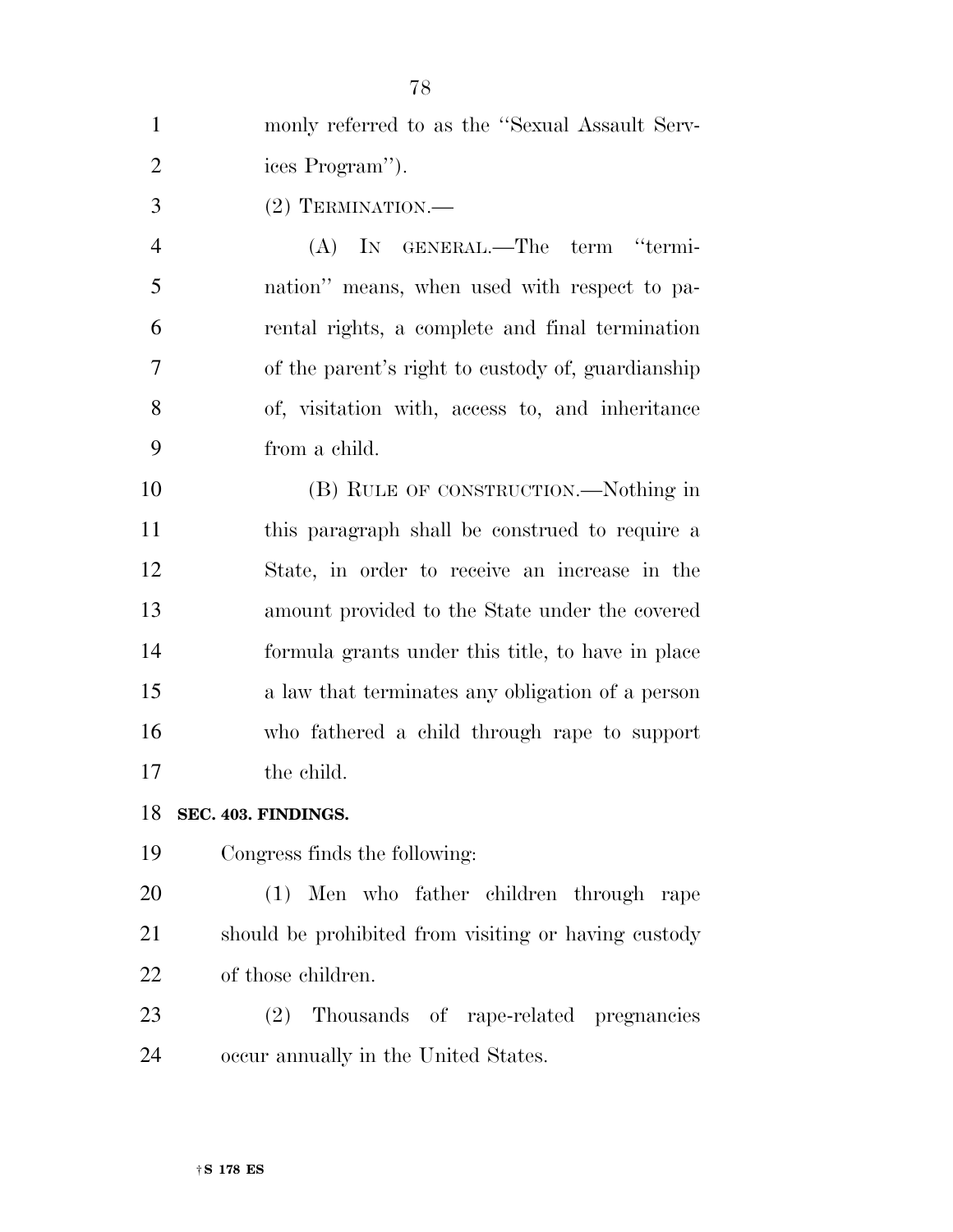(3) A substantial number of women choose to raise their child conceived through rape and, as a re-sult, may face custody battles with their rapists.

 (4) Rape is one of the most under-prosecuted serious crimes, with estimates of criminal conviction occurring in less than 5 percent of rapes.

 (5) The clear and convincing evidence standard is the most common standard for termination of pa- rental rights among the 50 States, territories, and the District of Columbia.

 (6) The Supreme Court established that the clear and convincing evidence standard satisfies due process for allegations to terminate or restrict pa- rental rights in Santosky v. Kramer (455 U.S. 745 (1982)).

 (7) Currently only 10 States have statutes al- lowing rape survivors to petition for the termination of parental rights of the rapist based on clear and convincing evidence that the child was conceived through rape.

 (8) A rapist pursuing parental or custody rights causes the survivor to have continued interaction with the rapist, which can have traumatic psycho- logical effects on the survivor, and can make it more difficult for her to recover.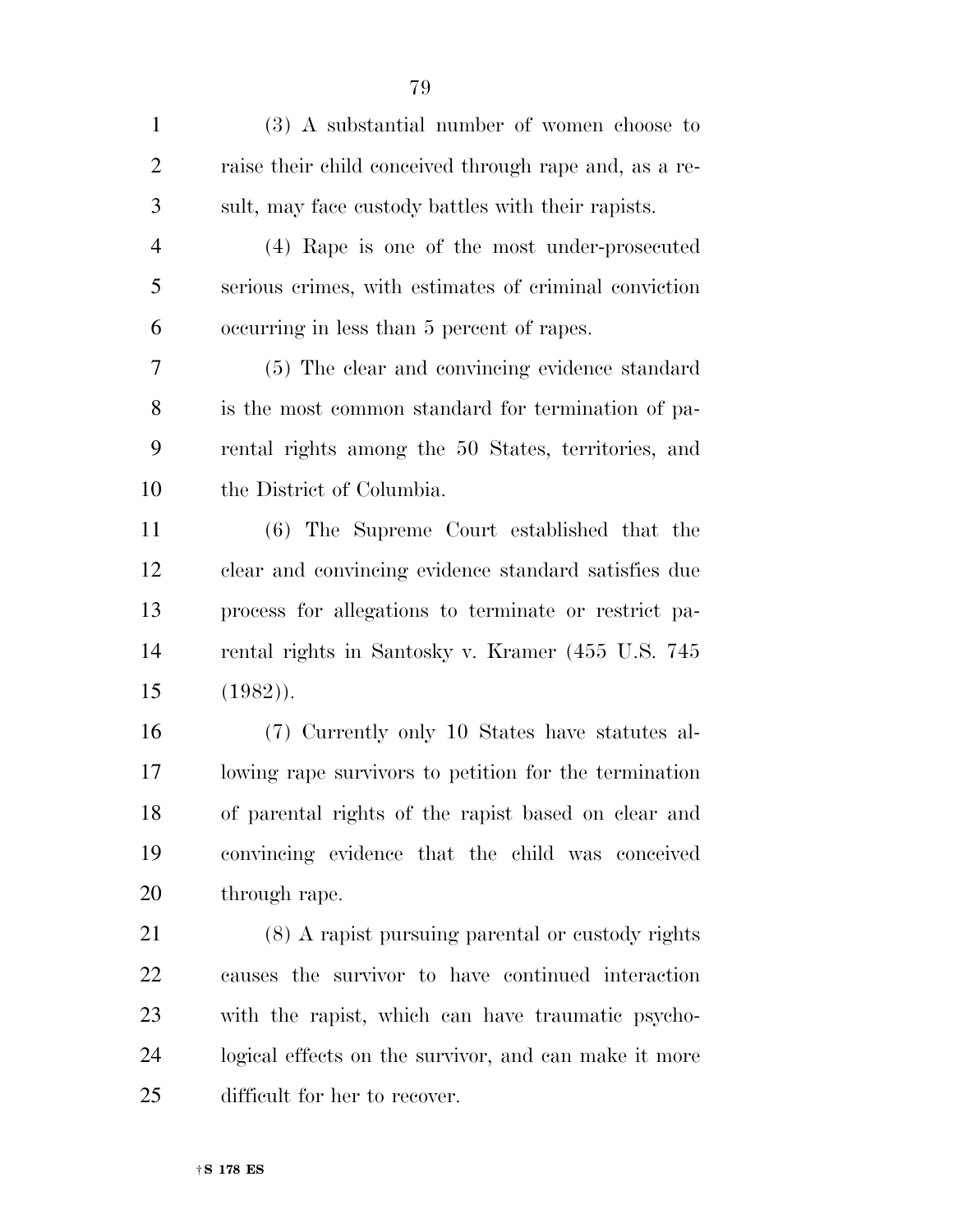(9) These traumatic effects on the mother can severely negatively impact her ability to raise a healthy child.

 (10) Rapists may use the threat of pursuing custody or parental rights to coerce survivors into not prosecuting rape, or otherwise harass, intimi-date, or manipulate them.

### **SEC. 404. INCREASED FUNDING FOR FORMULA GRANTS AU-THORIZED.**

 The Attorney General shall increase the amount pro- vided to a State under the covered formula grants in ac- cordance with this title if the State has in place a law that allows the mother of any child that was conceived through rape to seek court-ordered termination of the pa- rental rights of her rapist with regard to that child, which the court is authorized to grant upon clear and convincing evidence of rape.

#### **SEC. 405. APPLICATION.**

 A State seeking an increase in the amount provided to the State under the covered formula grants shall in- clude in the application of the State for each covered for- mula grant such information as the Attorney General may reasonably require, including information about the law described in section 404.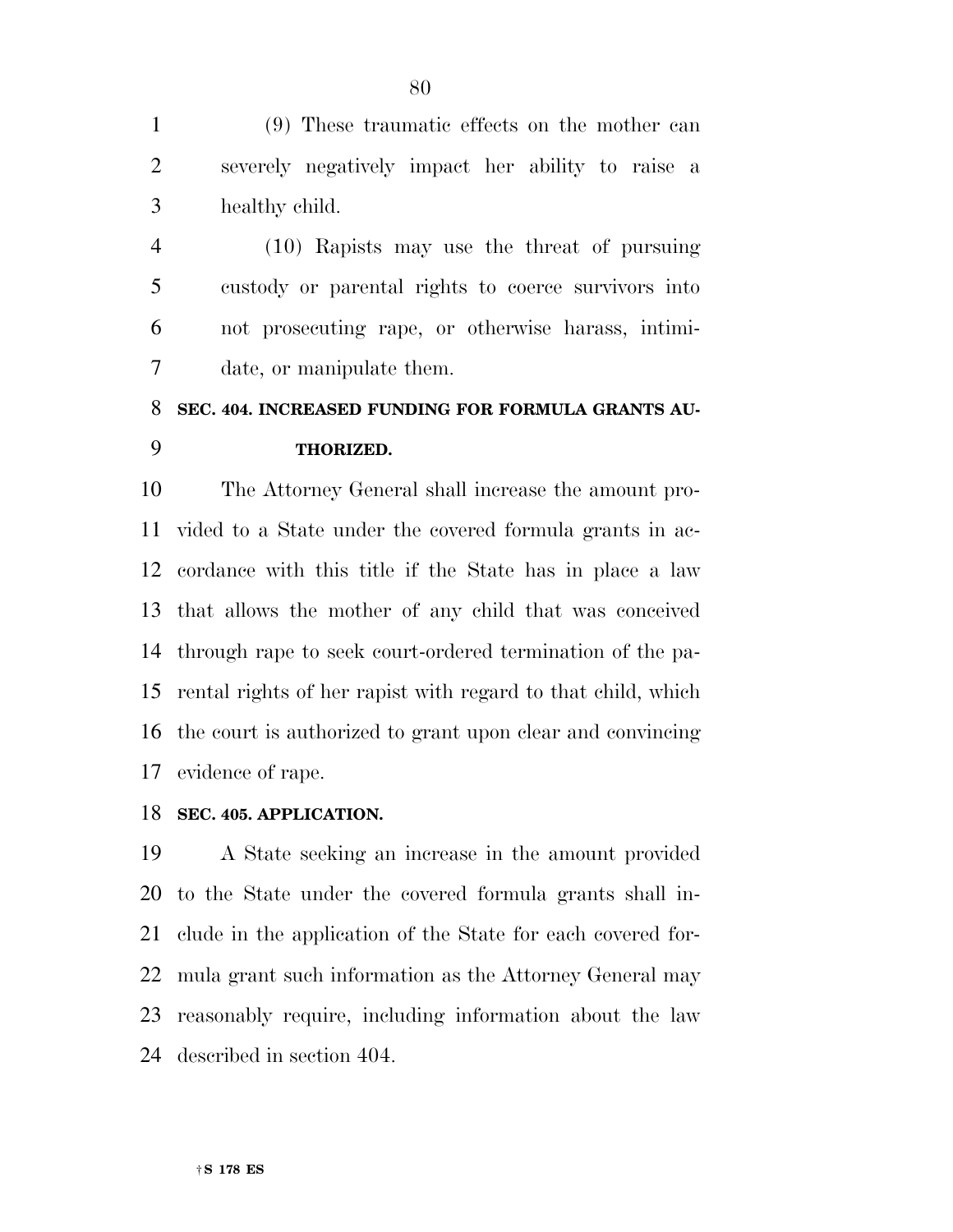#### **SEC. 406. GRANT INCREASE.**

 The amount of the increase provided to a State under the covered formula grants under this title shall be equal to not more than 10 percent of the average of the total amount of funding provided to the State under the covered formula grants under the 3 most recent awards to the State.

#### **SEC. 407. PERIOD OF INCREASE.**

 (a) IN GENERAL.—The Attorney General shall pro- vide an increase in the amount provided to a State under the covered formula grants under this title for a 2-year period.

 (b) LIMIT.—The Attorney General may not provide an increase in the amount provided to a State under the covered formula grants under this title more than 4 times. **SEC. 408. ALLOCATION OF INCREASED FORMULA GRANT FUNDS.** 

 The Attorney General shall allocate an increase in the amount provided to a State under the covered formula grants under this title such that—

 (1) 25 percent the amount of the increase is provided under the program described in section 23  $402(1)(\text{A})$ ; and

 (2) 75 percent the amount of the increase is provided under the program described in section 26  $402(1)(B)$ .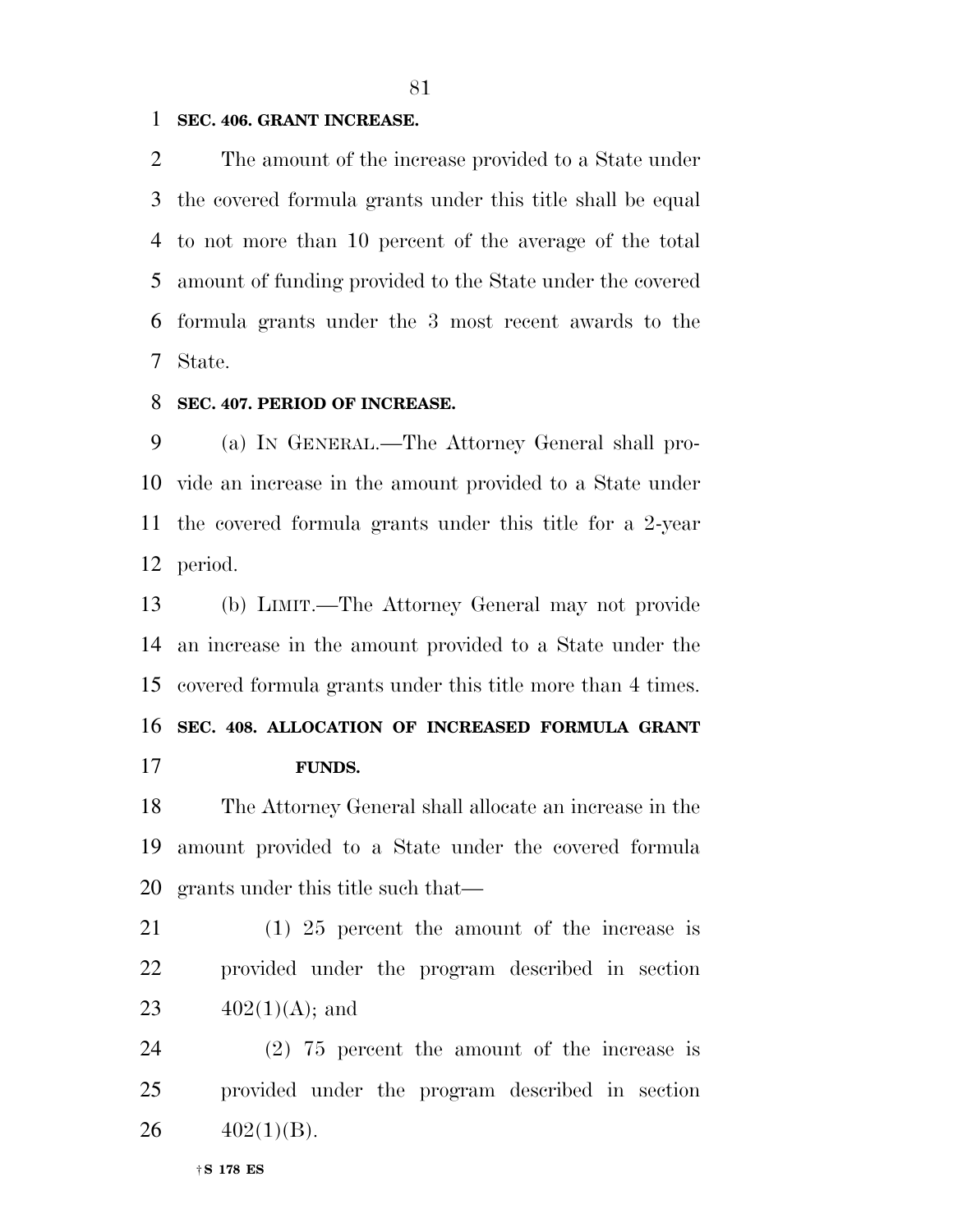**SEC. 409. AUTHORIZATION OF APPROPRIATIONS.**  There is authorized to be appropriated to carry out this title \$5,000,000 for each of fiscal years 2015 through 2019. **TITLE V—MILITARY SEX OFFENDER REPORTING SEC. 501. SHORT TITLE.**  This title may be cited as the ''Military Sex Offender Reporting Act of 2015''. **SEC. 502. REGISTRATION OF SEX OFFENDERS RELEASED FROM MILITARY CORRECTIONS FACILITIES OR UPON CONVICTION.**  (a) IN GENERAL.—The Sex Offender Registration and Notification Act is amended by inserting after section 128 (42 U.S.C. 16928) the following: **''SEC. 128A. REGISTRATION OF SEX OFFENDERS RELEASED FROM MILITARY CORRECTIONS FACILITIES OR UPON CONVICTION.**  ''The Secretary of Defense shall provide to the Attor- ney General the information described in section 114 to be included in the National Sex Offender Registry and the Dru Sjodin National Sex Offender Public Website regard- ing persons—  $\text{``(1)(A)}$  released from military corrections facili-ties; or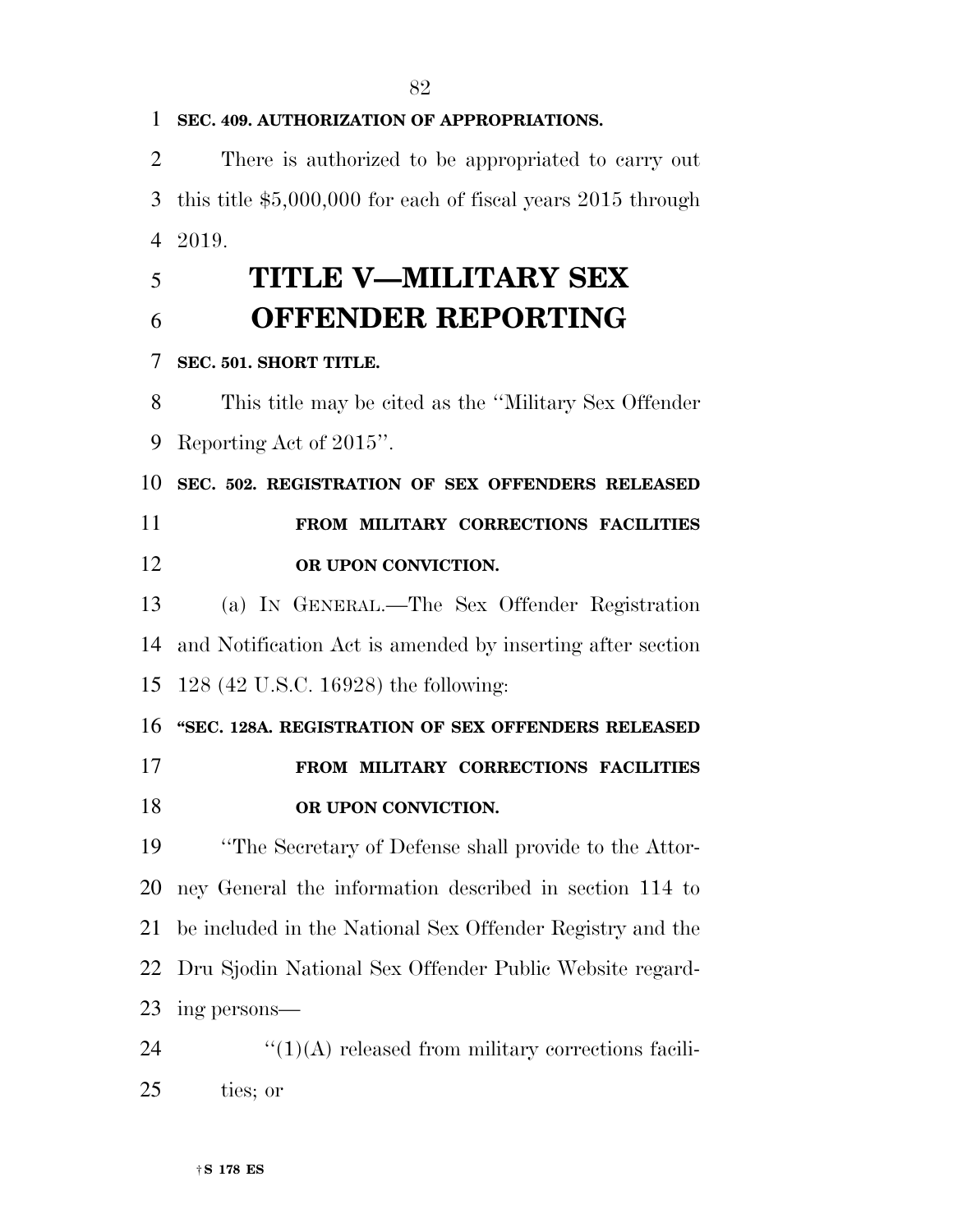| $\mathbf{1}$   | $\lq\lq(B)$ convicted if the sentences adjudged by                               |
|----------------|----------------------------------------------------------------------------------|
| $\overline{2}$ | courts-martial under chapter 47 of title 10, United                              |
| 3              | States Code (the Uniform Code of Military Justice),                              |
| $\overline{4}$ | do not include confinement; and                                                  |
| 5              | $\lq(2)$ required to register under this title.".                                |
| 6              | (b) TECHNICAL AND CONFORMING AMENDMENT.—                                         |
|                | 7 The table of contents of the Adam Walsh Child Protection                       |
| 8              | and Safety Act is amended by inserting after the item re-                        |
| 9              | lating to section 128 the following:                                             |
|                | "Sec. 128A. Registration of sex offenders released from military corrections fa- |

cilities or upon conviction.''.

## **TITLE VI—STOPPING EXPLOI-**

## **TATION THROUGH TRAF-FICKING**

#### **SEC. 601. SAFE HARBOR INCENTIVES.**

 Part Q of title I of the Omnibus Crime Control and Safe Streets Act of 1968 (42 U.S.C. 3796dd et seq.) is amended—

17 (1) in section  $1701(e)$ , by striking "where fea- sible'' and all that follows, and inserting the fol-lowing: ''where feasible, to an application—

 $\frac{1}{20}$  (1) for hiring and rehiring additional career law enforcement officers that involves a non-Federal contribution exceeding the 25 percent minimum under subsection (g); or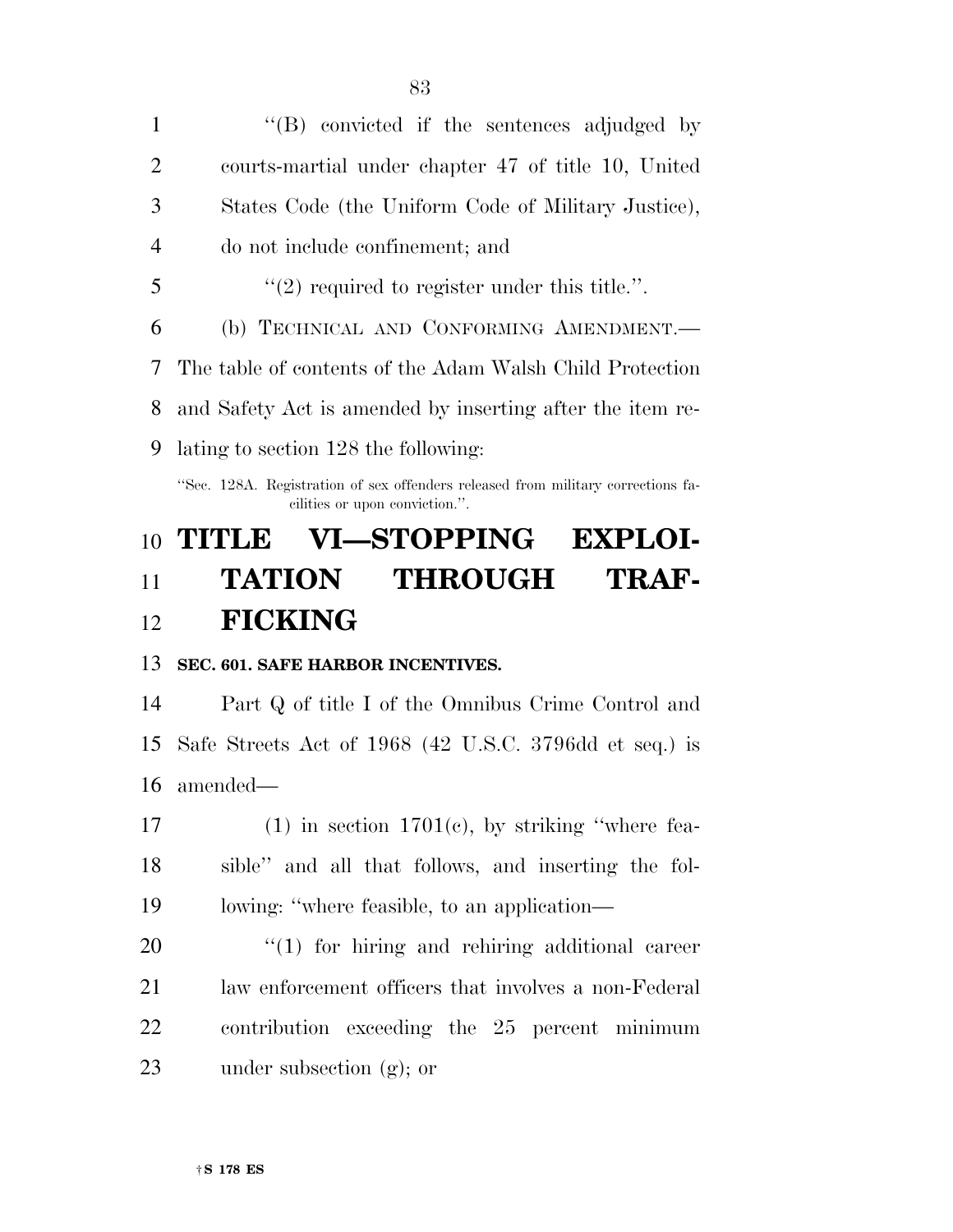|                | ОŦ                                                     |
|----------------|--------------------------------------------------------|
| $\mathbf{1}$   | $f'(2)$ from an applicant in a State that has in       |
| $\overline{2}$ | effect a law that—                                     |
| 3              | "(A) treats a minor who has engaged in,                |
| $\overline{4}$ | or has attempted to engage in, a commercial            |
| 5              | sex act as a victim of a severe form of traf-          |
| 6              | ficking in persons;                                    |
| $\overline{7}$ | "(B) discourages or prohibits the charging             |
| 8              | or prosecution of an individual described in sub-      |
| 9              | paragraph (A) for a prostitution or sex traf-          |
| 10             | ficking offense, based on the conduct described        |
| 11             | in subparagraph $(A)$ ; and                            |
| 12             | $\cdot$ (C) encourages the diversion of an indi-       |
| 13             | vidual described in subparagraph (A) to appro-         |
| 14             | priate service providers, including child welfare      |
| 15             | services, victim treatment programs, child advo-       |
| 16             | cacy centers, rape crisis centers, or other social     |
| 17             | services."; and                                        |
| 18             | $(2)$ in section 1709, by inserting at the end the     |
| 19             | following:                                             |
| 20             | $\cdot$ (5) 'commercial sex act' has the meaning given |
| 21             | the term in section 103 of the Victims of Trafficking  |
| 22             | and Violence Protection Act of 2000 (22 U.S.C.         |
| 23             | 7102).                                                 |
| 24             | "(6) 'minor' means an individual who has not           |
| 25             | attained the age of 18 years.                          |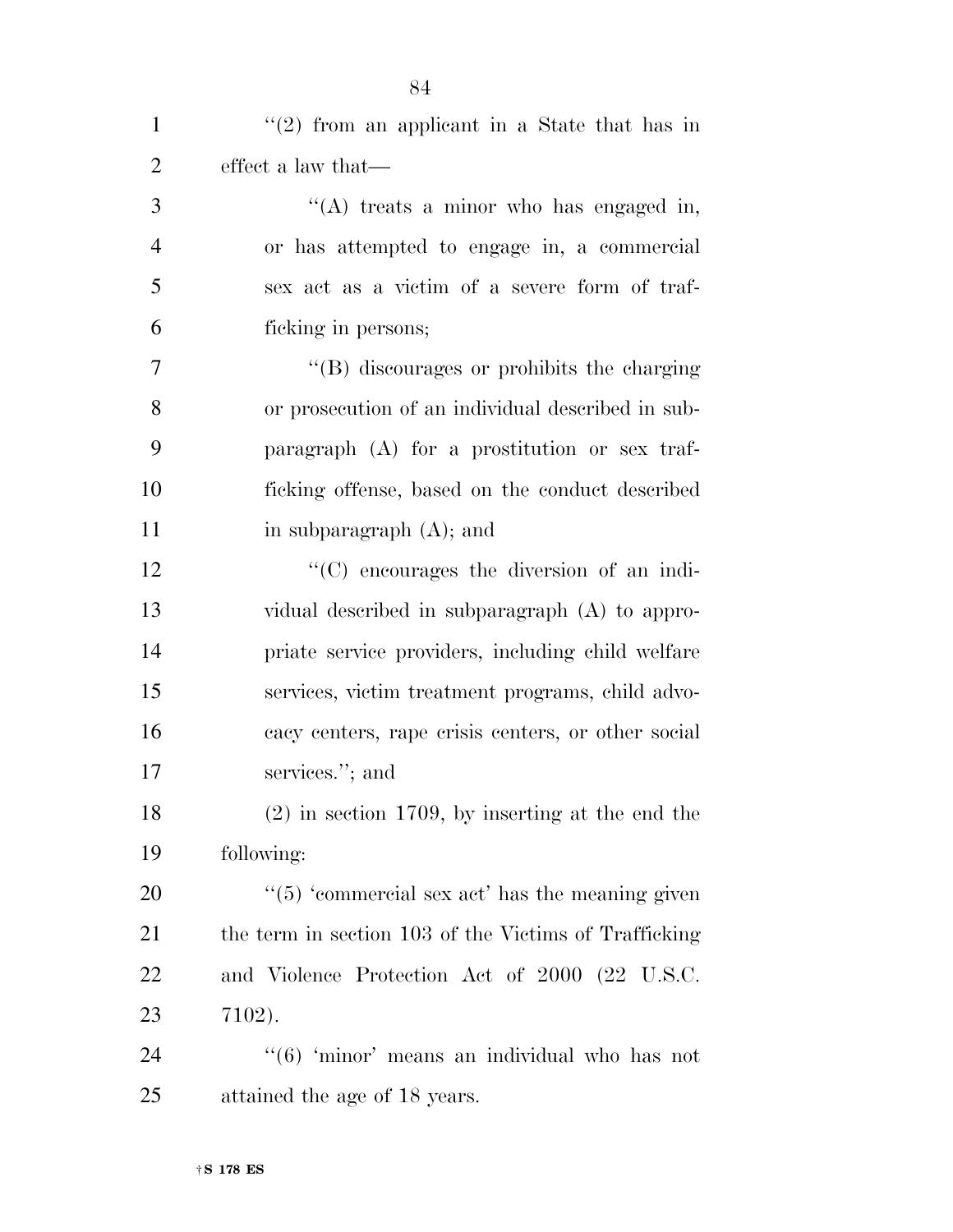| $\mathbf{1}$   | $\lq(7)$ 'severe form of trafficking in persons' has  |
|----------------|-------------------------------------------------------|
| $\overline{2}$ | the meaning given the term in section 103 of the      |
| 3              | Victims of Trafficking and Violence Protection Act    |
| $\overline{4}$ | of 2000 (22 U.S.C. 7102).".                           |
| 5              | SEC. 602. REPORT ON RESTITUTION PAID IN CONNECTION    |
| 6              | WITH CERTAIN TRAFFICKING OFFENSES.                    |
| 7              | Section $105(d)(7)(Q)$ of the Victims of Trafficking  |
| 8              | and Violence Protection Act of 2000 (22 U.S.C.        |
| 9              | $7103(d)(7)(Q)$ is amended—                           |
| 10             | $(1)$ by inserting after "1590," the following:       |
| 11             | "1591,";                                              |
| 12             | $(2)$ by striking "and $1594$ " and inserting         |
| 13             | "1594, 2251, 2251A, 2421, 2422, and 2423";            |
| 14             | $(3)$ in clause (iv), by striking "and" at the end;   |
| 15             | $(4)$ in clause $(v)$ , by striking "and" at the end; |
| 16             | and                                                   |
| 17             | $(5)$ by inserting after clause (v) the following:    |
| 18             | "(vi) the number of individuals re-                   |
| 19             | quired by a court order to pay restitution            |
| 20             | in connection with a violation of each of-            |
| 21             | fense under title 18, United States Code,             |
| 22             | the amount of restitution required to be              |
| 23             | paid under each such order, and the                   |
| 24             | amount of restitution actually paid pursu-            |
| 25             | ant to each such order; and                           |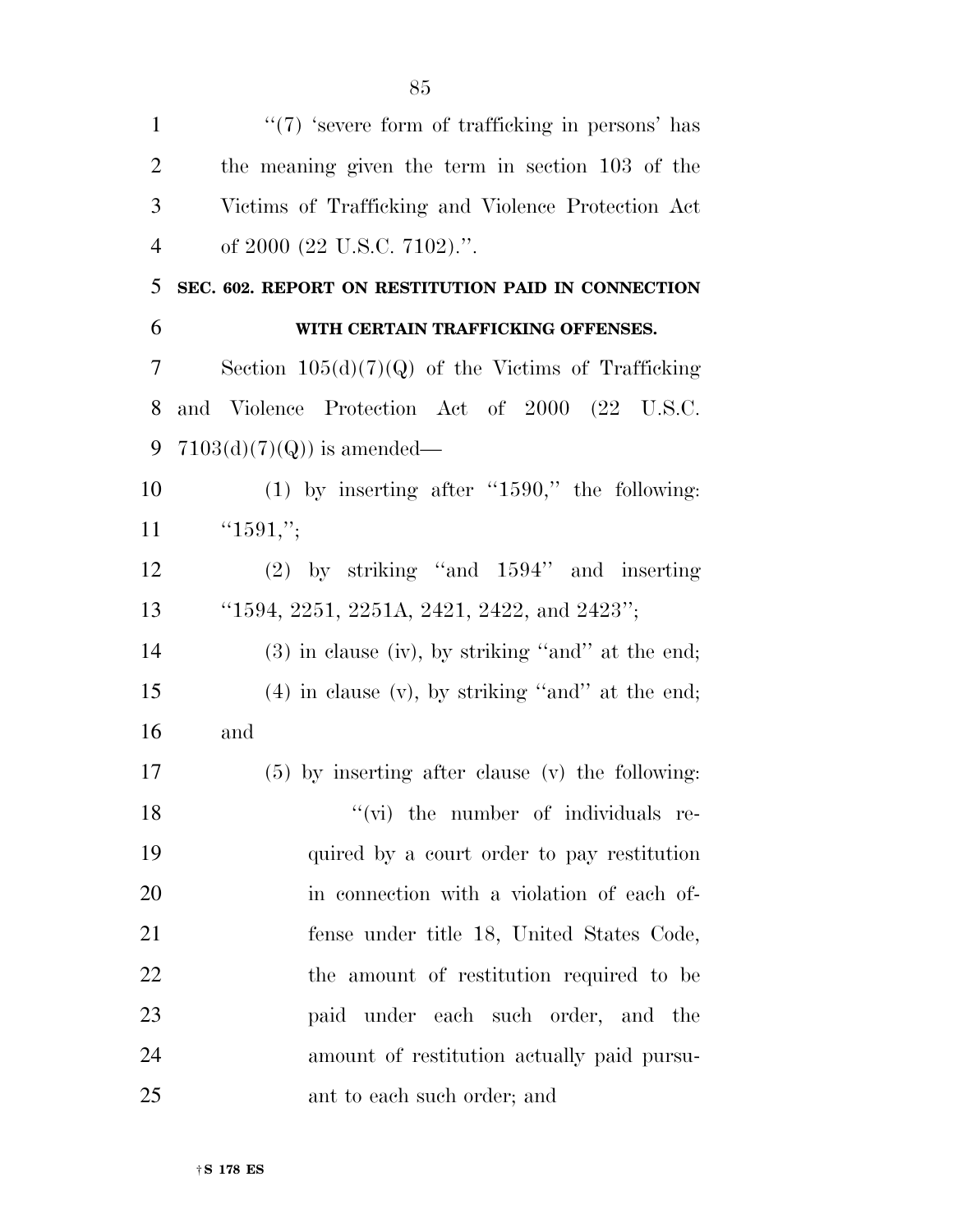| $\mathbf{1}$   | "(vii) the age, gender, race, country of               |
|----------------|--------------------------------------------------------|
| $\overline{2}$ | origin, country of citizenship, and descrip-           |
| 3              | tion of the role in the offense of individuals         |
| $\overline{4}$ | convicted under each offense; and".                    |
| 5              | SEC. 603. NATIONAL HUMAN TRAFFICKING HOTLINE.          |
| 6              | Section $107(b)(1)(B)$ of the Victims of Crime Traf-   |
| 7              | ficking and Violence Protection Act of 2000 (22 U.S.C. |
| 8              | $7105(b)(1)(B)$ is amended—                            |
| 9              | (1) by striking "Subject" and inserting the fol-       |
| 10             | lowing:                                                |
| 11             | "(i) IN GENERAL.—Subject"; and                         |
| 12             | $(2)$ by adding at the end the following:              |
| 13             | "(ii) NATIONAL HUMAN TRAFFICKING                       |
| 14             | HOTLINE.—Beginning in fiscal year 2017,                |
| 15             | and in each fiscal year thereafter, of                 |
| 16             | amounts made available for grants under                |
| 17             | paragraph (2), the Secretary of Health and             |
| 18             | Human Services shall make grants for a                 |
| 19             | national communication system to assist                |
| 20             | victims of severe forms of trafficking in              |
| 21             | persons in communicating with service pro-             |
| 22             | viders. The Secretary shall give priority to           |
| 23             | grant applicants that have experience in               |
| 24             | providing telephone services to victims of             |
| 25             | severe forms of trafficking in persons.".              |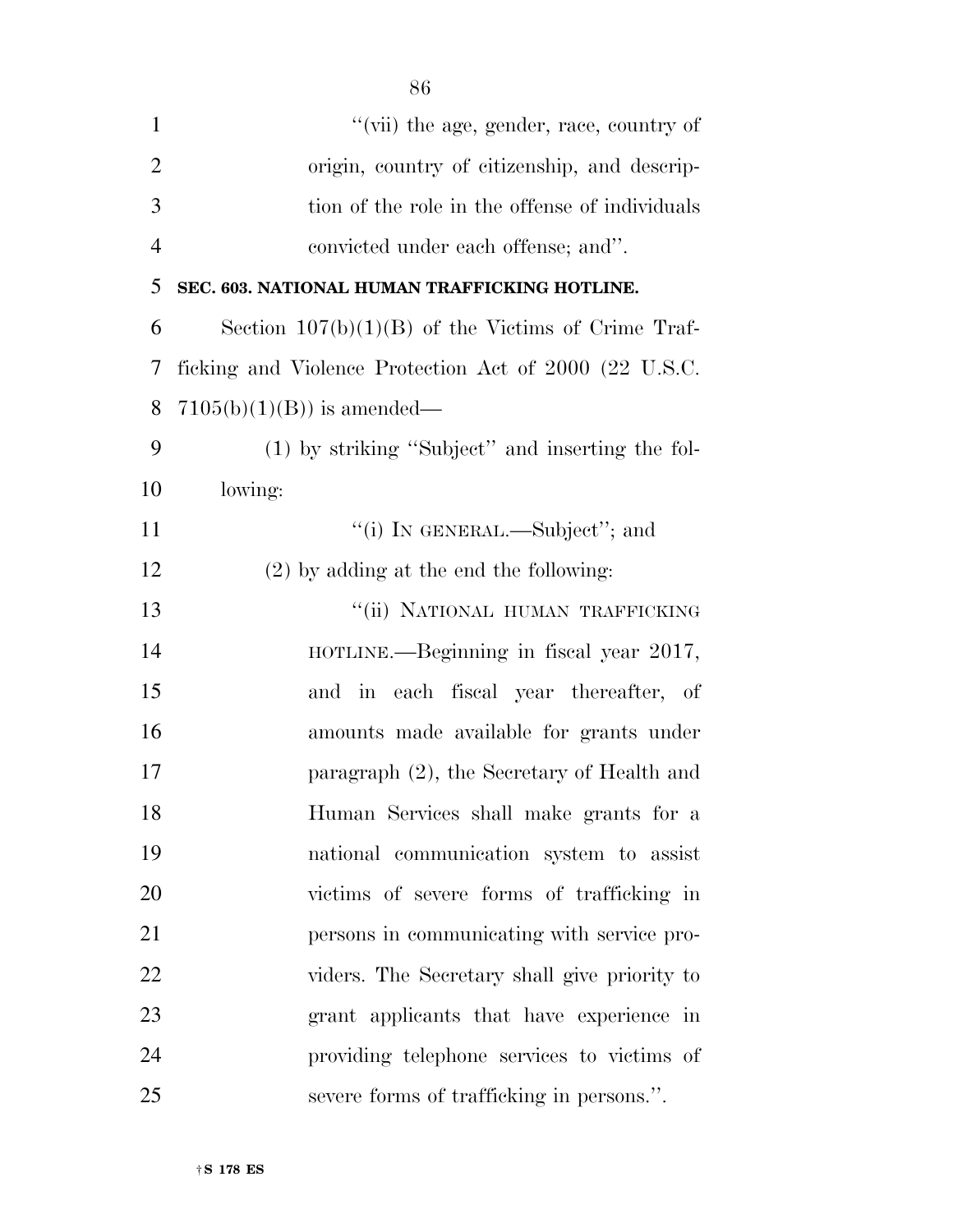#### **SEC. 604. JOB CORPS ELIGIBILITY.**

 Section 144(a)(3) of the Workforce Innovation and 3 Opportunity Act  $(29 \text{ U.S.C. } 3194(a)(3))$  is amended by adding at the end the following:

 ''(F) A victim of a severe form of traf- ficking in persons (as defined in section 103 of the Victims of Trafficking and Violence Protec- tion Act of 2000 (22 U.S.C. 7102)). Notwith- standing paragraph (2), an individual described in this subparagraph shall not be required to demonstrate eligibility under such paragraph.''. **SEC. 605. CLARIFICATION OF AUTHORITY OF THE UNITED STATES MARSHALS SERVICE.**  Section 566(e)(1) of title 28, United States Code, is amended— (1) in subparagraph (B), by striking ''and'' at the end; (2) in subparagraph (C), by striking the period at the end and inserting ''; and''; and (3) by inserting after subparagraph (C) the fol- lowing: 22 ''(D) assist State, local, and other Federal law enforcement agencies, upon the request of such an agency, in locating and recovering missing children.''.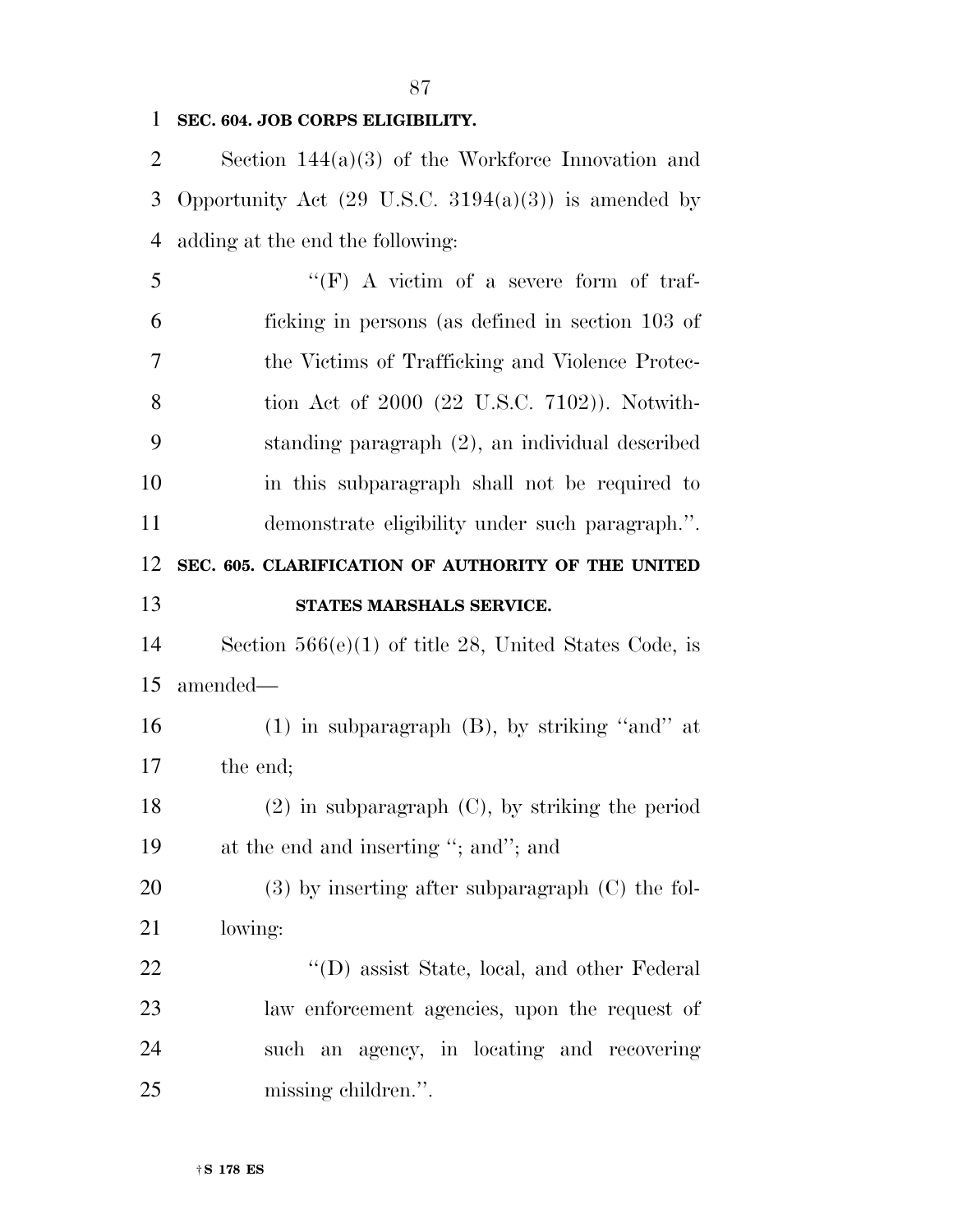| $\mathbf{1}$   | SEC. 606. ESTABLISHING A NATIONAL STRATEGY TO COM-         |
|----------------|------------------------------------------------------------|
| $\overline{2}$ | BAT HUMAN TRAFFICKING.                                     |
| 3              | (a) IN GENERAL.—The Attorney General shall imple-          |
| 4              | ment and maintain a National Strategy for Combating        |
| 5              | Human Trafficking (referred to in this section as the "Na- |
| 6              | tional Strategy") in accordance with this section.         |
| 7              | (b) REQUIRED CONTENTS OF NATIONAL STRAT-                   |
| 8              | EGY.—The National Strategy shall include the following:    |
| 9              | (1) Integrated Federal, State, local, and tribal           |
| 10             | efforts to investigate and prosecute human traf-           |
| 11             | ficking cases, including—                                  |
| 12             | (A) the development by each United States                  |
| 13             | attorney, in consultation with State, local, and           |
| 14             | tribal government agencies, of a district-specific         |
| 15             | strategic plan to coordinate the identification of         |
| 16             | victims and the investigation and prosecution of           |
| 17             | human trafficking crimes;                                  |
| 18             | (B) the appointment of not fewer than 1                    |
| 19             | assistant United States attorney in each district          |
| 20             | dedicated to the prosecution of human traf-                |
| 21             | ficking cases or responsible for implementing              |
| 22             | the National Strategy;                                     |
| 23             | (C) the participation in any Federal, State,               |
| 24             | local, or tribal human trafficking task force op-          |
| 25             | erating in the district of the United States at-           |
| 26             | torney; and                                                |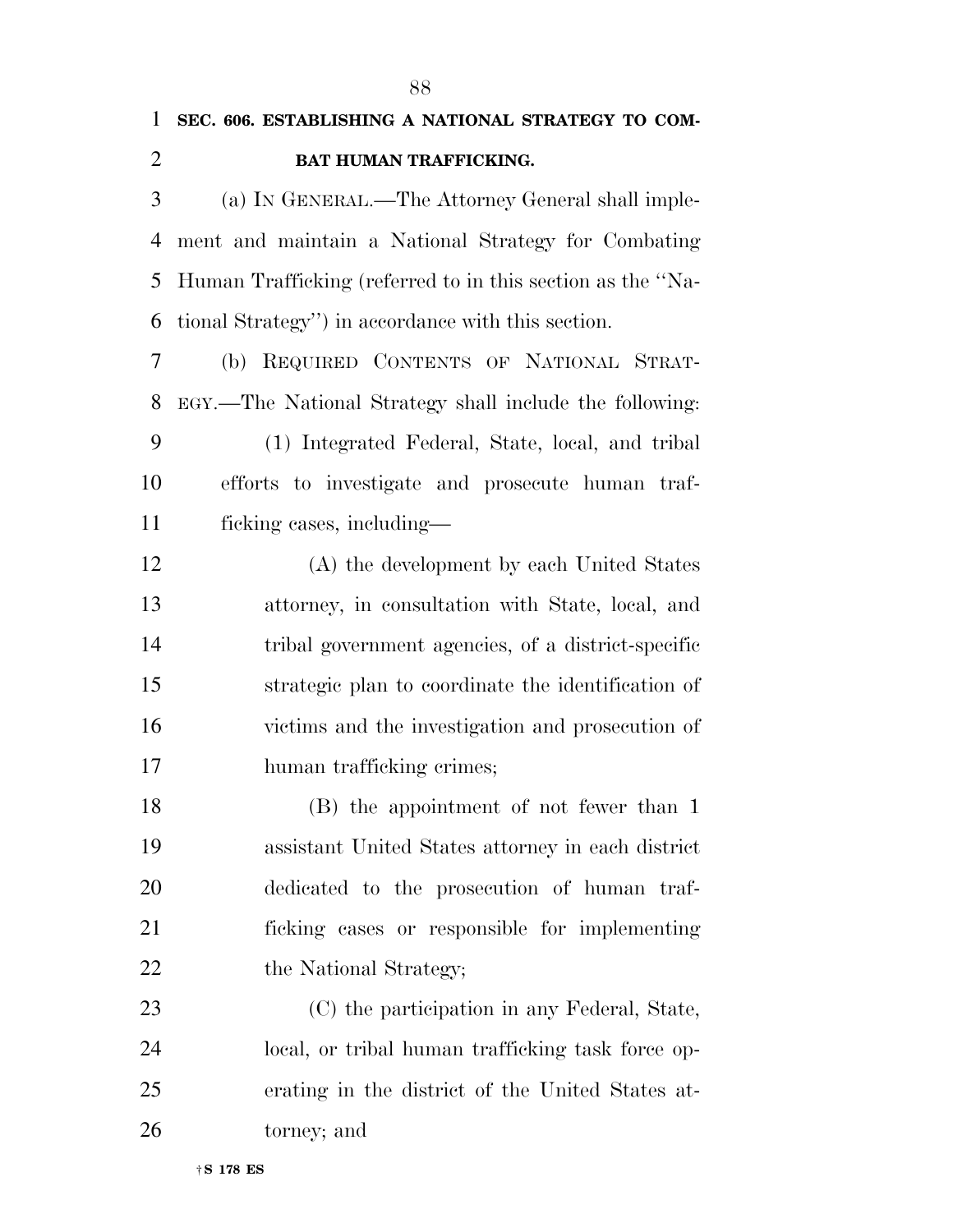(D) any other efforts intended to enhance the level of coordination and cooperation, as de-termined by the Attorney General.

 (2) Case coordination within the Department of Justice, including specific integration, coordination, and collaboration, as appropriate, on human traf- ficking investigations between and among the United States attorneys, the Human Trafficking Prosecu- tion Unit, the Child Exploitation and Obscenity Sec-tion, and the Federal Bureau of Investigation.

 (3) Annual budget priorities and Federal efforts dedicated to preventing and combating human traf- ficking, including resources dedicated to the Human Trafficking Prosecution Unit, the Child Exploitation and Obscenity Section, the Federal Bureau of Inves- tigation, and all other entities that receive Federal support that have a goal or mission to combat the exploitation of adults and children.

 (4) An ongoing assessment of the future trends, challenges, and opportunities, including new inves- tigative strategies, techniques, and technologies, that will enhance Federal, State, local, and tribal efforts to combat human trafficking.

 (5) Encouragement of cooperation, coordina-tion, and mutual support between private sector and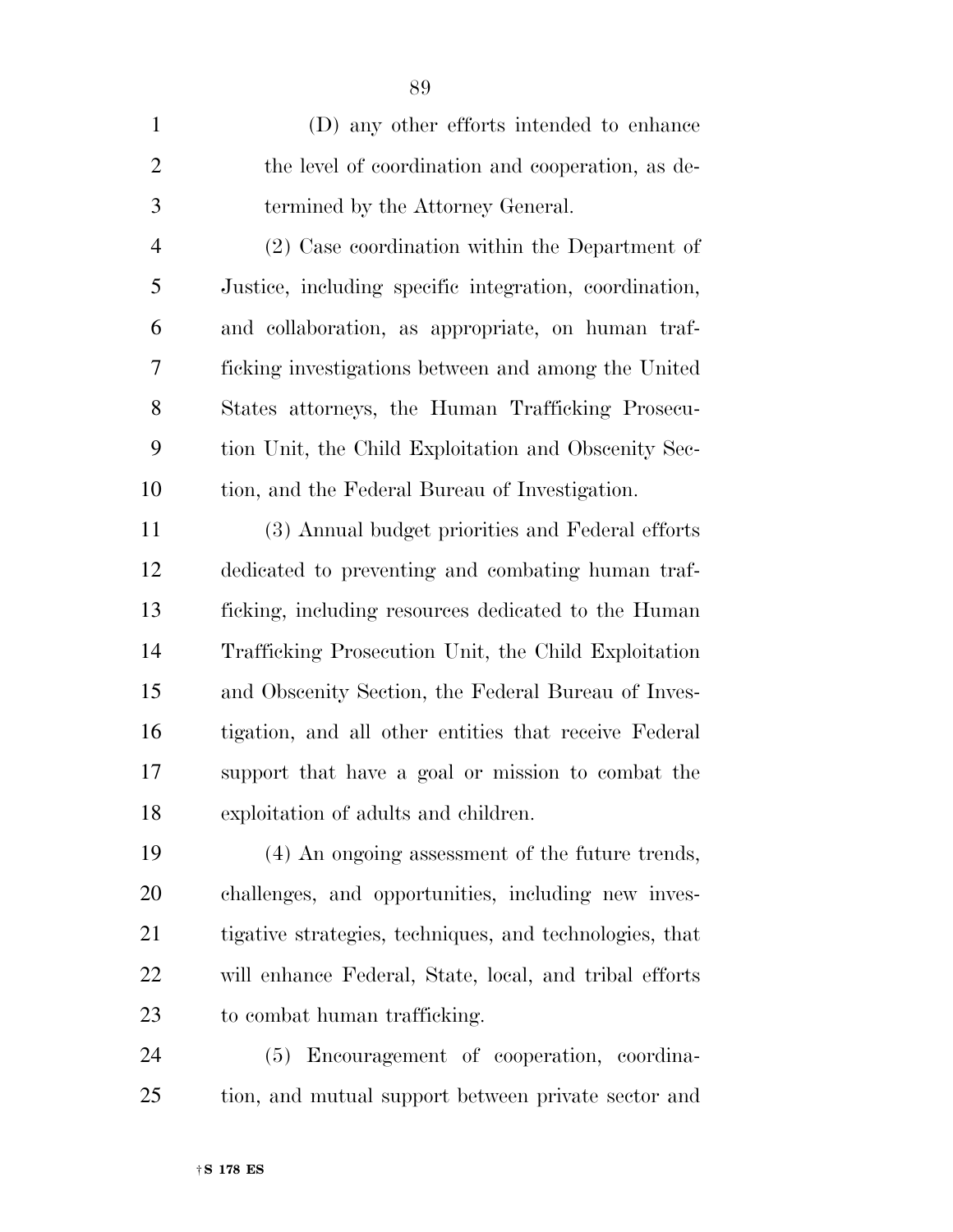other entities and organizations and Federal agen- cies to combat human trafficking, including the in- volvement of State, local, and tribal government agencies to the extent Federal programs are in-volved.

## **TITLE VII—TRAFFICKING AWARENESS TRAINING FOR HEALTH CARE**

#### **SEC. 701. SHORT TITLE.**

 This title may be cited as the ''Trafficking Awareness Training for Health Care Act of 2015''.

#### **SEC. 702. DEVELOPMENT OF BEST PRACTICES.**

 (a) GRANT OR CONTRACT FOR DEVELOPMENT OF BEST PRACTICES.—

 (1) IN GENERAL.—Not later than 1 year after 16 the date of enactment of this Act, the Secretary of Health and Human Services acting through the Ad- ministrator of the Health Resources and Services Administration, and in consultation with the Admin- istration on Children and Families and other agen- cies with experience in serving victims of human trafficking, shall award, on a competitive basis, a grant or contract to an eligible entity to train health care professionals to recognize and respond to vic-25 tims of a severe form of trafficking.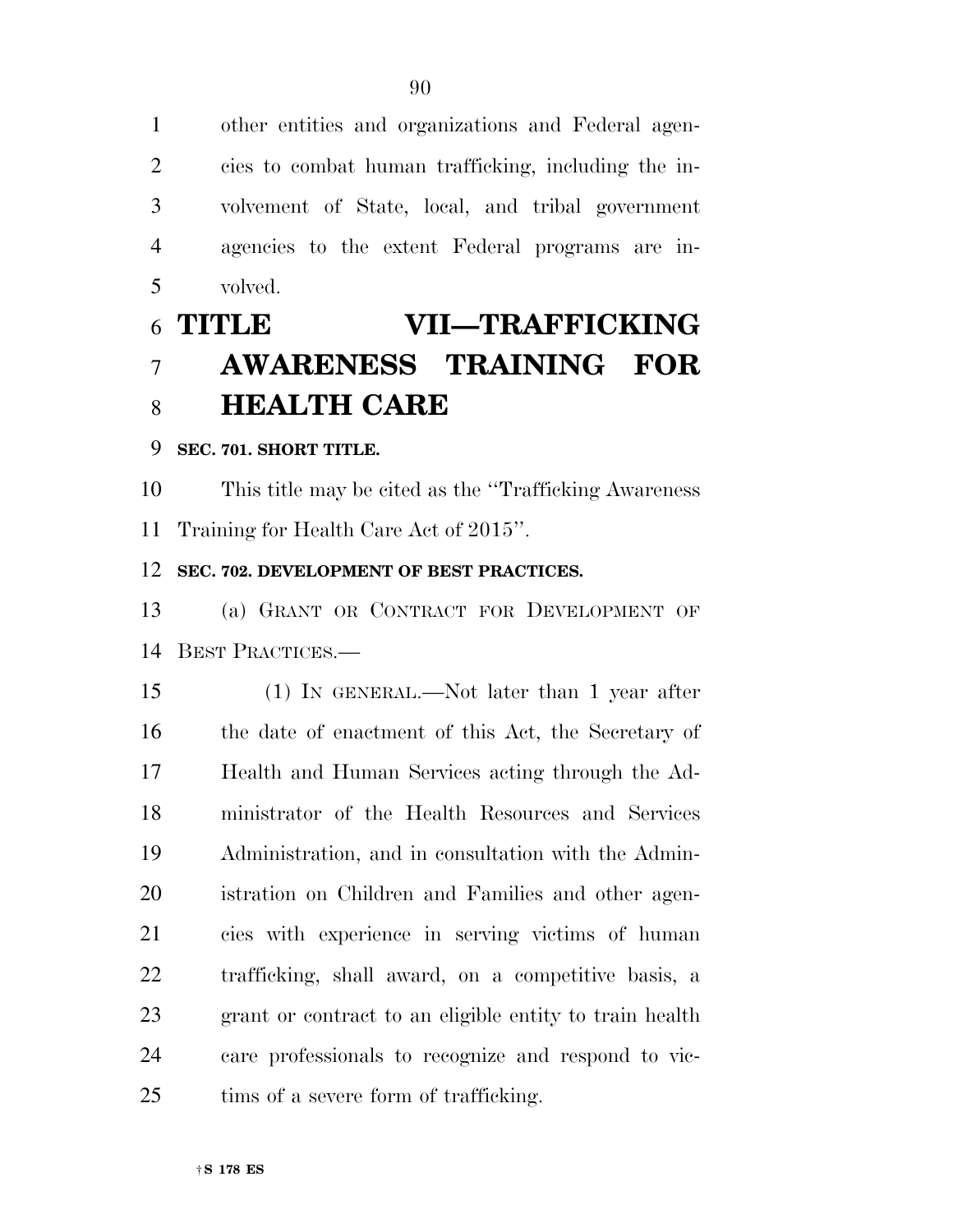(2) DEVELOPMENT OF EVIDENCE-BASED BEST

 PRACTICES.—An entity receiving a grant under paragraph (1) shall develop evidence-based best practices for health care professionals to recognize and respond to victims of a severe form of traf- ficking, including— (A) consultation with law enforcement offi- cials, social service providers, health profes- sionals, experts in the field of human traf- ficking, and other experts, as appropriate, to in-11 form the development of such best practices; (B) the identification of any existing best practices or tools for health professionals to rec- ognize potential victims of a severe form of traf- ficking; and (C) the development of educational mate- rials to train health care professionals on the best practices developed under this subsection. (3) REQUIREMENTS.—Best practices developed under this subsection shall address— (A) risk factors and indicators to recognize 22 victims of a severe form of trafficking; 23 (B) patient safety and security;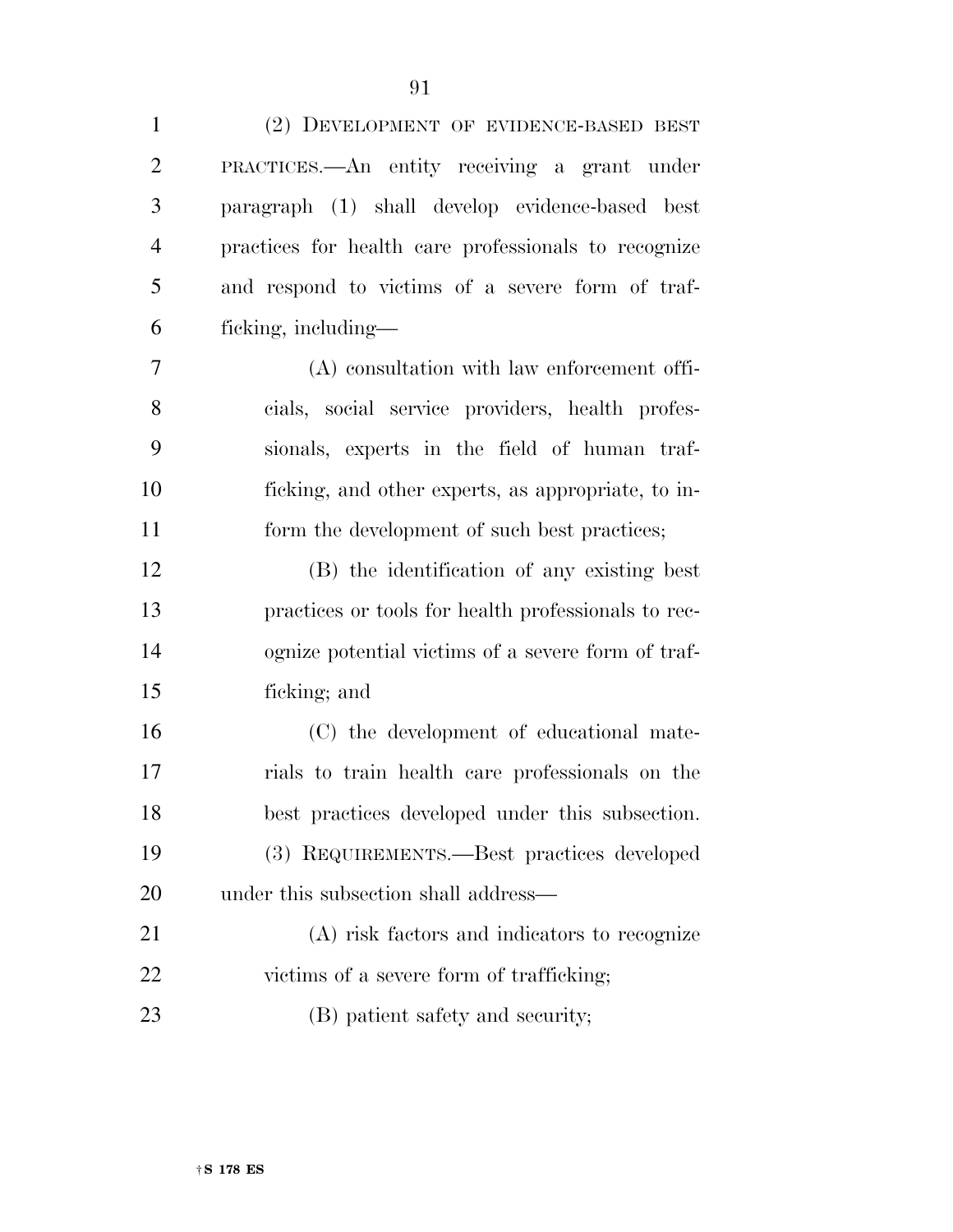| $\mathbf{1}$   | (C) the management of medical records of               |
|----------------|--------------------------------------------------------|
| $\overline{2}$ | patients who are victims of a severe form of           |
| 3              | trafficking;                                           |
| $\overline{4}$ | (D) public and private social services avail-          |
| 5              | able for rescue, food, clothing, and shelter refer-    |
| 6              | rals;                                                  |
| 7              | (E) the hotlines for reporting human traf-             |
| 8              | ficking maintained by the National Human               |
| 9              | Trafficking Resource Center and the Depart-            |
| 10             | ment of Homeland Security;                             |
| 11             | (F) validated assessment tools for the iden-           |
| 12             | tification of victims of a severe form of traf-        |
| 13             | ficking; and                                           |
| 14             | (G) referral options and procedures for                |
| 15             | sharing information on human trafficking with          |
| 16             | a patient and making referrals for legal and so-       |
| 17             | cial services as appropriate.                          |
| 18             | (4) PILOT PROGRAM.—An entity receiving a               |
| 19             | grant under paragraph (1) shall design and imple-      |
| 20             | ment a pilot program to test the best practices and    |
| 21             | educational materials identified or developed with re- |
| 22             | spect to the recognition of victims of human traf-     |
| 23             | ficking by health professionals at health care sites   |
| 24             | located near an established anti-human trafficking     |
| 25             | task force initiative in each of the 10 administrative |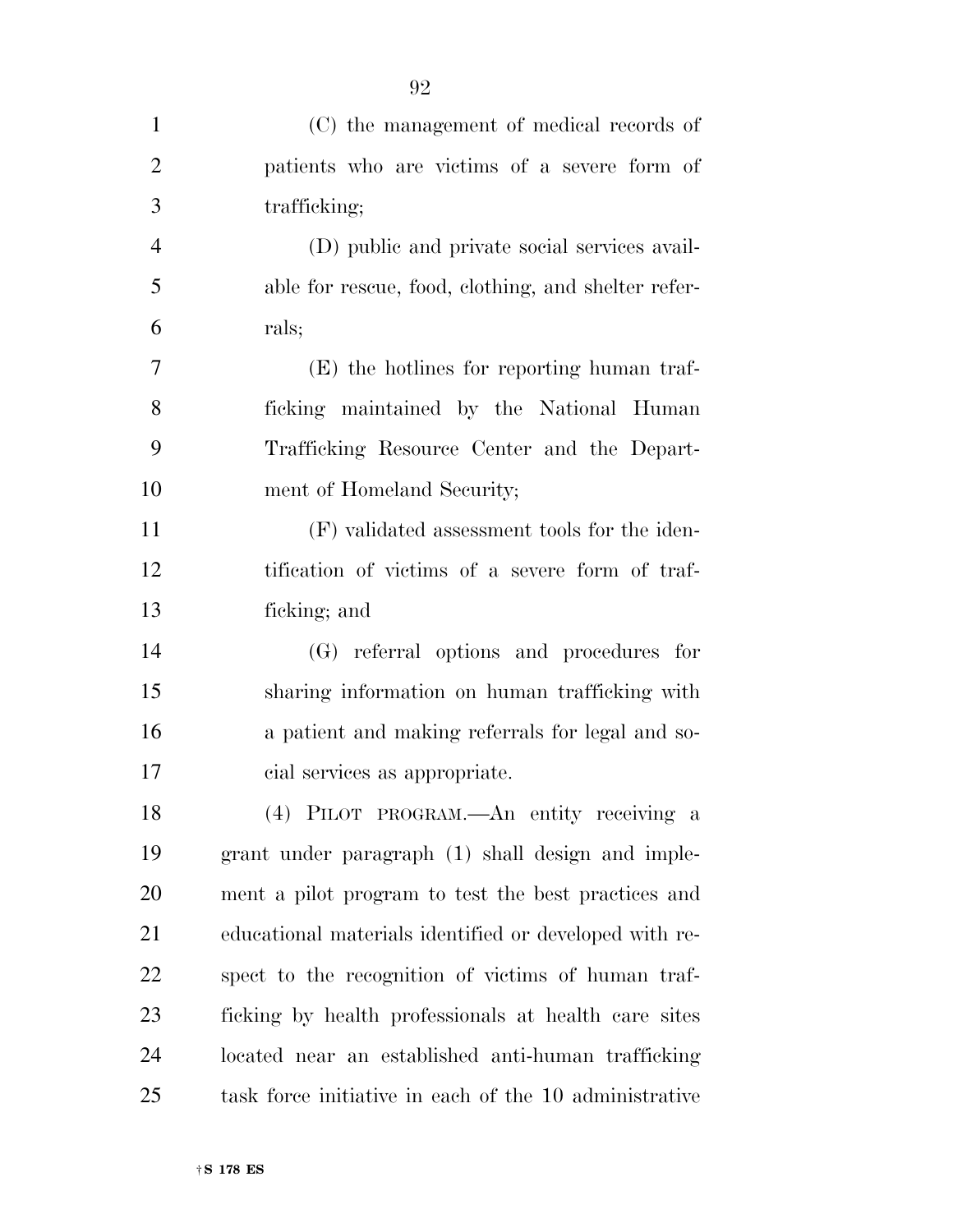| $\overline{2}$ | Services.                                           |
|----------------|-----------------------------------------------------|
| 3              | $(5)$ ANALYSIS AND REPORT.—Not later than 24        |
| $\overline{4}$ | months after the date on which an entity implements |
| 5              | a pilot program under paragraph (4), the entity     |
| 6              | shall—                                              |
| 7              | $(A)$ analyze the results of the pilot pro-         |
| 8              | grams, including through an assessment of—          |
| 9              | (i) changes in the skills, knowledge,               |
| 10             | and attitude of health care professionals           |
| 11             | resulting from the implementation of the            |
| 12             | program;                                            |
| 13             | (ii) the number of victims of a severe              |
| 14             | form of trafficking who were identified             |
| 15             | under the program;                                  |
| 16             | (iii) of those victims identified, the              |
| 17             | number who received information or refer-           |
| 18             | rals for services offered; and                      |
| 19             | (iv) of those victims who received such             |
| 20             | information or referrals—                           |
| 21             | (I) the number who participated                     |
| 22             | in follow up services; and                          |
| 23             | (II) the type of follow up services                 |
| 24             | received;                                           |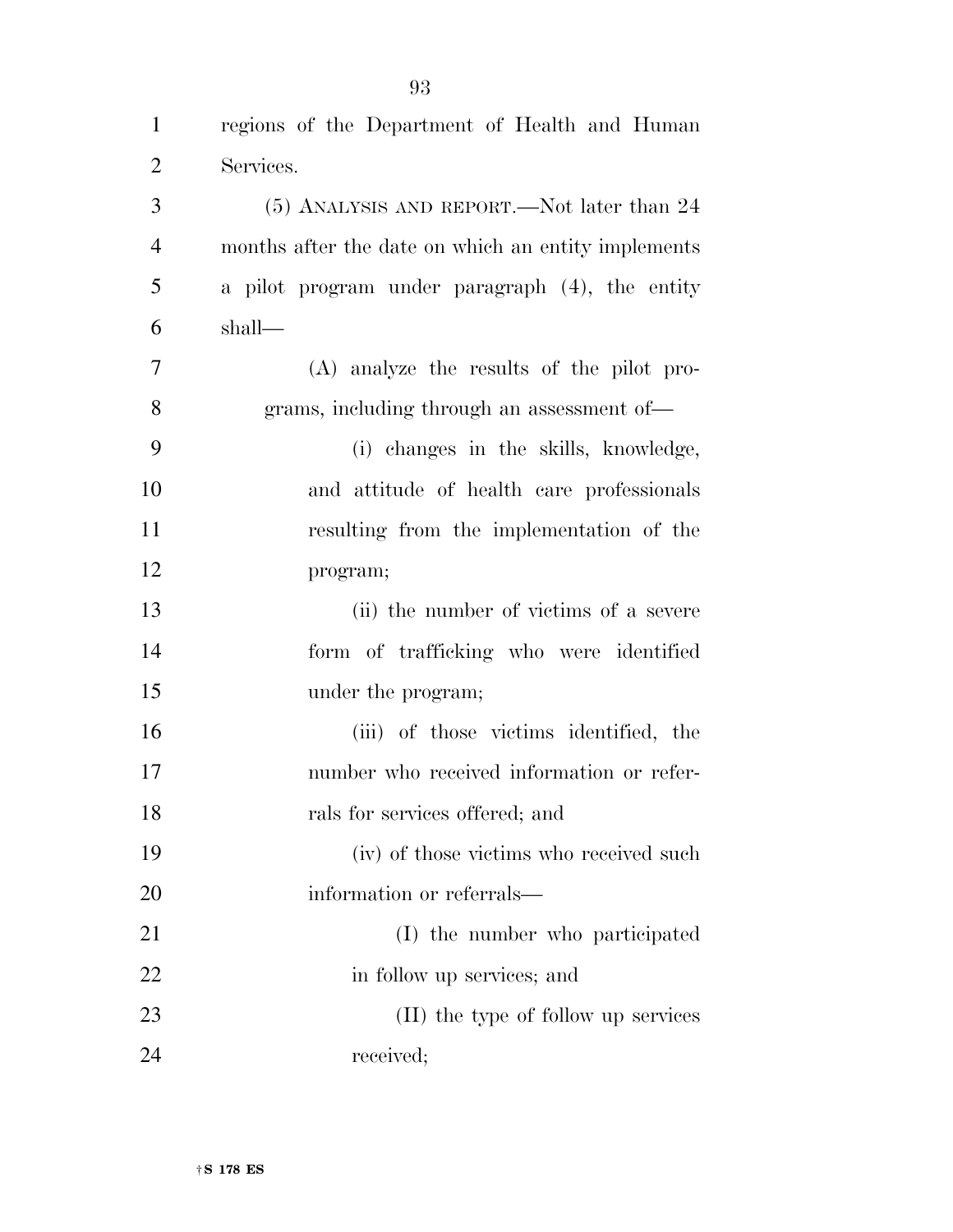(B) determine, using the results of the analysis conducted under subparagraph (A), the extent to which the best practices developed under this subsection are evidence-based; and (C) submit to the Secretary of Health and Human Services a report concerning the pilot program and the analysis of the pilot program under subparagraph (A), including an identi- fication of the best practices that were identi- fied as effective and those that require further 11 review.

 (b) DISSEMINATION.—Not later than 30 months after date on which a grant is awarded to an eligible entity under subsection (a), the Secretary of Health and Human Services shall—

 (1) collaborate with appropriate professional as- sociations and health care professional schools to disseminate best practices identified or developed under subsection (a) for purposes of recognizing po-tential victims of a severe form of trafficking; and

 (2) post on the public website of the Depart- ment of Health and Human Services the best prac- tices that are identified by the as effective under 24 subsection  $(a)(5)$ .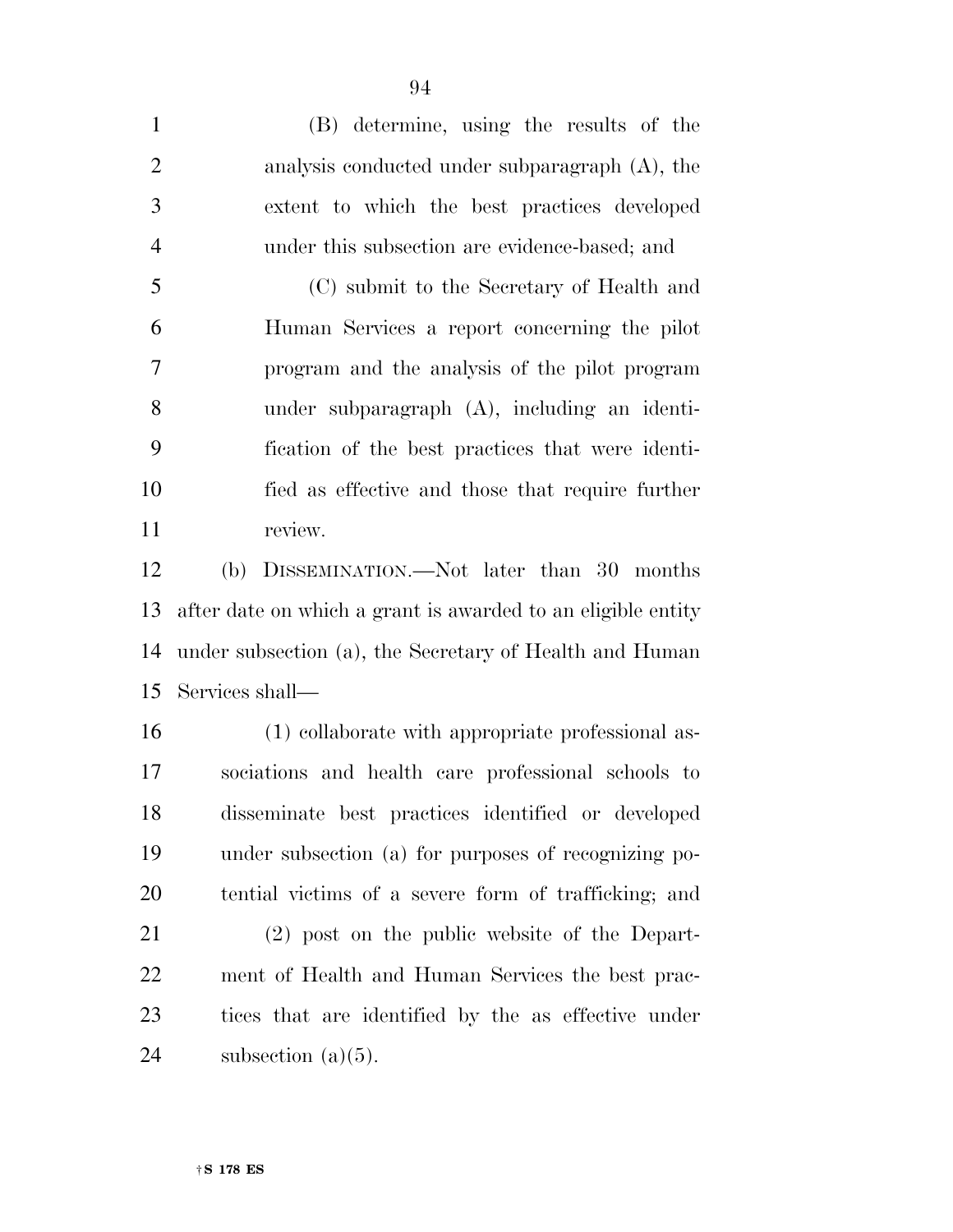#### **SEC. 703. DEFINITIONS.**

In this title:

 (1) The term ''eligible entity'' means an accred- ited school of medicine or nursing with experience in the study or treatment of victims of a severe form of trafficking.

 (2) The term ''eligible site'' means a health cen- ter that is receiving assistance under section 330, 399Z–1, or 1001 of the Public Health Service Act (42 U.S.C. 254b, 280h–5, and 300).

 (3) The term ''health care professional'' means a person employed by a health care provider who provides to patients information (including informa- tion not related to medical treatment), scheduling, services, or referrals.

 (4) The term ''HIPAA privacy and security law'' has the meaning given to such term in section 3009 of the Public Health Service Act (42 U.S.C. j $-19$ ).

 (5) The term ''victim of a severe form of traf- ficking'' has the meaning given to such term in sec- tion 103 of the Trafficking Victims Protection Act of 2000 (22 U.S.C. 7102).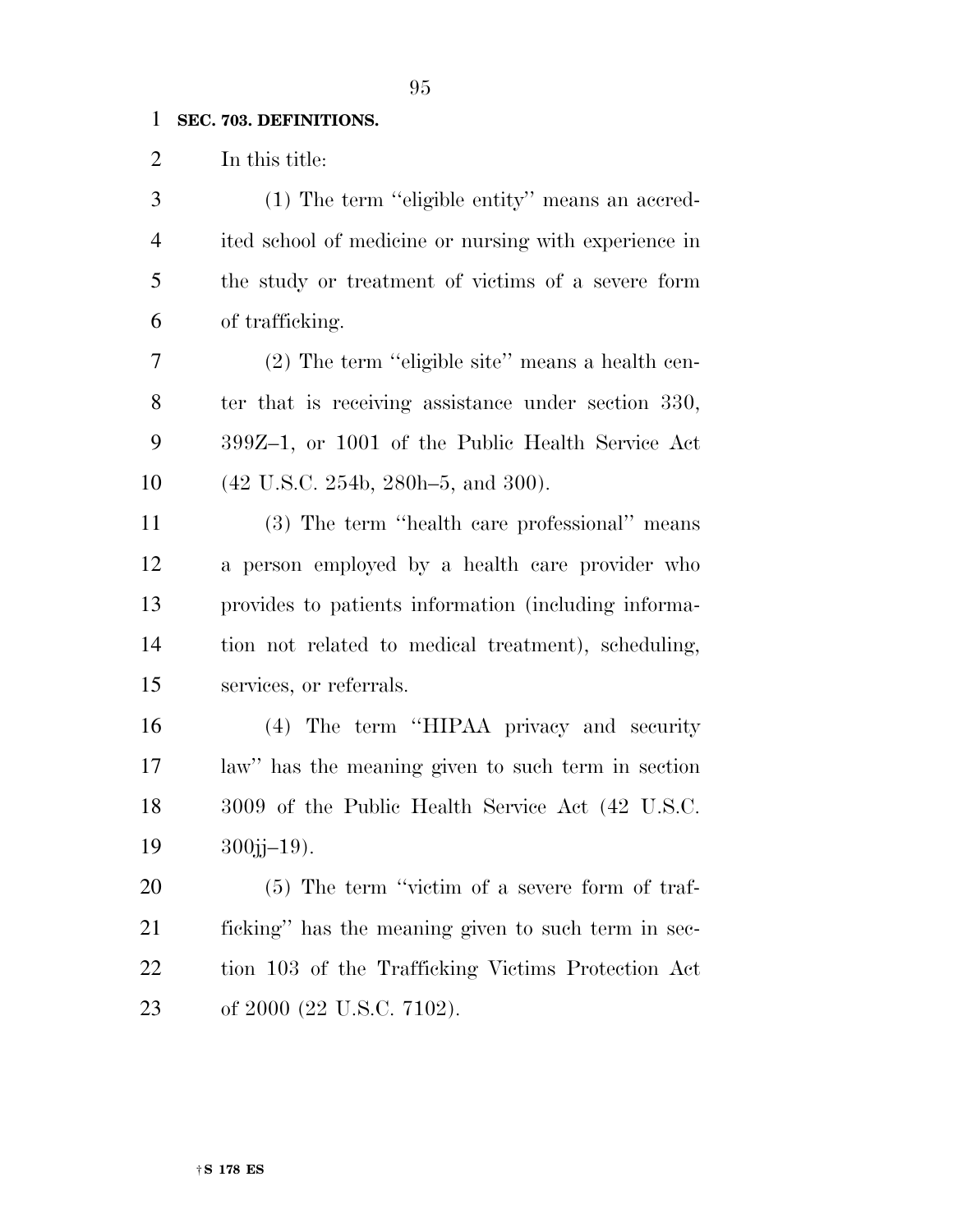**SEC. 704. NO ADDITIONAL AUTHORIZATION OF APPROPRIA- TIONS.**  No additional funds are authorized to be appro- priated to carry out this title, and this title shall be carried out using amounts otherwise available for such purpose. **TITLE VIII—BETTER RESPONSE FOR VICTIMS OF CHILD SEX TRAFFICKING** 

#### **SEC. 801. SHORT TITLE.**

 This title may be cited as the ''Ensuring a Better Response for Victims of Child Sex Trafficking''.

#### **SEC. 802. CAPTA AMENDMENTS.**

 (a) IN GENERAL.—The amendments to the Child Abuse Prevention and Treatment Act (42 U.S.C. 5101 et seq.) made by this section shall take effect 2 years after the date of the enactment of this Act.

 (b) STATE PLANS.—Section 106 of the Child Abuse Prevention and Treatment Act (42 U.S.C. 5106a) is amended—

- 20 (1) in subsection  $(b)(2)(B)$ —
- (A) in clause (xxii), by striking ''and'' at the end; and

 (B) by adding at the end the following:  $\frac{1}{2}$   $\frac{1}{2}$   $\frac{1}{2}$   $\frac{1}{2}$   $\frac{1}{2}$   $\frac{1}{2}$   $\frac{1}{2}$   $\frac{1}{2}$   $\frac{1}{2}$   $\frac{1}{2}$   $\frac{1}{2}$   $\frac{1}{2}$   $\frac{1}{2}$   $\frac{1}{2}$   $\frac{1}{2}$   $\frac{1}{2}$   $\frac{1}{2}$   $\frac{1}{2}$   $\frac{1}{2}$   $\frac{1}{2}$   $\frac{1}{2}$   $\frac{1}{2}$ 25 quiring identification and assessment of all reports involving children known or sus-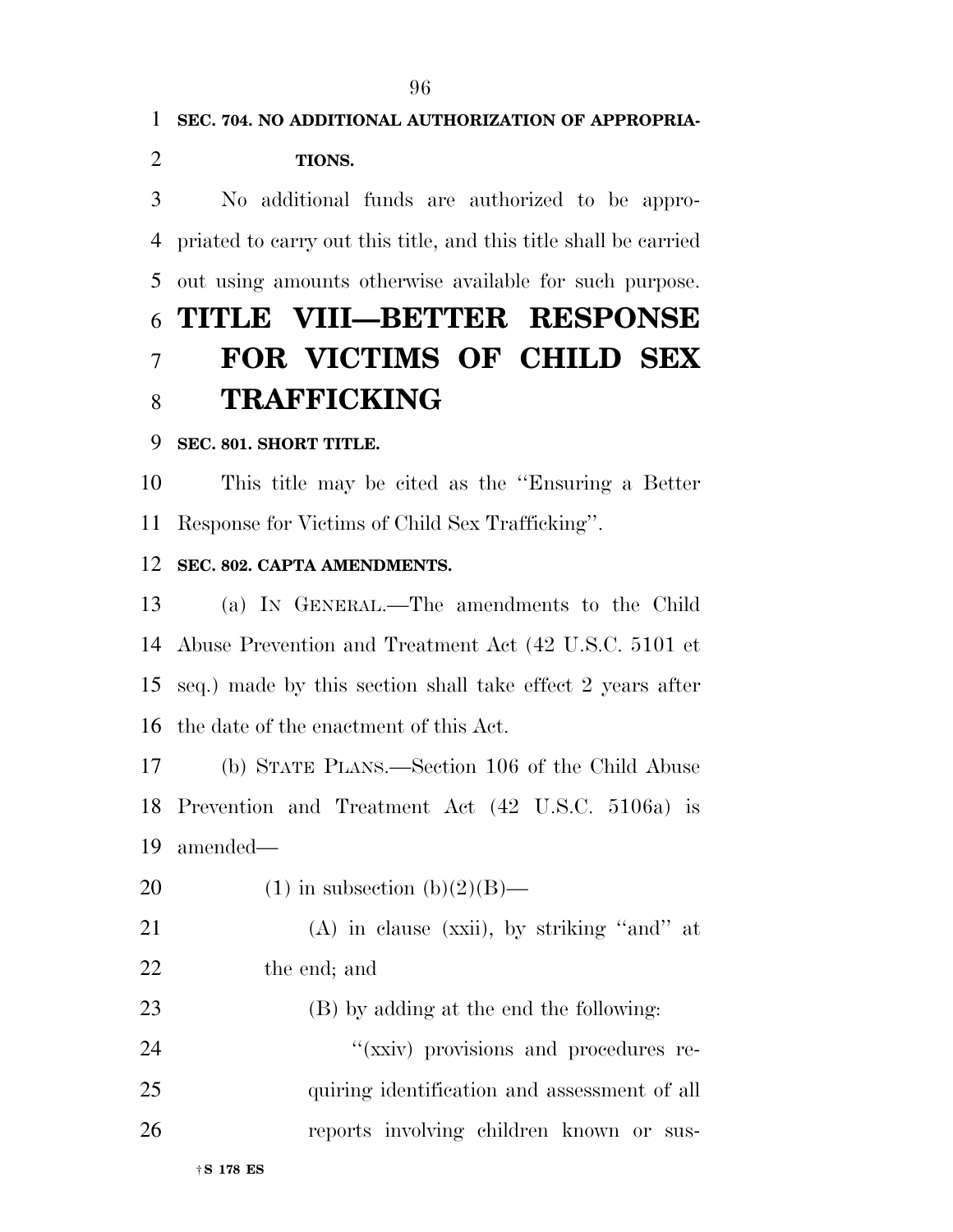| $\mathbf{1}$   | pected to be victims of sex trafficking (as           |
|----------------|-------------------------------------------------------|
| $\overline{2}$ | defined in section $103(10)$ of the Traf-             |
| 3              | ficking Victims Protection Act of 2000 (22)           |
| $\overline{4}$ | U.S.C. 7102 $(10)$ ; and                              |
| 5              | "(xxv) provisions and procedures for                  |
| 6              | training child protective services workers            |
| 7              | about identifying, assessing, and providing           |
| 8              | comprehensive services for children who               |
| 9              | are sex trafficking victims, including ef-            |
| 10             | forts to coordinate with State law enforce-           |
| 11             | ment, juvenile justice, and social service            |
| 12             | agencies such as runaway and homeless                 |
| 13             | youth shelters to serve this population;";            |
| 14             | and                                                   |
| 15             | $(2)$ in subsection (d), by adding at the end the     |
| 16             | following:                                            |
| 17             | $\lq(17)$ The number of children determined to be     |
| 18             | victims described in subsection $(b)(2)(B)(xxiv)$ .". |
| 19             | (c) SPECIAL RULE.—                                    |
| 20             | (1) IN GENERAL.—Section 111 of the Child              |
| 21             | Abuse Prevention and Treatment Act (42 U.S.C.         |
| 22             | $5106g$ is amended—                                   |
| 23             | $(A)$ by striking "For purposes" and insert-          |
| 24             | ing the following:                                    |
| 25             | "(a) DEFINITIONS.—For purposes"; and                  |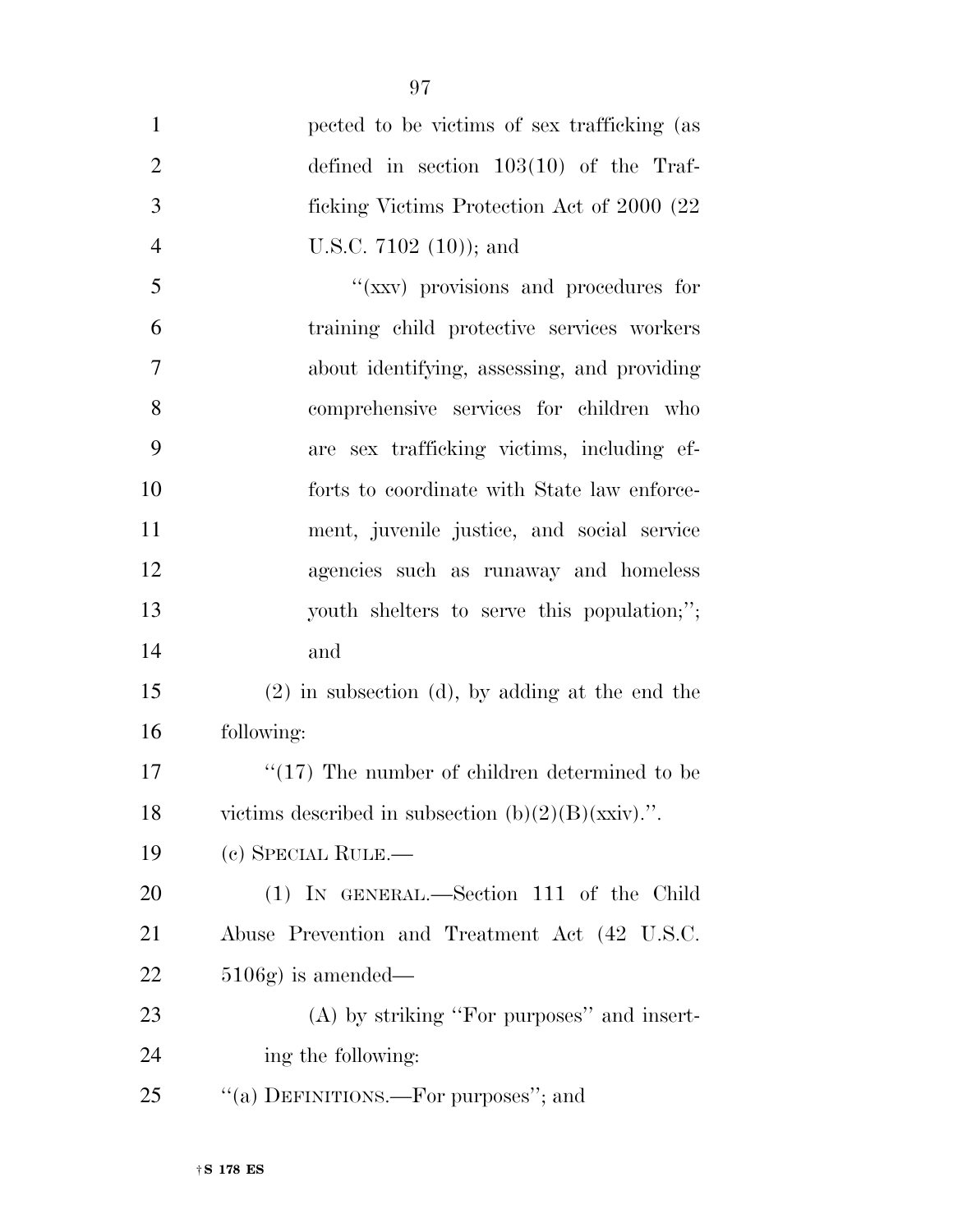(B) by adding at the end the following:

2 "(b) SPECIAL RULE.—

3 "(1) IN GENERAL.—For purposes of section  $4 \qquad \qquad 3(2)$  and subsection (a)(4), a child shall be consid- ered a victim of 'child abuse and neglect' and of 'sexual abuse' if the child is identified, by a State or local agency employee of the State or locality in- volved, as being a victim of sex trafficking (as de- fined in paragraph (10) of section 103 of the Traf- ficking Victims Protection Act of 2000 (22 U.S.C. 7102)) or a victim of severe forms of trafficking in 12 persons described in paragraph  $(9)(A)$  of that sec-tion.

 ''(2) STATE OPTION.—Notwithstanding the def- inition of 'child' in section 3(1), a State may elect to define that term for purposes of the application of paragraph (1) to section 3(2) and subsection (a)(4) as a person who has not attained the age of 24.''.

 (2) CONFORMING AMENDMENT.—Section 3(2) of the Child Abuse Prevention and Treatment Act (42 U.S.C. 5101 note) is amended by inserting ''(in- cluding sexual abuse as determined under section 111)'' after ''sexual abuse or exploitation''.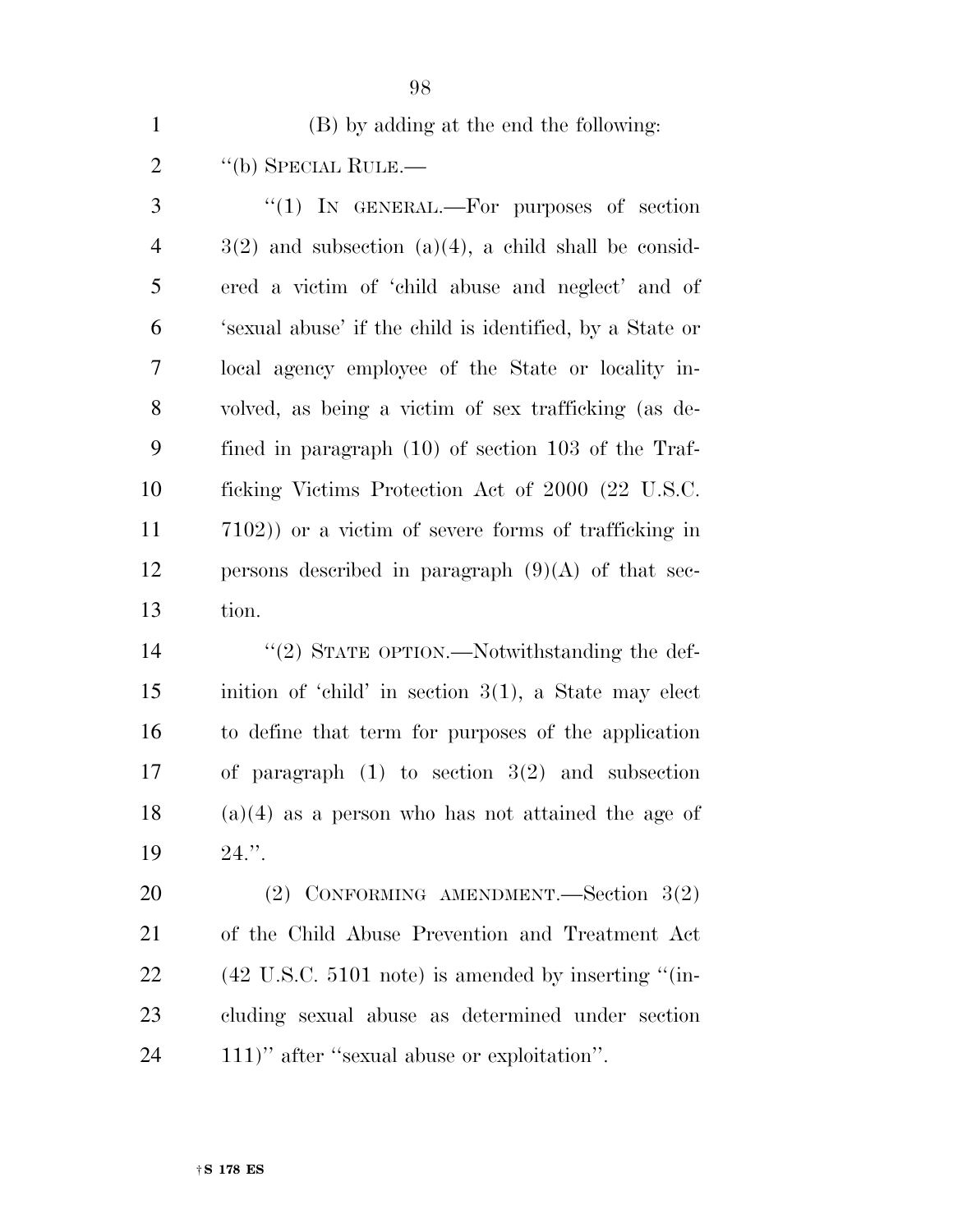(3) TECHNICAL CORRECTION.—Paragraph  $2 \qquad (5)(C)$  of subsection (a), as so designated, of section 111 of the Child Abuse Prevention and Treatment Act (42 U.S.C. 5106g) is amended by striking ''in- humane;'' and inserting ''inhumane.''. **TITLE IX—ANTI-TRAFFICKING TRAINING FOR DEPARTMENT OF HOMELAND SECURITY PERSONNEL SEC. 901. DEFINITIONS.**  In this title: (1) DEPARTMENT.—The term ''Department'' means the Department of Homeland Security. (2) HUMAN TRAFFICKING.—The term ''human trafficking'' means an act or practice described in paragraph (9) or (10) of section 103 of the Traf- ficking Victims Protection Act of 2000 (22 U.S.C. 7102). (3) SECRETARY.—The term ''Secretary'' means 20 the Secretary of Homeland Security. **SEC. 902. TRAINING FOR DEPARTMENT PERSONNEL TO IDENTIFY HUMAN TRAFFICKING.**  (a) IN GENERAL.—Not later than 180 days after the date of the enactment of this Act, the Secretary shall im-plement a program to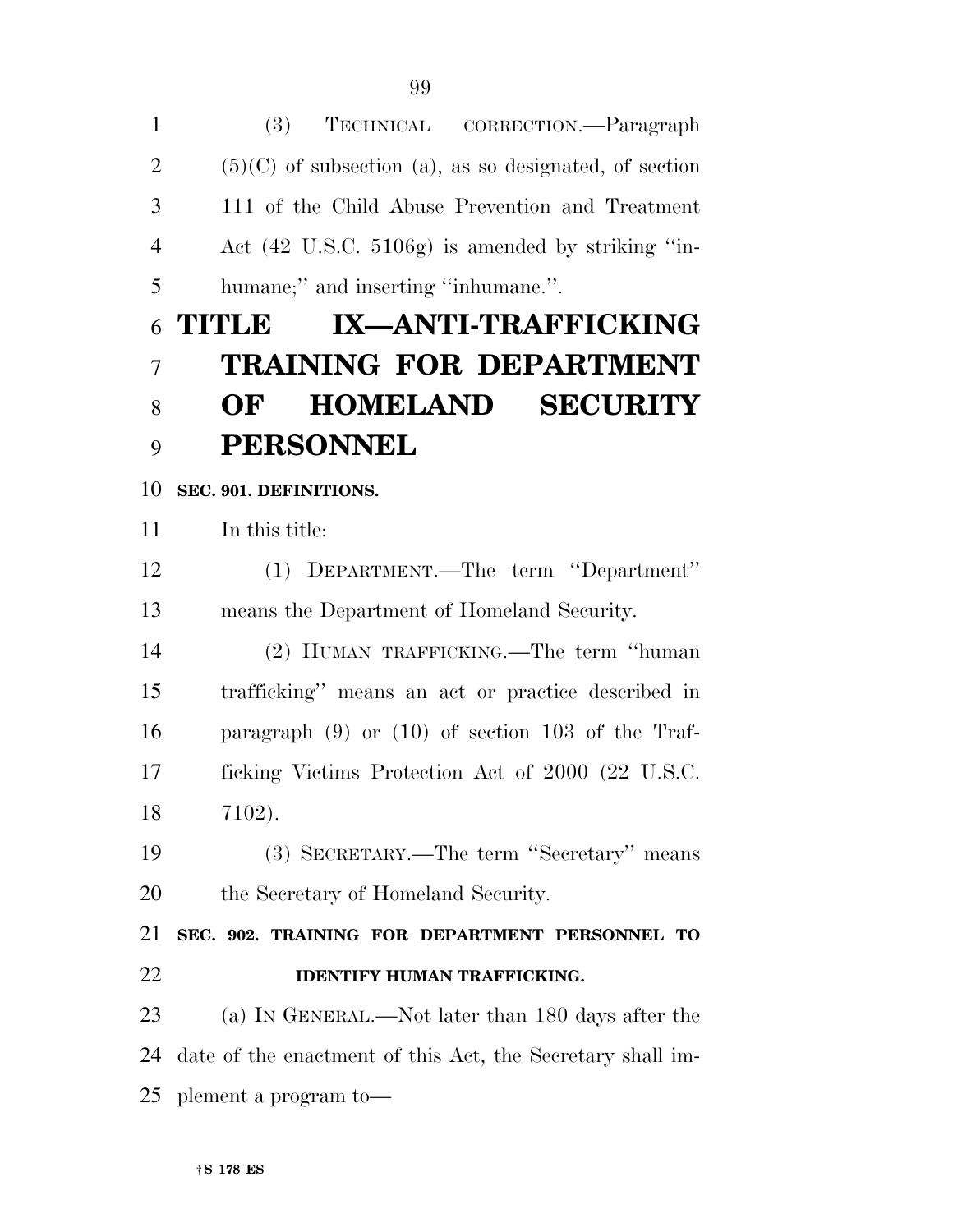(1) train and periodically retrain relevant Transportation Security Administration, U.S. Cus- toms and Border Protection, and other Department personnel that the Secretary considers appropriate, with respect to how to effectively deter, detect, and disrupt human trafficking, and, where appropriate, interdict a suspected perpetrator of human traf- ficking, during the course of their primary roles and responsibilities; and

 (2) ensure that the personnel referred to in paragraph (1) regularly receive current information on matters related to the detection of human traf- ficking, including information that becomes available outside of the Department's initial or periodic re- training schedule, to the extent relevant to their offi- cial duties and consistent with applicable informa-tion and privacy laws.

 (b) TRAINING DESCRIBED.—The training referred to in subsection (a) may be conducted through in-class or virtual learning capabilities, and shall include—

- (1) methods for identifying suspected victims of human trafficking and, where appropriate, perpetra-23 tors of human trafficking;
- (2) for appropriate personnel, methods to ap-proach a suspected victim of human trafficking,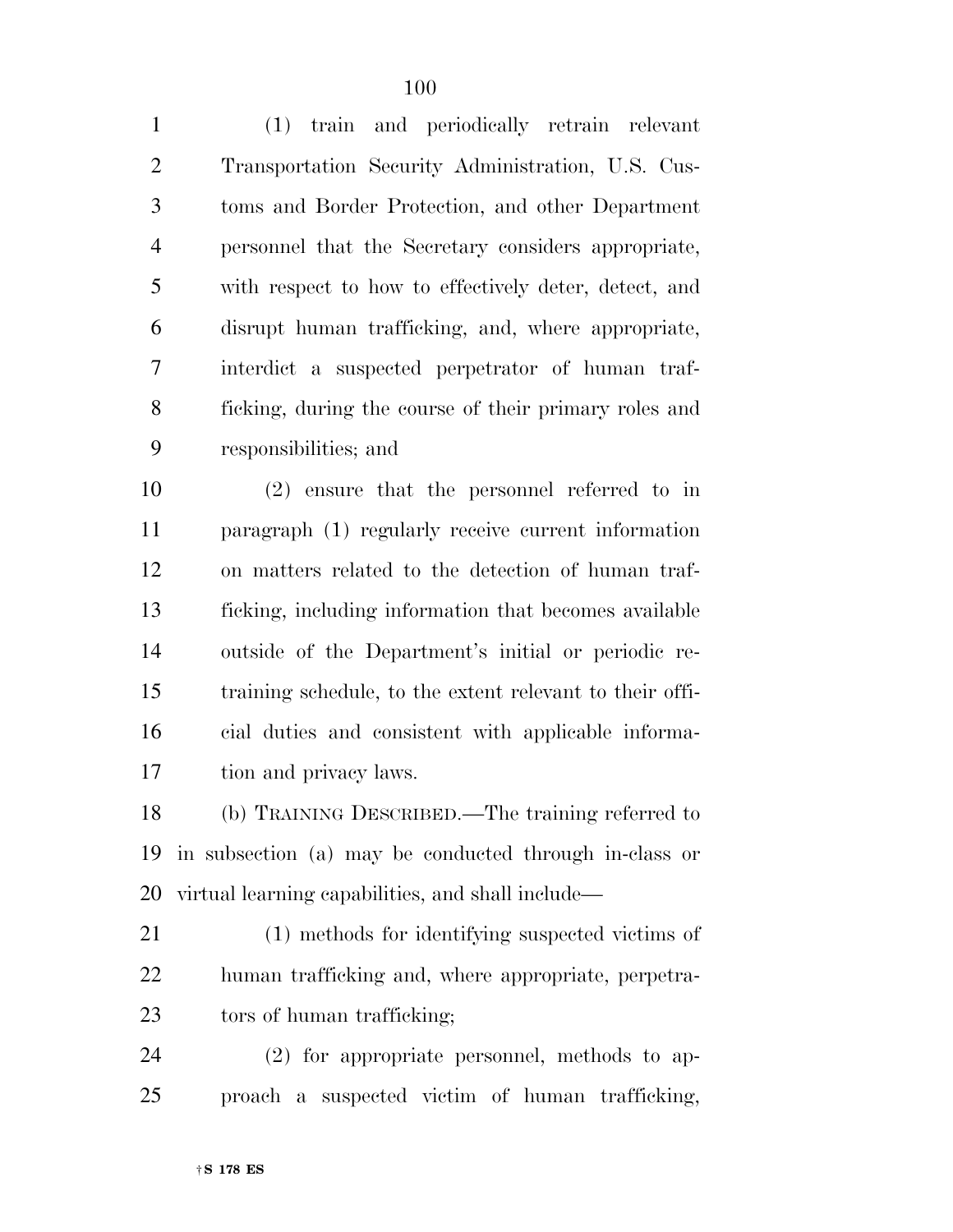where appropriate, in a manner that is sensitive to the suspected victim and is not likely to alert a sus- pected perpetrator of human trafficking; (3) training that is most appropriate for a par- ticular location or environment in which the per- sonnel receiving such training perform their official duties; (4) other topics determined by the Secretary to be appropriate; and (5) a post-training evaluation for personnel re- ceiving the training. (c) TRAINING CURRICULUM REVIEW.—The Secretary shall annually reassess the training program established under subsection (a) to ensure it is consistent with current techniques, patterns, and trends associated with human trafficking. **SEC. 903. CERTIFICATION AND REPORT TO CONGRESS.** 

 (a) CERTIFICATION.—Not later than 1 year after the date of the enactment of this Act, the Secretary shall cer- tify to Congress that all personnel referred to in section 402(a) have successfully completed the training required under that section.

 (b) REPORT TO CONGRESS.—Not later than 1 year after the date of the enactment of this Act and annually thereafter, the Secretary shall report to Congress with re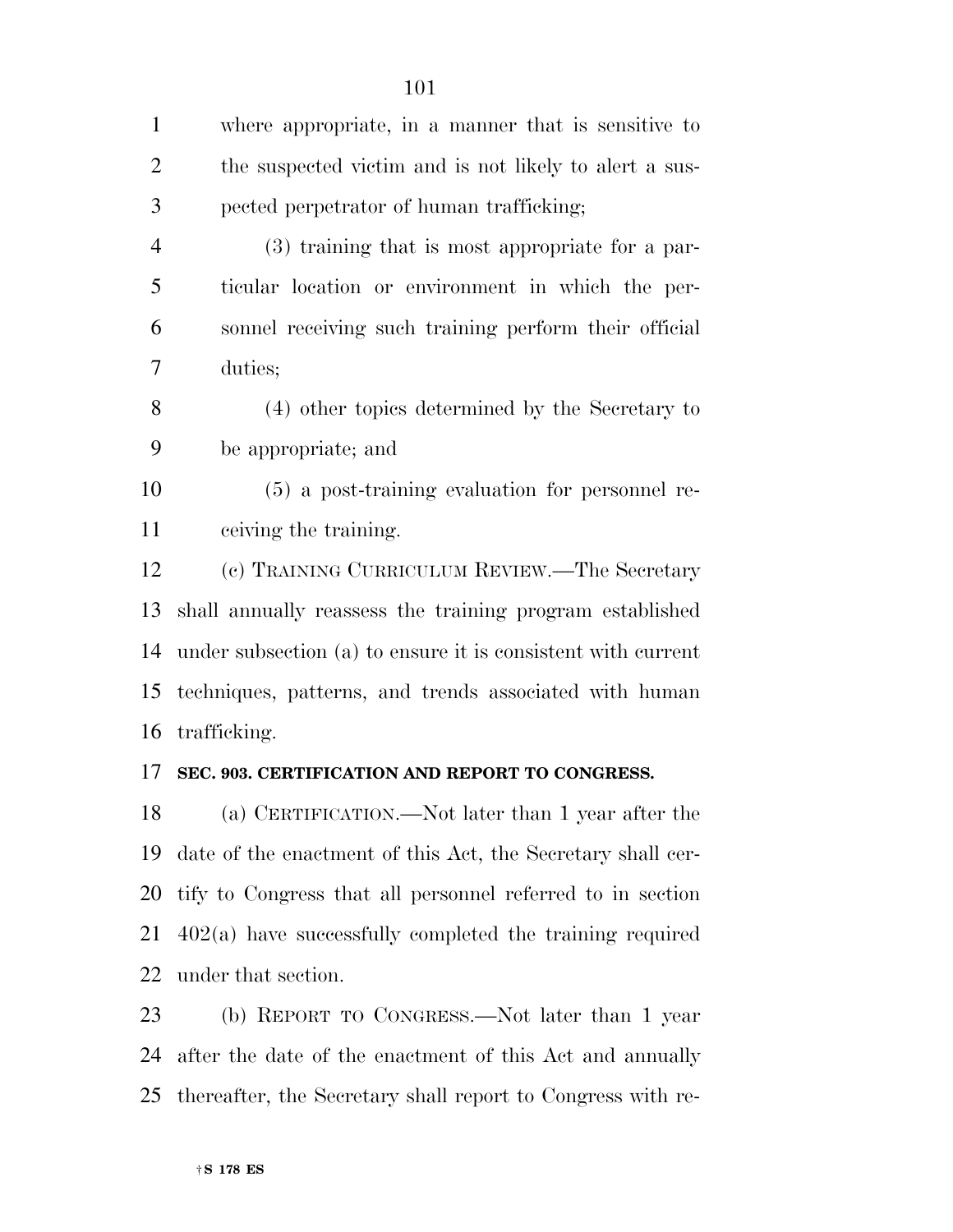spect to the overall effectiveness of the program required by this title, the number of cases reported by Department personnel in which human trafficking was suspected, and, of those cases, the number of cases that were confirmed cases of human trafficking.

#### **SEC. 904. ASSISTANCE TO NON-FEDERAL ENTITIES.**

 The Secretary may provide training curricula to any State, local, or tribal government or private organization to assist the government or organization in establishing a program of training to identify human trafficking, upon request from the government or organization.

## **SEC. 905. EXPANDED USE OF DOMESTIC TRAFFICKING VIC-TIMS' FUND.**

 Section 3014(e)(1) of title 18, United States Code, as added by section 101 of this Act, is amended—

 (1) in subparagraph (B), by striking ''and'' at the end;

- (2) in subparagraph (C), by striking the period at the end and inserting ''; and''; and
- (3) by adding at the end the following:
- 21 "(D) section 106 of the PROTECT Our Children Act of 2008 (42 U.S.C. 17616).''.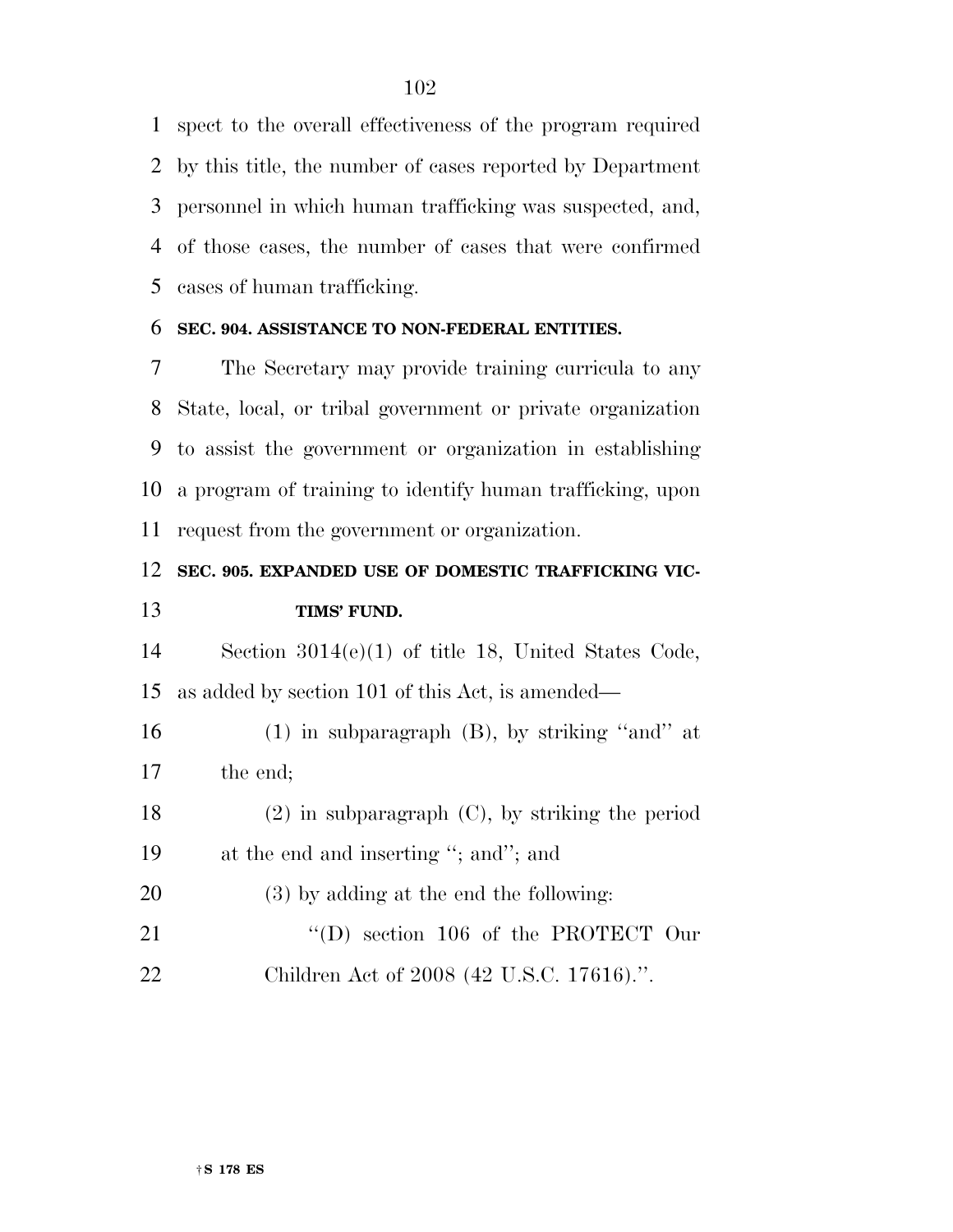# **TITLE X—HUMAN TRAFFICKING SURVIVORS RELIEF AND EM-POWERMENT ACT**

#### **SEC. 1001. SHORT TITLE.**

 This title may be cited as the ''Human Trafficking Survivors Relief and Empowerment Act of 2015''.

 **SEC. 1002. PROTECTIONS FOR HUMAN TRAFFICKING SUR-VIVORS.** 

 Section 1701(c) of title I of the Omnibus Crime Con- trol and Safe Streets Act of 1968 (42 U.S.C. 3796dd(c)) is amended by striking ''where feasible'' and all that fol- lows, and inserting the following: ''where feasible, to an application—

 $\frac{1}{2}$  (1) for hiring and rehiring additional career law enforcement officers that involves a non-Federal contribution exceeding the 25 percent minimum under subsection (g); or

18 ''(2) from an applicant in a State that has in effect a law—

20  $"$  (A) that

21 ''(i) provides a process by which an individual who is a human trafficking sur- vivor can move to vacate any arrest or con- viction records for a non-violent offense committed as a direct result of human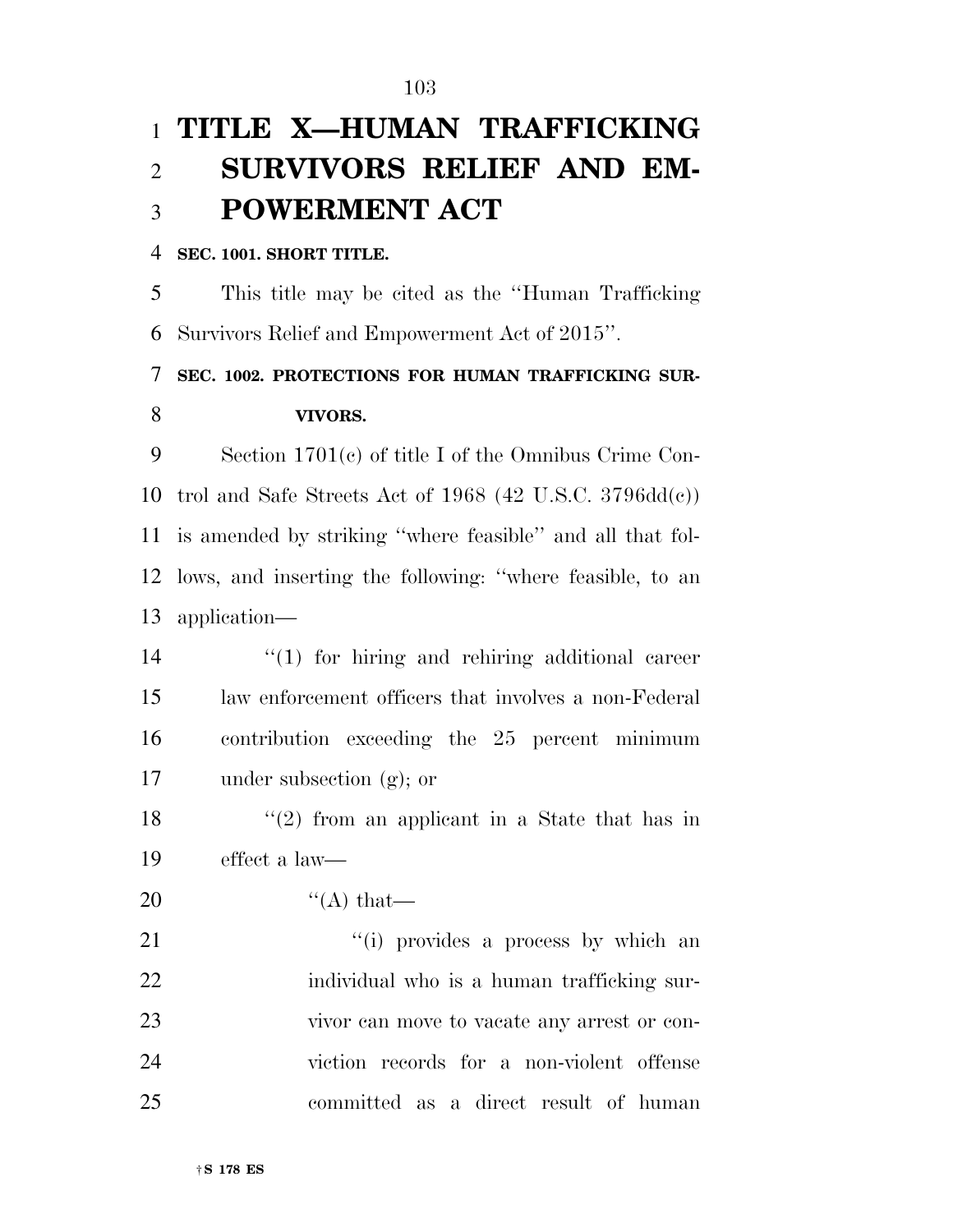| $\mathbf{1}$   | trafficking, including prostitution or lewd- |
|----------------|----------------------------------------------|
| $\overline{2}$ | ness;                                        |
| 3              | "(ii) establishes a rebuttable presump-      |
| $\overline{4}$ | tion that any arrest or conviction of an in- |
| 5              | dividual for an offense associated with      |
| 6              | human trafficking is a result of being traf- |
| 7              | ficked, if the individual—                   |
| 8              | $\lq\lq$ (I) is a person granted non-        |
| 9              | immigrant status pursuant to section         |
| 10             | $101(a)(15)(T)(i)$ of the Immigration        |
| 11             | Nationality Act (8 U.S.C.<br>and             |
| 12             | 1101(a)(15)(T)(i));                          |
| 13             | $\lq\lq$ (II) is the subject of a certifi-   |
| 14             | cation by the Secretary of Health and        |
| 15             | Services under<br>Human<br>section           |
| 16             | $107(b)(1)(E)$ of the Trafficking Vic-       |
| 17             | tims Protection Act of 2000 (22)             |
| 18             | U.S.C. 7105(b)(1)(E)); or                    |
| 19             | "(III) has other similar docu-               |
| 20             | mentation of trafficking, which has          |
| 21             | been issued by a Federal, State, or          |
| 22             | local agency; and                            |
| 23             | "(iii) protects the identity of individ-     |
| 24             | uals who are human trafficking survivors     |
| 25             | in public and court records; and             |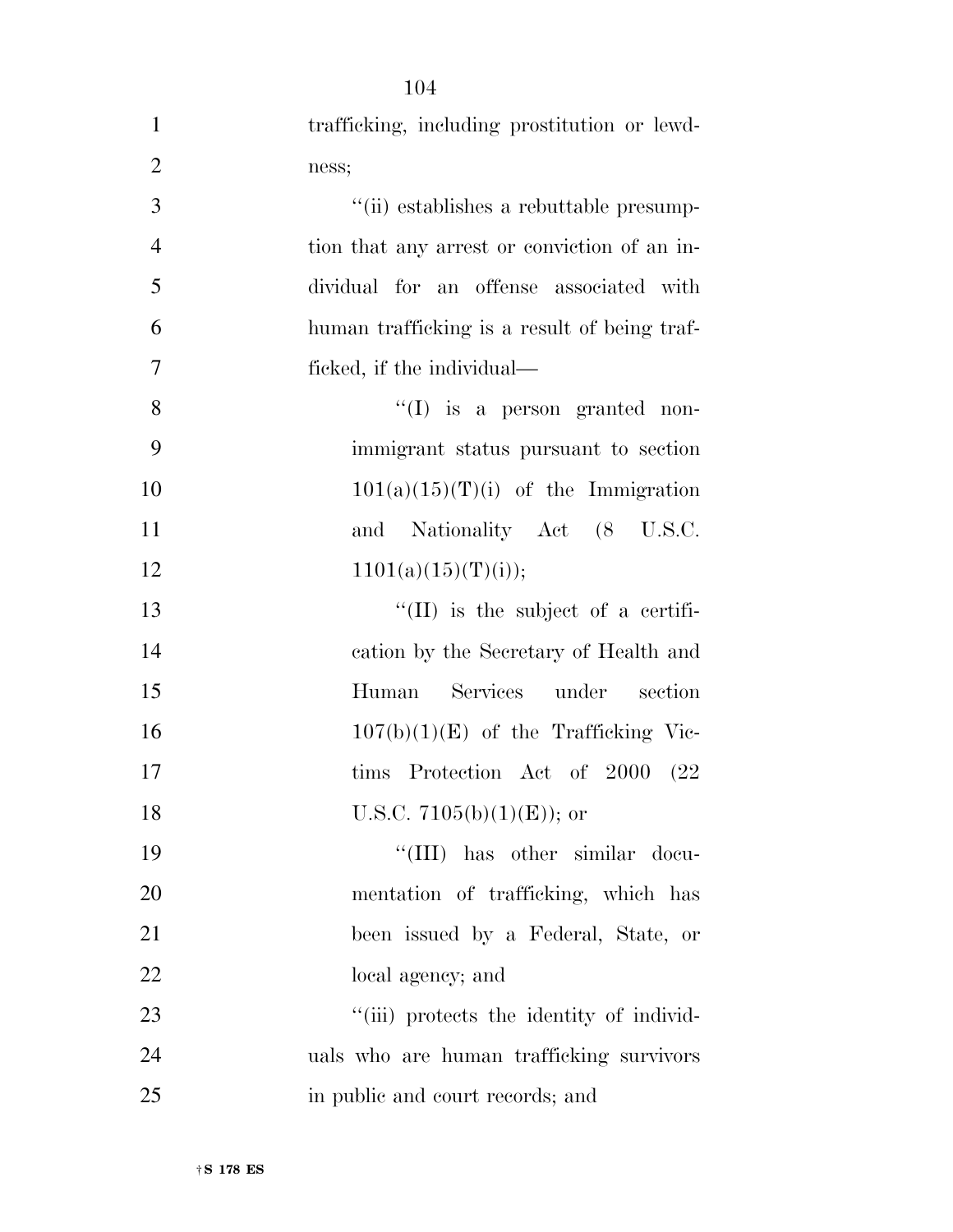1 ''(B) that does not require an individual 2 who is a human trafficking survivor to provide 3 official documentation as described in subclause 4 (I), (II), or (III) of subparagraph (A)(ii) in 5 order to receive protection under the law.''. Passed the Senate April 22, 2015. Attest:

*Secretary.*